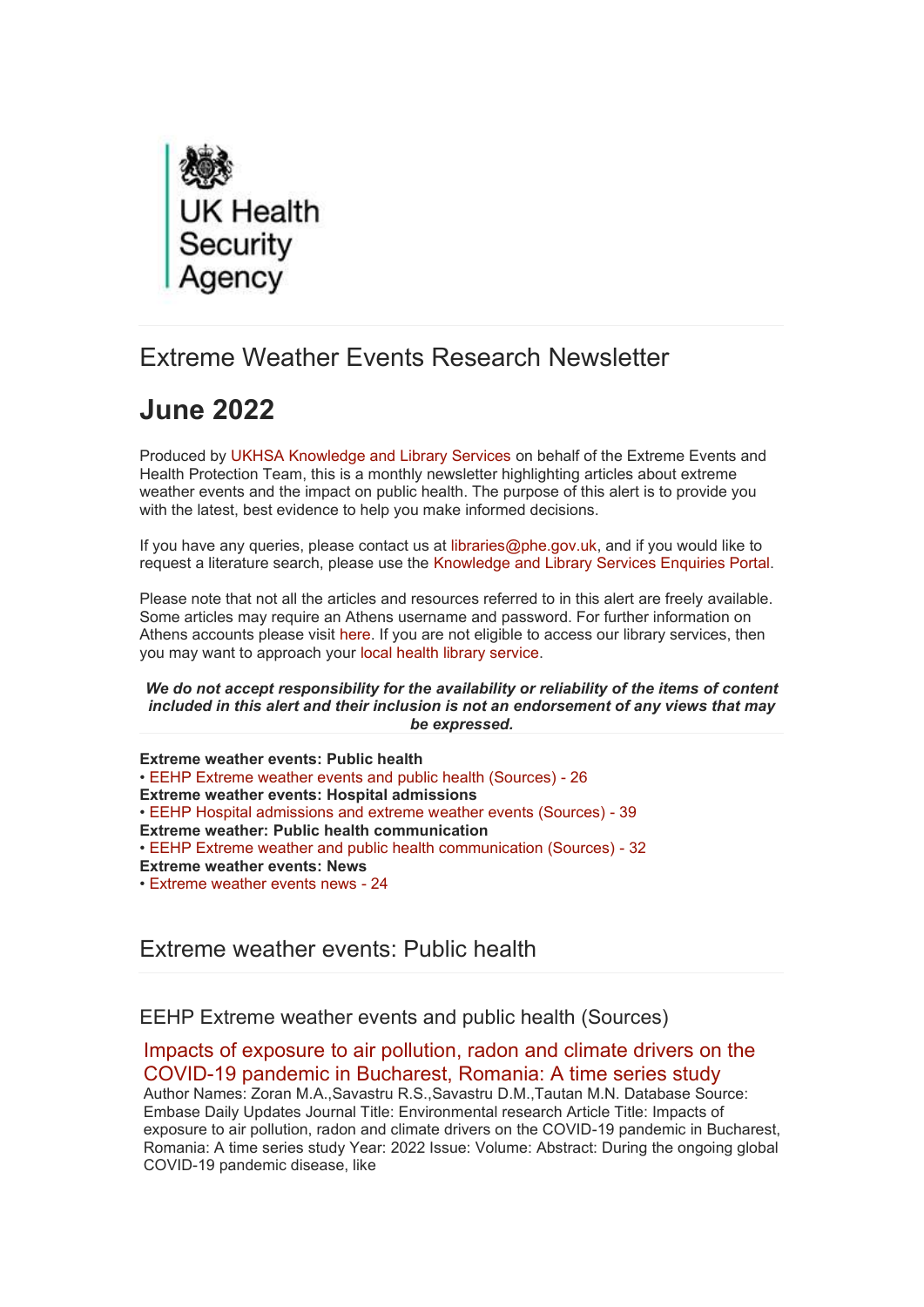#### [Disproportionate exposure to urban heat island intensity across major](https://eur01.safelinks.protection.outlook.com/?url=http%3A%2F%2Ftransit.linexsystems.com%2Ftrack%2Fclick%2F30370861%2Fca.linexsystems.com%3Fp%3DeyJzIjoiWWJaNkw4VzU0QUFYTFpCY1dXOVhOLWpXVkJVIiwidiI6MSwicCI6IntcInVcIjozMDM3MDg2MSxcInZcIjoxLFwidXJsXCI6XCJodHRwOlxcXC9cXFwvY2EubGluZXhzeXN0ZW1zLmNvbVxcXC9jb250ZW50c1xcXC90cmFuc2l0XFxcLzM3ODMxNzgwNTk_dXNlcl9pZD00NDM1MTUmbG9nPWY5N2ViNmUzMjE5YTcyMWVlZDE3NTIyOTNmZmJlY2E3JnA9OTU5Njc2NDgmbT0xJnM9Mzk5MDUzJm9yZ19pZD0yNjI4NzVcIixcImlkXCI6XCJjMWY3ZGMyMzZiZTA0YjY0YmU3YTNhYjQ0MmI4MWY2ZVwiLFwidXJsX2lkc1wiOltcIjA1ZTliM2YxZjk4OTA1NGZlM2JjODI0YWQ4ZmExYjhmMWYyMzVkMTNcIl19In0&data=05%7C01%7Ccaroline.debrun%40phe.gov.uk%7Ca6f00f6bef614d07b97908da43b32f98%7Cee4e14994a354b2ead475f3cf9de8666%7C0%7C0%7C637896735148889983%7CUnknown%7CTWFpbGZsb3d8eyJWIjoiMC4wLjAwMDAiLCJQIjoiV2luMzIiLCJBTiI6Ik1haWwiLCJXVCI6Mn0%3D%7C3000%7C%7C%7C&sdata=aX1PLiDIEf%2FIDeABbBmjj0%2FuDwLBff%2BANz4HZhyOFmQ%3D&reserved=0)  [US cities](https://eur01.safelinks.protection.outlook.com/?url=http%3A%2F%2Ftransit.linexsystems.com%2Ftrack%2Fclick%2F30370861%2Fca.linexsystems.com%3Fp%3DeyJzIjoiWWJaNkw4VzU0QUFYTFpCY1dXOVhOLWpXVkJVIiwidiI6MSwicCI6IntcInVcIjozMDM3MDg2MSxcInZcIjoxLFwidXJsXCI6XCJodHRwOlxcXC9cXFwvY2EubGluZXhzeXN0ZW1zLmNvbVxcXC9jb250ZW50c1xcXC90cmFuc2l0XFxcLzM3ODMxNzgwNTk_dXNlcl9pZD00NDM1MTUmbG9nPWY5N2ViNmUzMjE5YTcyMWVlZDE3NTIyOTNmZmJlY2E3JnA9OTU5Njc2NDgmbT0xJnM9Mzk5MDUzJm9yZ19pZD0yNjI4NzVcIixcImlkXCI6XCJjMWY3ZGMyMzZiZTA0YjY0YmU3YTNhYjQ0MmI4MWY2ZVwiLFwidXJsX2lkc1wiOltcIjA1ZTliM2YxZjk4OTA1NGZlM2JjODI0YWQ4ZmExYjhmMWYyMzVkMTNcIl19In0&data=05%7C01%7Ccaroline.debrun%40phe.gov.uk%7Ca6f00f6bef614d07b97908da43b32f98%7Cee4e14994a354b2ead475f3cf9de8666%7C0%7C0%7C637896735148889983%7CUnknown%7CTWFpbGZsb3d8eyJWIjoiMC4wLjAwMDAiLCJQIjoiV2luMzIiLCJBTiI6Ik1haWwiLCJXVCI6Mn0%3D%7C3000%7C%7C%7C&sdata=aX1PLiDIEf%2FIDeABbBmjj0%2FuDwLBff%2BANz4HZhyOFmQ%3D&reserved=0)

Author Names: Hsu A.,Sheriff G.,Chakraborty T.,Manya D. Database Source: Embase Weekly Updates Journal Title: Nature Communications,Nature Communications Article Title: Disproportionate exposure to urban heat island intensity across major US cities Year: 2021 Issue: 1 Volume: 12 Abstract: Urban heat stress poses a major risk to public health

#### [Immune-based therapeutic approaches in COVID-19](https://eur01.safelinks.protection.outlook.com/?url=http%3A%2F%2Ftransit.linexsystems.com%2Ftrack%2Fclick%2F30370861%2Fca.linexsystems.com%3Fp%3DeyJzIjoiQ0lObmhnb00xV1YxdmVlSmdUeWYwZFduZGRJIiwidiI6MSwicCI6IntcInVcIjozMDM3MDg2MSxcInZcIjoxLFwidXJsXCI6XCJodHRwOlxcXC9cXFwvY2EubGluZXhzeXN0ZW1zLmNvbVxcXC9jb250ZW50c1xcXC90cmFuc2l0XFxcLzM3ODMxNzgzNTU_dXNlcl9pZD00NDM1MTUmbG9nPWY5N2ViNmUzMjE5YTcyMWVlZDE3NTIyOTNmZmJlY2E3JnA9OTU5Njc2NDgmbT0xJnM9Mzk5MDUzJm9yZ19pZD0yNjI4NzVcIixcImlkXCI6XCJjMWY3ZGMyMzZiZTA0YjY0YmU3YTNhYjQ0MmI4MWY2ZVwiLFwidXJsX2lkc1wiOltcIjA1ZTliM2YxZjk4OTA1NGZlM2JjODI0YWQ4ZmExYjhmMWYyMzVkMTNcIl19In0&data=05%7C01%7Ccaroline.debrun%40phe.gov.uk%7Ca6f00f6bef614d07b97908da43b32f98%7Cee4e14994a354b2ead475f3cf9de8666%7C0%7C0%7C637896735148889983%7CUnknown%7CTWFpbGZsb3d8eyJWIjoiMC4wLjAwMDAiLCJQIjoiV2luMzIiLCJBTiI6Ik1haWwiLCJXVCI6Mn0%3D%7C3000%7C%7C%7C&sdata=Em0gq4TodouAo9FQPcHYHVCRbLnMcen9GZGn1D4WPnM%3D&reserved=0)

Author Names: Moeinafshar A.,Yazdanpanah N.,Rezaei N. Database Source: Embase Weekly Updates Journal Title: Biomedicine and Pharmacotherapy,Biomedicine and Pharmacotherapy Article Title: Immune-based therapeutic approaches in COVID-19 Year: 2022 Issue: Volume: 151 Abstract: Coronavirus disease 2019 (COVID-19) is a viral disease caused by severe acute respiratory syndrome

#### [Call for emergency action to limit global temperature increases, restore](https://eur01.safelinks.protection.outlook.com/?url=http%3A%2F%2Ftransit.linexsystems.com%2Ftrack%2Fclick%2F30370861%2Fca.linexsystems.com%3Fp%3DeyJzIjoiWDdRaFhEYlJRdUc0MXZSZGRwbEdJWmdKNUdBIiwidiI6MSwicCI6IntcInVcIjozMDM3MDg2MSxcInZcIjoxLFwidXJsXCI6XCJodHRwOlxcXC9cXFwvY2EubGluZXhzeXN0ZW1zLmNvbVxcXC9jb250ZW50c1xcXC90cmFuc2l0XFxcLzM3ODMxNzgzNTY_dXNlcl9pZD00NDM1MTUmbG9nPWY5N2ViNmUzMjE5YTcyMWVlZDE3NTIyOTNmZmJlY2E3JnA9OTU5Njc2NDgmbT0xJnM9Mzk5MDUzJm9yZ19pZD0yNjI4NzVcIixcImlkXCI6XCJjMWY3ZGMyMzZiZTA0YjY0YmU3YTNhYjQ0MmI4MWY2ZVwiLFwidXJsX2lkc1wiOltcIjA1ZTliM2YxZjk4OTA1NGZlM2JjODI0YWQ4ZmExYjhmMWYyMzVkMTNcIl19In0&data=05%7C01%7Ccaroline.debrun%40phe.gov.uk%7Ca6f00f6bef614d07b97908da43b32f98%7Cee4e14994a354b2ead475f3cf9de8666%7C0%7C0%7C637896735148889983%7CUnknown%7CTWFpbGZsb3d8eyJWIjoiMC4wLjAwMDAiLCJQIjoiV2luMzIiLCJBTiI6Ik1haWwiLCJXVCI6Mn0%3D%7C3000%7C%7C%7C&sdata=FS4IeeTj1hU0Cca6rUH%2FS3QcCNEaOyVux%2BEehFOb9B4%3D&reserved=0)  [biodiversity, and protect health](https://eur01.safelinks.protection.outlook.com/?url=http%3A%2F%2Ftransit.linexsystems.com%2Ftrack%2Fclick%2F30370861%2Fca.linexsystems.com%3Fp%3DeyJzIjoiWDdRaFhEYlJRdUc0MXZSZGRwbEdJWmdKNUdBIiwidiI6MSwicCI6IntcInVcIjozMDM3MDg2MSxcInZcIjoxLFwidXJsXCI6XCJodHRwOlxcXC9cXFwvY2EubGluZXhzeXN0ZW1zLmNvbVxcXC9jb250ZW50c1xcXC90cmFuc2l0XFxcLzM3ODMxNzgzNTY_dXNlcl9pZD00NDM1MTUmbG9nPWY5N2ViNmUzMjE5YTcyMWVlZDE3NTIyOTNmZmJlY2E3JnA9OTU5Njc2NDgmbT0xJnM9Mzk5MDUzJm9yZ19pZD0yNjI4NzVcIixcImlkXCI6XCJjMWY3ZGMyMzZiZTA0YjY0YmU3YTNhYjQ0MmI4MWY2ZVwiLFwidXJsX2lkc1wiOltcIjA1ZTliM2YxZjk4OTA1NGZlM2JjODI0YWQ4ZmExYjhmMWYyMzVkMTNcIl19In0&data=05%7C01%7Ccaroline.debrun%40phe.gov.uk%7Ca6f00f6bef614d07b97908da43b32f98%7Cee4e14994a354b2ead475f3cf9de8666%7C0%7C0%7C637896735148889983%7CUnknown%7CTWFpbGZsb3d8eyJWIjoiMC4wLjAwMDAiLCJQIjoiV2luMzIiLCJBTiI6Ik1haWwiLCJXVCI6Mn0%3D%7C3000%7C%7C%7C&sdata=FS4IeeTj1hU0Cca6rUH%2FS3QcCNEaOyVux%2BEehFOb9B4%3D&reserved=0)

Author Names: Atwoli L.,Baqui A.H.,Benfield T.,Bosurgi R.,Godlee F.,Hancocks S.,Horton R.,Laybourn-Langton L.,Monteiro C.A.,Norman I.,Patrick K.,Praities N.,Olde Rikkert M.G.M.,Rubin E.J.,Sahni P.,Smith R.,Talley N.,Turale S.,Vazquez D

#### [The Association between Weather and Emergency Department](https://eur01.safelinks.protection.outlook.com/?url=http%3A%2F%2Ftransit.linexsystems.com%2Ftrack%2Fclick%2F30370861%2Fca.linexsystems.com%3Fp%3DeyJzIjoiVnpma3ZMTHNrdzUxMlppNDlCMTR1OWxrZmc4IiwidiI6MSwicCI6IntcInVcIjozMDM3MDg2MSxcInZcIjoxLFwidXJsXCI6XCJodHRwOlxcXC9cXFwvY2EubGluZXhzeXN0ZW1zLmNvbVxcXC9jb250ZW50c1xcXC90cmFuc2l0XFxcLzM3ODMxODAyOTc_dXNlcl9pZD00NDM1MTUmbG9nPWY5N2ViNmUzMjE5YTcyMWVlZDE3NTIyOTNmZmJlY2E3JnA9OTU5Njc2NDgmbT0xJnM9Mzk5MDUzJm9yZ19pZD0yNjI4NzVcIixcImlkXCI6XCJjMWY3ZGMyMzZiZTA0YjY0YmU3YTNhYjQ0MmI4MWY2ZVwiLFwidXJsX2lkc1wiOltcIjA1ZTliM2YxZjk4OTA1NGZlM2JjODI0YWQ4ZmExYjhmMWYyMzVkMTNcIl19In0&data=05%7C01%7Ccaroline.debrun%40phe.gov.uk%7Ca6f00f6bef614d07b97908da43b32f98%7Cee4e14994a354b2ead475f3cf9de8666%7C0%7C0%7C637896735148889983%7CUnknown%7CTWFpbGZsb3d8eyJWIjoiMC4wLjAwMDAiLCJQIjoiV2luMzIiLCJBTiI6Ik1haWwiLCJXVCI6Mn0%3D%7C3000%7C%7C%7C&sdata=7fNG13cGMWV4XLBET28tllNpxLOMZ%2BRR%2FaeoaVvDtjk%3D&reserved=0)  [Visitation for Diabetes in Roanoke, Virginia](https://eur01.safelinks.protection.outlook.com/?url=http%3A%2F%2Ftransit.linexsystems.com%2Ftrack%2Fclick%2F30370861%2Fca.linexsystems.com%3Fp%3DeyJzIjoiVnpma3ZMTHNrdzUxMlppNDlCMTR1OWxrZmc4IiwidiI6MSwicCI6IntcInVcIjozMDM3MDg2MSxcInZcIjoxLFwidXJsXCI6XCJodHRwOlxcXC9cXFwvY2EubGluZXhzeXN0ZW1zLmNvbVxcXC9jb250ZW50c1xcXC90cmFuc2l0XFxcLzM3ODMxODAyOTc_dXNlcl9pZD00NDM1MTUmbG9nPWY5N2ViNmUzMjE5YTcyMWVlZDE3NTIyOTNmZmJlY2E3JnA9OTU5Njc2NDgmbT0xJnM9Mzk5MDUzJm9yZ19pZD0yNjI4NzVcIixcImlkXCI6XCJjMWY3ZGMyMzZiZTA0YjY0YmU3YTNhYjQ0MmI4MWY2ZVwiLFwidXJsX2lkc1wiOltcIjA1ZTliM2YxZjk4OTA1NGZlM2JjODI0YWQ4ZmExYjhmMWYyMzVkMTNcIl19In0&data=05%7C01%7Ccaroline.debrun%40phe.gov.uk%7Ca6f00f6bef614d07b97908da43b32f98%7Cee4e14994a354b2ead475f3cf9de8666%7C0%7C0%7C637896735148889983%7CUnknown%7CTWFpbGZsb3d8eyJWIjoiMC4wLjAwMDAiLCJQIjoiV2luMzIiLCJBTiI6Ik1haWwiLCJXVCI6Mn0%3D%7C3000%7C%7C%7C&sdata=7fNG13cGMWV4XLBET28tllNpxLOMZ%2BRR%2FaeoaVvDtjk%3D&reserved=0)

Author Names: Davis R.E.,Driskill E.K.,Novicoff W.M. Database Source: Embase Weekly Updates Journal Title: International journal of biometeorology Article Title: The Association between Weather and Emergency Department Visitation for Diabetes in Roanoke, Virginia Year: 2022 Issue: Volume: Abstract: Diabetes mellitus imposes a significant and increasing health burden on the US

#### [The recent mucormycosis storm over Indian sky](https://eur01.safelinks.protection.outlook.com/?url=http%3A%2F%2Ftransit.linexsystems.com%2Ftrack%2Fclick%2F30370861%2Fca.linexsystems.com%3Fp%3DeyJzIjoiTWVwbWVqLTlrZERURndPNXRka3VBdm50azI4IiwidiI6MSwicCI6IntcInVcIjozMDM3MDg2MSxcInZcIjoxLFwidXJsXCI6XCJodHRwOlxcXC9cXFwvY2EubGluZXhzeXN0ZW1zLmNvbVxcXC9jb250ZW50c1xcXC90cmFuc2l0XFxcLzM3ODMxODAyOTg_dXNlcl9pZD00NDM1MTUmbG9nPWY5N2ViNmUzMjE5YTcyMWVlZDE3NTIyOTNmZmJlY2E3JnA9OTU5Njc2NDgmbT0xJnM9Mzk5MDUzJm9yZ19pZD0yNjI4NzVcIixcImlkXCI6XCJjMWY3ZGMyMzZiZTA0YjY0YmU3YTNhYjQ0MmI4MWY2ZVwiLFwidXJsX2lkc1wiOltcIjA1ZTliM2YxZjk4OTA1NGZlM2JjODI0YWQ4ZmExYjhmMWYyMzVkMTNcIl19In0&data=05%7C01%7Ccaroline.debrun%40phe.gov.uk%7Ca6f00f6bef614d07b97908da43b32f98%7Cee4e14994a354b2ead475f3cf9de8666%7C0%7C0%7C637896735148889983%7CUnknown%7CTWFpbGZsb3d8eyJWIjoiMC4wLjAwMDAiLCJQIjoiV2luMzIiLCJBTiI6Ik1haWwiLCJXVCI6Mn0%3D%7C3000%7C%7C%7C&sdata=i7CZZKcglzV%2F%2Bm8IAnn%2BU%2BYFDS1hp22FjreH7vOxZB4%3D&reserved=0)

Author Names: Chakrabarti A. Database Source: Embase Weekly Updates Journal Title: Indian Journal of Medical Microbiology,Indian Journal of Medical Microbiology Article Title: The recent mucormycosis storm over Indian sky Year: 2021 Issue: 3 Volume: 39 Abstract:

#### [Mortality risk attributable to wildfire-related PM2.5 pollution: a global](https://eur01.safelinks.protection.outlook.com/?url=http%3A%2F%2Ftransit.linexsystems.com%2Ftrack%2Fclick%2F30370861%2Fca.linexsystems.com%3Fp%3DeyJzIjoiS0JmT1lsS0E3UnVpbGZueXBubkN6LXNwS3lrIiwidiI6MSwicCI6IntcInVcIjozMDM3MDg2MSxcInZcIjoxLFwidXJsXCI6XCJodHRwOlxcXC9cXFwvY2EubGluZXhzeXN0ZW1zLmNvbVxcXC9jb250ZW50c1xcXC90cmFuc2l0XFxcLzM3ODMxODAyOTk_dXNlcl9pZD00NDM1MTUmbG9nPWY5N2ViNmUzMjE5YTcyMWVlZDE3NTIyOTNmZmJlY2E3JnA9OTU5Njc2NDgmbT0xJnM9Mzk5MDUzJm9yZ19pZD0yNjI4NzVcIixcImlkXCI6XCJjMWY3ZGMyMzZiZTA0YjY0YmU3YTNhYjQ0MmI4MWY2ZVwiLFwidXJsX2lkc1wiOltcIjA1ZTliM2YxZjk4OTA1NGZlM2JjODI0YWQ4ZmExYjhmMWYyMzVkMTNcIl19In0&data=05%7C01%7Ccaroline.debrun%40phe.gov.uk%7Ca6f00f6bef614d07b97908da43b32f98%7Cee4e14994a354b2ead475f3cf9de8666%7C0%7C0%7C637896735148889983%7CUnknown%7CTWFpbGZsb3d8eyJWIjoiMC4wLjAwMDAiLCJQIjoiV2luMzIiLCJBTiI6Ik1haWwiLCJXVCI6Mn0%3D%7C3000%7C%7C%7C&sdata=SMOVMqhGlzo81Iwv67p%2Bi3zBeN58uf5e8%2B2gFebcIPc%3D&reserved=0)

#### [time series study in 749 locations](https://eur01.safelinks.protection.outlook.com/?url=http%3A%2F%2Ftransit.linexsystems.com%2Ftrack%2Fclick%2F30370861%2Fca.linexsystems.com%3Fp%3DeyJzIjoiS0JmT1lsS0E3UnVpbGZueXBubkN6LXNwS3lrIiwidiI6MSwicCI6IntcInVcIjozMDM3MDg2MSxcInZcIjoxLFwidXJsXCI6XCJodHRwOlxcXC9cXFwvY2EubGluZXhzeXN0ZW1zLmNvbVxcXC9jb250ZW50c1xcXC90cmFuc2l0XFxcLzM3ODMxODAyOTk_dXNlcl9pZD00NDM1MTUmbG9nPWY5N2ViNmUzMjE5YTcyMWVlZDE3NTIyOTNmZmJlY2E3JnA9OTU5Njc2NDgmbT0xJnM9Mzk5MDUzJm9yZ19pZD0yNjI4NzVcIixcImlkXCI6XCJjMWY3ZGMyMzZiZTA0YjY0YmU3YTNhYjQ0MmI4MWY2ZVwiLFwidXJsX2lkc1wiOltcIjA1ZTliM2YxZjk4OTA1NGZlM2JjODI0YWQ4ZmExYjhmMWYyMzVkMTNcIl19In0&data=05%7C01%7Ccaroline.debrun%40phe.gov.uk%7Ca6f00f6bef614d07b97908da43b32f98%7Cee4e14994a354b2ead475f3cf9de8666%7C0%7C0%7C637896735148889983%7CUnknown%7CTWFpbGZsb3d8eyJWIjoiMC4wLjAwMDAiLCJQIjoiV2luMzIiLCJBTiI6Ik1haWwiLCJXVCI6Mn0%3D%7C3000%7C%7C%7C&sdata=SMOVMqhGlzo81Iwv67p%2Bi3zBeN58uf5e8%2B2gFebcIPc%3D&reserved=0)

Author Names: Chen G.,Guo Y.,Yue X.,Tong S.,Gasparrini A.,Bell M.L.,Armstrong B.,Schwartz J.,Jaakkola J.J.K.,Zanobetti A.,Lavigne E.,Nascimento Saldiva P.H.,Kan H.,Roye D.,Milojevic A.,Overcenco A.,Urban A.,Schneider A.,Entezari A.,Vicedo-Cabrera A.M.,Zeka A.,Tobias A.,Nunes B.,Alahmad B.,Forsberg B.,Pan S.-C.,Iniguez C.,Ameling C.,De la Cruz Valencia C.,Astrom C.,Houthuijs D.,Van Dung D

#### [The impact of anti-COVID-19 nonpharmaceutical interventions on hand,](https://eur01.safelinks.protection.outlook.com/?url=http%3A%2F%2Ftransit.linexsystems.com%2Ftrack%2Fclick%2F30370861%2Fca.linexsystems.com%3Fp%3DeyJzIjoieVJuZlAwOUM4VVNEWWx6VHNVVjY5N0Vvc0lzIiwidiI6MSwicCI6IntcInVcIjozMDM3MDg2MSxcInZcIjoxLFwidXJsXCI6XCJodHRwOlxcXC9cXFwvY2EubGluZXhzeXN0ZW1zLmNvbVxcXC9jb250ZW50c1xcXC90cmFuc2l0XFxcLzM3ODMxODA1MjU_dXNlcl9pZD00NDM1MTUmbG9nPWY5N2ViNmUzMjE5YTcyMWVlZDE3NTIyOTNmZmJlY2E3JnA9OTU5Njc2NDgmbT0xJnM9Mzk5MDUzJm9yZ19pZD0yNjI4NzVcIixcImlkXCI6XCJjMWY3ZGMyMzZiZTA0YjY0YmU3YTNhYjQ0MmI4MWY2ZVwiLFwidXJsX2lkc1wiOltcIjA1ZTliM2YxZjk4OTA1NGZlM2JjODI0YWQ4ZmExYjhmMWYyMzVkMTNcIl19In0&data=05%7C01%7Ccaroline.debrun%40phe.gov.uk%7Ca6f00f6bef614d07b97908da43b32f98%7Cee4e14994a354b2ead475f3cf9de8666%7C0%7C0%7C637896735148889983%7CUnknown%7CTWFpbGZsb3d8eyJWIjoiMC4wLjAwMDAiLCJQIjoiV2luMzIiLCJBTiI6Ik1haWwiLCJXVCI6Mn0%3D%7C3000%7C%7C%7C&sdata=sP6OhjObmC28XsVE%2BsBzYZf4TlWYMMc63pW919IMPOQ%3D&reserved=0)  [foot, and mouth disease-A spatiotemporal perspective in Xi'an,](https://eur01.safelinks.protection.outlook.com/?url=http%3A%2F%2Ftransit.linexsystems.com%2Ftrack%2Fclick%2F30370861%2Fca.linexsystems.com%3Fp%3DeyJzIjoieVJuZlAwOUM4VVNEWWx6VHNVVjY5N0Vvc0lzIiwidiI6MSwicCI6IntcInVcIjozMDM3MDg2MSxcInZcIjoxLFwidXJsXCI6XCJodHRwOlxcXC9cXFwvY2EubGluZXhzeXN0ZW1zLmNvbVxcXC9jb250ZW50c1xcXC90cmFuc2l0XFxcLzM3ODMxODA1MjU_dXNlcl9pZD00NDM1MTUmbG9nPWY5N2ViNmUzMjE5YTcyMWVlZDE3NTIyOTNmZmJlY2E3JnA9OTU5Njc2NDgmbT0xJnM9Mzk5MDUzJm9yZ19pZD0yNjI4NzVcIixcImlkXCI6XCJjMWY3ZGMyMzZiZTA0YjY0YmU3YTNhYjQ0MmI4MWY2ZVwiLFwidXJsX2lkc1wiOltcIjA1ZTliM2YxZjk4OTA1NGZlM2JjODI0YWQ4ZmExYjhmMWYyMzVkMTNcIl19In0&data=05%7C01%7Ccaroline.debrun%40phe.gov.uk%7Ca6f00f6bef614d07b97908da43b32f98%7Cee4e14994a354b2ead475f3cf9de8666%7C0%7C0%7C637896735148889983%7CUnknown%7CTWFpbGZsb3d8eyJWIjoiMC4wLjAwMDAiLCJQIjoiV2luMzIiLCJBTiI6Ik1haWwiLCJXVCI6Mn0%3D%7C3000%7C%7C%7C&sdata=sP6OhjObmC28XsVE%2BsBzYZf4TlWYMMc63pW919IMPOQ%3D&reserved=0)  [northwestern China](https://eur01.safelinks.protection.outlook.com/?url=http%3A%2F%2Ftransit.linexsystems.com%2Ftrack%2Fclick%2F30370861%2Fca.linexsystems.com%3Fp%3DeyJzIjoieVJuZlAwOUM4VVNEWWx6VHNVVjY5N0Vvc0lzIiwidiI6MSwicCI6IntcInVcIjozMDM3MDg2MSxcInZcIjoxLFwidXJsXCI6XCJodHRwOlxcXC9cXFwvY2EubGluZXhzeXN0ZW1zLmNvbVxcXC9jb250ZW50c1xcXC90cmFuc2l0XFxcLzM3ODMxODA1MjU_dXNlcl9pZD00NDM1MTUmbG9nPWY5N2ViNmUzMjE5YTcyMWVlZDE3NTIyOTNmZmJlY2E3JnA9OTU5Njc2NDgmbT0xJnM9Mzk5MDUzJm9yZ19pZD0yNjI4NzVcIixcImlkXCI6XCJjMWY3ZGMyMzZiZTA0YjY0YmU3YTNhYjQ0MmI4MWY2ZVwiLFwidXJsX2lkc1wiOltcIjA1ZTliM2YxZjk4OTA1NGZlM2JjODI0YWQ4ZmExYjhmMWYyMzVkMTNcIl19In0&data=05%7C01%7Ccaroline.debrun%40phe.gov.uk%7Ca6f00f6bef614d07b97908da43b32f98%7Cee4e14994a354b2ead475f3cf9de8666%7C0%7C0%7C637896735148889983%7CUnknown%7CTWFpbGZsb3d8eyJWIjoiMC4wLjAwMDAiLCJQIjoiV2luMzIiLCJBTiI6Ik1haWwiLCJXVCI6Mn0%3D%7C3000%7C%7C%7C&sdata=sP6OhjObmC28XsVE%2BsBzYZf4TlWYMMc63pW919IMPOQ%3D&reserved=0)

Author Names: Shen L.,Sun M.,Song S.,Hu Q.,Wang N.,Ou G.,Guo Z.,Du J.,Shao Z.,Bai Y.,Liu K. Database Source: Embase Weekly Updates Journal Title: Journal of Medical Virology,Journal of Medical Virology Article Title: The impact of anti-COVID-19 nonpharmaceutical interventions on hand, foot, and mouth disease-A spatiotemporal perspective in Xi'an, northwestern China Year: 2022 Issue: 7

#### [Risk and burden of hospital admissions associated with wildfire-related](https://eur01.safelinks.protection.outlook.com/?url=http%3A%2F%2Ftransit.linexsystems.com%2Ftrack%2Fclick%2F30370861%2Fca.linexsystems.com%3Fp%3DeyJzIjoiSVdFSzNjaUxDT0pCRUNOeVY5NHlYU0g0eEVJIiwidiI6MSwicCI6IntcInVcIjozMDM3MDg2MSxcInZcIjoxLFwidXJsXCI6XCJodHRwOlxcXC9cXFwvY2EubGluZXhzeXN0ZW1zLmNvbVxcXC9jb250ZW50c1xcXC90cmFuc2l0XFxcLzM3ODMxODA1MjY_dXNlcl9pZD00NDM1MTUmbG9nPWY5N2ViNmUzMjE5YTcyMWVlZDE3NTIyOTNmZmJlY2E3JnA9OTU5Njc2NDgmbT0xJnM9Mzk5MDUzJm9yZ19pZD0yNjI4NzVcIixcImlkXCI6XCJjMWY3ZGMyMzZiZTA0YjY0YmU3YTNhYjQ0MmI4MWY2ZVwiLFwidXJsX2lkc1wiOltcIjA1ZTliM2YxZjk4OTA1NGZlM2JjODI0YWQ4ZmExYjhmMWYyMzVkMTNcIl19In0&data=05%7C01%7Ccaroline.debrun%40phe.gov.uk%7Ca6f00f6bef614d07b97908da43b32f98%7Cee4e14994a354b2ead475f3cf9de8666%7C0%7C0%7C637896735148889983%7CUnknown%7CTWFpbGZsb3d8eyJWIjoiMC4wLjAwMDAiLCJQIjoiV2luMzIiLCJBTiI6Ik1haWwiLCJXVCI6Mn0%3D%7C3000%7C%7C%7C&sdata=JZwAsOObz8R02n97QETfjdAzLY4qiSS1PF8MbSRk%2BLk%3D&reserved=0)  [PM2.5 in Brazil, 2000-15: a nationwide time-series study](https://eur01.safelinks.protection.outlook.com/?url=http%3A%2F%2Ftransit.linexsystems.com%2Ftrack%2Fclick%2F30370861%2Fca.linexsystems.com%3Fp%3DeyJzIjoiSVdFSzNjaUxDT0pCRUNOeVY5NHlYU0g0eEVJIiwidiI6MSwicCI6IntcInVcIjozMDM3MDg2MSxcInZcIjoxLFwidXJsXCI6XCJodHRwOlxcXC9cXFwvY2EubGluZXhzeXN0ZW1zLmNvbVxcXC9jb250ZW50c1xcXC90cmFuc2l0XFxcLzM3ODMxODA1MjY_dXNlcl9pZD00NDM1MTUmbG9nPWY5N2ViNmUzMjE5YTcyMWVlZDE3NTIyOTNmZmJlY2E3JnA9OTU5Njc2NDgmbT0xJnM9Mzk5MDUzJm9yZ19pZD0yNjI4NzVcIixcImlkXCI6XCJjMWY3ZGMyMzZiZTA0YjY0YmU3YTNhYjQ0MmI4MWY2ZVwiLFwidXJsX2lkc1wiOltcIjA1ZTliM2YxZjk4OTA1NGZlM2JjODI0YWQ4ZmExYjhmMWYyMzVkMTNcIl19In0&data=05%7C01%7Ccaroline.debrun%40phe.gov.uk%7Ca6f00f6bef614d07b97908da43b32f98%7Cee4e14994a354b2ead475f3cf9de8666%7C0%7C0%7C637896735148889983%7CUnknown%7CTWFpbGZsb3d8eyJWIjoiMC4wLjAwMDAiLCJQIjoiV2luMzIiLCJBTiI6Ik1haWwiLCJXVCI6Mn0%3D%7C3000%7C%7C%7C&sdata=JZwAsOObz8R02n97QETfjdAzLY4qiSS1PF8MbSRk%2BLk%3D&reserved=0)

Author Names: Ye T.,Guo Y.,Chen G.,Yue X.,Xu R.,Coelho M.D.S.Z.S.,Saldiva P.H.N.,Zhao Q.,Li S. Database Source: Embase Weekly Updates Journal Title: The Lancet Planetary Health Article Title: Risk and burden of hospital admissions associated with wildfire-related PM<inf>2

#### [Association of Extreme Heat With All-Cause Mortality in the Contiguous](https://eur01.safelinks.protection.outlook.com/?url=http%3A%2F%2Ftransit.linexsystems.com%2Ftrack%2Fclick%2F30370861%2Fca.linexsystems.com%3Fp%3DeyJzIjoiOU1MWWNJaEhQaVNQYlEtQVhYLTJXcERtbVNNIiwidiI6MSwicCI6IntcInVcIjozMDM3MDg2MSxcInZcIjoxLFwidXJsXCI6XCJodHRwOlxcXC9cXFwvY2EubGluZXhzeXN0ZW1zLmNvbVxcXC9jb250ZW50c1xcXC90cmFuc2l0XFxcLzM3ODMxODI1ODI_dXNlcl9pZD00NDM1MTUmbG9nPWY5N2ViNmUzMjE5YTcyMWVlZDE3NTIyOTNmZmJlY2E3JnA9OTU5Njc2NDgmbT0xJnM9Mzk5MDUzJm9yZ19pZD0yNjI4NzVcIixcImlkXCI6XCJjMWY3ZGMyMzZiZTA0YjY0YmU3YTNhYjQ0MmI4MWY2ZVwiLFwidXJsX2lkc1wiOltcIjA1ZTliM2YxZjk4OTA1NGZlM2JjODI0YWQ4ZmExYjhmMWYyMzVkMTNcIl19In0&data=05%7C01%7Ccaroline.debrun%40phe.gov.uk%7Ca6f00f6bef614d07b97908da43b32f98%7Cee4e14994a354b2ead475f3cf9de8666%7C0%7C0%7C637896735148889983%7CUnknown%7CTWFpbGZsb3d8eyJWIjoiMC4wLjAwMDAiLCJQIjoiV2luMzIiLCJBTiI6Ik1haWwiLCJXVCI6Mn0%3D%7C3000%7C%7C%7C&sdata=Rvb5QqCVwkguGUTRJwNCjcNGGGU8dU6UBidonYPvWsc%3D&reserved=0)  [US, 2008-2017](https://eur01.safelinks.protection.outlook.com/?url=http%3A%2F%2Ftransit.linexsystems.com%2Ftrack%2Fclick%2F30370861%2Fca.linexsystems.com%3Fp%3DeyJzIjoiOU1MWWNJaEhQaVNQYlEtQVhYLTJXcERtbVNNIiwidiI6MSwicCI6IntcInVcIjozMDM3MDg2MSxcInZcIjoxLFwidXJsXCI6XCJodHRwOlxcXC9cXFwvY2EubGluZXhzeXN0ZW1zLmNvbVxcXC9jb250ZW50c1xcXC90cmFuc2l0XFxcLzM3ODMxODI1ODI_dXNlcl9pZD00NDM1MTUmbG9nPWY5N2ViNmUzMjE5YTcyMWVlZDE3NTIyOTNmZmJlY2E3JnA9OTU5Njc2NDgmbT0xJnM9Mzk5MDUzJm9yZ19pZD0yNjI4NzVcIixcImlkXCI6XCJjMWY3ZGMyMzZiZTA0YjY0YmU3YTNhYjQ0MmI4MWY2ZVwiLFwidXJsX2lkc1wiOltcIjA1ZTliM2YxZjk4OTA1NGZlM2JjODI0YWQ4ZmExYjhmMWYyMzVkMTNcIl19In0&data=05%7C01%7Ccaroline.debrun%40phe.gov.uk%7Ca6f00f6bef614d07b97908da43b32f98%7Cee4e14994a354b2ead475f3cf9de8666%7C0%7C0%7C637896735148889983%7CUnknown%7CTWFpbGZsb3d8eyJWIjoiMC4wLjAwMDAiLCJQIjoiV2luMzIiLCJBTiI6Ik1haWwiLCJXVCI6Mn0%3D%7C3000%7C%7C%7C&sdata=Rvb5QqCVwkguGUTRJwNCjcNGGGU8dU6UBidonYPvWsc%3D&reserved=0)

Author Names: Khatana S.A.M.,Werner R.M.,Groeneveld P.W. Database Source: Embase Weekly Updates Journal Title: JAMA network open Article Title: Association of Extreme Heat With All-Cause Mortality in the Contiguous US, 2008-2017 Year: 2022 Issue: 5 Volume: 5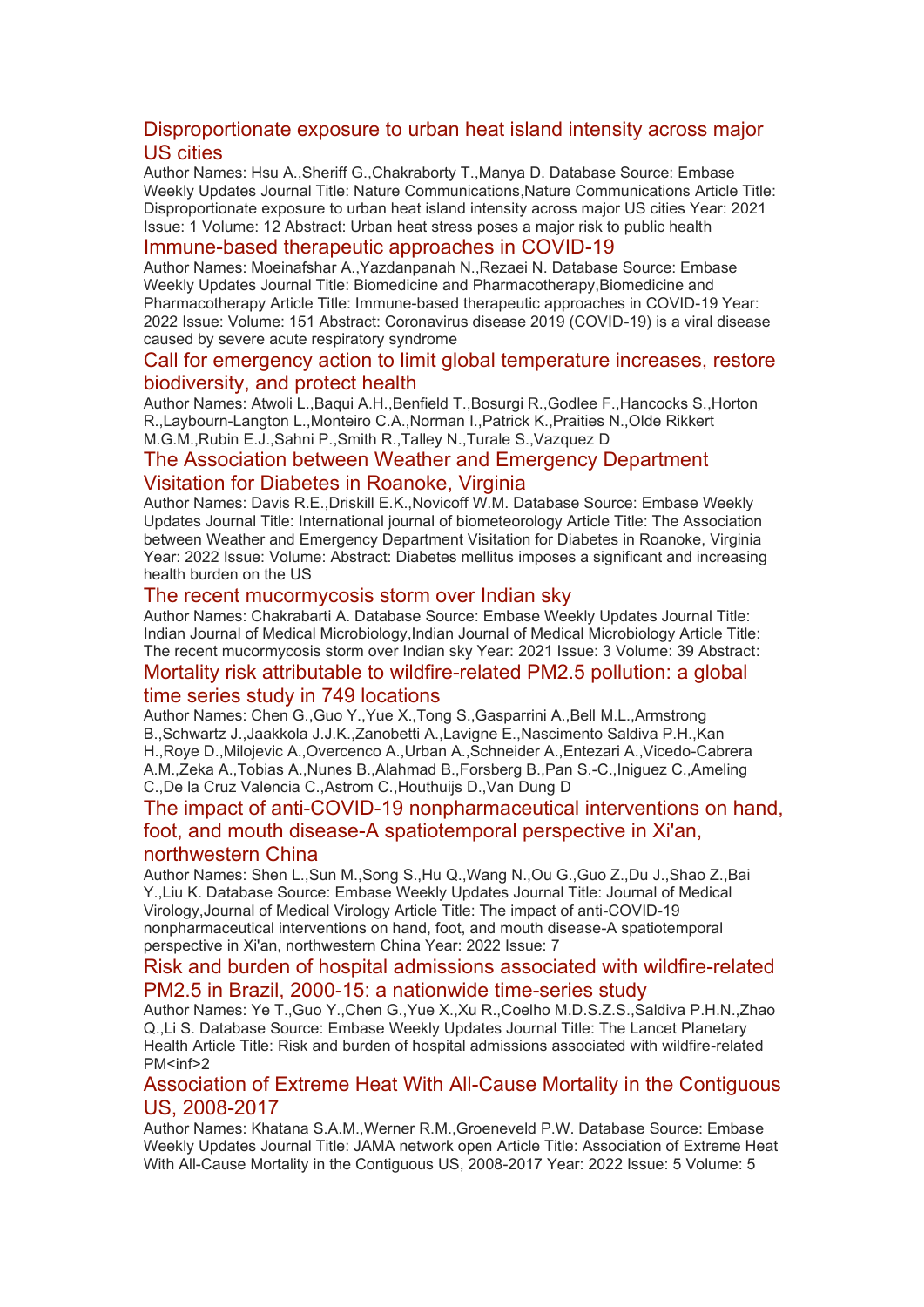Abstract: Importance: The number of extreme heat events is increasing because of climate change

#### [An Eye on COVID: Hurricane Preparedness at a COVID-19 Alternative](https://eur01.safelinks.protection.outlook.com/?url=http%3A%2F%2Ftransit.linexsystems.com%2Ftrack%2Fclick%2F30370861%2Fca.linexsystems.com%3Fp%3DeyJzIjoiX0l5NkJERy1zeXF4dGZpOWU4YzdQRHBSbWRJIiwidiI6MSwicCI6IntcInVcIjozMDM3MDg2MSxcInZcIjoxLFwidXJsXCI6XCJodHRwOlxcXC9cXFwvY2EubGluZXhzeXN0ZW1zLmNvbVxcXC9jb250ZW50c1xcXC90cmFuc2l0XFxcLzM3ODMxNzgxODI_dXNlcl9pZD00NDM1MTUmbG9nPWY5N2ViNmUzMjE5YTcyMWVlZDE3NTIyOTNmZmJlY2E3JnA9OTU5Njc2NDgmbT0xJnM9Mzk5MDUzJm9yZ19pZD0yNjI4NzVcIixcImlkXCI6XCJjMWY3ZGMyMzZiZTA0YjY0YmU3YTNhYjQ0MmI4MWY2ZVwiLFwidXJsX2lkc1wiOltcIjA1ZTliM2YxZjk4OTA1NGZlM2JjODI0YWQ4ZmExYjhmMWYyMzVkMTNcIl19In0&data=05%7C01%7Ccaroline.debrun%40phe.gov.uk%7Ca6f00f6bef614d07b97908da43b32f98%7Cee4e14994a354b2ead475f3cf9de8666%7C0%7C0%7C637896735148889983%7CUnknown%7CTWFpbGZsb3d8eyJWIjoiMC4wLjAwMDAiLCJQIjoiV2luMzIiLCJBTiI6Ik1haWwiLCJXVCI6Mn0%3D%7C3000%7C%7C%7C&sdata=c4eJkG%2Fap1O07lGuVi00CG7uyHIF9h%2FG%2FcMkduabnaM%3D&reserved=0)  [Care Site.](https://eur01.safelinks.protection.outlook.com/?url=http%3A%2F%2Ftransit.linexsystems.com%2Ftrack%2Fclick%2F30370861%2Fca.linexsystems.com%3Fp%3DeyJzIjoiX0l5NkJERy1zeXF4dGZpOWU4YzdQRHBSbWRJIiwidiI6MSwicCI6IntcInVcIjozMDM3MDg2MSxcInZcIjoxLFwidXJsXCI6XCJodHRwOlxcXC9cXFwvY2EubGluZXhzeXN0ZW1zLmNvbVxcXC9jb250ZW50c1xcXC90cmFuc2l0XFxcLzM3ODMxNzgxODI_dXNlcl9pZD00NDM1MTUmbG9nPWY5N2ViNmUzMjE5YTcyMWVlZDE3NTIyOTNmZmJlY2E3JnA9OTU5Njc2NDgmbT0xJnM9Mzk5MDUzJm9yZ19pZD0yNjI4NzVcIixcImlkXCI6XCJjMWY3ZGMyMzZiZTA0YjY0YmU3YTNhYjQ0MmI4MWY2ZVwiLFwidXJsX2lkc1wiOltcIjA1ZTliM2YxZjk4OTA1NGZlM2JjODI0YWQ4ZmExYjhmMWYyMzVkMTNcIl19In0&data=05%7C01%7Ccaroline.debrun%40phe.gov.uk%7Ca6f00f6bef614d07b97908da43b32f98%7Cee4e14994a354b2ead475f3cf9de8666%7C0%7C0%7C637896735148889983%7CUnknown%7CTWFpbGZsb3d8eyJWIjoiMC4wLjAwMDAiLCJQIjoiV2luMzIiLCJBTiI6Ik1haWwiLCJXVCI6Mn0%3D%7C3000%7C%7C%7C&sdata=c4eJkG%2Fap1O07lGuVi00CG7uyHIF9h%2FG%2FcMkduabnaM%3D&reserved=0)

Author Names: Maslanka M,Hurwitz JA Database Source: Ovid MEDLINE(R) Daily Update <May 27, 2022> Journal Title: Disaster Medicine & Public Health Preparedness Article Title: An Eye on COVID: Hurricane Preparedness at a COVID-19 Alternative Care Site

#### [Cross-reactive immunity potentially drives global oscillation and](https://eur01.safelinks.protection.outlook.com/?url=http%3A%2F%2Ftransit.linexsystems.com%2Ftrack%2Fclick%2F30370861%2Fca.linexsystems.com%3Fp%3DeyJzIjoiZ1pURFlMRWtDTDlmUFgxODNfb0lIVjBkaGtBIiwidiI6MSwicCI6IntcInVcIjozMDM3MDg2MSxcInZcIjoxLFwidXJsXCI6XCJodHRwOlxcXC9cXFwvY2EubGluZXhzeXN0ZW1zLmNvbVxcXC9jb250ZW50c1xcXC90cmFuc2l0XFxcLzM3ODMxNzgxODM_dXNlcl9pZD00NDM1MTUmbG9nPWY5N2ViNmUzMjE5YTcyMWVlZDE3NTIyOTNmZmJlY2E3JnA9OTU5Njc2NDgmbT0xJnM9Mzk5MDUzJm9yZ19pZD0yNjI4NzVcIixcImlkXCI6XCJjMWY3ZGMyMzZiZTA0YjY0YmU3YTNhYjQ0MmI4MWY2ZVwiLFwidXJsX2lkc1wiOltcIjA1ZTliM2YxZjk4OTA1NGZlM2JjODI0YWQ4ZmExYjhmMWYyMzVkMTNcIl19In0&data=05%7C01%7Ccaroline.debrun%40phe.gov.uk%7Ca6f00f6bef614d07b97908da43b32f98%7Cee4e14994a354b2ead475f3cf9de8666%7C0%7C0%7C637896735148889983%7CUnknown%7CTWFpbGZsb3d8eyJWIjoiMC4wLjAwMDAiLCJQIjoiV2luMzIiLCJBTiI6Ik1haWwiLCJXVCI6Mn0%3D%7C3000%7C%7C%7C&sdata=PLEWzPxy%2F%2Bxb%2F%2FemckNitMPxooaaNiONcHpBrmE%2BvHA%3D&reserved=0)

#### [opposed alternation patterns of seasonal influenza A viruses.](https://eur01.safelinks.protection.outlook.com/?url=http%3A%2F%2Ftransit.linexsystems.com%2Ftrack%2Fclick%2F30370861%2Fca.linexsystems.com%3Fp%3DeyJzIjoiZ1pURFlMRWtDTDlmUFgxODNfb0lIVjBkaGtBIiwidiI6MSwicCI6IntcInVcIjozMDM3MDg2MSxcInZcIjoxLFwidXJsXCI6XCJodHRwOlxcXC9cXFwvY2EubGluZXhzeXN0ZW1zLmNvbVxcXC9jb250ZW50c1xcXC90cmFuc2l0XFxcLzM3ODMxNzgxODM_dXNlcl9pZD00NDM1MTUmbG9nPWY5N2ViNmUzMjE5YTcyMWVlZDE3NTIyOTNmZmJlY2E3JnA9OTU5Njc2NDgmbT0xJnM9Mzk5MDUzJm9yZ19pZD0yNjI4NzVcIixcImlkXCI6XCJjMWY3ZGMyMzZiZTA0YjY0YmU3YTNhYjQ0MmI4MWY2ZVwiLFwidXJsX2lkc1wiOltcIjA1ZTliM2YxZjk4OTA1NGZlM2JjODI0YWQ4ZmExYjhmMWYyMzVkMTNcIl19In0&data=05%7C01%7Ccaroline.debrun%40phe.gov.uk%7Ca6f00f6bef614d07b97908da43b32f98%7Cee4e14994a354b2ead475f3cf9de8666%7C0%7C0%7C637896735148889983%7CUnknown%7CTWFpbGZsb3d8eyJWIjoiMC4wLjAwMDAiLCJQIjoiV2luMzIiLCJBTiI6Ik1haWwiLCJXVCI6Mn0%3D%7C3000%7C%7C%7C&sdata=PLEWzPxy%2F%2Bxb%2F%2FemckNitMPxooaaNiONcHpBrmE%2BvHA%3D&reserved=0)

Author Names: Gatti L,Koenen MH,Zhang JD,Anisimova M,Verhagen LM,Schutten M,Osterhaus A,van der Vries E Database Source: Ovid MEDLINE(R) Daily Update <May 27, 2022> Journal Title: Scientific Reports Article Title: Cross-reactive immunity potentially drives global oscillation and opposed alternation patterns of seasonal influenza A viruses

#### [Determination of thermal sensation levels for Koreans based on](https://eur01.safelinks.protection.outlook.com/?url=http%3A%2F%2Ftransit.linexsystems.com%2Ftrack%2Fclick%2F30370861%2Fca.linexsystems.com%3Fp%3DeyJzIjoiYW1BSXVlZzhkMk9kTTQyaFBTYnIyeUVTUmJRIiwidiI6MSwicCI6IntcInVcIjozMDM3MDg2MSxcInZcIjoxLFwidXJsXCI6XCJodHRwOlxcXC9cXFwvY2EubGluZXhzeXN0ZW1zLmNvbVxcXC9jb250ZW50c1xcXC90cmFuc2l0XFxcLzM3ODMxNzgxODQ_dXNlcl9pZD00NDM1MTUmbG9nPWY5N2ViNmUzMjE5YTcyMWVlZDE3NTIyOTNmZmJlY2E3JnA9OTU5Njc2NDgmbT0xJnM9Mzk5MDUzJm9yZ19pZD0yNjI4NzVcIixcImlkXCI6XCJjMWY3ZGMyMzZiZTA0YjY0YmU3YTNhYjQ0MmI4MWY2ZVwiLFwidXJsX2lkc1wiOltcIjA1ZTliM2YxZjk4OTA1NGZlM2JjODI0YWQ4ZmExYjhmMWYyMzVkMTNcIl19In0&data=05%7C01%7Ccaroline.debrun%40phe.gov.uk%7Ca6f00f6bef614d07b97908da43b32f98%7Cee4e14994a354b2ead475f3cf9de8666%7C0%7C0%7C637896735148889983%7CUnknown%7CTWFpbGZsb3d8eyJWIjoiMC4wLjAwMDAiLCJQIjoiV2luMzIiLCJBTiI6Ik1haWwiLCJXVCI6Mn0%3D%7C3000%7C%7C%7C&sdata=bNXqfiBkETaBx2k47qR3wki8glA6Uv%2Foo68%2F1dzTlb8%3D&reserved=0)

#### [perceived temperature and climate chamber experiments with hot and](https://eur01.safelinks.protection.outlook.com/?url=http%3A%2F%2Ftransit.linexsystems.com%2Ftrack%2Fclick%2F30370861%2Fca.linexsystems.com%3Fp%3DeyJzIjoiYW1BSXVlZzhkMk9kTTQyaFBTYnIyeUVTUmJRIiwidiI6MSwicCI6IntcInVcIjozMDM3MDg2MSxcInZcIjoxLFwidXJsXCI6XCJodHRwOlxcXC9cXFwvY2EubGluZXhzeXN0ZW1zLmNvbVxcXC9jb250ZW50c1xcXC90cmFuc2l0XFxcLzM3ODMxNzgxODQ_dXNlcl9pZD00NDM1MTUmbG9nPWY5N2ViNmUzMjE5YTcyMWVlZDE3NTIyOTNmZmJlY2E3JnA9OTU5Njc2NDgmbT0xJnM9Mzk5MDUzJm9yZ19pZD0yNjI4NzVcIixcImlkXCI6XCJjMWY3ZGMyMzZiZTA0YjY0YmU3YTNhYjQ0MmI4MWY2ZVwiLFwidXJsX2lkc1wiOltcIjA1ZTliM2YxZjk4OTA1NGZlM2JjODI0YWQ4ZmExYjhmMWYyMzVkMTNcIl19In0&data=05%7C01%7Ccaroline.debrun%40phe.gov.uk%7Ca6f00f6bef614d07b97908da43b32f98%7Cee4e14994a354b2ead475f3cf9de8666%7C0%7C0%7C637896735148889983%7CUnknown%7CTWFpbGZsb3d8eyJWIjoiMC4wLjAwMDAiLCJQIjoiV2luMzIiLCJBTiI6Ik1haWwiLCJXVCI6Mn0%3D%7C3000%7C%7C%7C&sdata=bNXqfiBkETaBx2k47qR3wki8glA6Uv%2Foo68%2F1dzTlb8%3D&reserved=0)  [humid settings.](https://eur01.safelinks.protection.outlook.com/?url=http%3A%2F%2Ftransit.linexsystems.com%2Ftrack%2Fclick%2F30370861%2Fca.linexsystems.com%3Fp%3DeyJzIjoiYW1BSXVlZzhkMk9kTTQyaFBTYnIyeUVTUmJRIiwidiI6MSwicCI6IntcInVcIjozMDM3MDg2MSxcInZcIjoxLFwidXJsXCI6XCJodHRwOlxcXC9cXFwvY2EubGluZXhzeXN0ZW1zLmNvbVxcXC9jb250ZW50c1xcXC90cmFuc2l0XFxcLzM3ODMxNzgxODQ_dXNlcl9pZD00NDM1MTUmbG9nPWY5N2ViNmUzMjE5YTcyMWVlZDE3NTIyOTNmZmJlY2E3JnA9OTU5Njc2NDgmbT0xJnM9Mzk5MDUzJm9yZ19pZD0yNjI4NzVcIixcImlkXCI6XCJjMWY3ZGMyMzZiZTA0YjY0YmU3YTNhYjQ0MmI4MWY2ZVwiLFwidXJsX2lkc1wiOltcIjA1ZTliM2YxZjk4OTA1NGZlM2JjODI0YWQ4ZmExYjhmMWYyMzVkMTNcIl19In0&data=05%7C01%7Ccaroline.debrun%40phe.gov.uk%7Ca6f00f6bef614d07b97908da43b32f98%7Cee4e14994a354b2ead475f3cf9de8666%7C0%7C0%7C637896735148889983%7CUnknown%7CTWFpbGZsb3d8eyJWIjoiMC4wLjAwMDAiLCJQIjoiV2luMzIiLCJBTiI6Ik1haWwiLCJXVCI6Mn0%3D%7C3000%7C%7C%7C&sdata=bNXqfiBkETaBx2k47qR3wki8glA6Uv%2Foo68%2F1dzTlb8%3D&reserved=0)

Author Names: Kang M,Kim KR,Lee JY,Shin JY Database Source: Ovid MEDLINE(R) Daily Update <May 27, 2022> Journal Title: International Journal of Biometeorology Article Title: Determination of thermal sensation levels for Koreans based on perceived temperature and climate chamber experiments with hot and humid settings

#### [Lessons Learned from a Medical Response Team 45 Days Post-](https://eur01.safelinks.protection.outlook.com/?url=http%3A%2F%2Ftransit.linexsystems.com%2Ftrack%2Fclick%2F30370861%2Fca.linexsystems.com%3Fp%3DeyJzIjoiS1R3dHBDVDVQaWVmTEJkbUxYZldaZnBfTUVFIiwidiI6MSwicCI6IntcInVcIjozMDM3MDg2MSxcInZcIjoxLFwidXJsXCI6XCJodHRwOlxcXC9cXFwvY2EubGluZXhzeXN0ZW1zLmNvbVxcXC9jb250ZW50c1xcXC90cmFuc2l0XFxcLzM3ODMxNzg2MzQ_dXNlcl9pZD00NDM1MTUmbG9nPWY5N2ViNmUzMjE5YTcyMWVlZDE3NTIyOTNmZmJlY2E3JnA9OTU5Njc2NDgmbT0xJnM9Mzk5MDUzJm9yZ19pZD0yNjI4NzVcIixcImlkXCI6XCJjMWY3ZGMyMzZiZTA0YjY0YmU3YTNhYjQ0MmI4MWY2ZVwiLFwidXJsX2lkc1wiOltcIjA1ZTliM2YxZjk4OTA1NGZlM2JjODI0YWQ4ZmExYjhmMWYyMzVkMTNcIl19In0&data=05%7C01%7Ccaroline.debrun%40phe.gov.uk%7Ca6f00f6bef614d07b97908da43b32f98%7Cee4e14994a354b2ead475f3cf9de8666%7C0%7C0%7C637896735148889983%7CUnknown%7CTWFpbGZsb3d8eyJWIjoiMC4wLjAwMDAiLCJQIjoiV2luMzIiLCJBTiI6Ik1haWwiLCJXVCI6Mn0%3D%7C3000%7C%7C%7C&sdata=2fgR7plKJztWAdGbIMJmyYDG3Fasln%2FQABiWYT5Lsto%3D&reserved=0)[Hurricane Maria in Puerto Rico.](https://eur01.safelinks.protection.outlook.com/?url=http%3A%2F%2Ftransit.linexsystems.com%2Ftrack%2Fclick%2F30370861%2Fca.linexsystems.com%3Fp%3DeyJzIjoiS1R3dHBDVDVQaWVmTEJkbUxYZldaZnBfTUVFIiwidiI6MSwicCI6IntcInVcIjozMDM3MDg2MSxcInZcIjoxLFwidXJsXCI6XCJodHRwOlxcXC9cXFwvY2EubGluZXhzeXN0ZW1zLmNvbVxcXC9jb250ZW50c1xcXC90cmFuc2l0XFxcLzM3ODMxNzg2MzQ_dXNlcl9pZD00NDM1MTUmbG9nPWY5N2ViNmUzMjE5YTcyMWVlZDE3NTIyOTNmZmJlY2E3JnA9OTU5Njc2NDgmbT0xJnM9Mzk5MDUzJm9yZ19pZD0yNjI4NzVcIixcImlkXCI6XCJjMWY3ZGMyMzZiZTA0YjY0YmU3YTNhYjQ0MmI4MWY2ZVwiLFwidXJsX2lkc1wiOltcIjA1ZTliM2YxZjk4OTA1NGZlM2JjODI0YWQ4ZmExYjhmMWYyMzVkMTNcIl19In0&data=05%7C01%7Ccaroline.debrun%40phe.gov.uk%7Ca6f00f6bef614d07b97908da43b32f98%7Cee4e14994a354b2ead475f3cf9de8666%7C0%7C0%7C637896735148889983%7CUnknown%7CTWFpbGZsb3d8eyJWIjoiMC4wLjAwMDAiLCJQIjoiV2luMzIiLCJBTiI6Ik1haWwiLCJXVCI6Mn0%3D%7C3000%7C%7C%7C&sdata=2fgR7plKJztWAdGbIMJmyYDG3Fasln%2FQABiWYT5Lsto%3D&reserved=0)

Author Names: Gordon JM,Orriola D,Unangst M,Gordon F,Vellon YER Database Source: Ovid MEDLINE(R) Daily Update <May 27, 2022> Journal Title: Disaster Medicine & Public Health Preparedness Article Title: Lessons Learned from a Medical Response Team 45 Days Post-Hurricane Maria in Puerto Rico

#### [Climate to COVID, global to local, policies to people: a biopsychosocial](https://eur01.safelinks.protection.outlook.com/?url=http%3A%2F%2Ftransit.linexsystems.com%2Ftrack%2Fclick%2F30370861%2Fca.linexsystems.com%3Fp%3DeyJzIjoiQWF6amJlRFlyZFBIemxibmRsaXlnbFhKM3ZvIiwidiI6MSwicCI6IntcInVcIjozMDM3MDg2MSxcInZcIjoxLFwidXJsXCI6XCJodHRwOlxcXC9cXFwvY2EubGluZXhzeXN0ZW1zLmNvbVxcXC9jb250ZW50c1xcXC90cmFuc2l0XFxcLzM3ODMxNzg2MzY_dXNlcl9pZD00NDM1MTUmbG9nPWY5N2ViNmUzMjE5YTcyMWVlZDE3NTIyOTNmZmJlY2E3JnA9OTU5Njc2NDgmbT0xJnM9Mzk5MDUzJm9yZ19pZD0yNjI4NzVcIixcImlkXCI6XCJjMWY3ZGMyMzZiZTA0YjY0YmU3YTNhYjQ0MmI4MWY2ZVwiLFwidXJsX2lkc1wiOltcIjA1ZTliM2YxZjk4OTA1NGZlM2JjODI0YWQ4ZmExYjhmMWYyMzVkMTNcIl19In0&data=05%7C01%7Ccaroline.debrun%40phe.gov.uk%7Ca6f00f6bef614d07b97908da43b32f98%7Cee4e14994a354b2ead475f3cf9de8666%7C0%7C0%7C637896735149046574%7CUnknown%7CTWFpbGZsb3d8eyJWIjoiMC4wLjAwMDAiLCJQIjoiV2luMzIiLCJBTiI6Ik1haWwiLCJXVCI6Mn0%3D%7C3000%7C%7C%7C&sdata=5m%2B0bC1YbQnNj57ITjZaj0b1HPBeIMs%2FrIZKnxvroog%3D&reserved=0)  [ecological framework for syndemic prevention and response in](https://eur01.safelinks.protection.outlook.com/?url=http%3A%2F%2Ftransit.linexsystems.com%2Ftrack%2Fclick%2F30370861%2Fca.linexsystems.com%3Fp%3DeyJzIjoiQWF6amJlRFlyZFBIemxibmRsaXlnbFhKM3ZvIiwidiI6MSwicCI6IntcInVcIjozMDM3MDg2MSxcInZcIjoxLFwidXJsXCI6XCJodHRwOlxcXC9cXFwvY2EubGluZXhzeXN0ZW1zLmNvbVxcXC9jb250ZW50c1xcXC90cmFuc2l0XFxcLzM3ODMxNzg2MzY_dXNlcl9pZD00NDM1MTUmbG9nPWY5N2ViNmUzMjE5YTcyMWVlZDE3NTIyOTNmZmJlY2E3JnA9OTU5Njc2NDgmbT0xJnM9Mzk5MDUzJm9yZ19pZD0yNjI4NzVcIixcImlkXCI6XCJjMWY3ZGMyMzZiZTA0YjY0YmU3YTNhYjQ0MmI4MWY2ZVwiLFwidXJsX2lkc1wiOltcIjA1ZTliM2YxZjk4OTA1NGZlM2JjODI0YWQ4ZmExYjhmMWYyMzVkMTNcIl19In0&data=05%7C01%7Ccaroline.debrun%40phe.gov.uk%7Ca6f00f6bef614d07b97908da43b32f98%7Cee4e14994a354b2ead475f3cf9de8666%7C0%7C0%7C637896735149046574%7CUnknown%7CTWFpbGZsb3d8eyJWIjoiMC4wLjAwMDAiLCJQIjoiV2luMzIiLCJBTiI6Ik1haWwiLCJXVCI6Mn0%3D%7C3000%7C%7C%7C&sdata=5m%2B0bC1YbQnNj57ITjZaj0b1HPBeIMs%2FrIZKnxvroog%3D&reserved=0)  [behavioral medicine.](https://eur01.safelinks.protection.outlook.com/?url=http%3A%2F%2Ftransit.linexsystems.com%2Ftrack%2Fclick%2F30370861%2Fca.linexsystems.com%3Fp%3DeyJzIjoiQWF6amJlRFlyZFBIemxibmRsaXlnbFhKM3ZvIiwidiI6MSwicCI6IntcInVcIjozMDM3MDg2MSxcInZcIjoxLFwidXJsXCI6XCJodHRwOlxcXC9cXFwvY2EubGluZXhzeXN0ZW1zLmNvbVxcXC9jb250ZW50c1xcXC90cmFuc2l0XFxcLzM3ODMxNzg2MzY_dXNlcl9pZD00NDM1MTUmbG9nPWY5N2ViNmUzMjE5YTcyMWVlZDE3NTIyOTNmZmJlY2E3JnA9OTU5Njc2NDgmbT0xJnM9Mzk5MDUzJm9yZ19pZD0yNjI4NzVcIixcImlkXCI6XCJjMWY3ZGMyMzZiZTA0YjY0YmU3YTNhYjQ0MmI4MWY2ZVwiLFwidXJsX2lkc1wiOltcIjA1ZTliM2YxZjk4OTA1NGZlM2JjODI0YWQ4ZmExYjhmMWYyMzVkMTNcIl19In0&data=05%7C01%7Ccaroline.debrun%40phe.gov.uk%7Ca6f00f6bef614d07b97908da43b32f98%7Cee4e14994a354b2ead475f3cf9de8666%7C0%7C0%7C637896735149046574%7CUnknown%7CTWFpbGZsb3d8eyJWIjoiMC4wLjAwMDAiLCJQIjoiV2luMzIiLCJBTiI6Ik1haWwiLCJXVCI6Mn0%3D%7C3000%7C%7C%7C&sdata=5m%2B0bC1YbQnNj57ITjZaj0b1HPBeIMs%2FrIZKnxvroog%3D&reserved=0)

Author Names: Persad-Clem R,Hoerster KD,Romano EFT,Huizar N,Maier KJ Database Source: Ovid MEDLINE(R) Daily Update <May 27, 2022> Journal Title: Translational Behavioral Medicine Article Title: Climate to COVID, global to local, policies to people: a biopsychosocial ecological framework for syndemic prevention and response in behavioral medicine

#### [Influence of temperature on mortality in the French overseas regions: a](https://eur01.safelinks.protection.outlook.com/?url=http%3A%2F%2Ftransit.linexsystems.com%2Ftrack%2Fclick%2F30370861%2Fca.linexsystems.com%3Fp%3DeyJzIjoibS1veDM5bU9qUHhSTGRzbXB2YWl3VWE3SEk4IiwidiI6MSwicCI6IntcInVcIjozMDM3MDg2MSxcInZcIjoxLFwidXJsXCI6XCJodHRwOlxcXC9cXFwvY2EubGluZXhzeXN0ZW1zLmNvbVxcXC9jb250ZW50c1xcXC90cmFuc2l0XFxcLzM3ODMxNzg2Mzg_dXNlcl9pZD00NDM1MTUmbG9nPWY5N2ViNmUzMjE5YTcyMWVlZDE3NTIyOTNmZmJlY2E3JnA9OTU5Njc2NDgmbT0xJnM9Mzk5MDUzJm9yZ19pZD0yNjI4NzVcIixcImlkXCI6XCJjMWY3ZGMyMzZiZTA0YjY0YmU3YTNhYjQ0MmI4MWY2ZVwiLFwidXJsX2lkc1wiOltcIjA1ZTliM2YxZjk4OTA1NGZlM2JjODI0YWQ4ZmExYjhmMWYyMzVkMTNcIl19In0&data=05%7C01%7Ccaroline.debrun%40phe.gov.uk%7Ca6f00f6bef614d07b97908da43b32f98%7Cee4e14994a354b2ead475f3cf9de8666%7C0%7C0%7C637896735149046574%7CUnknown%7CTWFpbGZsb3d8eyJWIjoiMC4wLjAwMDAiLCJQIjoiV2luMzIiLCJBTiI6Ik1haWwiLCJXVCI6Mn0%3D%7C3000%7C%7C%7C&sdata=e8yC9e76vRtlLpvN9Tg%2F2fevW2s9BAFBxZMFzofZ128%3D&reserved=0)  [pledge for adaptation to heat in tropical marine climates.](https://eur01.safelinks.protection.outlook.com/?url=http%3A%2F%2Ftransit.linexsystems.com%2Ftrack%2Fclick%2F30370861%2Fca.linexsystems.com%3Fp%3DeyJzIjoibS1veDM5bU9qUHhSTGRzbXB2YWl3VWE3SEk4IiwidiI6MSwicCI6IntcInVcIjozMDM3MDg2MSxcInZcIjoxLFwidXJsXCI6XCJodHRwOlxcXC9cXFwvY2EubGluZXhzeXN0ZW1zLmNvbVxcXC9jb250ZW50c1xcXC90cmFuc2l0XFxcLzM3ODMxNzg2Mzg_dXNlcl9pZD00NDM1MTUmbG9nPWY5N2ViNmUzMjE5YTcyMWVlZDE3NTIyOTNmZmJlY2E3JnA9OTU5Njc2NDgmbT0xJnM9Mzk5MDUzJm9yZ19pZD0yNjI4NzVcIixcImlkXCI6XCJjMWY3ZGMyMzZiZTA0YjY0YmU3YTNhYjQ0MmI4MWY2ZVwiLFwidXJsX2lkc1wiOltcIjA1ZTliM2YxZjk4OTA1NGZlM2JjODI0YWQ4ZmExYjhmMWYyMzVkMTNcIl19In0&data=05%7C01%7Ccaroline.debrun%40phe.gov.uk%7Ca6f00f6bef614d07b97908da43b32f98%7Cee4e14994a354b2ead475f3cf9de8666%7C0%7C0%7C637896735149046574%7CUnknown%7CTWFpbGZsb3d8eyJWIjoiMC4wLjAwMDAiLCJQIjoiV2luMzIiLCJBTiI6Ik1haWwiLCJXVCI6Mn0%3D%7C3000%7C%7C%7C&sdata=e8yC9e76vRtlLpvN9Tg%2F2fevW2s9BAFBxZMFzofZ128%3D&reserved=0)

Author Names: Pascal M,Wagner V,Corso M,Lagarrigue R,Solet JL,Daudens E,Aubert L,Rousseau C Database Source: Ovid MEDLINE(R) Daily Update <May 27, 2022> Journal Title: International Journal of Biometeorology Article Title: Influence of temperature on mortality in the French overseas regions: a pledge for adaptation to heat in tropical marine climates

#### [Importance of allergen-environment interactions in epidemic](https://eur01.safelinks.protection.outlook.com/?url=http%3A%2F%2Ftransit.linexsystems.com%2Ftrack%2Fclick%2F30370861%2Fca.linexsystems.com%3Fp%3DeyJzIjoidC1qWl8xRHpGdGtON1B5SVIyc3Z5T29lRU84IiwidiI6MSwicCI6IntcInVcIjozMDM3MDg2MSxcInZcIjoxLFwidXJsXCI6XCJodHRwOlxcXC9cXFwvY2EubGluZXhzeXN0ZW1zLmNvbVxcXC9jb250ZW50c1xcXC90cmFuc2l0XFxcLzM3ODMxODA0NTI_dXNlcl9pZD00NDM1MTUmbG9nPWY5N2ViNmUzMjE5YTcyMWVlZDE3NTIyOTNmZmJlY2E3JnA9OTU5Njc2NDgmbT0xJnM9Mzk5MDUzJm9yZ19pZD0yNjI4NzVcIixcImlkXCI6XCJjMWY3ZGMyMzZiZTA0YjY0YmU3YTNhYjQ0MmI4MWY2ZVwiLFwidXJsX2lkc1wiOltcIjA1ZTliM2YxZjk4OTA1NGZlM2JjODI0YWQ4ZmExYjhmMWYyMzVkMTNcIl19In0&data=05%7C01%7Ccaroline.debrun%40phe.gov.uk%7Ca6f00f6bef614d07b97908da43b32f98%7Cee4e14994a354b2ead475f3cf9de8666%7C0%7C0%7C637896735149046574%7CUnknown%7CTWFpbGZsb3d8eyJWIjoiMC4wLjAwMDAiLCJQIjoiV2luMzIiLCJBTiI6Ik1haWwiLCJXVCI6Mn0%3D%7C3000%7C%7C%7C&sdata=oNjSGeWBYj3wKLjP447Ie4Y%2Fn72Fr2GJSz8EY5Bk3wo%3D&reserved=0)  [thunderstorm asthma.](https://eur01.safelinks.protection.outlook.com/?url=http%3A%2F%2Ftransit.linexsystems.com%2Ftrack%2Fclick%2F30370861%2Fca.linexsystems.com%3Fp%3DeyJzIjoidC1qWl8xRHpGdGtON1B5SVIyc3Z5T29lRU84IiwidiI6MSwicCI6IntcInVcIjozMDM3MDg2MSxcInZcIjoxLFwidXJsXCI6XCJodHRwOlxcXC9cXFwvY2EubGluZXhzeXN0ZW1zLmNvbVxcXC9jb250ZW50c1xcXC90cmFuc2l0XFxcLzM3ODMxODA0NTI_dXNlcl9pZD00NDM1MTUmbG9nPWY5N2ViNmUzMjE5YTcyMWVlZDE3NTIyOTNmZmJlY2E3JnA9OTU5Njc2NDgmbT0xJnM9Mzk5MDUzJm9yZ19pZD0yNjI4NzVcIixcImlkXCI6XCJjMWY3ZGMyMzZiZTA0YjY0YmU3YTNhYjQ0MmI4MWY2ZVwiLFwidXJsX2lkc1wiOltcIjA1ZTliM2YxZjk4OTA1NGZlM2JjODI0YWQ4ZmExYjhmMWYyMzVkMTNcIl19In0&data=05%7C01%7Ccaroline.debrun%40phe.gov.uk%7Ca6f00f6bef614d07b97908da43b32f98%7Cee4e14994a354b2ead475f3cf9de8666%7C0%7C0%7C637896735149046574%7CUnknown%7CTWFpbGZsb3d8eyJWIjoiMC4wLjAwMDAiLCJQIjoiV2luMzIiLCJBTiI6Ik1haWwiLCJXVCI6Mn0%3D%7C3000%7C%7C%7C&sdata=oNjSGeWBYj3wKLjP447Ie4Y%2Fn72Fr2GJSz8EY5Bk3wo%3D&reserved=0)

Author Names: Hughes KM,Price D,Suphioglu C Database Source: Ovid MEDLINE(R) Daily Update <May 27, 2022> Journal Title: Therapeutic Advances in Respiratory Disease Article Title: Importance of allergen-environment interactions in epidemic thunderstorm asthma. Year: 2022 Issue: Volume: 16 Abstract: Australia is home to one of the highest rates of allergic rhinitis worldwide

#### [Diabetes/Dementia in Sub-Saharian Africa and Nigerian Women in the](https://eur01.safelinks.protection.outlook.com/?url=http%3A%2F%2Ftransit.linexsystems.com%2Ftrack%2Fclick%2F30370861%2Fca.linexsystems.com%3Fp%3DeyJzIjoiS3ZrcXlPekhXcnUzRUxjLV9BTDQ5bWtXZXBrIiwidiI6MSwicCI6IntcInVcIjozMDM3MDg2MSxcInZcIjoxLFwidXJsXCI6XCJodHRwOlxcXC9cXFwvY2EubGluZXhzeXN0ZW1zLmNvbVxcXC9jb250ZW50c1xcXC90cmFuc2l0XFxcLzM3ODMxODA0NTM_dXNlcl9pZD00NDM1MTUmbG9nPWY5N2ViNmUzMjE5YTcyMWVlZDE3NTIyOTNmZmJlY2E3JnA9OTU5Njc2NDgmbT0xJnM9Mzk5MDUzJm9yZ19pZD0yNjI4NzVcIixcImlkXCI6XCJjMWY3ZGMyMzZiZTA0YjY0YmU3YTNhYjQ0MmI4MWY2ZVwiLFwidXJsX2lkc1wiOltcIjA1ZTliM2YxZjk4OTA1NGZlM2JjODI0YWQ4ZmExYjhmMWYyMzVkMTNcIl19In0&data=05%7C01%7Ccaroline.debrun%40phe.gov.uk%7Ca6f00f6bef614d07b97908da43b32f98%7Cee4e14994a354b2ead475f3cf9de8666%7C0%7C0%7C637896735149046574%7CUnknown%7CTWFpbGZsb3d8eyJWIjoiMC4wLjAwMDAiLCJQIjoiV2luMzIiLCJBTiI6Ik1haWwiLCJXVCI6Mn0%3D%7C3000%7C%7C%7C&sdata=lBVJO0qVOP3HDyb9q%2FfVgLGZ%2FsBTE%2BleaybyPwPU2bM%3D&reserved=0)  [Eye of Storm.](https://eur01.safelinks.protection.outlook.com/?url=http%3A%2F%2Ftransit.linexsystems.com%2Ftrack%2Fclick%2F30370861%2Fca.linexsystems.com%3Fp%3DeyJzIjoiS3ZrcXlPekhXcnUzRUxjLV9BTDQ5bWtXZXBrIiwidiI6MSwicCI6IntcInVcIjozMDM3MDg2MSxcInZcIjoxLFwidXJsXCI6XCJodHRwOlxcXC9cXFwvY2EubGluZXhzeXN0ZW1zLmNvbVxcXC9jb250ZW50c1xcXC90cmFuc2l0XFxcLzM3ODMxODA0NTM_dXNlcl9pZD00NDM1MTUmbG9nPWY5N2ViNmUzMjE5YTcyMWVlZDE3NTIyOTNmZmJlY2E3JnA9OTU5Njc2NDgmbT0xJnM9Mzk5MDUzJm9yZ19pZD0yNjI4NzVcIixcImlkXCI6XCJjMWY3ZGMyMzZiZTA0YjY0YmU3YTNhYjQ0MmI4MWY2ZVwiLFwidXJsX2lkc1wiOltcIjA1ZTliM2YxZjk4OTA1NGZlM2JjODI0YWQ4ZmExYjhmMWYyMzVkMTNcIl19In0&data=05%7C01%7Ccaroline.debrun%40phe.gov.uk%7Ca6f00f6bef614d07b97908da43b32f98%7Cee4e14994a354b2ead475f3cf9de8666%7C0%7C0%7C637896735149046574%7CUnknown%7CTWFpbGZsb3d8eyJWIjoiMC4wLjAwMDAiLCJQIjoiV2luMzIiLCJBTiI6Ik1haWwiLCJXVCI6Mn0%3D%7C3000%7C%7C%7C&sdata=lBVJO0qVOP3HDyb9q%2FfVgLGZ%2FsBTE%2BleaybyPwPU2bM%3D&reserved=0)

Author Names: Oghagbon EK,Prieto-Pino J,Dogoh F,Ogiator M,Gimenez-Llort L Database Source: Ovid MEDLINE(R) Daily Update <May 27, 2022> Journal Title: Current Alzheimer Research Article Title: Diabetes/Dementia in Sub-Saharian Africa and Nigerian Women in the Eye of Storm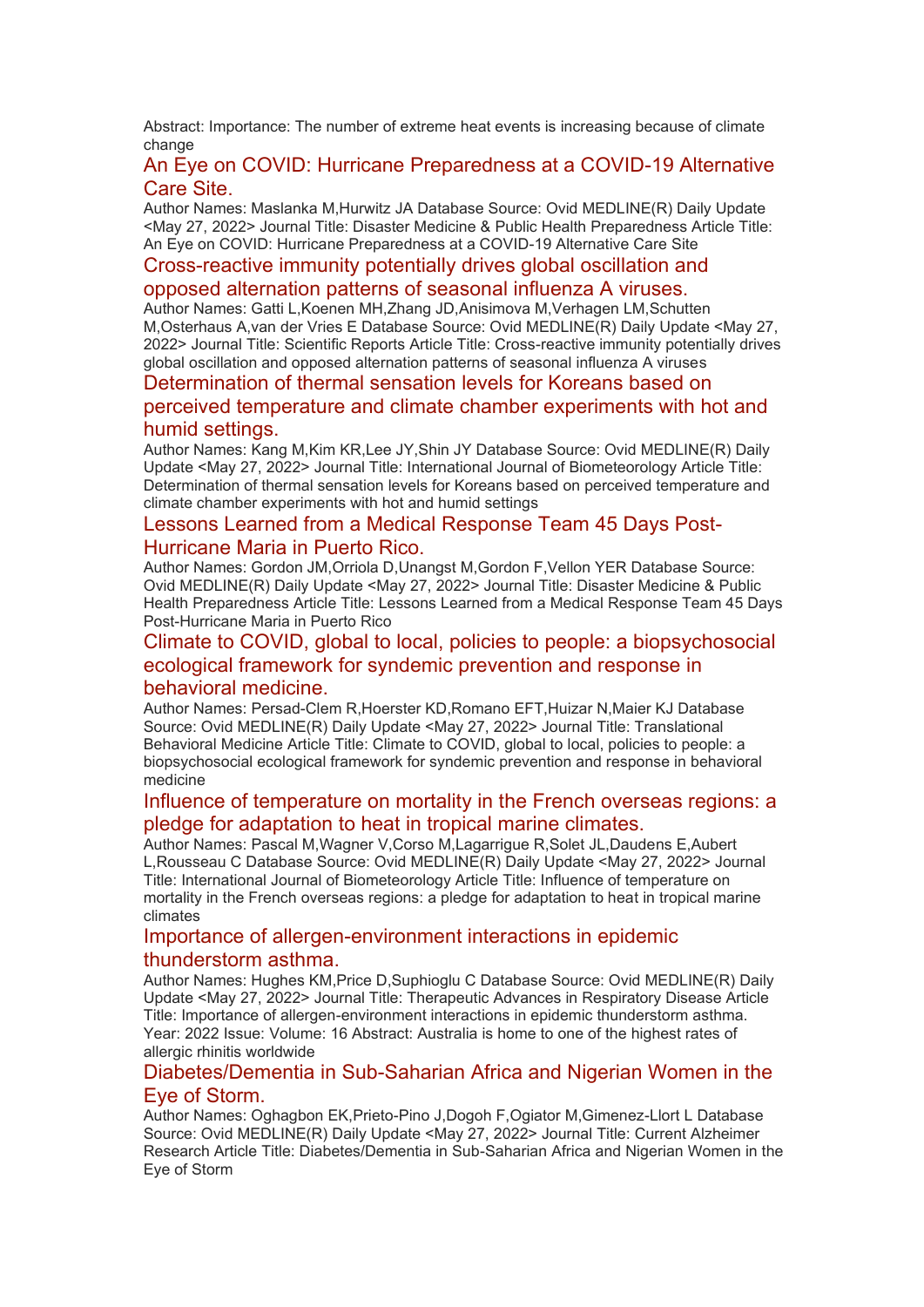#### [Individually experienced heat stress among elderly residents of an](https://eur01.safelinks.protection.outlook.com/?url=http%3A%2F%2Ftransit.linexsystems.com%2Ftrack%2Fclick%2F30370861%2Fca.linexsystems.com%3Fp%3DeyJzIjoiNm9Hc1p1U0dJd0lidHBQTHNheUVTdkY2TmJvIiwidiI6MSwicCI6IntcInVcIjozMDM3MDg2MSxcInZcIjoxLFwidXJsXCI6XCJodHRwOlxcXC9cXFwvY2EubGluZXhzeXN0ZW1zLmNvbVxcXC9jb250ZW50c1xcXC90cmFuc2l0XFxcLzM3ODMxODA3NjM_dXNlcl9pZD00NDM1MTUmbG9nPWY5N2ViNmUzMjE5YTcyMWVlZDE3NTIyOTNmZmJlY2E3JnA9OTU5Njc2NDgmbT0xJnM9Mzk5MDUzJm9yZ19pZD0yNjI4NzVcIixcImlkXCI6XCJjMWY3ZGMyMzZiZTA0YjY0YmU3YTNhYjQ0MmI4MWY2ZVwiLFwidXJsX2lkc1wiOltcIjA1ZTliM2YxZjk4OTA1NGZlM2JjODI0YWQ4ZmExYjhmMWYyMzVkMTNcIl19In0&data=05%7C01%7Ccaroline.debrun%40phe.gov.uk%7Ca6f00f6bef614d07b97908da43b32f98%7Cee4e14994a354b2ead475f3cf9de8666%7C0%7C0%7C637896735149046574%7CUnknown%7CTWFpbGZsb3d8eyJWIjoiMC4wLjAwMDAiLCJQIjoiV2luMzIiLCJBTiI6Ik1haWwiLCJXVCI6Mn0%3D%7C3000%7C%7C%7C&sdata=HWH5PhPvEyh7Wqeqrtv%2BtXwD6GYwir0Yfm0o9FF3TUk%3D&reserved=0)  [urban slum and rural village in India.](https://eur01.safelinks.protection.outlook.com/?url=http%3A%2F%2Ftransit.linexsystems.com%2Ftrack%2Fclick%2F30370861%2Fca.linexsystems.com%3Fp%3DeyJzIjoiNm9Hc1p1U0dJd0lidHBQTHNheUVTdkY2TmJvIiwidiI6MSwicCI6IntcInVcIjozMDM3MDg2MSxcInZcIjoxLFwidXJsXCI6XCJodHRwOlxcXC9cXFwvY2EubGluZXhzeXN0ZW1zLmNvbVxcXC9jb250ZW50c1xcXC90cmFuc2l0XFxcLzM3ODMxODA3NjM_dXNlcl9pZD00NDM1MTUmbG9nPWY5N2ViNmUzMjE5YTcyMWVlZDE3NTIyOTNmZmJlY2E3JnA9OTU5Njc2NDgmbT0xJnM9Mzk5MDUzJm9yZ19pZD0yNjI4NzVcIixcImlkXCI6XCJjMWY3ZGMyMzZiZTA0YjY0YmU3YTNhYjQ0MmI4MWY2ZVwiLFwidXJsX2lkc1wiOltcIjA1ZTliM2YxZjk4OTA1NGZlM2JjODI0YWQ4ZmExYjhmMWYyMzVkMTNcIl19In0&data=05%7C01%7Ccaroline.debrun%40phe.gov.uk%7Ca6f00f6bef614d07b97908da43b32f98%7Cee4e14994a354b2ead475f3cf9de8666%7C0%7C0%7C637896735149046574%7CUnknown%7CTWFpbGZsb3d8eyJWIjoiMC4wLjAwMDAiLCJQIjoiV2luMzIiLCJBTiI6Ik1haWwiLCJXVCI6Mn0%3D%7C3000%7C%7C%7C&sdata=HWH5PhPvEyh7Wqeqrtv%2BtXwD6GYwir0Yfm0o9FF3TUk%3D&reserved=0)

Author Names: Weitz CA,Mukhopadhyay B,Das K Database Source: Ovid MEDLINE(R) Daily Update <May 27, 2022> Journal Title: International Journal of Biometeorology Article Title: Individually experienced heat stress among elderly residents of an urban slum and rural village in India

#### [Temperature, cardiovascular mortality, and the role of hypertension and](https://eur01.safelinks.protection.outlook.com/?url=http%3A%2F%2Ftransit.linexsystems.com%2Ftrack%2Fclick%2F30370861%2Fca.linexsystems.com%3Fp%3DeyJzIjoieXVYbC00cVNOSFBTTkhvOWNGQXZaODAwWC1BIiwidiI6MSwicCI6IntcInVcIjozMDM3MDg2MSxcInZcIjoxLFwidXJsXCI6XCJodHRwOlxcXC9cXFwvY2EubGluZXhzeXN0ZW1zLmNvbVxcXC9jb250ZW50c1xcXC90cmFuc2l0XFxcLzM3ODMxODI3MDM_dXNlcl9pZD00NDM1MTUmbG9nPWY5N2ViNmUzMjE5YTcyMWVlZDE3NTIyOTNmZmJlY2E3JnA9OTU5Njc2NDgmbT0xJnM9Mzk5MDUzJm9yZ19pZD0yNjI4NzVcIixcImlkXCI6XCJjMWY3ZGMyMzZiZTA0YjY0YmU3YTNhYjQ0MmI4MWY2ZVwiLFwidXJsX2lkc1wiOltcIjA1ZTliM2YxZjk4OTA1NGZlM2JjODI0YWQ4ZmExYjhmMWYyMzVkMTNcIl19In0&data=05%7C01%7Ccaroline.debrun%40phe.gov.uk%7Ca6f00f6bef614d07b97908da43b32f98%7Cee4e14994a354b2ead475f3cf9de8666%7C0%7C0%7C637896735149046574%7CUnknown%7CTWFpbGZsb3d8eyJWIjoiMC4wLjAwMDAiLCJQIjoiV2luMzIiLCJBTiI6Ik1haWwiLCJXVCI6Mn0%3D%7C3000%7C%7C%7C&sdata=m4D64AxVMfNbQ87ek1qjtazVBFptx%2F0LIFETVUnLYNI%3D&reserved=0)  [renin-angiotensin-aldosterone axis in seasonal adversity: a narrative](https://eur01.safelinks.protection.outlook.com/?url=http%3A%2F%2Ftransit.linexsystems.com%2Ftrack%2Fclick%2F30370861%2Fca.linexsystems.com%3Fp%3DeyJzIjoieXVYbC00cVNOSFBTTkhvOWNGQXZaODAwWC1BIiwidiI6MSwicCI6IntcInVcIjozMDM3MDg2MSxcInZcIjoxLFwidXJsXCI6XCJodHRwOlxcXC9cXFwvY2EubGluZXhzeXN0ZW1zLmNvbVxcXC9jb250ZW50c1xcXC90cmFuc2l0XFxcLzM3ODMxODI3MDM_dXNlcl9pZD00NDM1MTUmbG9nPWY5N2ViNmUzMjE5YTcyMWVlZDE3NTIyOTNmZmJlY2E3JnA9OTU5Njc2NDgmbT0xJnM9Mzk5MDUzJm9yZ19pZD0yNjI4NzVcIixcImlkXCI6XCJjMWY3ZGMyMzZiZTA0YjY0YmU3YTNhYjQ0MmI4MWY2ZVwiLFwidXJsX2lkc1wiOltcIjA1ZTliM2YxZjk4OTA1NGZlM2JjODI0YWQ4ZmExYjhmMWYyMzVkMTNcIl19In0&data=05%7C01%7Ccaroline.debrun%40phe.gov.uk%7Ca6f00f6bef614d07b97908da43b32f98%7Cee4e14994a354b2ead475f3cf9de8666%7C0%7C0%7C637896735149046574%7CUnknown%7CTWFpbGZsb3d8eyJWIjoiMC4wLjAwMDAiLCJQIjoiV2luMzIiLCJBTiI6Ik1haWwiLCJXVCI6Mn0%3D%7C3000%7C%7C%7C&sdata=m4D64AxVMfNbQ87ek1qjtazVBFptx%2F0LIFETVUnLYNI%3D&reserved=0)  [review.](https://eur01.safelinks.protection.outlook.com/?url=http%3A%2F%2Ftransit.linexsystems.com%2Ftrack%2Fclick%2F30370861%2Fca.linexsystems.com%3Fp%3DeyJzIjoieXVYbC00cVNOSFBTTkhvOWNGQXZaODAwWC1BIiwidiI6MSwicCI6IntcInVcIjozMDM3MDg2MSxcInZcIjoxLFwidXJsXCI6XCJodHRwOlxcXC9cXFwvY2EubGluZXhzeXN0ZW1zLmNvbVxcXC9jb250ZW50c1xcXC90cmFuc2l0XFxcLzM3ODMxODI3MDM_dXNlcl9pZD00NDM1MTUmbG9nPWY5N2ViNmUzMjE5YTcyMWVlZDE3NTIyOTNmZmJlY2E3JnA9OTU5Njc2NDgmbT0xJnM9Mzk5MDUzJm9yZ19pZD0yNjI4NzVcIixcImlkXCI6XCJjMWY3ZGMyMzZiZTA0YjY0YmU3YTNhYjQ0MmI4MWY2ZVwiLFwidXJsX2lkc1wiOltcIjA1ZTliM2YxZjk4OTA1NGZlM2JjODI0YWQ4ZmExYjhmMWYyMzVkMTNcIl19In0&data=05%7C01%7Ccaroline.debrun%40phe.gov.uk%7Ca6f00f6bef614d07b97908da43b32f98%7Cee4e14994a354b2ead475f3cf9de8666%7C0%7C0%7C637896735149046574%7CUnknown%7CTWFpbGZsb3d8eyJWIjoiMC4wLjAwMDAiLCJQIjoiV2luMzIiLCJBTiI6Ik1haWwiLCJXVCI6Mn0%3D%7C3000%7C%7C%7C&sdata=m4D64AxVMfNbQ87ek1qjtazVBFptx%2F0LIFETVUnLYNI%3D&reserved=0)

Author Names: Goel H,Shah K,Kumar A,Hippen JT,Nadar SK Database Source: Ovid MEDLINE(R) Epub Ahead of Print <May 27, 2022> Journal Title: Journal of Human Hypertension Article Title: Temperature, cardiovascular mortality, and the role of hypertension and renin-angiotensin-aldosterone axis in seasonal adversity: a narrative review

#### [Heat stress morbidity among US military personnel: Daily exposure and](https://eur01.safelinks.protection.outlook.com/?url=http%3A%2F%2Ftransit.linexsystems.com%2Ftrack%2Fclick%2F30370861%2Fca.linexsystems.com%3Fp%3DeyJzIjoiTlRRZng2VmZoSllXZ0Y4UjBpSGRSWW5ZX2RnIiwidiI6MSwicCI6IntcInVcIjozMDM3MDg2MSxcInZcIjoxLFwidXJsXCI6XCJodHRwOlxcXC9cXFwvY2EubGluZXhzeXN0ZW1zLmNvbVxcXC9jb250ZW50c1xcXC90cmFuc2l0XFxcLzM3ODMxODI3MDQ_dXNlcl9pZD00NDM1MTUmbG9nPWY5N2ViNmUzMjE5YTcyMWVlZDE3NTIyOTNmZmJlY2E3JnA9OTU5Njc2NDgmbT0xJnM9Mzk5MDUzJm9yZ19pZD0yNjI4NzVcIixcImlkXCI6XCJjMWY3ZGMyMzZiZTA0YjY0YmU3YTNhYjQ0MmI4MWY2ZVwiLFwidXJsX2lkc1wiOltcIjA1ZTliM2YxZjk4OTA1NGZlM2JjODI0YWQ4ZmExYjhmMWYyMzVkMTNcIl19In0&data=05%7C01%7Ccaroline.debrun%40phe.gov.uk%7Ca6f00f6bef614d07b97908da43b32f98%7Cee4e14994a354b2ead475f3cf9de8666%7C0%7C0%7C637896735149046574%7CUnknown%7CTWFpbGZsb3d8eyJWIjoiMC4wLjAwMDAiLCJQIjoiV2luMzIiLCJBTiI6Ik1haWwiLCJXVCI6Mn0%3D%7C3000%7C%7C%7C&sdata=vV7n0t2HXKej0icSMBIdhC7nCx269Ha0syJF280qPjM%3D&reserved=0)  [lagged response \(1998-2019\).](https://eur01.safelinks.protection.outlook.com/?url=http%3A%2F%2Ftransit.linexsystems.com%2Ftrack%2Fclick%2F30370861%2Fca.linexsystems.com%3Fp%3DeyJzIjoiTlRRZng2VmZoSllXZ0Y4UjBpSGRSWW5ZX2RnIiwidiI6MSwicCI6IntcInVcIjozMDM3MDg2MSxcInZcIjoxLFwidXJsXCI6XCJodHRwOlxcXC9cXFwvY2EubGluZXhzeXN0ZW1zLmNvbVxcXC9jb250ZW50c1xcXC90cmFuc2l0XFxcLzM3ODMxODI3MDQ_dXNlcl9pZD00NDM1MTUmbG9nPWY5N2ViNmUzMjE5YTcyMWVlZDE3NTIyOTNmZmJlY2E3JnA9OTU5Njc2NDgmbT0xJnM9Mzk5MDUzJm9yZ19pZD0yNjI4NzVcIixcImlkXCI6XCJjMWY3ZGMyMzZiZTA0YjY0YmU3YTNhYjQ0MmI4MWY2ZVwiLFwidXJsX2lkc1wiOltcIjA1ZTliM2YxZjk4OTA1NGZlM2JjODI0YWQ4ZmExYjhmMWYyMzVkMTNcIl19In0&data=05%7C01%7Ccaroline.debrun%40phe.gov.uk%7Ca6f00f6bef614d07b97908da43b32f98%7Cee4e14994a354b2ead475f3cf9de8666%7C0%7C0%7C637896735149046574%7CUnknown%7CTWFpbGZsb3d8eyJWIjoiMC4wLjAwMDAiLCJQIjoiV2luMzIiLCJBTiI6Ik1haWwiLCJXVCI6Mn0%3D%7C3000%7C%7C%7C&sdata=vV7n0t2HXKej0icSMBIdhC7nCx269Ha0syJF280qPjM%3D&reserved=0)

Author Names: Lewandowski SA,Shaman JL Database Source: Ovid MEDLINE(R) Daily Update <May 27, 2022> Journal Title: International Journal of Biometeorology Article Title: Heat stress morbidity among US military personnel: Daily exposure and lagged response (1998-2019)

#### [Off-season RSV epidemics in Australia after easing of COVID-19](https://eur01.safelinks.protection.outlook.com/?url=http%3A%2F%2Ftransit.linexsystems.com%2Ftrack%2Fclick%2F30370861%2Fca.linexsystems.com%3Fp%3DeyJzIjoiMzN5bGladm10cUdSNDBlN2tEa1cyOXJGUEwwIiwidiI6MSwicCI6IntcInVcIjozMDM3MDg2MSxcInZcIjoxLFwidXJsXCI6XCJodHRwOlxcXC9cXFwvY2EubGluZXhzeXN0ZW1zLmNvbVxcXC9jb250ZW50c1xcXC90cmFuc2l0XFxcLzM3ODMxMDMwMzA_dXNlcl9pZD00NDM1MTUmbG9nPWY5N2ViNmUzMjE5YTcyMWVlZDE3NTIyOTNmZmJlY2E3JnA9OTU5Njc2NDgmbT0xJnM9Mzk5MDUzJm9yZ19pZD0yNjI4NzVcIixcImlkXCI6XCJjMWY3ZGMyMzZiZTA0YjY0YmU3YTNhYjQ0MmI4MWY2ZVwiLFwidXJsX2lkc1wiOltcIjA1ZTliM2YxZjk4OTA1NGZlM2JjODI0YWQ4ZmExYjhmMWYyMzVkMTNcIl19In0&data=05%7C01%7Ccaroline.debrun%40phe.gov.uk%7Ca6f00f6bef614d07b97908da43b32f98%7Cee4e14994a354b2ead475f3cf9de8666%7C0%7C0%7C637896735149046574%7CUnknown%7CTWFpbGZsb3d8eyJWIjoiMC4wLjAwMDAiLCJQIjoiV2luMzIiLCJBTiI6Ik1haWwiLCJXVCI6Mn0%3D%7C3000%7C%7C%7C&sdata=5A4ifHZrrimR6aGylqhv4XsEHp0rMv4Nd641mT1NoSE%3D&reserved=0)  [restrictions.](https://eur01.safelinks.protection.outlook.com/?url=http%3A%2F%2Ftransit.linexsystems.com%2Ftrack%2Fclick%2F30370861%2Fca.linexsystems.com%3Fp%3DeyJzIjoiMzN5bGladm10cUdSNDBlN2tEa1cyOXJGUEwwIiwidiI6MSwicCI6IntcInVcIjozMDM3MDg2MSxcInZcIjoxLFwidXJsXCI6XCJodHRwOlxcXC9cXFwvY2EubGluZXhzeXN0ZW1zLmNvbVxcXC9jb250ZW50c1xcXC90cmFuc2l0XFxcLzM3ODMxMDMwMzA_dXNlcl9pZD00NDM1MTUmbG9nPWY5N2ViNmUzMjE5YTcyMWVlZDE3NTIyOTNmZmJlY2E3JnA9OTU5Njc2NDgmbT0xJnM9Mzk5MDUzJm9yZ19pZD0yNjI4NzVcIixcImlkXCI6XCJjMWY3ZGMyMzZiZTA0YjY0YmU3YTNhYjQ0MmI4MWY2ZVwiLFwidXJsX2lkc1wiOltcIjA1ZTliM2YxZjk4OTA1NGZlM2JjODI0YWQ4ZmExYjhmMWYyMzVkMTNcIl19In0&data=05%7C01%7Ccaroline.debrun%40phe.gov.uk%7Ca6f00f6bef614d07b97908da43b32f98%7Cee4e14994a354b2ead475f3cf9de8666%7C0%7C0%7C637896735149046574%7CUnknown%7CTWFpbGZsb3d8eyJWIjoiMC4wLjAwMDAiLCJQIjoiV2luMzIiLCJBTiI6Ik1haWwiLCJXVCI6Mn0%3D%7C3000%7C%7C%7C&sdata=5A4ifHZrrimR6aGylqhv4XsEHp0rMv4Nd641mT1NoSE%3D&reserved=0)

Author Names: Eden JS,Sikazwe C,Xie R,Deng YM,Sullivan SG,Michie A,Levy A,Cutmore E,Blyth CC,Britton PN,Crawford N,Dong X,Dwyer DE,Edwards KM,Horsburgh BA,Foley D,Kennedy K,Minney-Smith C,Speers D,Tulloch RL,Holmes EC,Dhanasekaran V,Smith DW,Kok J,Barr IG,Australian RSV study group Database Source: Ovid MEDLINE(R) Daily Update <May 26, 2022> Journal Title: Nature communications Article

## [Impact of COVID-19 on the Incidence and Severity of Obstetric and](https://eur01.safelinks.protection.outlook.com/?url=http%3A%2F%2Ftransit.linexsystems.com%2Ftrack%2Fclick%2F30370861%2Fca.linexsystems.com%3Fp%3DeyJzIjoiYjh3NS1ZR1JUVlBQdVdjTnhrVGpGUllFSGhFIiwidiI6MSwicCI6IntcInVcIjozMDM3MDg2MSxcInZcIjoxLFwidXJsXCI6XCJodHRwOlxcXC9cXFwvY2EubGluZXhzeXN0ZW1zLmNvbVxcXC9jb250ZW50c1xcXC90cmFuc2l0XFxcLzM3ODMxMDMxOTA_dXNlcl9pZD00NDM1MTUmbG9nPWY5N2ViNmUzMjE5YTcyMWVlZDE3NTIyOTNmZmJlY2E3JnA9OTU5Njc2NDgmbT0xJnM9Mzk5MDUzJm9yZ19pZD0yNjI4NzVcIixcImlkXCI6XCJjMWY3ZGMyMzZiZTA0YjY0YmU3YTNhYjQ0MmI4MWY2ZVwiLFwidXJsX2lkc1wiOltcIjA1ZTliM2YxZjk4OTA1NGZlM2JjODI0YWQ4ZmExYjhmMWYyMzVkMTNcIl19In0&data=05%7C01%7Ccaroline.debrun%40phe.gov.uk%7Ca6f00f6bef614d07b97908da43b32f98%7Cee4e14994a354b2ead475f3cf9de8666%7C0%7C0%7C637896735149046574%7CUnknown%7CTWFpbGZsb3d8eyJWIjoiMC4wLjAwMDAiLCJQIjoiV2luMzIiLCJBTiI6Ik1haWwiLCJXVCI6Mn0%3D%7C3000%7C%7C%7C&sdata=7DkVXoP9C7cwLE9ycSSPEPmtVrxrQJ4Mxcl2HDqpFrA%3D&reserved=0)  [Gynecologic Emergency Department Visits in an Integrated Health](https://eur01.safelinks.protection.outlook.com/?url=http%3A%2F%2Ftransit.linexsystems.com%2Ftrack%2Fclick%2F30370861%2Fca.linexsystems.com%3Fp%3DeyJzIjoiYjh3NS1ZR1JUVlBQdVdjTnhrVGpGUllFSGhFIiwidiI6MSwicCI6IntcInVcIjozMDM3MDg2MSxcInZcIjoxLFwidXJsXCI6XCJodHRwOlxcXC9cXFwvY2EubGluZXhzeXN0ZW1zLmNvbVxcXC9jb250ZW50c1xcXC90cmFuc2l0XFxcLzM3ODMxMDMxOTA_dXNlcl9pZD00NDM1MTUmbG9nPWY5N2ViNmUzMjE5YTcyMWVlZDE3NTIyOTNmZmJlY2E3JnA9OTU5Njc2NDgmbT0xJnM9Mzk5MDUzJm9yZ19pZD0yNjI4NzVcIixcImlkXCI6XCJjMWY3ZGMyMzZiZTA0YjY0YmU3YTNhYjQ0MmI4MWY2ZVwiLFwidXJsX2lkc1wiOltcIjA1ZTliM2YxZjk4OTA1NGZlM2JjODI0YWQ4ZmExYjhmMWYyMzVkMTNcIl19In0&data=05%7C01%7Ccaroline.debrun%40phe.gov.uk%7Ca6f00f6bef614d07b97908da43b32f98%7Cee4e14994a354b2ead475f3cf9de8666%7C0%7C0%7C637896735149046574%7CUnknown%7CTWFpbGZsb3d8eyJWIjoiMC4wLjAwMDAiLCJQIjoiV2luMzIiLCJBTiI6Ik1haWwiLCJXVCI6Mn0%3D%7C3000%7C%7C%7C&sdata=7DkVXoP9C7cwLE9ycSSPEPmtVrxrQJ4Mxcl2HDqpFrA%3D&reserved=0)  [Care System.](https://eur01.safelinks.protection.outlook.com/?url=http%3A%2F%2Ftransit.linexsystems.com%2Ftrack%2Fclick%2F30370861%2Fca.linexsystems.com%3Fp%3DeyJzIjoiYjh3NS1ZR1JUVlBQdVdjTnhrVGpGUllFSGhFIiwidiI6MSwicCI6IntcInVcIjozMDM3MDg2MSxcInZcIjoxLFwidXJsXCI6XCJodHRwOlxcXC9cXFwvY2EubGluZXhzeXN0ZW1zLmNvbVxcXC9jb250ZW50c1xcXC90cmFuc2l0XFxcLzM3ODMxMDMxOTA_dXNlcl9pZD00NDM1MTUmbG9nPWY5N2ViNmUzMjE5YTcyMWVlZDE3NTIyOTNmZmJlY2E3JnA9OTU5Njc2NDgmbT0xJnM9Mzk5MDUzJm9yZ19pZD0yNjI4NzVcIixcImlkXCI6XCJjMWY3ZGMyMzZiZTA0YjY0YmU3YTNhYjQ0MmI4MWY2ZVwiLFwidXJsX2lkc1wiOltcIjA1ZTliM2YxZjk4OTA1NGZlM2JjODI0YWQ4ZmExYjhmMWYyMzVkMTNcIl19In0&data=05%7C01%7Ccaroline.debrun%40phe.gov.uk%7Ca6f00f6bef614d07b97908da43b32f98%7Cee4e14994a354b2ead475f3cf9de8666%7C0%7C0%7C637896735149046574%7CUnknown%7CTWFpbGZsb3d8eyJWIjoiMC4wLjAwMDAiLCJQIjoiV2luMzIiLCJBTiI6Ik1haWwiLCJXVCI6Mn0%3D%7C3000%7C%7C%7C&sdata=7DkVXoP9C7cwLE9ycSSPEPmtVrxrQJ4Mxcl2HDqpFrA%3D&reserved=0)

Author Names: Tierney CE,Abel MK,Alavi MM,Weintraub MR,Avins A,Zaritsky E Database Source: Ovid MEDLINE(R) Daily Update <May 26, 2022> Journal Title: Permanente Journal Article Title: Impact of COVID-19 on the Incidence and Severity of Obstetric and Gynecologic Emergency Department Visits in an Integrated Health Care System

#### [COVID-19 in Kidney Transplant Recipients: A Multicenter Experience](https://eur01.safelinks.protection.outlook.com/?url=http%3A%2F%2Ftransit.linexsystems.com%2Ftrack%2Fclick%2F30370861%2Fca.linexsystems.com%3Fp%3DeyJzIjoiQ0c4RzNtU1NjbkhseGdFQ2JaZDhCR0lDcS1zIiwidiI6MSwicCI6IntcInVcIjozMDM3MDg2MSxcInZcIjoxLFwidXJsXCI6XCJodHRwOlxcXC9cXFwvY2EubGluZXhzeXN0ZW1zLmNvbVxcXC9jb250ZW50c1xcXC90cmFuc2l0XFxcLzM3ODMxMDM0MTA_dXNlcl9pZD00NDM1MTUmbG9nPWY5N2ViNmUzMjE5YTcyMWVlZDE3NTIyOTNmZmJlY2E3JnA9OTU5Njc2NDgmbT0xJnM9Mzk5MDUzJm9yZ19pZD0yNjI4NzVcIixcImlkXCI6XCJjMWY3ZGMyMzZiZTA0YjY0YmU3YTNhYjQ0MmI4MWY2ZVwiLFwidXJsX2lkc1wiOltcIjA1ZTliM2YxZjk4OTA1NGZlM2JjODI0YWQ4ZmExYjhmMWYyMzVkMTNcIl19In0&data=05%7C01%7Ccaroline.debrun%40phe.gov.uk%7Ca6f00f6bef614d07b97908da43b32f98%7Cee4e14994a354b2ead475f3cf9de8666%7C0%7C0%7C637896735149046574%7CUnknown%7CTWFpbGZsb3d8eyJWIjoiMC4wLjAwMDAiLCJQIjoiV2luMzIiLCJBTiI6Ik1haWwiLCJXVCI6Mn0%3D%7C3000%7C%7C%7C&sdata=0VYPDvEJ8ebqSBa4vZUjKHq1vRjx6zE8ZR%2BWUIWglrg%3D&reserved=0)  from [the First Two Waves of Pandemic.](https://eur01.safelinks.protection.outlook.com/?url=http%3A%2F%2Ftransit.linexsystems.com%2Ftrack%2Fclick%2F30370861%2Fca.linexsystems.com%3Fp%3DeyJzIjoiQ0c4RzNtU1NjbkhseGdFQ2JaZDhCR0lDcS1zIiwidiI6MSwicCI6IntcInVcIjozMDM3MDg2MSxcInZcIjoxLFwidXJsXCI6XCJodHRwOlxcXC9cXFwvY2EubGluZXhzeXN0ZW1zLmNvbVxcXC9jb250ZW50c1xcXC90cmFuc2l0XFxcLzM3ODMxMDM0MTA_dXNlcl9pZD00NDM1MTUmbG9nPWY5N2ViNmUzMjE5YTcyMWVlZDE3NTIyOTNmZmJlY2E3JnA9OTU5Njc2NDgmbT0xJnM9Mzk5MDUzJm9yZ19pZD0yNjI4NzVcIixcImlkXCI6XCJjMWY3ZGMyMzZiZTA0YjY0YmU3YTNhYjQ0MmI4MWY2ZVwiLFwidXJsX2lkc1wiOltcIjA1ZTliM2YxZjk4OTA1NGZlM2JjODI0YWQ4ZmExYjhmMWYyMzVkMTNcIl19In0&data=05%7C01%7Ccaroline.debrun%40phe.gov.uk%7Ca6f00f6bef614d07b97908da43b32f98%7Cee4e14994a354b2ead475f3cf9de8666%7C0%7C0%7C637896735149046574%7CUnknown%7CTWFpbGZsb3d8eyJWIjoiMC4wLjAwMDAiLCJQIjoiV2luMzIiLCJBTiI6Ik1haWwiLCJXVCI6Mn0%3D%7C3000%7C%7C%7C&sdata=0VYPDvEJ8ebqSBa4vZUjKHq1vRjx6zE8ZR%2BWUIWglrg%3D&reserved=0)

Author Names: Demir E,Ucar ZA,Dheir H,Danis R,Yelken B,Uyar M,Parmaksiz E,Artan AS,Sinangil A,Merhametsiz O,Yadigar S,Dirim AB,Akin B,Garayeva N,Safak S,Turkmen A Database Source: Ovid MEDLINE(R) Daily Update <May 26, 2022> Journal Title: BMC Nephrology Article Title: COVID-19 in Kidney Transplant Recipients: A Multicenter Experience from the First Two Waves of Pandemic

#### [Investigating dilution ventilation control strategies in a modern U.S.](https://eur01.safelinks.protection.outlook.com/?url=http%3A%2F%2Ftransit.linexsystems.com%2Ftrack%2Fclick%2F30370861%2Fca.linexsystems.com%3Fp%3DeyJzIjoibEJYeHRuekNfRDV5eXZQejIxdmwzTEZDM3gwIiwidiI6MSwicCI6IntcInVcIjozMDM3MDg2MSxcInZcIjoxLFwidXJsXCI6XCJodHRwOlxcXC9cXFwvY2EubGluZXhzeXN0ZW1zLmNvbVxcXC9jb250ZW50c1xcXC90cmFuc2l0XFxcLzM3ODMxMDM1OTM_dXNlcl9pZD00NDM1MTUmbG9nPWY5N2ViNmUzMjE5YTcyMWVlZDE3NTIyOTNmZmJlY2E3JnA9OTU5Njc2NDgmbT0xJnM9Mzk5MDUzJm9yZ19pZD0yNjI4NzVcIixcImlkXCI6XCJjMWY3ZGMyMzZiZTA0YjY0YmU3YTNhYjQ0MmI4MWY2ZVwiLFwidXJsX2lkc1wiOltcIjA1ZTliM2YxZjk4OTA1NGZlM2JjODI0YWQ4ZmExYjhmMWYyMzVkMTNcIl19In0&data=05%7C01%7Ccaroline.debrun%40phe.gov.uk%7Ca6f00f6bef614d07b97908da43b32f98%7Cee4e14994a354b2ead475f3cf9de8666%7C0%7C0%7C637896735149046574%7CUnknown%7CTWFpbGZsb3d8eyJWIjoiMC4wLjAwMDAiLCJQIjoiV2luMzIiLCJBTiI6Ik1haWwiLCJXVCI6Mn0%3D%7C3000%7C%7C%7C&sdata=degE%2FHktC%2B4x5qLu7xoUxmBU%2BWaVquY%2FNxQvDEcIbls%3D&reserved=0)  [school bus in the context of the COVID-19 pandemic.](https://eur01.safelinks.protection.outlook.com/?url=http%3A%2F%2Ftransit.linexsystems.com%2Ftrack%2Fclick%2F30370861%2Fca.linexsystems.com%3Fp%3DeyJzIjoibEJYeHRuekNfRDV5eXZQejIxdmwzTEZDM3gwIiwidiI6MSwicCI6IntcInVcIjozMDM3MDg2MSxcInZcIjoxLFwidXJsXCI6XCJodHRwOlxcXC9cXFwvY2EubGluZXhzeXN0ZW1zLmNvbVxcXC9jb250ZW50c1xcXC90cmFuc2l0XFxcLzM3ODMxMDM1OTM_dXNlcl9pZD00NDM1MTUmbG9nPWY5N2ViNmUzMjE5YTcyMWVlZDE3NTIyOTNmZmJlY2E3JnA9OTU5Njc2NDgmbT0xJnM9Mzk5MDUzJm9yZ19pZD0yNjI4NzVcIixcImlkXCI6XCJjMWY3ZGMyMzZiZTA0YjY0YmU3YTNhYjQ0MmI4MWY2ZVwiLFwidXJsX2lkc1wiOltcIjA1ZTliM2YxZjk4OTA1NGZlM2JjODI0YWQ4ZmExYjhmMWYyMzVkMTNcIl19In0&data=05%7C01%7Ccaroline.debrun%40phe.gov.uk%7Ca6f00f6bef614d07b97908da43b32f98%7Cee4e14994a354b2ead475f3cf9de8666%7C0%7C0%7C637896735149046574%7CUnknown%7CTWFpbGZsb3d8eyJWIjoiMC4wLjAwMDAiLCJQIjoiV2luMzIiLCJBTiI6Ik1haWwiLCJXVCI6Mn0%3D%7C3000%7C%7C%7C&sdata=degE%2FHktC%2B4x5qLu7xoUxmBU%2BWaVquY%2FNxQvDEcIbls%3D&reserved=0)

Author Names: Van Dyke M,King B,Esswein E,Adgate J,Dally M,Kosnett M Database Source: Ovid MEDLINE(R) Daily Update <May 26, 2022> Journal Title: Journal of Occupational & Environmental Hygiene Article Title: Investigating dilution ventilation control strategies in a modern U.S. school bus in the context of the COVID-19 pandemic

#### [Risk factors for residual dizziness in patients with benign paroxysmal](https://eur01.safelinks.protection.outlook.com/?url=http%3A%2F%2Ftransit.linexsystems.com%2Ftrack%2Fclick%2F30370861%2Fca.linexsystems.com%3Fp%3DeyJzIjoidGduQmdJWjBxS2ZXVlZzSFg1cFdxRWkwN1hZIiwidiI6MSwicCI6IntcInVcIjozMDM3MDg2MSxcInZcIjoxLFwidXJsXCI6XCJodHRwOlxcXC9cXFwvY2EubGluZXhzeXN0ZW1zLmNvbVxcXC9jb250ZW50c1xcXC90cmFuc2l0XFxcLzM3ODMxMDM4MTI_dXNlcl9pZD00NDM1MTUmbG9nPWY5N2ViNmUzMjE5YTcyMWVlZDE3NTIyOTNmZmJlY2E3JnA9OTU5Njc2NDgmbT0xJnM9Mzk5MDUzJm9yZ19pZD0yNjI4NzVcIixcImlkXCI6XCJjMWY3ZGMyMzZiZTA0YjY0YmU3YTNhYjQ0MmI4MWY2ZVwiLFwidXJsX2lkc1wiOltcIjA1ZTliM2YxZjk4OTA1NGZlM2JjODI0YWQ4ZmExYjhmMWYyMzVkMTNcIl19In0&data=05%7C01%7Ccaroline.debrun%40phe.gov.uk%7Ca6f00f6bef614d07b97908da43b32f98%7Cee4e14994a354b2ead475f3cf9de8666%7C0%7C0%7C637896735149046574%7CUnknown%7CTWFpbGZsb3d8eyJWIjoiMC4wLjAwMDAiLCJQIjoiV2luMzIiLCJBTiI6Ik1haWwiLCJXVCI6Mn0%3D%7C3000%7C%7C%7C&sdata=Kfl%2FJdCIRQZeova%2FpRhsRk6Ebg8qoOW8UI4zTO5uiOE%3D&reserved=0)  [positional vertigo after successful repositioning: a systematic review](https://eur01.safelinks.protection.outlook.com/?url=http%3A%2F%2Ftransit.linexsystems.com%2Ftrack%2Fclick%2F30370861%2Fca.linexsystems.com%3Fp%3DeyJzIjoidGduQmdJWjBxS2ZXVlZzSFg1cFdxRWkwN1hZIiwidiI6MSwicCI6IntcInVcIjozMDM3MDg2MSxcInZcIjoxLFwidXJsXCI6XCJodHRwOlxcXC9cXFwvY2EubGluZXhzeXN0ZW1zLmNvbVxcXC9jb250ZW50c1xcXC90cmFuc2l0XFxcLzM3ODMxMDM4MTI_dXNlcl9pZD00NDM1MTUmbG9nPWY5N2ViNmUzMjE5YTcyMWVlZDE3NTIyOTNmZmJlY2E3JnA9OTU5Njc2NDgmbT0xJnM9Mzk5MDUzJm9yZ19pZD0yNjI4NzVcIixcImlkXCI6XCJjMWY3ZGMyMzZiZTA0YjY0YmU3YTNhYjQ0MmI4MWY2ZVwiLFwidXJsX2lkc1wiOltcIjA1ZTliM2YxZjk4OTA1NGZlM2JjODI0YWQ4ZmExYjhmMWYyMzVkMTNcIl19In0&data=05%7C01%7Ccaroline.debrun%40phe.gov.uk%7Ca6f00f6bef614d07b97908da43b32f98%7Cee4e14994a354b2ead475f3cf9de8666%7C0%7C0%7C637896735149046574%7CUnknown%7CTWFpbGZsb3d8eyJWIjoiMC4wLjAwMDAiLCJQIjoiV2luMzIiLCJBTiI6Ik1haWwiLCJXVCI6Mn0%3D%7C3000%7C%7C%7C&sdata=Kfl%2FJdCIRQZeova%2FpRhsRk6Ebg8qoOW8UI4zTO5uiOE%3D&reserved=0)  [and meta-analysis.](https://eur01.safelinks.protection.outlook.com/?url=http%3A%2F%2Ftransit.linexsystems.com%2Ftrack%2Fclick%2F30370861%2Fca.linexsystems.com%3Fp%3DeyJzIjoidGduQmdJWjBxS2ZXVlZzSFg1cFdxRWkwN1hZIiwidiI6MSwicCI6IntcInVcIjozMDM3MDg2MSxcInZcIjoxLFwidXJsXCI6XCJodHRwOlxcXC9cXFwvY2EubGluZXhzeXN0ZW1zLmNvbVxcXC9jb250ZW50c1xcXC90cmFuc2l0XFxcLzM3ODMxMDM4MTI_dXNlcl9pZD00NDM1MTUmbG9nPWY5N2ViNmUzMjE5YTcyMWVlZDE3NTIyOTNmZmJlY2E3JnA9OTU5Njc2NDgmbT0xJnM9Mzk5MDUzJm9yZ19pZD0yNjI4NzVcIixcImlkXCI6XCJjMWY3ZGMyMzZiZTA0YjY0YmU3YTNhYjQ0MmI4MWY2ZVwiLFwidXJsX2lkc1wiOltcIjA1ZTliM2YxZjk4OTA1NGZlM2JjODI0YWQ4ZmExYjhmMWYyMzVkMTNcIl19In0&data=05%7C01%7Ccaroline.debrun%40phe.gov.uk%7Ca6f00f6bef614d07b97908da43b32f98%7Cee4e14994a354b2ead475f3cf9de8666%7C0%7C0%7C637896735149046574%7CUnknown%7CTWFpbGZsb3d8eyJWIjoiMC4wLjAwMDAiLCJQIjoiV2luMzIiLCJBTiI6Ik1haWwiLCJXVCI6Mn0%3D%7C3000%7C%7C%7C&sdata=Kfl%2FJdCIRQZeova%2FpRhsRk6Ebg8qoOW8UI4zTO5uiOE%3D&reserved=0)

Author Names: Ke Y,Ma X,Jing Y,Diao T,Yu L Database Source: Ovid MEDLINE(R) Daily Update <May 26, 2022> Journal Title: European Archives of Oto-Rhino-Laryngology Article Title: Risk factors for residual dizziness in patients with benign paroxysmal positional vertigo after successful repositioning: a systematic review and meta-analysis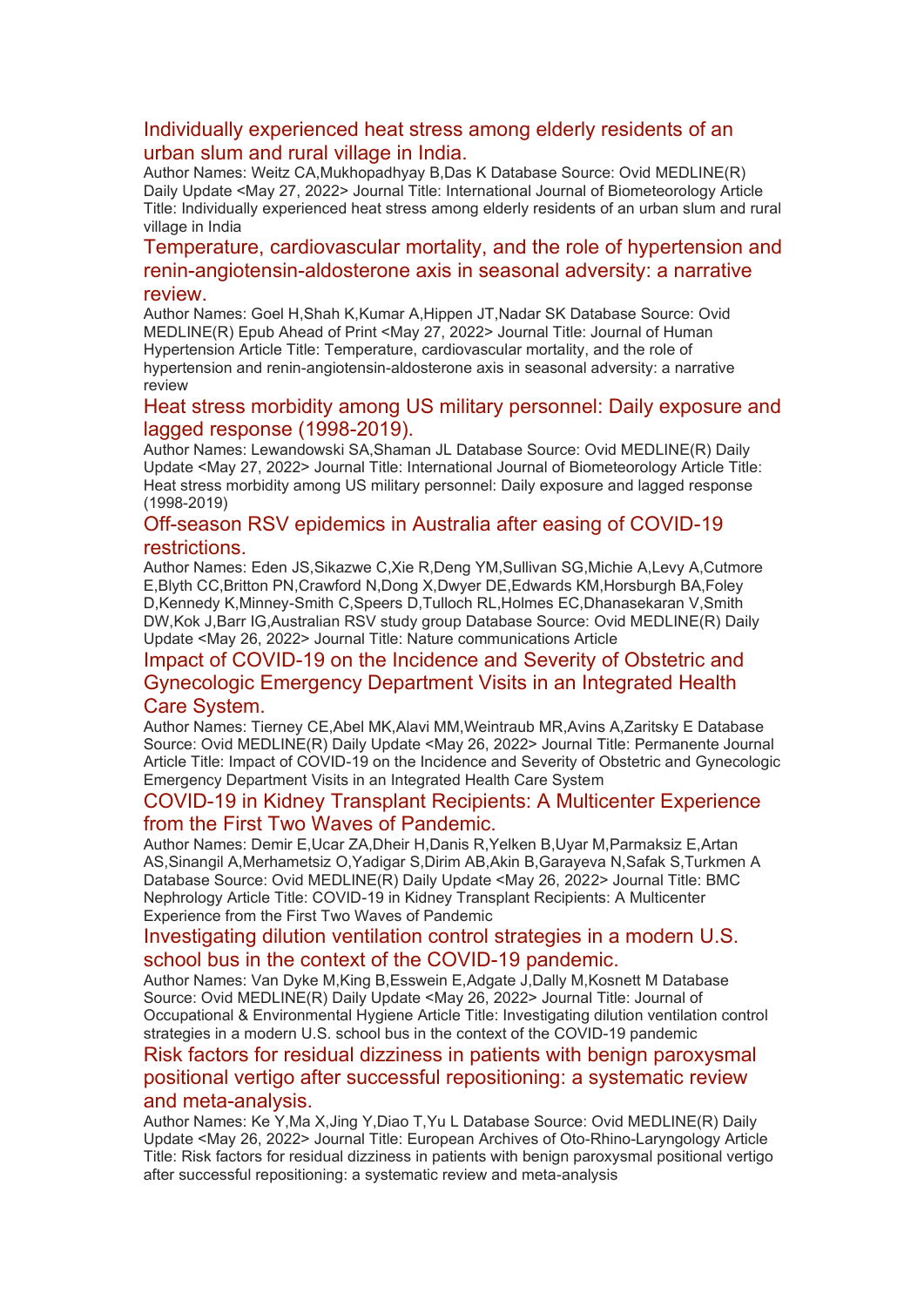# <span id="page-4-0"></span>Extreme weather events: Hospital admissions

#### <span id="page-4-1"></span>EEHP Hospital admissions and extreme weather events (Sources)

#### [Implementation of IV Push Antibiotics for Outpatients During a National](https://eur01.safelinks.protection.outlook.com/?url=http%3A%2F%2Ftransit.linexsystems.com%2Ftrack%2Fclick%2F30370861%2Fca.linexsystems.com%3Fp%3DeyJzIjoiZ1lodFVmbHJZakw2dm1YRHpvalFVd1BYd0d3IiwidiI6MSwicCI6IntcInVcIjozMDM3MDg2MSxcInZcIjoxLFwidXJsXCI6XCJodHRwOlxcXC9cXFwvY2EubGluZXhzeXN0ZW1zLmNvbVxcXC9jb250ZW50c1xcXC90cmFuc2l0XFxcLzM3ODMxNzgwMjU_dXNlcl9pZD00NDM1MTUmbG9nPWY5N2ViNmUzMjE5YTcyMWVlZDE3NTIyOTNmZmJlY2E3JnA9OTU5Njc2NDgmbT0xJnM9Mzk5MDU0Jm9yZ19pZD0yNjI4NzVcIixcImlkXCI6XCJjMWY3ZGMyMzZiZTA0YjY0YmU3YTNhYjQ0MmI4MWY2ZVwiLFwidXJsX2lkc1wiOltcIjA1ZTliM2YxZjk4OTA1NGZlM2JjODI0YWQ4ZmExYjhmMWYyMzVkMTNcIl19In0&data=05%7C01%7Ccaroline.debrun%40phe.gov.uk%7Ca6f00f6bef614d07b97908da43b32f98%7Cee4e14994a354b2ead475f3cf9de8666%7C0%7C0%7C637896735149046574%7CUnknown%7CTWFpbGZsb3d8eyJWIjoiMC4wLjAwMDAiLCJQIjoiV2luMzIiLCJBTiI6Ik1haWwiLCJXVCI6Mn0%3D%7C3000%7C%7C%7C&sdata=D8KBzz6RgSErLhFK%2BhWEEAxQhhMKGu1HXMhd6CX7%2BDM%3D&reserved=0)  [Fluid Shortage Following Hurricane Maria](https://eur01.safelinks.protection.outlook.com/?url=http%3A%2F%2Ftransit.linexsystems.com%2Ftrack%2Fclick%2F30370861%2Fca.linexsystems.com%3Fp%3DeyJzIjoiZ1lodFVmbHJZakw2dm1YRHpvalFVd1BYd0d3IiwidiI6MSwicCI6IntcInVcIjozMDM3MDg2MSxcInZcIjoxLFwidXJsXCI6XCJodHRwOlxcXC9cXFwvY2EubGluZXhzeXN0ZW1zLmNvbVxcXC9jb250ZW50c1xcXC90cmFuc2l0XFxcLzM3ODMxNzgwMjU_dXNlcl9pZD00NDM1MTUmbG9nPWY5N2ViNmUzMjE5YTcyMWVlZDE3NTIyOTNmZmJlY2E3JnA9OTU5Njc2NDgmbT0xJnM9Mzk5MDU0Jm9yZ19pZD0yNjI4NzVcIixcImlkXCI6XCJjMWY3ZGMyMzZiZTA0YjY0YmU3YTNhYjQ0MmI4MWY2ZVwiLFwidXJsX2lkc1wiOltcIjA1ZTliM2YxZjk4OTA1NGZlM2JjODI0YWQ4ZmExYjhmMWYyMzVkMTNcIl19In0&data=05%7C01%7Ccaroline.debrun%40phe.gov.uk%7Ca6f00f6bef614d07b97908da43b32f98%7Cee4e14994a354b2ead475f3cf9de8666%7C0%7C0%7C637896735149046574%7CUnknown%7CTWFpbGZsb3d8eyJWIjoiMC4wLjAwMDAiLCJQIjoiV2luMzIiLCJBTiI6Ik1haWwiLCJXVCI6Mn0%3D%7C3000%7C%7C%7C&sdata=D8KBzz6RgSErLhFK%2BhWEEAxQhhMKGu1HXMhd6CX7%2BDM%3D&reserved=0)

Author Names: Yagnik K.J.,Brown L.S.,Saad H.A.,Alvarez K.,Mang N.,Bird C.E.,Cerise F.,Bhavan K.P. Database Source: Embase Weekly Updates Journal Title: Open Forum Infectious Diseases Article Title: Implementation of IV Push Antibiotics for Outpatients During a National Fluid Shortage Following Hurricane Maria Year: 2022 Issue: 5 Volume: 9 Abstract: Background: Prior to the

#### [Attributable risks of hospitalizations for urologic diseases due to heat](https://eur01.safelinks.protection.outlook.com/?url=http%3A%2F%2Ftransit.linexsystems.com%2Ftrack%2Fclick%2F30370861%2Fca.linexsystems.com%3Fp%3DeyJzIjoiQTFKWnVUNlNMNllBU2hpa09pbldZZkdtQUJBIiwidiI6MSwicCI6IntcInVcIjozMDM3MDg2MSxcInZcIjoxLFwidXJsXCI6XCJodHRwOlxcXC9cXFwvY2EubGluZXhzeXN0ZW1zLmNvbVxcXC9jb250ZW50c1xcXC90cmFuc2l0XFxcLzM3ODMxNzgwMjY_dXNlcl9pZD00NDM1MTUmbG9nPWY5N2ViNmUzMjE5YTcyMWVlZDE3NTIyOTNmZmJlY2E3JnA9OTU5Njc2NDgmbT0xJnM9Mzk5MDU0Jm9yZ19pZD0yNjI4NzVcIixcImlkXCI6XCJjMWY3ZGMyMzZiZTA0YjY0YmU3YTNhYjQ0MmI4MWY2ZVwiLFwidXJsX2lkc1wiOltcIjA1ZTliM2YxZjk4OTA1NGZlM2JjODI0YWQ4ZmExYjhmMWYyMzVkMTNcIl19In0&data=05%7C01%7Ccaroline.debrun%40phe.gov.uk%7Ca6f00f6bef614d07b97908da43b32f98%7Cee4e14994a354b2ead475f3cf9de8666%7C0%7C0%7C637896735149046574%7CUnknown%7CTWFpbGZsb3d8eyJWIjoiMC4wLjAwMDAiLCJQIjoiV2luMzIiLCJBTiI6Ik1haWwiLCJXVCI6Mn0%3D%7C3000%7C%7C%7C&sdata=o4qwDxnNXnFLjD1PVNoRAHYr%2Fylv3fzJbMJ9O2fnS8w%3D&reserved=0)  [exposure in Queensland, Australia, 1995-2016](https://eur01.safelinks.protection.outlook.com/?url=http%3A%2F%2Ftransit.linexsystems.com%2Ftrack%2Fclick%2F30370861%2Fca.linexsystems.com%3Fp%3DeyJzIjoiQTFKWnVUNlNMNllBU2hpa09pbldZZkdtQUJBIiwidiI6MSwicCI6IntcInVcIjozMDM3MDg2MSxcInZcIjoxLFwidXJsXCI6XCJodHRwOlxcXC9cXFwvY2EubGluZXhzeXN0ZW1zLmNvbVxcXC9jb250ZW50c1xcXC90cmFuc2l0XFxcLzM3ODMxNzgwMjY_dXNlcl9pZD00NDM1MTUmbG9nPWY5N2ViNmUzMjE5YTcyMWVlZDE3NTIyOTNmZmJlY2E3JnA9OTU5Njc2NDgmbT0xJnM9Mzk5MDU0Jm9yZ19pZD0yNjI4NzVcIixcImlkXCI6XCJjMWY3ZGMyMzZiZTA0YjY0YmU3YTNhYjQ0MmI4MWY2ZVwiLFwidXJsX2lkc1wiOltcIjA1ZTliM2YxZjk4OTA1NGZlM2JjODI0YWQ4ZmExYjhmMWYyMzVkMTNcIl19In0&data=05%7C01%7Ccaroline.debrun%40phe.gov.uk%7Ca6f00f6bef614d07b97908da43b32f98%7Cee4e14994a354b2ead475f3cf9de8666%7C0%7C0%7C637896735149046574%7CUnknown%7CTWFpbGZsb3d8eyJWIjoiMC4wLjAwMDAiLCJQIjoiV2luMzIiLCJBTiI6Ik1haWwiLCJXVCI6Mn0%3D%7C3000%7C%7C%7C&sdata=o4qwDxnNXnFLjD1PVNoRAHYr%2Fylv3fzJbMJ9O2fnS8w%3D&reserved=0)

Author Names: Lu P.,Xia G.,Zhao Q.,Green D.,Lim Y.-H.,Li S.,Guo Y. Database Source: Embase Weekly Updates Journal Title: International Journal of Epidemiology,International Journal of Epidemiology Article Title: Attributable risks of hospitalizations for urologic diseases due to heat exposure in Queensland, Australia, 1995-2016 Year: 2022 Issue: 1 Volume: 51 Abstract: Heat exposure

#### [Complications after recovering from COVID-19 disease](https://eur01.safelinks.protection.outlook.com/?url=http%3A%2F%2Ftransit.linexsystems.com%2Ftrack%2Fclick%2F30370861%2Fca.linexsystems.com%3Fp%3DeyJzIjoiMEQtWXlrV0R6SHE5cXFlZW9kakY1cmJia0hNIiwidiI6MSwicCI6IntcInVcIjozMDM3MDg2MSxcInZcIjoxLFwidXJsXCI6XCJodHRwOlxcXC9cXFwvY2EubGluZXhzeXN0ZW1zLmNvbVxcXC9jb250ZW50c1xcXC90cmFuc2l0XFxcLzM3ODMxNzgwMjc_dXNlcl9pZD00NDM1MTUmbG9nPWY5N2ViNmUzMjE5YTcyMWVlZDE3NTIyOTNmZmJlY2E3JnA9OTU5Njc2NDgmbT0xJnM9Mzk5MDU0Jm9yZ19pZD0yNjI4NzVcIixcImlkXCI6XCJjMWY3ZGMyMzZiZTA0YjY0YmU3YTNhYjQ0MmI4MWY2ZVwiLFwidXJsX2lkc1wiOltcIjA1ZTliM2YxZjk4OTA1NGZlM2JjODI0YWQ4ZmExYjhmMWYyMzVkMTNcIl19In0&data=05%7C01%7Ccaroline.debrun%40phe.gov.uk%7Ca6f00f6bef614d07b97908da43b32f98%7Cee4e14994a354b2ead475f3cf9de8666%7C0%7C0%7C637896735149046574%7CUnknown%7CTWFpbGZsb3d8eyJWIjoiMC4wLjAwMDAiLCJQIjoiV2luMzIiLCJBTiI6Ik1haWwiLCJXVCI6Mn0%3D%7C3000%7C%7C%7C&sdata=WTAcDT2NzcVRLtGopMR0khrXKmb%2BCgd%2F7Sy%2BiwYFiHc%3D&reserved=0)

Author Names: Guliani A.,Gupta P.P.,Chakroborty A.,Tandon A. Database Source: Embase Weekly Updates Journal Title: Lung India Article Title: Complications after recovering from COVID-19 disease Year: 2022 Issue: SUPPL 1 Volume: 39 Abstract: Background: There are many complications seen post covid ranging from fatigue, headache, shortness of breath to serious conditions like

#### [Rapid resolution of severe pericardial effusion using anakinra in a](https://eur01.safelinks.protection.outlook.com/?url=http%3A%2F%2Ftransit.linexsystems.com%2Ftrack%2Fclick%2F30370861%2Fca.linexsystems.com%3Fp%3DeyJzIjoiUnRCczNaTXl0bjE4NFhudjREeTMtODdsRVNNIiwidiI6MSwicCI6IntcInVcIjozMDM3MDg2MSxcInZcIjoxLFwidXJsXCI6XCJodHRwOlxcXC9cXFwvY2EubGluZXhzeXN0ZW1zLmNvbVxcXC9jb250ZW50c1xcXC90cmFuc2l0XFxcLzM3ODMxNzgwMjk_dXNlcl9pZD00NDM1MTUmbG9nPWY5N2ViNmUzMjE5YTcyMWVlZDE3NTIyOTNmZmJlY2E3JnA9OTU5Njc2NDgmbT0xJnM9Mzk5MDU0Jm9yZ19pZD0yNjI4NzVcIixcImlkXCI6XCJjMWY3ZGMyMzZiZTA0YjY0YmU3YTNhYjQ0MmI4MWY2ZVwiLFwidXJsX2lkc1wiOltcIjA1ZTliM2YxZjk4OTA1NGZlM2JjODI0YWQ4ZmExYjhmMWYyMzVkMTNcIl19In0&data=05%7C01%7Ccaroline.debrun%40phe.gov.uk%7Ca6f00f6bef614d07b97908da43b32f98%7Cee4e14994a354b2ead475f3cf9de8666%7C0%7C0%7C637896735149046574%7CUnknown%7CTWFpbGZsb3d8eyJWIjoiMC4wLjAwMDAiLCJQIjoiV2luMzIiLCJBTiI6Ik1haWwiLCJXVCI6Mn0%3D%7C3000%7C%7C%7C&sdata=aFuuXznVRBNdRmEOf8CjoiNrKMgY2tlvYPzh9C3LoQU%3D&reserved=0)  [patient with COVID-19 vaccine-related acute pericarditis relapse: a](https://eur01.safelinks.protection.outlook.com/?url=http%3A%2F%2Ftransit.linexsystems.com%2Ftrack%2Fclick%2F30370861%2Fca.linexsystems.com%3Fp%3DeyJzIjoiUnRCczNaTXl0bjE4NFhudjREeTMtODdsRVNNIiwidiI6MSwicCI6IntcInVcIjozMDM3MDg2MSxcInZcIjoxLFwidXJsXCI6XCJodHRwOlxcXC9cXFwvY2EubGluZXhzeXN0ZW1zLmNvbVxcXC9jb250ZW50c1xcXC90cmFuc2l0XFxcLzM3ODMxNzgwMjk_dXNlcl9pZD00NDM1MTUmbG9nPWY5N2ViNmUzMjE5YTcyMWVlZDE3NTIyOTNmZmJlY2E3JnA9OTU5Njc2NDgmbT0xJnM9Mzk5MDU0Jm9yZ19pZD0yNjI4NzVcIixcImlkXCI6XCJjMWY3ZGMyMzZiZTA0YjY0YmU3YTNhYjQ0MmI4MWY2ZVwiLFwidXJsX2lkc1wiOltcIjA1ZTliM2YxZjk4OTA1NGZlM2JjODI0YWQ4ZmExYjhmMWYyMzVkMTNcIl19In0&data=05%7C01%7Ccaroline.debrun%40phe.gov.uk%7Ca6f00f6bef614d07b97908da43b32f98%7Cee4e14994a354b2ead475f3cf9de8666%7C0%7C0%7C637896735149046574%7CUnknown%7CTWFpbGZsb3d8eyJWIjoiMC4wLjAwMDAiLCJQIjoiV2luMzIiLCJBTiI6Ik1haWwiLCJXVCI6Mn0%3D%7C3000%7C%7C%7C&sdata=aFuuXznVRBNdRmEOf8CjoiNrKMgY2tlvYPzh9C3LoQU%3D&reserved=0)  [case report](https://eur01.safelinks.protection.outlook.com/?url=http%3A%2F%2Ftransit.linexsystems.com%2Ftrack%2Fclick%2F30370861%2Fca.linexsystems.com%3Fp%3DeyJzIjoiUnRCczNaTXl0bjE4NFhudjREeTMtODdsRVNNIiwidiI6MSwicCI6IntcInVcIjozMDM3MDg2MSxcInZcIjoxLFwidXJsXCI6XCJodHRwOlxcXC9cXFwvY2EubGluZXhzeXN0ZW1zLmNvbVxcXC9jb250ZW50c1xcXC90cmFuc2l0XFxcLzM3ODMxNzgwMjk_dXNlcl9pZD00NDM1MTUmbG9nPWY5N2ViNmUzMjE5YTcyMWVlZDE3NTIyOTNmZmJlY2E3JnA9OTU5Njc2NDgmbT0xJnM9Mzk5MDU0Jm9yZ19pZD0yNjI4NzVcIixcImlkXCI6XCJjMWY3ZGMyMzZiZTA0YjY0YmU3YTNhYjQ0MmI4MWY2ZVwiLFwidXJsX2lkc1wiOltcIjA1ZTliM2YxZjk4OTA1NGZlM2JjODI0YWQ4ZmExYjhmMWYyMzVkMTNcIl19In0&data=05%7C01%7Ccaroline.debrun%40phe.gov.uk%7Ca6f00f6bef614d07b97908da43b32f98%7Cee4e14994a354b2ead475f3cf9de8666%7C0%7C0%7C637896735149046574%7CUnknown%7CTWFpbGZsb3d8eyJWIjoiMC4wLjAwMDAiLCJQIjoiV2luMzIiLCJBTiI6Ik1haWwiLCJXVCI6Mn0%3D%7C3000%7C%7C%7C&sdata=aFuuXznVRBNdRmEOf8CjoiNrKMgY2tlvYPzh9C3LoQU%3D&reserved=0)

#### Author Names: Perna F.,Verecchia E.,Pinnacchio G.,Gerardino L.,Brucato A.,Manna R. Database Source: Embase Weekly Updates Journal Title: European Heart Journal - Case Reports Article Title: Rapid resolution of severe pericardial effusion using anakinra in a patient with COVID-19 vaccine-related acute pericarditis relapse: a case report Year: 2022 Issue: 4 Volume: 6 Abstract:

#### [Extravasation and outcomes in computed tomography and angiography](https://eur01.safelinks.protection.outlook.com/?url=http%3A%2F%2Ftransit.linexsystems.com%2Ftrack%2Fclick%2F30370861%2Fca.linexsystems.com%3Fp%3DeyJzIjoiWnZqM05Icm1kc0VQeGxMb3VoT21PNEM0M0NvIiwidiI6MSwicCI6IntcInVcIjozMDM3MDg2MSxcInZcIjoxLFwidXJsXCI6XCJodHRwOlxcXC9cXFwvY2EubGluZXhzeXN0ZW1zLmNvbVxcXC9jb250ZW50c1xcXC90cmFuc2l0XFxcLzM3ODMxNzgwMzA_dXNlcl9pZD00NDM1MTUmbG9nPWY5N2ViNmUzMjE5YTcyMWVlZDE3NTIyOTNmZmJlY2E3JnA9OTU5Njc2NDgmbT0xJnM9Mzk5MDU0Jm9yZ19pZD0yNjI4NzVcIixcImlkXCI6XCJjMWY3ZGMyMzZiZTA0YjY0YmU3YTNhYjQ0MmI4MWY2ZVwiLFwidXJsX2lkc1wiOltcIjA1ZTliM2YxZjk4OTA1NGZlM2JjODI0YWQ4ZmExYjhmMWYyMzVkMTNcIl19In0&data=05%7C01%7Ccaroline.debrun%40phe.gov.uk%7Ca6f00f6bef614d07b97908da43b32f98%7Cee4e14994a354b2ead475f3cf9de8666%7C0%7C0%7C637896735149046574%7CUnknown%7CTWFpbGZsb3d8eyJWIjoiMC4wLjAwMDAiLCJQIjoiV2luMzIiLCJBTiI6Ik1haWwiLCJXVCI6Mn0%3D%7C3000%7C%7C%7C&sdata=LHrJDDOh%2FgrUmQByFPwUxBZ3qjwhUuMCUq8aXnG0rGA%3D&reserved=0)  [in patients with pelvic fractures requiring transcatheter arterial](https://eur01.safelinks.protection.outlook.com/?url=http%3A%2F%2Ftransit.linexsystems.com%2Ftrack%2Fclick%2F30370861%2Fca.linexsystems.com%3Fp%3DeyJzIjoiWnZqM05Icm1kc0VQeGxMb3VoT21PNEM0M0NvIiwidiI6MSwicCI6IntcInVcIjozMDM3MDg2MSxcInZcIjoxLFwidXJsXCI6XCJodHRwOlxcXC9cXFwvY2EubGluZXhzeXN0ZW1zLmNvbVxcXC9jb250ZW50c1xcXC90cmFuc2l0XFxcLzM3ODMxNzgwMzA_dXNlcl9pZD00NDM1MTUmbG9nPWY5N2ViNmUzMjE5YTcyMWVlZDE3NTIyOTNmZmJlY2E3JnA9OTU5Njc2NDgmbT0xJnM9Mzk5MDU0Jm9yZ19pZD0yNjI4NzVcIixcImlkXCI6XCJjMWY3ZGMyMzZiZTA0YjY0YmU3YTNhYjQ0MmI4MWY2ZVwiLFwidXJsX2lkc1wiOltcIjA1ZTliM2YxZjk4OTA1NGZlM2JjODI0YWQ4ZmExYjhmMWYyMzVkMTNcIl19In0&data=05%7C01%7Ccaroline.debrun%40phe.gov.uk%7Ca6f00f6bef614d07b97908da43b32f98%7Cee4e14994a354b2ead475f3cf9de8666%7C0%7C0%7C637896735149046574%7CUnknown%7CTWFpbGZsb3d8eyJWIjoiMC4wLjAwMDAiLCJQIjoiV2luMzIiLCJBTiI6Ik1haWwiLCJXVCI6Mn0%3D%7C3000%7C%7C%7C&sdata=LHrJDDOh%2FgrUmQByFPwUxBZ3qjwhUuMCUq8aXnG0rGA%3D&reserved=0)  [embolization: A single-center observational study](https://eur01.safelinks.protection.outlook.com/?url=http%3A%2F%2Ftransit.linexsystems.com%2Ftrack%2Fclick%2F30370861%2Fca.linexsystems.com%3Fp%3DeyJzIjoiWnZqM05Icm1kc0VQeGxMb3VoT21PNEM0M0NvIiwidiI6MSwicCI6IntcInVcIjozMDM3MDg2MSxcInZcIjoxLFwidXJsXCI6XCJodHRwOlxcXC9cXFwvY2EubGluZXhzeXN0ZW1zLmNvbVxcXC9jb250ZW50c1xcXC90cmFuc2l0XFxcLzM3ODMxNzgwMzA_dXNlcl9pZD00NDM1MTUmbG9nPWY5N2ViNmUzMjE5YTcyMWVlZDE3NTIyOTNmZmJlY2E3JnA9OTU5Njc2NDgmbT0xJnM9Mzk5MDU0Jm9yZ19pZD0yNjI4NzVcIixcImlkXCI6XCJjMWY3ZGMyMzZiZTA0YjY0YmU3YTNhYjQ0MmI4MWY2ZVwiLFwidXJsX2lkc1wiOltcIjA1ZTliM2YxZjk4OTA1NGZlM2JjODI0YWQ4ZmExYjhmMWYyMzVkMTNcIl19In0&data=05%7C01%7Ccaroline.debrun%40phe.gov.uk%7Ca6f00f6bef614d07b97908da43b32f98%7Cee4e14994a354b2ead475f3cf9de8666%7C0%7C0%7C637896735149046574%7CUnknown%7CTWFpbGZsb3d8eyJWIjoiMC4wLjAwMDAiLCJQIjoiV2luMzIiLCJBTiI6Ik1haWwiLCJXVCI6Mn0%3D%7C3000%7C%7C%7C&sdata=LHrJDDOh%2FgrUmQByFPwUxBZ3qjwhUuMCUq8aXnG0rGA%3D&reserved=0)

Author Names: Nakajima K.,Yamaguchi K.,Abe T.,Taniguchi H.,Mizukami S.,Sekikawa Z.,Takeuchi I. Database Source: Embase Weekly Updates Journal Title: Journal of Trauma and Acute Care Surgery,The Journal of Trauma and Acute Care Surgery Article Title: Extravasation and outcomes in computed tomography and angiography in patients with pelvic fractures requiring transcatheter arterial

#### [Outcome and Complications of Hemoperfusion in Patients with COVID-](https://eur01.safelinks.protection.outlook.com/?url=http%3A%2F%2Ftransit.linexsystems.com%2Ftrack%2Fclick%2F30370861%2Fca.linexsystems.com%3Fp%3DeyJzIjoia3dkZHg1QXY2N2J5VktVbW96QnpHaGhTWmVrIiwidiI6MSwicCI6IntcInVcIjozMDM3MDg2MSxcInZcIjoxLFwidXJsXCI6XCJodHRwOlxcXC9cXFwvY2EubGluZXhzeXN0ZW1zLmNvbVxcXC9jb250ZW50c1xcXC90cmFuc2l0XFxcLzM3ODMxNzgwMzE_dXNlcl9pZD00NDM1MTUmbG9nPWY5N2ViNmUzMjE5YTcyMWVlZDE3NTIyOTNmZmJlY2E3JnA9OTU5Njc2NDgmbT0xJnM9Mzk5MDU0Jm9yZ19pZD0yNjI4NzVcIixcImlkXCI6XCJjMWY3ZGMyMzZiZTA0YjY0YmU3YTNhYjQ0MmI4MWY2ZVwiLFwidXJsX2lkc1wiOltcIjA1ZTliM2YxZjk4OTA1NGZlM2JjODI0YWQ4ZmExYjhmMWYyMzVkMTNcIl19In0&data=05%7C01%7Ccaroline.debrun%40phe.gov.uk%7Ca6f00f6bef614d07b97908da43b32f98%7Cee4e14994a354b2ead475f3cf9de8666%7C0%7C0%7C637896735149046574%7CUnknown%7CTWFpbGZsb3d8eyJWIjoiMC4wLjAwMDAiLCJQIjoiV2luMzIiLCJBTiI6Ik1haWwiLCJXVCI6Mn0%3D%7C3000%7C%7C%7C&sdata=vDzMMhACqXGu6ifQzbW7hBCHl8OhEhcyIErebrNvmXw%3D&reserved=0)[19 in Intensive Care Unit: A Cross-Sectional Study](https://eur01.safelinks.protection.outlook.com/?url=http%3A%2F%2Ftransit.linexsystems.com%2Ftrack%2Fclick%2F30370861%2Fca.linexsystems.com%3Fp%3DeyJzIjoia3dkZHg1QXY2N2J5VktVbW96QnpHaGhTWmVrIiwidiI6MSwicCI6IntcInVcIjozMDM3MDg2MSxcInZcIjoxLFwidXJsXCI6XCJodHRwOlxcXC9cXFwvY2EubGluZXhzeXN0ZW1zLmNvbVxcXC9jb250ZW50c1xcXC90cmFuc2l0XFxcLzM3ODMxNzgwMzE_dXNlcl9pZD00NDM1MTUmbG9nPWY5N2ViNmUzMjE5YTcyMWVlZDE3NTIyOTNmZmJlY2E3JnA9OTU5Njc2NDgmbT0xJnM9Mzk5MDU0Jm9yZ19pZD0yNjI4NzVcIixcImlkXCI6XCJjMWY3ZGMyMzZiZTA0YjY0YmU3YTNhYjQ0MmI4MWY2ZVwiLFwidXJsX2lkc1wiOltcIjA1ZTliM2YxZjk4OTA1NGZlM2JjODI0YWQ4ZmExYjhmMWYyMzVkMTNcIl19In0&data=05%7C01%7Ccaroline.debrun%40phe.gov.uk%7Ca6f00f6bef614d07b97908da43b32f98%7Cee4e14994a354b2ead475f3cf9de8666%7C0%7C0%7C637896735149046574%7CUnknown%7CTWFpbGZsb3d8eyJWIjoiMC4wLjAwMDAiLCJQIjoiV2luMzIiLCJBTiI6Ik1haWwiLCJXVCI6Mn0%3D%7C3000%7C%7C%7C&sdata=vDzMMhACqXGu6ifQzbW7hBCHl8OhEhcyIErebrNvmXw%3D&reserved=0)

Author Names: Darban M.,Yarmohamadi M.,Mohammadkhani M.M.,Jazaeri S.M. Database Source: Embase Weekly Updates Journal Title: Cardiovascular & hematological agents in medicinal chemistry Article Title: Outcome and Complications of Hemoperfusion in Patients with COVID-19 in Intensive Care Unit: A Cross-Sectional Study Year: 2022 Issue: Volume: Abstract: BACKGROUND & OBJECTIVE: The

#### [Differences in clinical outcomes of COVID-19 among vaccinated and](https://eur01.safelinks.protection.outlook.com/?url=http%3A%2F%2Ftransit.linexsystems.com%2Ftrack%2Fclick%2F30370861%2Fca.linexsystems.com%3Fp%3DeyJzIjoiWXZ2LVlGZEVDV0JLZXBnS3M0VnlsM1JYUk1rIiwidiI6MSwicCI6IntcInVcIjozMDM3MDg2MSxcInZcIjoxLFwidXJsXCI6XCJodHRwOlxcXC9cXFwvY2EubGluZXhzeXN0ZW1zLmNvbVxcXC9jb250ZW50c1xcXC90cmFuc2l0XFxcLzM3ODMxNzgwMzI_dXNlcl9pZD00NDM1MTUmbG9nPWY5N2ViNmUzMjE5YTcyMWVlZDE3NTIyOTNmZmJlY2E3JnA9OTU5Njc2NDgmbT0xJnM9Mzk5MDU0Jm9yZ19pZD0yNjI4NzVcIixcImlkXCI6XCJjMWY3ZGMyMzZiZTA0YjY0YmU3YTNhYjQ0MmI4MWY2ZVwiLFwidXJsX2lkc1wiOltcIjA1ZTliM2YxZjk4OTA1NGZlM2JjODI0YWQ4ZmExYjhmMWYyMzVkMTNcIl19In0&data=05%7C01%7Ccaroline.debrun%40phe.gov.uk%7Ca6f00f6bef614d07b97908da43b32f98%7Cee4e14994a354b2ead475f3cf9de8666%7C0%7C0%7C637896735149046574%7CUnknown%7CTWFpbGZsb3d8eyJWIjoiMC4wLjAwMDAiLCJQIjoiV2luMzIiLCJBTiI6Ik1haWwiLCJXVCI6Mn0%3D%7C3000%7C%7C%7C&sdata=%2Bm3CwIL4%2BjWC0TGtexQjXKcmb6k3icPwjU%2FNlJaECME%3D&reserved=0)  [unvaccinated kidney transplant recipients](https://eur01.safelinks.protection.outlook.com/?url=http%3A%2F%2Ftransit.linexsystems.com%2Ftrack%2Fclick%2F30370861%2Fca.linexsystems.com%3Fp%3DeyJzIjoiWXZ2LVlGZEVDV0JLZXBnS3M0VnlsM1JYUk1rIiwidiI6MSwicCI6IntcInVcIjozMDM3MDg2MSxcInZcIjoxLFwidXJsXCI6XCJodHRwOlxcXC9cXFwvY2EubGluZXhzeXN0ZW1zLmNvbVxcXC9jb250ZW50c1xcXC90cmFuc2l0XFxcLzM3ODMxNzgwMzI_dXNlcl9pZD00NDM1MTUmbG9nPWY5N2ViNmUzMjE5YTcyMWVlZDE3NTIyOTNmZmJlY2E3JnA9OTU5Njc2NDgmbT0xJnM9Mzk5MDU0Jm9yZ19pZD0yNjI4NzVcIixcImlkXCI6XCJjMWY3ZGMyMzZiZTA0YjY0YmU3YTNhYjQ0MmI4MWY2ZVwiLFwidXJsX2lkc1wiOltcIjA1ZTliM2YxZjk4OTA1NGZlM2JjODI0YWQ4ZmExYjhmMWYyMzVkMTNcIl19In0&data=05%7C01%7Ccaroline.debrun%40phe.gov.uk%7Ca6f00f6bef614d07b97908da43b32f98%7Cee4e14994a354b2ead475f3cf9de8666%7C0%7C0%7C637896735149046574%7CUnknown%7CTWFpbGZsb3d8eyJWIjoiMC4wLjAwMDAiLCJQIjoiV2luMzIiLCJBTiI6Ik1haWwiLCJXVCI6Mn0%3D%7C3000%7C%7C%7C&sdata=%2Bm3CwIL4%2BjWC0TGtexQjXKcmb6k3icPwjU%2FNlJaECME%3D&reserved=0)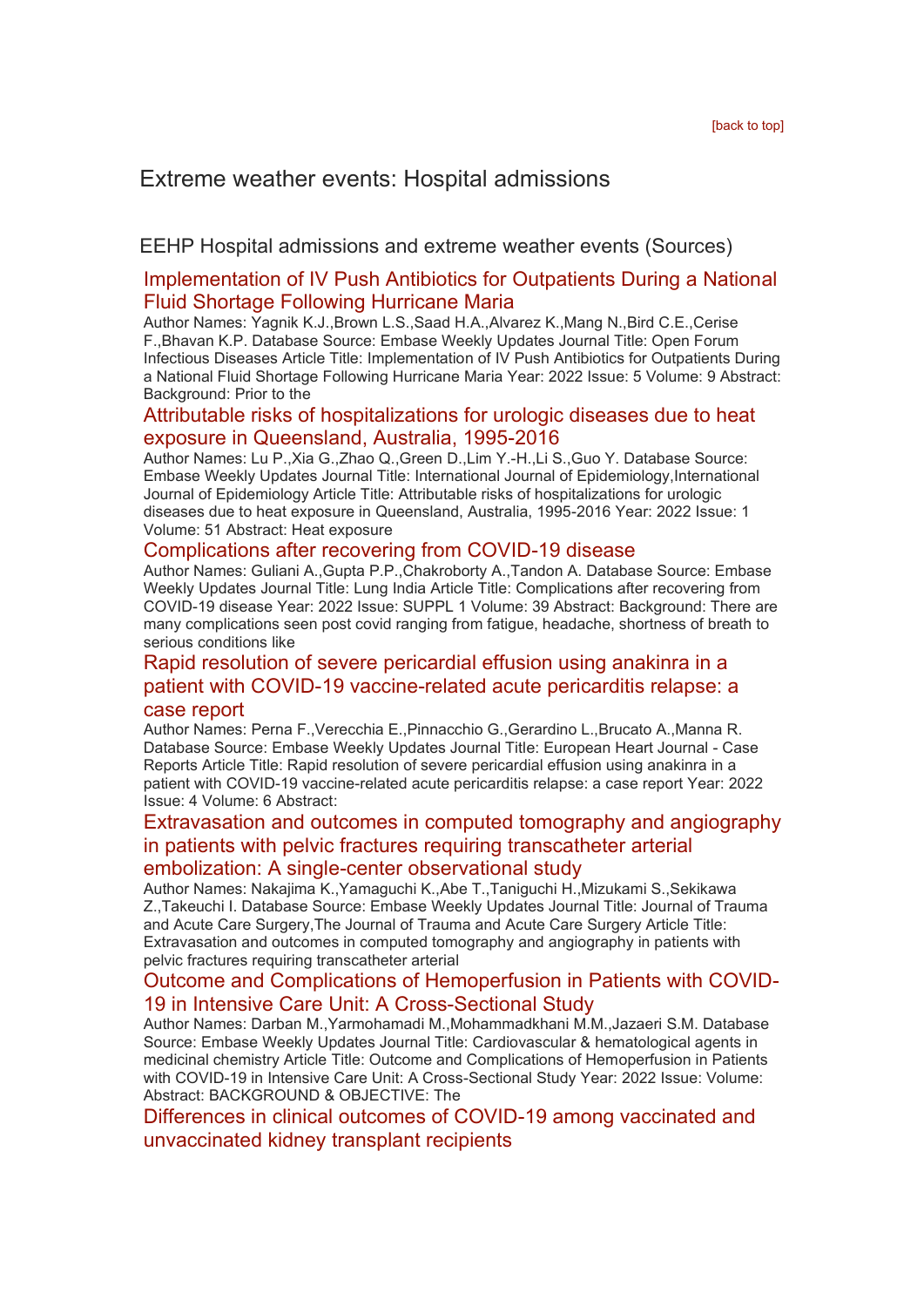Author Names: Demir E.,Dheir H.,Safak S.,Serra Artan A.,Sipahi S.,Turkmen A. Database Source: Embase Weekly Updates Journal Title: Vaccine,Vaccine Article Title: Differences in clinical outcomes of COVID-19 among vaccinated and unvaccinated kidney transplant recipients Year: 2022 Issue: 24 Volume: 40 Abstract: Introduction: The remarkable efficacy and effectiveness of COVID-19

### [Clinical Outcome of Viral Respiratory Tract Infections in Hospitalized](https://eur01.safelinks.protection.outlook.com/?url=http%3A%2F%2Ftransit.linexsystems.com%2Ftrack%2Fclick%2F30370861%2Fca.linexsystems.com%3Fp%3DeyJzIjoiczE5N0FneHFPWkl4a0hoNnA1U2ZpV2NtVUg0IiwidiI6MSwicCI6IntcInVcIjozMDM3MDg2MSxcInZcIjoxLFwidXJsXCI6XCJodHRwOlxcXC9cXFwvY2EubGluZXhzeXN0ZW1zLmNvbVxcXC9jb250ZW50c1xcXC90cmFuc2l0XFxcLzM3ODMxNzgyMzI_dXNlcl9pZD00NDM1MTUmbG9nPWY5N2ViNmUzMjE5YTcyMWVlZDE3NTIyOTNmZmJlY2E3JnA9OTU5Njc2NDgmbT0xJnM9Mzk5MDU0Jm9yZ19pZD0yNjI4NzVcIixcImlkXCI6XCJjMWY3ZGMyMzZiZTA0YjY0YmU3YTNhYjQ0MmI4MWY2ZVwiLFwidXJsX2lkc1wiOltcIjA1ZTliM2YxZjk4OTA1NGZlM2JjODI0YWQ4ZmExYjhmMWYyMzVkMTNcIl19In0&data=05%7C01%7Ccaroline.debrun%40phe.gov.uk%7Ca6f00f6bef614d07b97908da43b32f98%7Cee4e14994a354b2ead475f3cf9de8666%7C0%7C0%7C637896735149046574%7CUnknown%7CTWFpbGZsb3d8eyJWIjoiMC4wLjAwMDAiLCJQIjoiV2luMzIiLCJBTiI6Ik1haWwiLCJXVCI6Mn0%3D%7C3000%7C%7C%7C&sdata=DP40PgzT1m87PTABp%2B4%2BmlGtqlQHryA3PCYAwOMAdGk%3D&reserved=0)  [Adults in Norway: High Degree of Inflammation and Need of](https://eur01.safelinks.protection.outlook.com/?url=http%3A%2F%2Ftransit.linexsystems.com%2Ftrack%2Fclick%2F30370861%2Fca.linexsystems.com%3Fp%3DeyJzIjoiczE5N0FneHFPWkl4a0hoNnA1U2ZpV2NtVUg0IiwidiI6MSwicCI6IntcInVcIjozMDM3MDg2MSxcInZcIjoxLFwidXJsXCI6XCJodHRwOlxcXC9cXFwvY2EubGluZXhzeXN0ZW1zLmNvbVxcXC9jb250ZW50c1xcXC90cmFuc2l0XFxcLzM3ODMxNzgyMzI_dXNlcl9pZD00NDM1MTUmbG9nPWY5N2ViNmUzMjE5YTcyMWVlZDE3NTIyOTNmZmJlY2E3JnA9OTU5Njc2NDgmbT0xJnM9Mzk5MDU0Jm9yZ19pZD0yNjI4NzVcIixcImlkXCI6XCJjMWY3ZGMyMzZiZTA0YjY0YmU3YTNhYjQ0MmI4MWY2ZVwiLFwidXJsX2lkc1wiOltcIjA1ZTliM2YxZjk4OTA1NGZlM2JjODI0YWQ4ZmExYjhmMWYyMzVkMTNcIl19In0&data=05%7C01%7Ccaroline.debrun%40phe.gov.uk%7Ca6f00f6bef614d07b97908da43b32f98%7Cee4e14994a354b2ead475f3cf9de8666%7C0%7C0%7C637896735149046574%7CUnknown%7CTWFpbGZsb3d8eyJWIjoiMC4wLjAwMDAiLCJQIjoiV2luMzIiLCJBTiI6Ik1haWwiLCJXVCI6Mn0%3D%7C3000%7C%7C%7C&sdata=DP40PgzT1m87PTABp%2B4%2BmlGtqlQHryA3PCYAwOMAdGk%3D&reserved=0)  [Emergency Care for Cases With Respiratory Syncytial Virus](https://eur01.safelinks.protection.outlook.com/?url=http%3A%2F%2Ftransit.linexsystems.com%2Ftrack%2Fclick%2F30370861%2Fca.linexsystems.com%3Fp%3DeyJzIjoiczE5N0FneHFPWkl4a0hoNnA1U2ZpV2NtVUg0IiwidiI6MSwicCI6IntcInVcIjozMDM3MDg2MSxcInZcIjoxLFwidXJsXCI6XCJodHRwOlxcXC9cXFwvY2EubGluZXhzeXN0ZW1zLmNvbVxcXC9jb250ZW50c1xcXC90cmFuc2l0XFxcLzM3ODMxNzgyMzI_dXNlcl9pZD00NDM1MTUmbG9nPWY5N2ViNmUzMjE5YTcyMWVlZDE3NTIyOTNmZmJlY2E3JnA9OTU5Njc2NDgmbT0xJnM9Mzk5MDU0Jm9yZ19pZD0yNjI4NzVcIixcImlkXCI6XCJjMWY3ZGMyMzZiZTA0YjY0YmU3YTNhYjQ0MmI4MWY2ZVwiLFwidXJsX2lkc1wiOltcIjA1ZTliM2YxZjk4OTA1NGZlM2JjODI0YWQ4ZmExYjhmMWYyMzVkMTNcIl19In0&data=05%7C01%7Ccaroline.debrun%40phe.gov.uk%7Ca6f00f6bef614d07b97908da43b32f98%7Cee4e14994a354b2ead475f3cf9de8666%7C0%7C0%7C637896735149046574%7CUnknown%7CTWFpbGZsb3d8eyJWIjoiMC4wLjAwMDAiLCJQIjoiV2luMzIiLCJBTiI6Ik1haWwiLCJXVCI6Mn0%3D%7C3000%7C%7C%7C&sdata=DP40PgzT1m87PTABp%2B4%2BmlGtqlQHryA3PCYAwOMAdGk%3D&reserved=0)

Author Names: Debes S.,Haug J.B.,de Blasio B.F.,Lindstrom J.C.,Jonassen C.M.,Dudman S.G. Database Source: Embase Weekly Updates Journal Title: Frontiers in Medicine Article Title: Clinical Outcome of Viral Respiratory Tract Infections in Hospitalized Adults in Norway: High Degree of Inflammation and Need of Emergency Care for Cases With Respiratory Syncytial Virus Year: 2022 Issue:

#### [Clinical features and prognostic factors of acute kidney injury caused by](https://eur01.safelinks.protection.outlook.com/?url=http%3A%2F%2Ftransit.linexsystems.com%2Ftrack%2Fclick%2F30370861%2Fca.linexsystems.com%3Fp%3DeyJzIjoic3M3cG51U0xXdGhUSzJ6V3U5VmZzdjJFajdrIiwidiI6MSwicCI6IntcInVcIjozMDM3MDg2MSxcInZcIjoxLFwidXJsXCI6XCJodHRwOlxcXC9cXFwvY2EubGluZXhzeXN0ZW1zLmNvbVxcXC9jb250ZW50c1xcXC90cmFuc2l0XFxcLzM3ODMxNzgyMzM_dXNlcl9pZD00NDM1MTUmbG9nPWY5N2ViNmUzMjE5YTcyMWVlZDE3NTIyOTNmZmJlY2E3JnA9OTU5Njc2NDgmbT0xJnM9Mzk5MDU0Jm9yZ19pZD0yNjI4NzVcIixcImlkXCI6XCJjMWY3ZGMyMzZiZTA0YjY0YmU3YTNhYjQ0MmI4MWY2ZVwiLFwidXJsX2lkc1wiOltcIjA1ZTliM2YxZjk4OTA1NGZlM2JjODI0YWQ4ZmExYjhmMWYyMzVkMTNcIl19In0&data=05%7C01%7Ccaroline.debrun%40phe.gov.uk%7Ca6f00f6bef614d07b97908da43b32f98%7Cee4e14994a354b2ead475f3cf9de8666%7C0%7C0%7C637896735149046574%7CUnknown%7CTWFpbGZsb3d8eyJWIjoiMC4wLjAwMDAiLCJQIjoiV2luMzIiLCJBTiI6Ik1haWwiLCJXVCI6Mn0%3D%7C3000%7C%7C%7C&sdata=HOfoxG9s4T%2B9q3niZwSqurQN5fxx6DeOaeOtWiHKo84%3D&reserved=0)  [adult secondary hemophagocytic lymphohistiocytosis](https://eur01.safelinks.protection.outlook.com/?url=http%3A%2F%2Ftransit.linexsystems.com%2Ftrack%2Fclick%2F30370861%2Fca.linexsystems.com%3Fp%3DeyJzIjoic3M3cG51U0xXdGhUSzJ6V3U5VmZzdjJFajdrIiwidiI6MSwicCI6IntcInVcIjozMDM3MDg2MSxcInZcIjoxLFwidXJsXCI6XCJodHRwOlxcXC9cXFwvY2EubGluZXhzeXN0ZW1zLmNvbVxcXC9jb250ZW50c1xcXC90cmFuc2l0XFxcLzM3ODMxNzgyMzM_dXNlcl9pZD00NDM1MTUmbG9nPWY5N2ViNmUzMjE5YTcyMWVlZDE3NTIyOTNmZmJlY2E3JnA9OTU5Njc2NDgmbT0xJnM9Mzk5MDU0Jm9yZ19pZD0yNjI4NzVcIixcImlkXCI6XCJjMWY3ZGMyMzZiZTA0YjY0YmU3YTNhYjQ0MmI4MWY2ZVwiLFwidXJsX2lkc1wiOltcIjA1ZTliM2YxZjk4OTA1NGZlM2JjODI0YWQ4ZmExYjhmMWYyMzVkMTNcIl19In0&data=05%7C01%7Ccaroline.debrun%40phe.gov.uk%7Ca6f00f6bef614d07b97908da43b32f98%7Cee4e14994a354b2ead475f3cf9de8666%7C0%7C0%7C637896735149046574%7CUnknown%7CTWFpbGZsb3d8eyJWIjoiMC4wLjAwMDAiLCJQIjoiV2luMzIiLCJBTiI6Ik1haWwiLCJXVCI6Mn0%3D%7C3000%7C%7C%7C&sdata=HOfoxG9s4T%2B9q3niZwSqurQN5fxx6DeOaeOtWiHKo84%3D&reserved=0)

Author Names: Wang S.,Zhou J.,Yang J.,Wang X.,Chen X.,Ji L.,Yang L. Database Source: Embase Weekly Updates Journal Title: Journal of Nephrology,Journal of Nephrology Article Title: Clinical features and prognostic factors of acute kidney injury caused by adult secondary hemophagocytic lymphohistiocytosis Year: 2022 Issue: 4 Volume: 35 Abstract: Background and Aims: Hemophagocytic

#### [Markers of coagulation dysfunction in diabetic and nondiabetic Post-](https://eur01.safelinks.protection.outlook.com/?url=http%3A%2F%2Ftransit.linexsystems.com%2Ftrack%2Fclick%2F30370861%2Fca.linexsystems.com%3Fp%3DeyJzIjoiMkxQbTRNM05SOWMtZjVMeFZqR0cwckJsUGl3IiwidiI6MSwicCI6IntcInVcIjozMDM3MDg2MSxcInZcIjoxLFwidXJsXCI6XCJodHRwOlxcXC9cXFwvY2EubGluZXhzeXN0ZW1zLmNvbVxcXC9jb250ZW50c1xcXC90cmFuc2l0XFxcLzM3ODMxNzgyMzQ_dXNlcl9pZD00NDM1MTUmbG9nPWY5N2ViNmUzMjE5YTcyMWVlZDE3NTIyOTNmZmJlY2E3JnA9OTU5Njc2NDgmbT0xJnM9Mzk5MDU0Jm9yZ19pZD0yNjI4NzVcIixcImlkXCI6XCJjMWY3ZGMyMzZiZTA0YjY0YmU3YTNhYjQ0MmI4MWY2ZVwiLFwidXJsX2lkc1wiOltcIjA1ZTliM2YxZjk4OTA1NGZlM2JjODI0YWQ4ZmExYjhmMWYyMzVkMTNcIl19In0&data=05%7C01%7Ccaroline.debrun%40phe.gov.uk%7Ca6f00f6bef614d07b97908da43b32f98%7Cee4e14994a354b2ead475f3cf9de8666%7C0%7C0%7C637896735149046574%7CUnknown%7CTWFpbGZsb3d8eyJWIjoiMC4wLjAwMDAiLCJQIjoiV2luMzIiLCJBTiI6Ik1haWwiLCJXVCI6Mn0%3D%7C3000%7C%7C%7C&sdata=hv1aMhuVsPJHoo7%2Fbkz1%2F1I7SzE6L7XTUBlzPI3RzUE%3D&reserved=0)[COVID-19](https://eur01.safelinks.protection.outlook.com/?url=http%3A%2F%2Ftransit.linexsystems.com%2Ftrack%2Fclick%2F30370861%2Fca.linexsystems.com%3Fp%3DeyJzIjoiMkxQbTRNM05SOWMtZjVMeFZqR0cwckJsUGl3IiwidiI6MSwicCI6IntcInVcIjozMDM3MDg2MSxcInZcIjoxLFwidXJsXCI6XCJodHRwOlxcXC9cXFwvY2EubGluZXhzeXN0ZW1zLmNvbVxcXC9jb250ZW50c1xcXC90cmFuc2l0XFxcLzM3ODMxNzgyMzQ_dXNlcl9pZD00NDM1MTUmbG9nPWY5N2ViNmUzMjE5YTcyMWVlZDE3NTIyOTNmZmJlY2E3JnA9OTU5Njc2NDgmbT0xJnM9Mzk5MDU0Jm9yZ19pZD0yNjI4NzVcIixcImlkXCI6XCJjMWY3ZGMyMzZiZTA0YjY0YmU3YTNhYjQ0MmI4MWY2ZVwiLFwidXJsX2lkc1wiOltcIjA1ZTliM2YxZjk4OTA1NGZlM2JjODI0YWQ4ZmExYjhmMWYyMzVkMTNcIl19In0&data=05%7C01%7Ccaroline.debrun%40phe.gov.uk%7Ca6f00f6bef614d07b97908da43b32f98%7Cee4e14994a354b2ead475f3cf9de8666%7C0%7C0%7C637896735149046574%7CUnknown%7CTWFpbGZsb3d8eyJWIjoiMC4wLjAwMDAiLCJQIjoiV2luMzIiLCJBTiI6Ik1haWwiLCJXVCI6Mn0%3D%7C3000%7C%7C%7C&sdata=hv1aMhuVsPJHoo7%2Fbkz1%2F1I7SzE6L7XTUBlzPI3RzUE%3D&reserved=0)

Author Names: Singh A.K. Database Source: Embase Weekly Updates Journal Title: Lung India Article Title: Markers of coagulation dysfunction in diabetic and nondiabetic Post-COVID-19 Year: 2022 Issue: SUPPL 1 Volume: 39 Abstract: Aim: Study to determine Markers of Coagulation Dysfunction in Diabetic and Non-Diabetic Post COVID-19 Subjects and Method: The data for this study were

# [Superinfection is associated with short-term outcome and mortality in](https://eur01.safelinks.protection.outlook.com/?url=http%3A%2F%2Ftransit.linexsystems.com%2Ftrack%2Fclick%2F30370861%2Fca.linexsystems.com%3Fp%3DeyJzIjoiYzlPSklVUWlBOEJ1RnhHaFZEZzlPeFRhOFpNIiwidiI6MSwicCI6IntcInVcIjozMDM3MDg2MSxcInZcIjoxLFwidXJsXCI6XCJodHRwOlxcXC9cXFwvY2EubGluZXhzeXN0ZW1zLmNvbVxcXC9jb250ZW50c1xcXC90cmFuc2l0XFxcLzM3ODMxNzgyMzY_dXNlcl9pZD00NDM1MTUmbG9nPWY5N2ViNmUzMjE5YTcyMWVlZDE3NTIyOTNmZmJlY2E3JnA9OTU5Njc2NDgmbT0xJnM9Mzk5MDU0Jm9yZ19pZD0yNjI4NzVcIixcImlkXCI6XCJjMWY3ZGMyMzZiZTA0YjY0YmU3YTNhYjQ0MmI4MWY2ZVwiLFwidXJsX2lkc1wiOltcIjA1ZTliM2YxZjk4OTA1NGZlM2JjODI0YWQ4ZmExYjhmMWYyMzVkMTNcIl19In0&data=05%7C01%7Ccaroline.debrun%40phe.gov.uk%7Ca6f00f6bef614d07b97908da43b32f98%7Cee4e14994a354b2ead475f3cf9de8666%7C0%7C0%7C637896735149046574%7CUnknown%7CTWFpbGZsb3d8eyJWIjoiMC4wLjAwMDAiLCJQIjoiV2luMzIiLCJBTiI6Ik1haWwiLCJXVCI6Mn0%3D%7C3000%7C%7C%7C&sdata=bZOCB1bZ5%2FIhUCGVwBNOwp%2FPKOBHjsaQgbi%2Fy7RPZSA%3D&reserved=0)  [viral respiratory tract infections during the fall-winter seasons 2016-](https://eur01.safelinks.protection.outlook.com/?url=http%3A%2F%2Ftransit.linexsystems.com%2Ftrack%2Fclick%2F30370861%2Fca.linexsystems.com%3Fp%3DeyJzIjoiYzlPSklVUWlBOEJ1RnhHaFZEZzlPeFRhOFpNIiwidiI6MSwicCI6IntcInVcIjozMDM3MDg2MSxcInZcIjoxLFwidXJsXCI6XCJodHRwOlxcXC9cXFwvY2EubGluZXhzeXN0ZW1zLmNvbVxcXC9jb250ZW50c1xcXC90cmFuc2l0XFxcLzM3ODMxNzgyMzY_dXNlcl9pZD00NDM1MTUmbG9nPWY5N2ViNmUzMjE5YTcyMWVlZDE3NTIyOTNmZmJlY2E3JnA9OTU5Njc2NDgmbT0xJnM9Mzk5MDU0Jm9yZ19pZD0yNjI4NzVcIixcImlkXCI6XCJjMWY3ZGMyMzZiZTA0YjY0YmU3YTNhYjQ0MmI4MWY2ZVwiLFwidXJsX2lkc1wiOltcIjA1ZTliM2YxZjk4OTA1NGZlM2JjODI0YWQ4ZmExYjhmMWYyMzVkMTNcIl19In0&data=05%7C01%7Ccaroline.debrun%40phe.gov.uk%7Ca6f00f6bef614d07b97908da43b32f98%7Cee4e14994a354b2ead475f3cf9de8666%7C0%7C0%7C637896735149046574%7CUnknown%7CTWFpbGZsb3d8eyJWIjoiMC4wLjAwMDAiLCJQIjoiV2luMzIiLCJBTiI6Ik1haWwiLCJXVCI6Mn0%3D%7C3000%7C%7C%7C&sdata=bZOCB1bZ5%2FIhUCGVwBNOwp%2FPKOBHjsaQgbi%2Fy7RPZSA%3D&reserved=0) [2018 in the Greater Paris area: the SUPERFLUOUS study: outcomes](https://eur01.safelinks.protection.outlook.com/?url=http%3A%2F%2Ftransit.linexsystems.com%2Ftrack%2Fclick%2F30370861%2Fca.linexsystems.com%3Fp%3DeyJzIjoiYzlPSklVUWlBOEJ1RnhHaFZEZzlPeFRhOFpNIiwidiI6MSwicCI6IntcInVcIjozMDM3MDg2MSxcInZcIjoxLFwidXJsXCI6XCJodHRwOlxcXC9cXFwvY2EubGluZXhzeXN0ZW1zLmNvbVxcXC9jb250ZW50c1xcXC90cmFuc2l0XFxcLzM3ODMxNzgyMzY_dXNlcl9pZD00NDM1MTUmbG9nPWY5N2ViNmUzMjE5YTcyMWVlZDE3NTIyOTNmZmJlY2E3JnA9OTU5Njc2NDgmbT0xJnM9Mzk5MDU0Jm9yZ19pZD0yNjI4NzVcIixcImlkXCI6XCJjMWY3ZGMyMzZiZTA0YjY0YmU3YTNhYjQ0MmI4MWY2ZVwiLFwidXJsX2lkc1wiOltcIjA1ZTliM2YxZjk4OTA1NGZlM2JjODI0YWQ4ZmExYjhmMWYyMzVkMTNcIl19In0&data=05%7C01%7Ccaroline.debrun%40phe.gov.uk%7Ca6f00f6bef614d07b97908da43b32f98%7Cee4e14994a354b2ead475f3cf9de8666%7C0%7C0%7C637896735149046574%7CUnknown%7CTWFpbGZsb3d8eyJWIjoiMC4wLjAwMDAiLCJQIjoiV2luMzIiLCJBTiI6Ik1haWwiLCJXVCI6Mn0%3D%7C3000%7C%7C%7C&sdata=bZOCB1bZ5%2FIhUCGVwBNOwp%2FPKOBHjsaQgbi%2Fy7RPZSA%3D&reserved=0)  [of viral infections](https://eur01.safelinks.protection.outlook.com/?url=http%3A%2F%2Ftransit.linexsystems.com%2Ftrack%2Fclick%2F30370861%2Fca.linexsystems.com%3Fp%3DeyJzIjoiYzlPSklVUWlBOEJ1RnhHaFZEZzlPeFRhOFpNIiwidiI6MSwicCI6IntcInVcIjozMDM3MDg2MSxcInZcIjoxLFwidXJsXCI6XCJodHRwOlxcXC9cXFwvY2EubGluZXhzeXN0ZW1zLmNvbVxcXC9jb250ZW50c1xcXC90cmFuc2l0XFxcLzM3ODMxNzgyMzY_dXNlcl9pZD00NDM1MTUmbG9nPWY5N2ViNmUzMjE5YTcyMWVlZDE3NTIyOTNmZmJlY2E3JnA9OTU5Njc2NDgmbT0xJnM9Mzk5MDU0Jm9yZ19pZD0yNjI4NzVcIixcImlkXCI6XCJjMWY3ZGMyMzZiZTA0YjY0YmU3YTNhYjQ0MmI4MWY2ZVwiLFwidXJsX2lkc1wiOltcIjA1ZTliM2YxZjk4OTA1NGZlM2JjODI0YWQ4ZmExYjhmMWYyMzVkMTNcIl19In0&data=05%7C01%7Ccaroline.debrun%40phe.gov.uk%7Ca6f00f6bef614d07b97908da43b32f98%7Cee4e14994a354b2ead475f3cf9de8666%7C0%7C0%7C637896735149046574%7CUnknown%7CTWFpbGZsb3d8eyJWIjoiMC4wLjAwMDAiLCJQIjoiV2luMzIiLCJBTiI6Ik1haWwiLCJXVCI6Mn0%3D%7C3000%7C%7C%7C&sdata=bZOCB1bZ5%2FIhUCGVwBNOwp%2FPKOBHjsaQgbi%2Fy7RPZSA%3D&reserved=0)

Author Names: Davido B.,Lemarie B.,Gault E.,Pepin M.,Jaffal K.,Beaune S.,Dahmane L.,Dumoulin J.,Greffe S.,Annane D.,De Truchis P. Database Source: Embase Weekly Updates Journal Title: International Journal of Infectious Diseases,International Journal of Infectious Diseases Article Title: Superinfection is associated with short-term outcome and mortality in viral respiratory tract infections

#### [As we head into a tough winter, the NHS is under huge pressure](https://eur01.safelinks.protection.outlook.com/?url=http%3A%2F%2Ftransit.linexsystems.com%2Ftrack%2Fclick%2F30370861%2Fca.linexsystems.com%3Fp%3DeyJzIjoiOE9nZXZTcWV6c2NpV2JMSUl4Q3FWY2hmZGZZIiwidiI6MSwicCI6IntcInVcIjozMDM3MDg2MSxcInZcIjoxLFwidXJsXCI6XCJodHRwOlxcXC9cXFwvY2EubGluZXhzeXN0ZW1zLmNvbVxcXC9jb250ZW50c1xcXC90cmFuc2l0XFxcLzM3ODMxNzgyMzc_dXNlcl9pZD00NDM1MTUmbG9nPWY5N2ViNmUzMjE5YTcyMWVlZDE3NTIyOTNmZmJlY2E3JnA9OTU5Njc2NDgmbT0xJnM9Mzk5MDU0Jm9yZ19pZD0yNjI4NzVcIixcImlkXCI6XCJjMWY3ZGMyMzZiZTA0YjY0YmU3YTNhYjQ0MmI4MWY2ZVwiLFwidXJsX2lkc1wiOltcIjA1ZTliM2YxZjk4OTA1NGZlM2JjODI0YWQ4ZmExYjhmMWYyMzVkMTNcIl19In0&data=05%7C01%7Ccaroline.debrun%40phe.gov.uk%7Ca6f00f6bef614d07b97908da43b32f98%7Cee4e14994a354b2ead475f3cf9de8666%7C0%7C0%7C637896735149046574%7CUnknown%7CTWFpbGZsb3d8eyJWIjoiMC4wLjAwMDAiLCJQIjoiV2luMzIiLCJBTiI6Ik1haWwiLCJXVCI6Mn0%3D%7C3000%7C%7C%7C&sdata=QdGbQuAjIdIkqKN8jtXqmDvNGjEWWXWaQYQEanMFQKQ%3D&reserved=0)

Author Names: Hopson C. Database Source: Embase Weekly Updates Journal Title: The BMJ,BMJ Article Title: As we head into a tough winter, the NHS is under huge pressure Year: 2021 Issue: Volume: 375 Abstract:

#### [COVID-19 Pandemic and Periodontal Practice: The Immunological,](https://eur01.safelinks.protection.outlook.com/?url=http%3A%2F%2Ftransit.linexsystems.com%2Ftrack%2Fclick%2F30370861%2Fca.linexsystems.com%3Fp%3DeyJzIjoicnR1M0ppVzBHZVdkajI4azlqMUNpZjJaVy04IiwidiI6MSwicCI6IntcInVcIjozMDM3MDg2MSxcInZcIjoxLFwidXJsXCI6XCJodHRwOlxcXC9cXFwvY2EubGluZXhzeXN0ZW1zLmNvbVxcXC9jb250ZW50c1xcXC90cmFuc2l0XFxcLzM3ODMxNzgyMzg_dXNlcl9pZD00NDM1MTUmbG9nPWY5N2ViNmUzMjE5YTcyMWVlZDE3NTIyOTNmZmJlY2E3JnA9OTU5Njc2NDgmbT0xJnM9Mzk5MDU0Jm9yZ19pZD0yNjI4NzVcIixcImlkXCI6XCJjMWY3ZGMyMzZiZTA0YjY0YmU3YTNhYjQ0MmI4MWY2ZVwiLFwidXJsX2lkc1wiOltcIjA1ZTliM2YxZjk4OTA1NGZlM2JjODI0YWQ4ZmExYjhmMWYyMzVkMTNcIl19In0&data=05%7C01%7Ccaroline.debrun%40phe.gov.uk%7Ca6f00f6bef614d07b97908da43b32f98%7Cee4e14994a354b2ead475f3cf9de8666%7C0%7C0%7C637896735149046574%7CUnknown%7CTWFpbGZsb3d8eyJWIjoiMC4wLjAwMDAiLCJQIjoiV2luMzIiLCJBTiI6Ik1haWwiLCJXVCI6Mn0%3D%7C3000%7C%7C%7C&sdata=6%2F4Gq550en%2FVwprT0%2F7WHGF0vj3lLc2Q8OXbl%2FUElxo%3D&reserved=0)  [Clinical, and Economic Points of View](https://eur01.safelinks.protection.outlook.com/?url=http%3A%2F%2Ftransit.linexsystems.com%2Ftrack%2Fclick%2F30370861%2Fca.linexsystems.com%3Fp%3DeyJzIjoicnR1M0ppVzBHZVdkajI4azlqMUNpZjJaVy04IiwidiI6MSwicCI6IntcInVcIjozMDM3MDg2MSxcInZcIjoxLFwidXJsXCI6XCJodHRwOlxcXC9cXFwvY2EubGluZXhzeXN0ZW1zLmNvbVxcXC9jb250ZW50c1xcXC90cmFuc2l0XFxcLzM3ODMxNzgyMzg_dXNlcl9pZD00NDM1MTUmbG9nPWY5N2ViNmUzMjE5YTcyMWVlZDE3NTIyOTNmZmJlY2E3JnA9OTU5Njc2NDgmbT0xJnM9Mzk5MDU0Jm9yZ19pZD0yNjI4NzVcIixcImlkXCI6XCJjMWY3ZGMyMzZiZTA0YjY0YmU3YTNhYjQ0MmI4MWY2ZVwiLFwidXJsX2lkc1wiOltcIjA1ZTliM2YxZjk4OTA1NGZlM2JjODI0YWQ4ZmExYjhmMWYyMzVkMTNcIl19In0&data=05%7C01%7Ccaroline.debrun%40phe.gov.uk%7Ca6f00f6bef614d07b97908da43b32f98%7Cee4e14994a354b2ead475f3cf9de8666%7C0%7C0%7C637896735149046574%7CUnknown%7CTWFpbGZsb3d8eyJWIjoiMC4wLjAwMDAiLCJQIjoiV2luMzIiLCJBTiI6Ik1haWwiLCJXVCI6Mn0%3D%7C3000%7C%7C%7C&sdata=6%2F4Gq550en%2FVwprT0%2F7WHGF0vj3lLc2Q8OXbl%2FUElxo%3D&reserved=0)

Author Names: Darestani M.N.,Akbari A.,Yaghobee S.,Taheri M.,Akbari S. Database Source: Embase Weekly Updates Journal Title: BioMed Research International,BioMed Research International Article Title: COVID-19 Pandemic and Periodontal Practice: The Immunological, Clinical, and Economic Points of View Year: 2022 Issue: Volume: 2022 Abstract: The recent global health problem,

#### [Oxytocin and Related Peptide Hormones: Candidate Anti-Inflammatory](https://eur01.safelinks.protection.outlook.com/?url=http%3A%2F%2Ftransit.linexsystems.com%2Ftrack%2Fclick%2F30370861%2Fca.linexsystems.com%3Fp%3DeyJzIjoibldybHFZQUVDemVqenNYSzdVWlJzYTduMlZFIiwidiI6MSwicCI6IntcInVcIjozMDM3MDg2MSxcInZcIjoxLFwidXJsXCI6XCJodHRwOlxcXC9cXFwvY2EubGluZXhzeXN0ZW1zLmNvbVxcXC9jb250ZW50c1xcXC90cmFuc2l0XFxcLzM3ODMxODAyNjY_dXNlcl9pZD00NDM1MTUmbG9nPWY5N2ViNmUzMjE5YTcyMWVlZDE3NTIyOTNmZmJlY2E3JnA9OTU5Njc2NDgmbT0xJnM9Mzk5MDU0Jm9yZ19pZD0yNjI4NzVcIixcImlkXCI6XCJjMWY3ZGMyMzZiZTA0YjY0YmU3YTNhYjQ0MmI4MWY2ZVwiLFwidXJsX2lkc1wiOltcIjA1ZTliM2YxZjk4OTA1NGZlM2JjODI0YWQ4ZmExYjhmMWYyMzVkMTNcIl19In0&data=05%7C01%7Ccaroline.debrun%40phe.gov.uk%7Ca6f00f6bef614d07b97908da43b32f98%7Cee4e14994a354b2ead475f3cf9de8666%7C0%7C0%7C637896735149046574%7CUnknown%7CTWFpbGZsb3d8eyJWIjoiMC4wLjAwMDAiLCJQIjoiV2luMzIiLCJBTiI6Ik1haWwiLCJXVCI6Mn0%3D%7C3000%7C%7C%7C&sdata=sFNvFJa9TR4Zkz7LPl%2B4t%2BARqr60ghv4kdXda8dpAaQ%3D&reserved=0)  [Therapy in Early Stages of Sepsis](https://eur01.safelinks.protection.outlook.com/?url=http%3A%2F%2Ftransit.linexsystems.com%2Ftrack%2Fclick%2F30370861%2Fca.linexsystems.com%3Fp%3DeyJzIjoibldybHFZQUVDemVqenNYSzdVWlJzYTduMlZFIiwidiI6MSwicCI6IntcInVcIjozMDM3MDg2MSxcInZcIjoxLFwidXJsXCI6XCJodHRwOlxcXC9cXFwvY2EubGluZXhzeXN0ZW1zLmNvbVxcXC9jb250ZW50c1xcXC90cmFuc2l0XFxcLzM3ODMxODAyNjY_dXNlcl9pZD00NDM1MTUmbG9nPWY5N2ViNmUzMjE5YTcyMWVlZDE3NTIyOTNmZmJlY2E3JnA9OTU5Njc2NDgmbT0xJnM9Mzk5MDU0Jm9yZ19pZD0yNjI4NzVcIixcImlkXCI6XCJjMWY3ZGMyMzZiZTA0YjY0YmU3YTNhYjQ0MmI4MWY2ZVwiLFwidXJsX2lkc1wiOltcIjA1ZTliM2YxZjk4OTA1NGZlM2JjODI0YWQ4ZmExYjhmMWYyMzVkMTNcIl19In0&data=05%7C01%7Ccaroline.debrun%40phe.gov.uk%7Ca6f00f6bef614d07b97908da43b32f98%7Cee4e14994a354b2ead475f3cf9de8666%7C0%7C0%7C637896735149046574%7CUnknown%7CTWFpbGZsb3d8eyJWIjoiMC4wLjAwMDAiLCJQIjoiV2luMzIiLCJBTiI6Ik1haWwiLCJXVCI6Mn0%3D%7C3000%7C%7C%7C&sdata=sFNvFJa9TR4Zkz7LPl%2B4t%2BARqr60ghv4kdXda8dpAaQ%3D&reserved=0)

Author Names: Mehdi S.F.,Pusapati S.,Khenhrani R.R.,Farooqi M.S.,Sarwar S.,Alnasarat A.,Mathur N.,Metz C.N.,LeRoith D.,Tracey K.J.,Yang H.,Brownstein M.J.,Roth J. Database Source: Embase Weekly Updates Journal Title: Frontiers in Immunology,Frontiers in Immunology Article Title: Oxytocin and Related Peptide Hormones: Candidate Anti-Inflammatory Therapy in Early Stages of Sepsis Year: 2022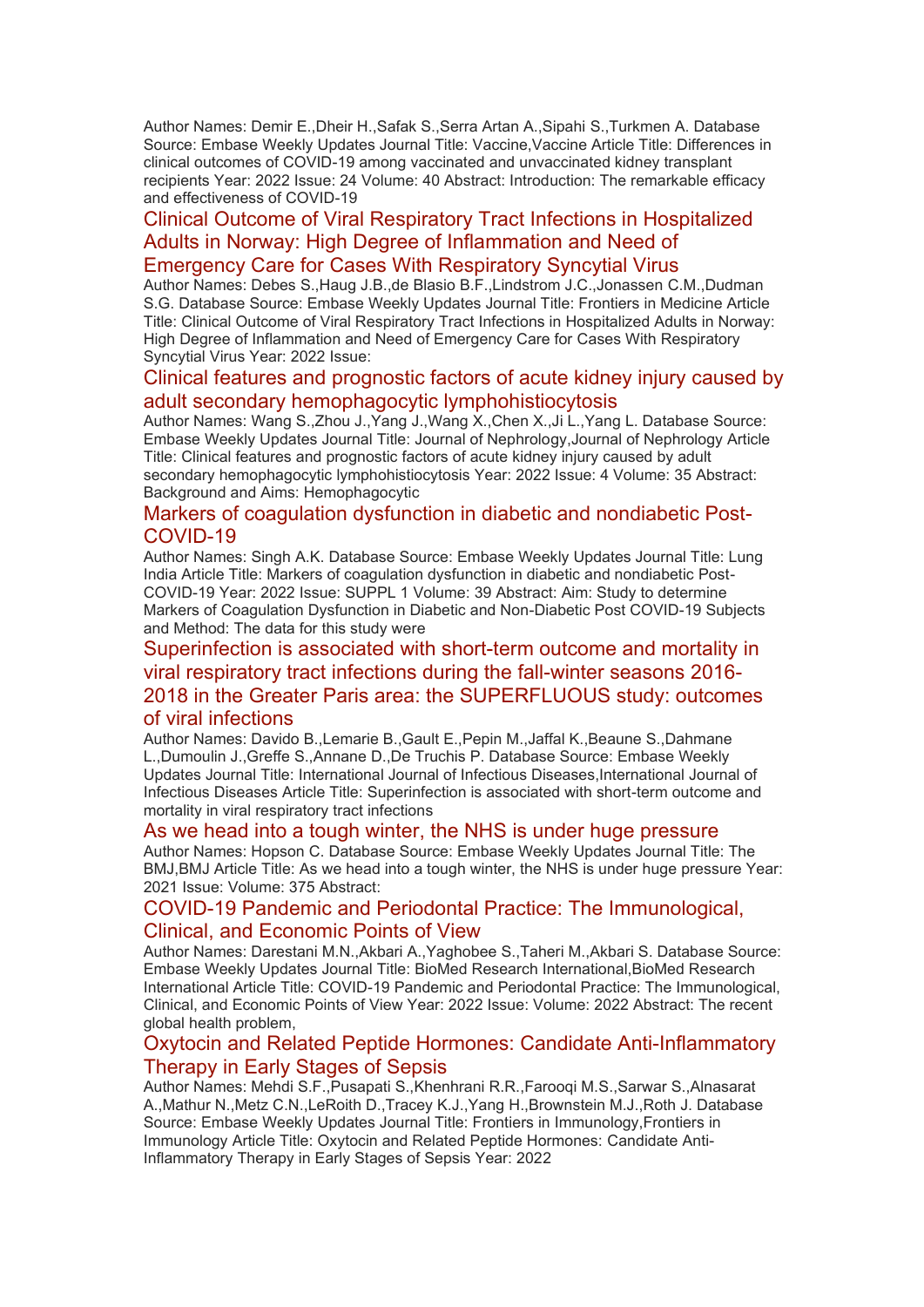# SYSTEMATIC REVIEW: EVALUATION OF CYTOKINE STORM [TREATMENT FROM COVID 19 PATIENT BASE ON CLINICAL TRIAL](https://eur01.safelinks.protection.outlook.com/?url=http%3A%2F%2Ftransit.linexsystems.com%2Ftrack%2Fclick%2F30370861%2Fca.linexsystems.com%3Fp%3DeyJzIjoiV00tWnl2SlJHZkpTdXBTblBRRXhwcGFyY2JzIiwidiI6MSwicCI6IntcInVcIjozMDM3MDg2MSxcInZcIjoxLFwidXJsXCI6XCJodHRwOlxcXC9cXFwvY2EubGluZXhzeXN0ZW1zLmNvbVxcXC9jb250ZW50c1xcXC90cmFuc2l0XFxcLzM3ODMxODAyNjc_dXNlcl9pZD00NDM1MTUmbG9nPWY5N2ViNmUzMjE5YTcyMWVlZDE3NTIyOTNmZmJlY2E3JnA9OTU5Njc2NDgmbT0xJnM9Mzk5MDU0Jm9yZ19pZD0yNjI4NzVcIixcImlkXCI6XCJjMWY3ZGMyMzZiZTA0YjY0YmU3YTNhYjQ0MmI4MWY2ZVwiLFwidXJsX2lkc1wiOltcIjA1ZTliM2YxZjk4OTA1NGZlM2JjODI0YWQ4ZmExYjhmMWYyMzVkMTNcIl19In0&data=05%7C01%7Ccaroline.debrun%40phe.gov.uk%7Ca6f00f6bef614d07b97908da43b32f98%7Cee4e14994a354b2ead475f3cf9de8666%7C0%7C0%7C637896735149046574%7CUnknown%7CTWFpbGZsb3d8eyJWIjoiMC4wLjAwMDAiLCJQIjoiV2luMzIiLCJBTiI6Ik1haWwiLCJXVCI6Mn0%3D%7C3000%7C%7C%7C&sdata=04eeRiHh0J01TjqZo%2BQk7R93P6v2Otj2RH88qhcambo%3D&reserved=0)

Author Names: Arnanda N.,Ramatillah D.L. Database Source: Embase Weekly Updates Journal Title: International Journal of Applied Pharmaceutics,International Journal of Applied Pharmaceutics Article Title: SYSTEMATIC REVIEW: EVALUATION OF CYTOKINE STORM TREATMENT FROM COVID 19 PATIENT BASE ON CLINICAL TRIAL Year: 2022 Issue: Special Issue 2 Volume: 14 Abstract: These cytokine storms

# [Investigation of SARS-CoV-2 Epsilon Variant and Hospitalization Status](https://eur01.safelinks.protection.outlook.com/?url=http%3A%2F%2Ftransit.linexsystems.com%2Ftrack%2Fclick%2F30370861%2Fca.linexsystems.com%3Fp%3DeyJzIjoiM1pRZlllSDlUUWM1RWZkRG5EVDBpOXdWZWp3IiwidiI6MSwicCI6IntcInVcIjozMDM3MDg2MSxcInZcIjoxLFwidXJsXCI6XCJodHRwOlxcXC9cXFwvY2EubGluZXhzeXN0ZW1zLmNvbVxcXC9jb250ZW50c1xcXC90cmFuc2l0XFxcLzM3ODMxODAyNjg_dXNlcl9pZD00NDM1MTUmbG9nPWY5N2ViNmUzMjE5YTcyMWVlZDE3NTIyOTNmZmJlY2E3JnA9OTU5Njc2NDgmbT0xJnM9Mzk5MDU0Jm9yZ19pZD0yNjI4NzVcIixcImlkXCI6XCJjMWY3ZGMyMzZiZTA0YjY0YmU3YTNhYjQ0MmI4MWY2ZVwiLFwidXJsX2lkc1wiOltcIjA1ZTliM2YxZjk4OTA1NGZlM2JjODI0YWQ4ZmExYjhmMWYyMzVkMTNcIl19In0&data=05%7C01%7Ccaroline.debrun%40phe.gov.uk%7Ca6f00f6bef614d07b97908da43b32f98%7Cee4e14994a354b2ead475f3cf9de8666%7C0%7C0%7C637896735149046574%7CUnknown%7CTWFpbGZsb3d8eyJWIjoiMC4wLjAwMDAiLCJQIjoiV2luMzIiLCJBTiI6Ik1haWwiLCJXVCI6Mn0%3D%7C3000%7C%7C%7C&sdata=3EyfzWUmk846qL9oa%2FXsekMT%2Bp4MHwdoE5Xlc%2BLshZ4%3D&reserved=0)  [by Genomic Surveillance in a Single Large Health System During the](https://eur01.safelinks.protection.outlook.com/?url=http%3A%2F%2Ftransit.linexsystems.com%2Ftrack%2Fclick%2F30370861%2Fca.linexsystems.com%3Fp%3DeyJzIjoiM1pRZlllSDlUUWM1RWZkRG5EVDBpOXdWZWp3IiwidiI6MSwicCI6IntcInVcIjozMDM3MDg2MSxcInZcIjoxLFwidXJsXCI6XCJodHRwOlxcXC9cXFwvY2EubGluZXhzeXN0ZW1zLmNvbVxcXC9jb250ZW50c1xcXC90cmFuc2l0XFxcLzM3ODMxODAyNjg_dXNlcl9pZD00NDM1MTUmbG9nPWY5N2ViNmUzMjE5YTcyMWVlZDE3NTIyOTNmZmJlY2E3JnA9OTU5Njc2NDgmbT0xJnM9Mzk5MDU0Jm9yZ19pZD0yNjI4NzVcIixcImlkXCI6XCJjMWY3ZGMyMzZiZTA0YjY0YmU3YTNhYjQ0MmI4MWY2ZVwiLFwidXJsX2lkc1wiOltcIjA1ZTliM2YxZjk4OTA1NGZlM2JjODI0YWQ4ZmExYjhmMWYyMzVkMTNcIl19In0&data=05%7C01%7Ccaroline.debrun%40phe.gov.uk%7Ca6f00f6bef614d07b97908da43b32f98%7Cee4e14994a354b2ead475f3cf9de8666%7C0%7C0%7C637896735149046574%7CUnknown%7CTWFpbGZsb3d8eyJWIjoiMC4wLjAwMDAiLCJQIjoiV2luMzIiLCJBTiI6Ik1haWwiLCJXVCI6Mn0%3D%7C3000%7C%7C%7C&sdata=3EyfzWUmk846qL9oa%2FXsekMT%2Bp4MHwdoE5Xlc%2BLshZ4%3D&reserved=0)  [2020-2021 Winter Surge in Southern California](https://eur01.safelinks.protection.outlook.com/?url=http%3A%2F%2Ftransit.linexsystems.com%2Ftrack%2Fclick%2F30370861%2Fca.linexsystems.com%3Fp%3DeyJzIjoiM1pRZlllSDlUUWM1RWZkRG5EVDBpOXdWZWp3IiwidiI6MSwicCI6IntcInVcIjozMDM3MDg2MSxcInZcIjoxLFwidXJsXCI6XCJodHRwOlxcXC9cXFwvY2EubGluZXhzeXN0ZW1zLmNvbVxcXC9jb250ZW50c1xcXC90cmFuc2l0XFxcLzM3ODMxODAyNjg_dXNlcl9pZD00NDM1MTUmbG9nPWY5N2ViNmUzMjE5YTcyMWVlZDE3NTIyOTNmZmJlY2E3JnA9OTU5Njc2NDgmbT0xJnM9Mzk5MDU0Jm9yZ19pZD0yNjI4NzVcIixcImlkXCI6XCJjMWY3ZGMyMzZiZTA0YjY0YmU3YTNhYjQ0MmI4MWY2ZVwiLFwidXJsX2lkc1wiOltcIjA1ZTliM2YxZjk4OTA1NGZlM2JjODI0YWQ4ZmExYjhmMWYyMzVkMTNcIl19In0&data=05%7C01%7Ccaroline.debrun%40phe.gov.uk%7Ca6f00f6bef614d07b97908da43b32f98%7Cee4e14994a354b2ead475f3cf9de8666%7C0%7C0%7C637896735149046574%7CUnknown%7CTWFpbGZsb3d8eyJWIjoiMC4wLjAwMDAiLCJQIjoiV2luMzIiLCJBTiI6Ik1haWwiLCJXVCI6Mn0%3D%7C3000%7C%7C%7C&sdata=3EyfzWUmk846qL9oa%2FXsekMT%2Bp4MHwdoE5Xlc%2BLshZ4%3D&reserved=0)

Author Names: Yang S.,Hemarajata P.,Hilt E.E.,Price T.K.,Garner O.B.,Green N.M. Database Source: Embase Weekly Updates Journal Title: American Journal of Clinical Pathology,American Journal of Clinical Pathology Article Title: Investigation of SARS-CoV-2 Epsilon Variant and Hospitalization Status by Genomic Surveillance in a Single Large Health System During the 2020-2021 Winter Surge in

#### [Efficacy of Hemoperfusion in Severe and Critical Cases of COVID-19](https://eur01.safelinks.protection.outlook.com/?url=http%3A%2F%2Ftransit.linexsystems.com%2Ftrack%2Fclick%2F30370861%2Fca.linexsystems.com%3Fp%3DeyJzIjoiVEdZaFdUV3JJXzNMdzdiVVpreWtmUWNpRTdNIiwidiI6MSwicCI6IntcInVcIjozMDM3MDg2MSxcInZcIjoxLFwidXJsXCI6XCJodHRwOlxcXC9cXFwvY2EubGluZXhzeXN0ZW1zLmNvbVxcXC9jb250ZW50c1xcXC90cmFuc2l0XFxcLzM3ODMxODAyNjk_dXNlcl9pZD00NDM1MTUmbG9nPWY5N2ViNmUzMjE5YTcyMWVlZDE3NTIyOTNmZmJlY2E3JnA9OTU5Njc2NDgmbT0xJnM9Mzk5MDU0Jm9yZ19pZD0yNjI4NzVcIixcImlkXCI6XCJjMWY3ZGMyMzZiZTA0YjY0YmU3YTNhYjQ0MmI4MWY2ZVwiLFwidXJsX2lkc1wiOltcIjA1ZTliM2YxZjk4OTA1NGZlM2JjODI0YWQ4ZmExYjhmMWYyMzVkMTNcIl19In0&data=05%7C01%7Ccaroline.debrun%40phe.gov.uk%7Ca6f00f6bef614d07b97908da43b32f98%7Cee4e14994a354b2ead475f3cf9de8666%7C0%7C0%7C637896735149046574%7CUnknown%7CTWFpbGZsb3d8eyJWIjoiMC4wLjAwMDAiLCJQIjoiV2luMzIiLCJBTiI6Ik1haWwiLCJXVCI6Mn0%3D%7C3000%7C%7C%7C&sdata=tVcIx4AWMHPc5gkxDrWv%2FXPg%2FcvEPeIR7HaI6TJ0O3A%3D&reserved=0)

Author Names: Alavi Darazam I.,Kazempour M.,Pourhoseingholi M.A.,Hatami F.,Rabiei M.M.,Javandoust Gharehbagh F.,Amirdosara M.,Hajiesmaeili M.,Shabani M.,Shokouhi S.,Lotfollahi L.,Mardani M.,Haghighi-Morad M.,Nassiri A.A.,Rangraz D.,Falahaty H.,Syami H.,Irannejad Y.,Fallah M.,Zangi M.,Shafigh N

#### [Sympathetic Blockade for the Management of Refractory Ventricular](https://eur01.safelinks.protection.outlook.com/?url=http%3A%2F%2Ftransit.linexsystems.com%2Ftrack%2Fclick%2F30370861%2Fca.linexsystems.com%3Fp%3DeyJzIjoieU5Vc1hqSkpYZ1NpcHJpUEkzMnlnMkY4Y21rIiwidiI6MSwicCI6IntcInVcIjozMDM3MDg2MSxcInZcIjoxLFwidXJsXCI6XCJodHRwOlxcXC9cXFwvY2EubGluZXhzeXN0ZW1zLmNvbVxcXC9jb250ZW50c1xcXC90cmFuc2l0XFxcLzM3ODMxODAyNzA_dXNlcl9pZD00NDM1MTUmbG9nPWY5N2ViNmUzMjE5YTcyMWVlZDE3NTIyOTNmZmJlY2E3JnA9OTU5Njc2NDgmbT0xJnM9Mzk5MDU0Jm9yZ19pZD0yNjI4NzVcIixcImlkXCI6XCJjMWY3ZGMyMzZiZTA0YjY0YmU3YTNhYjQ0MmI4MWY2ZVwiLFwidXJsX2lkc1wiOltcIjA1ZTliM2YxZjk4OTA1NGZlM2JjODI0YWQ4ZmExYjhmMWYyMzVkMTNcIl19In0&data=05%7C01%7Ccaroline.debrun%40phe.gov.uk%7Ca6f00f6bef614d07b97908da43b32f98%7Cee4e14994a354b2ead475f3cf9de8666%7C0%7C0%7C637896735149046574%7CUnknown%7CTWFpbGZsb3d8eyJWIjoiMC4wLjAwMDAiLCJQIjoiV2luMzIiLCJBTiI6Ik1haWwiLCJXVCI6Mn0%3D%7C3000%7C%7C%7C&sdata=5kedObYm0WzHYpcPmlUAykYK1MDrNWZW%2BaqFwjtIuL8%3D&reserved=0)  [Tachycardia: A Case Report](https://eur01.safelinks.protection.outlook.com/?url=http%3A%2F%2Ftransit.linexsystems.com%2Ftrack%2Fclick%2F30370861%2Fca.linexsystems.com%3Fp%3DeyJzIjoieU5Vc1hqSkpYZ1NpcHJpUEkzMnlnMkY4Y21rIiwidiI6MSwicCI6IntcInVcIjozMDM3MDg2MSxcInZcIjoxLFwidXJsXCI6XCJodHRwOlxcXC9cXFwvY2EubGluZXhzeXN0ZW1zLmNvbVxcXC9jb250ZW50c1xcXC90cmFuc2l0XFxcLzM3ODMxODAyNzA_dXNlcl9pZD00NDM1MTUmbG9nPWY5N2ViNmUzMjE5YTcyMWVlZDE3NTIyOTNmZmJlY2E3JnA9OTU5Njc2NDgmbT0xJnM9Mzk5MDU0Jm9yZ19pZD0yNjI4NzVcIixcImlkXCI6XCJjMWY3ZGMyMzZiZTA0YjY0YmU3YTNhYjQ0MmI4MWY2ZVwiLFwidXJsX2lkc1wiOltcIjA1ZTliM2YxZjk4OTA1NGZlM2JjODI0YWQ4ZmExYjhmMWYyMzVkMTNcIl19In0&data=05%7C01%7Ccaroline.debrun%40phe.gov.uk%7Ca6f00f6bef614d07b97908da43b32f98%7Cee4e14994a354b2ead475f3cf9de8666%7C0%7C0%7C637896735149046574%7CUnknown%7CTWFpbGZsb3d8eyJWIjoiMC4wLjAwMDAiLCJQIjoiV2luMzIiLCJBTiI6Ik1haWwiLCJXVCI6Mn0%3D%7C3000%7C%7C%7C&sdata=5kedObYm0WzHYpcPmlUAykYK1MDrNWZW%2BaqFwjtIuL8%3D&reserved=0)

Author Names: Bains K.,Janfaza D.,Flaherty D.,Zeballos J.,Halawa A.,Tedrow U.,Vlassakov K. Database Source: Embase Weekly Updates Journal Title: A and A Practice Article Title: Sympathetic Blockade for the Management of Refractory Ventricular Tachycardia: A Case Report Year: 2021 Issue: 4 Volume: 15 Abstract: A 64-year-old man with a history of nonischemic cardiomyopathy (NICM)

#### [Randomized controlled trial of colchicine add on to the standard](https://eur01.safelinks.protection.outlook.com/?url=http%3A%2F%2Ftransit.linexsystems.com%2Ftrack%2Fclick%2F30370861%2Fca.linexsystems.com%3Fp%3DeyJzIjoiNllHYnF0RVZLYUQzR0g3MzFMZGk1Zk1yOXdRIiwidiI6MSwicCI6IntcInVcIjozMDM3MDg2MSxcInZcIjoxLFwidXJsXCI6XCJodHRwOlxcXC9cXFwvY2EubGluZXhzeXN0ZW1zLmNvbVxcXC9jb250ZW50c1xcXC90cmFuc2l0XFxcLzM3ODMxODAyNzE_dXNlcl9pZD00NDM1MTUmbG9nPWY5N2ViNmUzMjE5YTcyMWVlZDE3NTIyOTNmZmJlY2E3JnA9OTU5Njc2NDgmbT0xJnM9Mzk5MDU0Jm9yZ19pZD0yNjI4NzVcIixcImlkXCI6XCJjMWY3ZGMyMzZiZTA0YjY0YmU3YTNhYjQ0MmI4MWY2ZVwiLFwidXJsX2lkc1wiOltcIjA1ZTliM2YxZjk4OTA1NGZlM2JjODI0YWQ4ZmExYjhmMWYyMzVkMTNcIl19In0&data=05%7C01%7Ccaroline.debrun%40phe.gov.uk%7Ca6f00f6bef614d07b97908da43b32f98%7Cee4e14994a354b2ead475f3cf9de8666%7C0%7C0%7C637896735149046574%7CUnknown%7CTWFpbGZsb3d8eyJWIjoiMC4wLjAwMDAiLCJQIjoiV2luMzIiLCJBTiI6Ik1haWwiLCJXVCI6Mn0%3D%7C3000%7C%7C%7C&sdata=9EPIQugTtNfurbLxPSGkDEf%2FQ%2BNAfdm8OR7idd99viM%3D&reserved=0)

[therapy in moderate and severe corona virus Disease-19 infection](https://eur01.safelinks.protection.outlook.com/?url=http%3A%2F%2Ftransit.linexsystems.com%2Ftrack%2Fclick%2F30370861%2Fca.linexsystems.com%3Fp%3DeyJzIjoiNllHYnF0RVZLYUQzR0g3MzFMZGk1Zk1yOXdRIiwidiI6MSwicCI6IntcInVcIjozMDM3MDg2MSxcInZcIjoxLFwidXJsXCI6XCJodHRwOlxcXC9cXFwvY2EubGluZXhzeXN0ZW1zLmNvbVxcXC9jb250ZW50c1xcXC90cmFuc2l0XFxcLzM3ODMxODAyNzE_dXNlcl9pZD00NDM1MTUmbG9nPWY5N2ViNmUzMjE5YTcyMWVlZDE3NTIyOTNmZmJlY2E3JnA9OTU5Njc2NDgmbT0xJnM9Mzk5MDU0Jm9yZ19pZD0yNjI4NzVcIixcImlkXCI6XCJjMWY3ZGMyMzZiZTA0YjY0YmU3YTNhYjQ0MmI4MWY2ZVwiLFwidXJsX2lkc1wiOltcIjA1ZTliM2YxZjk4OTA1NGZlM2JjODI0YWQ4ZmExYjhmMWYyMzVkMTNcIl19In0&data=05%7C01%7Ccaroline.debrun%40phe.gov.uk%7Ca6f00f6bef614d07b97908da43b32f98%7Cee4e14994a354b2ead475f3cf9de8666%7C0%7C0%7C637896735149046574%7CUnknown%7CTWFpbGZsb3d8eyJWIjoiMC4wLjAwMDAiLCJQIjoiV2luMzIiLCJBTiI6Ik1haWwiLCJXVCI6Mn0%3D%7C3000%7C%7C%7C&sdata=9EPIQugTtNfurbLxPSGkDEf%2FQ%2BNAfdm8OR7idd99viM%3D&reserved=0)

Author Names: Gorial F.I.,Maulood M.F.,Abdulamir A.S.,Alnuaimi A.S.,abdulrrazaq M.K.,Bonyan F.A. Database Source: Embase Weekly Updates Journal Title: Annals of Medicine and Surgery,Annals of Medicine and Surgery Article Title: Randomized controlled trial of colchicine add on to the standard therapy in moderate and severe corona virus Disease-19 infection Year: 2022 Issue: Volume: 77

#### [Troponin-T and n-terminal pro-brain type natriuretic peptide plasma](https://eur01.safelinks.protection.outlook.com/?url=http%3A%2F%2Ftransit.linexsystems.com%2Ftrack%2Fclick%2F30370861%2Fca.linexsystems.com%3Fp%3DeyJzIjoiMjBjdHYta3d4dER2cXBDSzlxSllRYnFpSXowIiwidiI6MSwicCI6IntcInVcIjozMDM3MDg2MSxcInZcIjoxLFwidXJsXCI6XCJodHRwOlxcXC9cXFwvY2EubGluZXhzeXN0ZW1zLmNvbVxcXC9jb250ZW50c1xcXC90cmFuc2l0XFxcLzM3ODMxODAzOTM_dXNlcl9pZD00NDM1MTUmbG9nPWY5N2ViNmUzMjE5YTcyMWVlZDE3NTIyOTNmZmJlY2E3JnA9OTU5Njc2NDgmbT0xJnM9Mzk5MDU0Jm9yZ19pZD0yNjI4NzVcIixcImlkXCI6XCJjMWY3ZGMyMzZiZTA0YjY0YmU3YTNhYjQ0MmI4MWY2ZVwiLFwidXJsX2lkc1wiOltcIjA1ZTliM2YxZjk4OTA1NGZlM2JjODI0YWQ4ZmExYjhmMWYyMzVkMTNcIl19In0&data=05%7C01%7Ccaroline.debrun%40phe.gov.uk%7Ca6f00f6bef614d07b97908da43b32f98%7Cee4e14994a354b2ead475f3cf9de8666%7C0%7C0%7C637896735149046574%7CUnknown%7CTWFpbGZsb3d8eyJWIjoiMC4wLjAwMDAiLCJQIjoiV2luMzIiLCJBTiI6Ik1haWwiLCJXVCI6Mn0%3D%7C3000%7C%7C%7C&sdata=bY0zdfhE7OYcItcq3HVVlyVLIR1GZBbn71cZpSs0L1U%3D&reserved=0)  [levels and its relationship with mortality in COVID-19](https://eur01.safelinks.protection.outlook.com/?url=http%3A%2F%2Ftransit.linexsystems.com%2Ftrack%2Fclick%2F30370861%2Fca.linexsystems.com%3Fp%3DeyJzIjoiMjBjdHYta3d4dER2cXBDSzlxSllRYnFpSXowIiwidiI6MSwicCI6IntcInVcIjozMDM3MDg2MSxcInZcIjoxLFwidXJsXCI6XCJodHRwOlxcXC9cXFwvY2EubGluZXhzeXN0ZW1zLmNvbVxcXC9jb250ZW50c1xcXC90cmFuc2l0XFxcLzM3ODMxODAzOTM_dXNlcl9pZD00NDM1MTUmbG9nPWY5N2ViNmUzMjE5YTcyMWVlZDE3NTIyOTNmZmJlY2E3JnA9OTU5Njc2NDgmbT0xJnM9Mzk5MDU0Jm9yZ19pZD0yNjI4NzVcIixcImlkXCI6XCJjMWY3ZGMyMzZiZTA0YjY0YmU3YTNhYjQ0MmI4MWY2ZVwiLFwidXJsX2lkc1wiOltcIjA1ZTliM2YxZjk4OTA1NGZlM2JjODI0YWQ4ZmExYjhmMWYyMzVkMTNcIl19In0&data=05%7C01%7Ccaroline.debrun%40phe.gov.uk%7Ca6f00f6bef614d07b97908da43b32f98%7Cee4e14994a354b2ead475f3cf9de8666%7C0%7C0%7C637896735149046574%7CUnknown%7CTWFpbGZsb3d8eyJWIjoiMC4wLjAwMDAiLCJQIjoiV2luMzIiLCJBTiI6Ik1haWwiLCJXVCI6Mn0%3D%7C3000%7C%7C%7C&sdata=bY0zdfhE7OYcItcq3HVVlyVLIR1GZBbn71cZpSs0L1U%3D&reserved=0)

Author Names: Ghelfi A.M.,Sanchez B.A.,Berbotto L.A.,Dipaolo F.R.,Bosque V.,Velez L.L.,Cordone M.A.,Pallero R.N.,Yiguerimian L.M.,Kilstein J.G. Database Source: Embase Daily Updates Journal Title: Hipertension y Riesgo Vascular,Hipertension y Riesgo Vascular Article Title: Troponin-T and n-terminal pro-brain type natriuretic peptide plasma levels and its relationship with mortality in

# [PREVALENCE AND SPECTRUM OF OPHTHALMIC](https://eur01.safelinks.protection.outlook.com/?url=http%3A%2F%2Ftransit.linexsystems.com%2Ftrack%2Fclick%2F30370861%2Fca.linexsystems.com%3Fp%3DeyJzIjoiWE5iaEhrNDZwX3B6MERTYjFfbTZVLW9nSWpJIiwidiI6MSwicCI6IntcInVcIjozMDM3MDg2MSxcInZcIjoxLFwidXJsXCI6XCJodHRwOlxcXC9cXFwvY2EubGluZXhzeXN0ZW1zLmNvbVxcXC9jb250ZW50c1xcXC90cmFuc2l0XFxcLzM3ODMxODAzOTQ_dXNlcl9pZD00NDM1MTUmbG9nPWY5N2ViNmUzMjE5YTcyMWVlZDE3NTIyOTNmZmJlY2E3JnA9OTU5Njc2NDgmbT0xJnM9Mzk5MDU0Jm9yZ19pZD0yNjI4NzVcIixcImlkXCI6XCJjMWY3ZGMyMzZiZTA0YjY0YmU3YTNhYjQ0MmI4MWY2ZVwiLFwidXJsX2lkc1wiOltcIjA1ZTliM2YxZjk4OTA1NGZlM2JjODI0YWQ4ZmExYjhmMWYyMzVkMTNcIl19In0&data=05%7C01%7Ccaroline.debrun%40phe.gov.uk%7Ca6f00f6bef614d07b97908da43b32f98%7Cee4e14994a354b2ead475f3cf9de8666%7C0%7C0%7C637896735149046574%7CUnknown%7CTWFpbGZsb3d8eyJWIjoiMC4wLjAwMDAiLCJQIjoiV2luMzIiLCJBTiI6Ik1haWwiLCJXVCI6Mn0%3D%7C3000%7C%7C%7C&sdata=ZRHqriLcTjmx4EPgIhmzTBoEeKGcCQVipXtjuSsXQwk%3D&reserved=0)  [MANIFESTATIONS OF DENGUE: OUR EXPERIENCE IN A NORTH](https://eur01.safelinks.protection.outlook.com/?url=http%3A%2F%2Ftransit.linexsystems.com%2Ftrack%2Fclick%2F30370861%2Fca.linexsystems.com%3Fp%3DeyJzIjoiWE5iaEhrNDZwX3B6MERTYjFfbTZVLW9nSWpJIiwidiI6MSwicCI6IntcInVcIjozMDM3MDg2MSxcInZcIjoxLFwidXJsXCI6XCJodHRwOlxcXC9cXFwvY2EubGluZXhzeXN0ZW1zLmNvbVxcXC9jb250ZW50c1xcXC90cmFuc2l0XFxcLzM3ODMxODAzOTQ_dXNlcl9pZD00NDM1MTUmbG9nPWY5N2ViNmUzMjE5YTcyMWVlZDE3NTIyOTNmZmJlY2E3JnA9OTU5Njc2NDgmbT0xJnM9Mzk5MDU0Jm9yZ19pZD0yNjI4NzVcIixcImlkXCI6XCJjMWY3ZGMyMzZiZTA0YjY0YmU3YTNhYjQ0MmI4MWY2ZVwiLFwidXJsX2lkc1wiOltcIjA1ZTliM2YxZjk4OTA1NGZlM2JjODI0YWQ4ZmExYjhmMWYyMzVkMTNcIl19In0&data=05%7C01%7Ccaroline.debrun%40phe.gov.uk%7Ca6f00f6bef614d07b97908da43b32f98%7Cee4e14994a354b2ead475f3cf9de8666%7C0%7C0%7C637896735149046574%7CUnknown%7CTWFpbGZsb3d8eyJWIjoiMC4wLjAwMDAiLCJQIjoiV2luMzIiLCJBTiI6Ik1haWwiLCJXVCI6Mn0%3D%7C3000%7C%7C%7C&sdata=ZRHqriLcTjmx4EPgIhmzTBoEeKGcCQVipXtjuSsXQwk%3D&reserved=0)  [INDIAN TERTIARY CARE INSTITUTE](https://eur01.safelinks.protection.outlook.com/?url=http%3A%2F%2Ftransit.linexsystems.com%2Ftrack%2Fclick%2F30370861%2Fca.linexsystems.com%3Fp%3DeyJzIjoiWE5iaEhrNDZwX3B6MERTYjFfbTZVLW9nSWpJIiwidiI6MSwicCI6IntcInVcIjozMDM3MDg2MSxcInZcIjoxLFwidXJsXCI6XCJodHRwOlxcXC9cXFwvY2EubGluZXhzeXN0ZW1zLmNvbVxcXC9jb250ZW50c1xcXC90cmFuc2l0XFxcLzM3ODMxODAzOTQ_dXNlcl9pZD00NDM1MTUmbG9nPWY5N2ViNmUzMjE5YTcyMWVlZDE3NTIyOTNmZmJlY2E3JnA9OTU5Njc2NDgmbT0xJnM9Mzk5MDU0Jm9yZ19pZD0yNjI4NzVcIixcImlkXCI6XCJjMWY3ZGMyMzZiZTA0YjY0YmU3YTNhYjQ0MmI4MWY2ZVwiLFwidXJsX2lkc1wiOltcIjA1ZTliM2YxZjk4OTA1NGZlM2JjODI0YWQ4ZmExYjhmMWYyMzVkMTNcIl19In0&data=05%7C01%7Ccaroline.debrun%40phe.gov.uk%7Ca6f00f6bef614d07b97908da43b32f98%7Cee4e14994a354b2ead475f3cf9de8666%7C0%7C0%7C637896735149046574%7CUnknown%7CTWFpbGZsb3d8eyJWIjoiMC4wLjAwMDAiLCJQIjoiV2luMzIiLCJBTiI6Ik1haWwiLCJXVCI6Mn0%3D%7C3000%7C%7C%7C&sdata=ZRHqriLcTjmx4EPgIhmzTBoEeKGcCQVipXtjuSsXQwk%3D&reserved=0)

Author Names: Singh R.,Kaur S.,Thukral J.,Kaur H. Database Source: Embase Weekly Updates Journal Title: Asian Journal of Pharmaceutical and Clinical Research,Asian Journal of Pharmaceutical and Clinical Research Article Title: PREVALENCE AND SPECTRUM OF OPHTHALMIC MANIFESTATIONS OF DENGUE: OUR EXPERIENCE IN A NORTH INDIAN TERTIARY CARE INSTITUTE Year: 2022 Issue: 5 Volume: 15

#### [Tracheal aspirate RNA sequencing identifies distinct immunological](https://eur01.safelinks.protection.outlook.com/?url=http%3A%2F%2Ftransit.linexsystems.com%2Ftrack%2Fclick%2F30370861%2Fca.linexsystems.com%3Fp%3DeyJzIjoiWm02bXlPbGJSME1WemhEUHdkSm5WZUtsdThrIiwidiI6MSwicCI6IntcInVcIjozMDM3MDg2MSxcInZcIjoxLFwidXJsXCI6XCJodHRwOlxcXC9cXFwvY2EubGluZXhzeXN0ZW1zLmNvbVxcXC9jb250ZW50c1xcXC90cmFuc2l0XFxcLzM3ODMxODAzOTU_dXNlcl9pZD00NDM1MTUmbG9nPWY5N2ViNmUzMjE5YTcyMWVlZDE3NTIyOTNmZmJlY2E3JnA9OTU5Njc2NDgmbT0xJnM9Mzk5MDU0Jm9yZ19pZD0yNjI4NzVcIixcImlkXCI6XCJjMWY3ZGMyMzZiZTA0YjY0YmU3YTNhYjQ0MmI4MWY2ZVwiLFwidXJsX2lkc1wiOltcIjA1ZTliM2YxZjk4OTA1NGZlM2JjODI0YWQ4ZmExYjhmMWYyMzVkMTNcIl19In0&data=05%7C01%7Ccaroline.debrun%40phe.gov.uk%7Ca6f00f6bef614d07b97908da43b32f98%7Cee4e14994a354b2ead475f3cf9de8666%7C0%7C0%7C637896735149202359%7CUnknown%7CTWFpbGZsb3d8eyJWIjoiMC4wLjAwMDAiLCJQIjoiV2luMzIiLCJBTiI6Ik1haWwiLCJXVCI6Mn0%3D%7C3000%7C%7C%7C&sdata=HOq4Sc%2FTmbppjuMBbpROaEgxLVM88uFqNnqJHwO1lnQ%3D&reserved=0)  [features of COVID-19 ARDS](https://eur01.safelinks.protection.outlook.com/?url=http%3A%2F%2Ftransit.linexsystems.com%2Ftrack%2Fclick%2F30370861%2Fca.linexsystems.com%3Fp%3DeyJzIjoiWm02bXlPbGJSME1WemhEUHdkSm5WZUtsdThrIiwidiI6MSwicCI6IntcInVcIjozMDM3MDg2MSxcInZcIjoxLFwidXJsXCI6XCJodHRwOlxcXC9cXFwvY2EubGluZXhzeXN0ZW1zLmNvbVxcXC9jb250ZW50c1xcXC90cmFuc2l0XFxcLzM3ODMxODAzOTU_dXNlcl9pZD00NDM1MTUmbG9nPWY5N2ViNmUzMjE5YTcyMWVlZDE3NTIyOTNmZmJlY2E3JnA9OTU5Njc2NDgmbT0xJnM9Mzk5MDU0Jm9yZ19pZD0yNjI4NzVcIixcImlkXCI6XCJjMWY3ZGMyMzZiZTA0YjY0YmU3YTNhYjQ0MmI4MWY2ZVwiLFwidXJsX2lkc1wiOltcIjA1ZTliM2YxZjk4OTA1NGZlM2JjODI0YWQ4ZmExYjhmMWYyMzVkMTNcIl19In0&data=05%7C01%7Ccaroline.debrun%40phe.gov.uk%7Ca6f00f6bef614d07b97908da43b32f98%7Cee4e14994a354b2ead475f3cf9de8666%7C0%7C0%7C637896735149202359%7CUnknown%7CTWFpbGZsb3d8eyJWIjoiMC4wLjAwMDAiLCJQIjoiV2luMzIiLCJBTiI6Ik1haWwiLCJXVCI6Mn0%3D%7C3000%7C%7C%7C&sdata=HOq4Sc%2FTmbppjuMBbpROaEgxLVM88uFqNnqJHwO1lnQ%3D&reserved=0)

Author Names: Sarma A.,Christenson S.A.,Byrne A.,Mick E.,Pisco A.O.,DeVoe C.,Deiss T.,Zha B.S.,Tsitsiklis A.,Moazed F.,Detweiler A.M.,Spottiswoode N.,Sinha P.,Neff N.,Tan M.,Ansel K.M.,Wilson J.G.,Leligdowicz A.,Siegel E.R.,Sirota M.,DeRisi J.L.,Matthay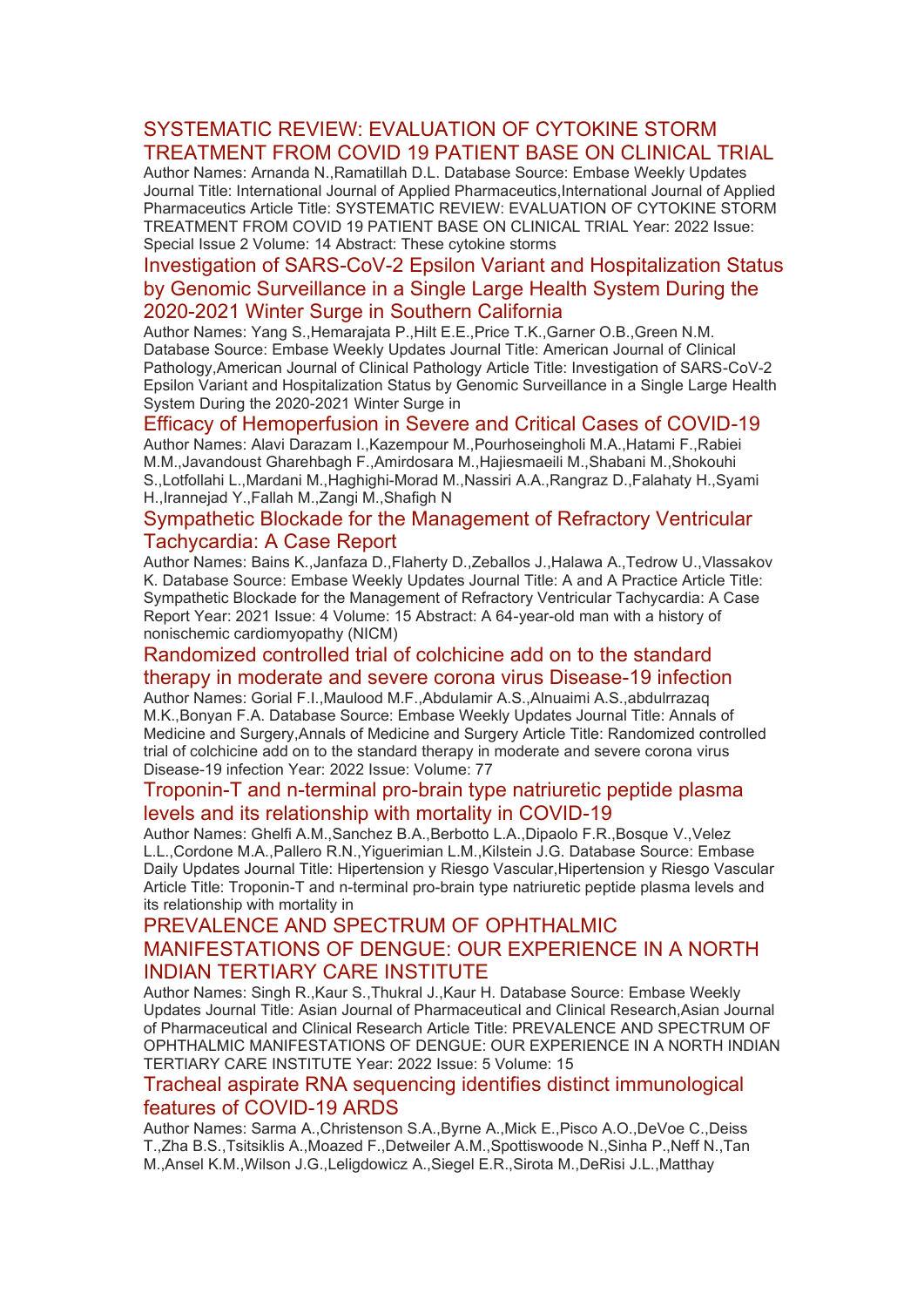M.A.,Abe-Jones Y.,Asthana S.,Beagle A.,Bhakta T.,Bhide S.,Cai C.,Caldera S.,Calfee C.,Calvo M.,Carrillo S.,Cattamanchi A.,Chak S.,Chan V.,Chew N

#### [Treatment protocol for COVID-19 in patients with and without an](https://eur01.safelinks.protection.outlook.com/?url=http%3A%2F%2Ftransit.linexsystems.com%2Ftrack%2Fclick%2F30370861%2Fca.linexsystems.com%3Fp%3DeyJzIjoiTVlzUXl0S2JuQVMzNU5pSC1yeFVnRmZjMlZZIiwidiI6MSwicCI6IntcInVcIjozMDM3MDg2MSxcInZcIjoxLFwidXJsXCI6XCJodHRwOlxcXC9cXFwvY2EubGluZXhzeXN0ZW1zLmNvbVxcXC9jb250ZW50c1xcXC90cmFuc2l0XFxcLzM3ODMxODAzOTY_dXNlcl9pZD00NDM1MTUmbG9nPWY5N2ViNmUzMjE5YTcyMWVlZDE3NTIyOTNmZmJlY2E3JnA9OTU5Njc2NDgmbT0xJnM9Mzk5MDU0Jm9yZ19pZD0yNjI4NzVcIixcImlkXCI6XCJjMWY3ZGMyMzZiZTA0YjY0YmU3YTNhYjQ0MmI4MWY2ZVwiLFwidXJsX2lkc1wiOltcIjA1ZTliM2YxZjk4OTA1NGZlM2JjODI0YWQ4ZmExYjhmMWYyMzVkMTNcIl19In0&data=05%7C01%7Ccaroline.debrun%40phe.gov.uk%7Ca6f00f6bef614d07b97908da43b32f98%7Cee4e14994a354b2ead475f3cf9de8666%7C0%7C0%7C637896735149202359%7CUnknown%7CTWFpbGZsb3d8eyJWIjoiMC4wLjAwMDAiLCJQIjoiV2luMzIiLCJBTiI6Ik1haWwiLCJXVCI6Mn0%3D%7C3000%7C%7C%7C&sdata=rzsHKGhN%2FvGaSYd1azaijK7pH%2FEDYWbVtG7IeyHq%2FOc%3D&reserved=0)  [indication for hospital admission](https://eur01.safelinks.protection.outlook.com/?url=http%3A%2F%2Ftransit.linexsystems.com%2Ftrack%2Fclick%2F30370861%2Fca.linexsystems.com%3Fp%3DeyJzIjoiTVlzUXl0S2JuQVMzNU5pSC1yeFVnRmZjMlZZIiwidiI6MSwicCI6IntcInVcIjozMDM3MDg2MSxcInZcIjoxLFwidXJsXCI6XCJodHRwOlxcXC9cXFwvY2EubGluZXhzeXN0ZW1zLmNvbVxcXC9jb250ZW50c1xcXC90cmFuc2l0XFxcLzM3ODMxODAzOTY_dXNlcl9pZD00NDM1MTUmbG9nPWY5N2ViNmUzMjE5YTcyMWVlZDE3NTIyOTNmZmJlY2E3JnA9OTU5Njc2NDgmbT0xJnM9Mzk5MDU0Jm9yZ19pZD0yNjI4NzVcIixcImlkXCI6XCJjMWY3ZGMyMzZiZTA0YjY0YmU3YTNhYjQ0MmI4MWY2ZVwiLFwidXJsX2lkc1wiOltcIjA1ZTliM2YxZjk4OTA1NGZlM2JjODI0YWQ4ZmExYjhmMWYyMzVkMTNcIl19In0&data=05%7C01%7Ccaroline.debrun%40phe.gov.uk%7Ca6f00f6bef614d07b97908da43b32f98%7Cee4e14994a354b2ead475f3cf9de8666%7C0%7C0%7C637896735149202359%7CUnknown%7CTWFpbGZsb3d8eyJWIjoiMC4wLjAwMDAiLCJQIjoiV2luMzIiLCJBTiI6Ik1haWwiLCJXVCI6Mn0%3D%7C3000%7C%7C%7C&sdata=rzsHKGhN%2FvGaSYd1azaijK7pH%2FEDYWbVtG7IeyHq%2FOc%3D&reserved=0)

Author Names: Garcia G.H.,Allende J.M.B.,Moreno F.G.S.Y.J.S. Database Source: Embase Weekly Updates Journal Title: Medicine (Spain),Medicine Article Title: Treatment protocol for COVID-19 in patients with and without an indication for hospital admission,Protocolo de tratamiento de la COVID-19 en pacientes con y sin indicacion de ingreso hospitalario Year: 2022 Issue: 55 Volume: 13

#### [Thunderstorms, Pollen, and Severe Asthma in a Midwestern, USA,](https://eur01.safelinks.protection.outlook.com/?url=http%3A%2F%2Ftransit.linexsystems.com%2Ftrack%2Fclick%2F30370861%2Fca.linexsystems.com%3Fp%3DeyJzIjoiMGxUc3I3RkJHN3RvMjlJX09ZVjRVbUJFRW53IiwidiI6MSwicCI6IntcInVcIjozMDM3MDg2MSxcInZcIjoxLFwidXJsXCI6XCJodHRwOlxcXC9cXFwvY2EubGluZXhzeXN0ZW1zLmNvbVxcXC9jb250ZW50c1xcXC90cmFuc2l0XFxcLzM3ODMxODAzOTc_dXNlcl9pZD00NDM1MTUmbG9nPWY5N2ViNmUzMjE5YTcyMWVlZDE3NTIyOTNmZmJlY2E3JnA9OTU5Njc2NDgmbT0xJnM9Mzk5MDU0Jm9yZ19pZD0yNjI4NzVcIixcImlkXCI6XCJjMWY3ZGMyMzZiZTA0YjY0YmU3YTNhYjQ0MmI4MWY2ZVwiLFwidXJsX2lkc1wiOltcIjA1ZTliM2YxZjk4OTA1NGZlM2JjODI0YWQ4ZmExYjhmMWYyMzVkMTNcIl19In0&data=05%7C01%7Ccaroline.debrun%40phe.gov.uk%7Ca6f00f6bef614d07b97908da43b32f98%7Cee4e14994a354b2ead475f3cf9de8666%7C0%7C0%7C637896735149202359%7CUnknown%7CTWFpbGZsb3d8eyJWIjoiMC4wLjAwMDAiLCJQIjoiV2luMzIiLCJBTiI6Ik1haWwiLCJXVCI6Mn0%3D%7C3000%7C%7C%7C&sdata=RjlfO2MOoWRXGc5fz0lFzveiaEo6h0k1btDVEIzPyZo%3D&reserved=0)  [Urban Environment, 2007-2018](https://eur01.safelinks.protection.outlook.com/?url=http%3A%2F%2Ftransit.linexsystems.com%2Ftrack%2Fclick%2F30370861%2Fca.linexsystems.com%3Fp%3DeyJzIjoiMGxUc3I3RkJHN3RvMjlJX09ZVjRVbUJFRW53IiwidiI6MSwicCI6IntcInVcIjozMDM3MDg2MSxcInZcIjoxLFwidXJsXCI6XCJodHRwOlxcXC9cXFwvY2EubGluZXhzeXN0ZW1zLmNvbVxcXC9jb250ZW50c1xcXC90cmFuc2l0XFxcLzM3ODMxODAzOTc_dXNlcl9pZD00NDM1MTUmbG9nPWY5N2ViNmUzMjE5YTcyMWVlZDE3NTIyOTNmZmJlY2E3JnA9OTU5Njc2NDgmbT0xJnM9Mzk5MDU0Jm9yZ19pZD0yNjI4NzVcIixcImlkXCI6XCJjMWY3ZGMyMzZiZTA0YjY0YmU3YTNhYjQ0MmI4MWY2ZVwiLFwidXJsX2lkc1wiOltcIjA1ZTliM2YxZjk4OTA1NGZlM2JjODI0YWQ4ZmExYjhmMWYyMzVkMTNcIl19In0&data=05%7C01%7Ccaroline.debrun%40phe.gov.uk%7Ca6f00f6bef614d07b97908da43b32f98%7Cee4e14994a354b2ead475f3cf9de8666%7C0%7C0%7C637896735149202359%7CUnknown%7CTWFpbGZsb3d8eyJWIjoiMC4wLjAwMDAiLCJQIjoiV2luMzIiLCJBTiI6Ik1haWwiLCJXVCI6Mn0%3D%7C3000%7C%7C%7C&sdata=RjlfO2MOoWRXGc5fz0lFzveiaEo6h0k1btDVEIzPyZo%3D&reserved=0)

Author Names: Smith M.L.,MacLehose R.F.,Chandler J.W.,Berman J.D. Database Source: Embase Weekly Updates Journal Title: Epidemiology (Cambridge, Mass.) Article Title: Thunderstorms, Pollen, and Severe Asthma in a Midwestern, USA, Urban Environment, 2007-2018 Year: 2022 Issue: Volume: Abstract: BACKGROUND: Previous research has shown an association between individual thunderstorm

#### [A public health strategy for SARS-CoV-2, grounded in science, should](https://eur01.safelinks.protection.outlook.com/?url=http%3A%2F%2Ftransit.linexsystems.com%2Ftrack%2Fclick%2F30370861%2Fca.linexsystems.com%3Fp%3DeyJzIjoiNXExY0ZhdHdqdFJsMVJIOU1tVEpBcWd6SXBvIiwidiI6MSwicCI6IntcInVcIjozMDM3MDg2MSxcInZcIjoxLFwidXJsXCI6XCJodHRwOlxcXC9cXFwvY2EubGluZXhzeXN0ZW1zLmNvbVxcXC9jb250ZW50c1xcXC90cmFuc2l0XFxcLzM3ODMxODAzOTg_dXNlcl9pZD00NDM1MTUmbG9nPWY5N2ViNmUzMjE5YTcyMWVlZDE3NTIyOTNmZmJlY2E3JnA9OTU5Njc2NDgmbT0xJnM9Mzk5MDU0Jm9yZ19pZD0yNjI4NzVcIixcImlkXCI6XCJjMWY3ZGMyMzZiZTA0YjY0YmU3YTNhYjQ0MmI4MWY2ZVwiLFwidXJsX2lkc1wiOltcIjA1ZTliM2YxZjk4OTA1NGZlM2JjODI0YWQ4ZmExYjhmMWYyMzVkMTNcIl19In0&data=05%7C01%7Ccaroline.debrun%40phe.gov.uk%7Ca6f00f6bef614d07b97908da43b32f98%7Cee4e14994a354b2ead475f3cf9de8666%7C0%7C0%7C637896735149202359%7CUnknown%7CTWFpbGZsb3d8eyJWIjoiMC4wLjAwMDAiLCJQIjoiV2luMzIiLCJBTiI6Ik1haWwiLCJXVCI6Mn0%3D%7C3000%7C%7C%7C&sdata=HI9RmhV7tUyLCH5P%2FguiBnyUPBAGYiHZxfeB9sd1d3U%3D&reserved=0)  [guide Swiss schools through the coming winter](https://eur01.safelinks.protection.outlook.com/?url=http%3A%2F%2Ftransit.linexsystems.com%2Ftrack%2Fclick%2F30370861%2Fca.linexsystems.com%3Fp%3DeyJzIjoiNXExY0ZhdHdqdFJsMVJIOU1tVEpBcWd6SXBvIiwidiI6MSwicCI6IntcInVcIjozMDM3MDg2MSxcInZcIjoxLFwidXJsXCI6XCJodHRwOlxcXC9cXFwvY2EubGluZXhzeXN0ZW1zLmNvbVxcXC9jb250ZW50c1xcXC90cmFuc2l0XFxcLzM3ODMxODAzOTg_dXNlcl9pZD00NDM1MTUmbG9nPWY5N2ViNmUzMjE5YTcyMWVlZDE3NTIyOTNmZmJlY2E3JnA9OTU5Njc2NDgmbT0xJnM9Mzk5MDU0Jm9yZ19pZD0yNjI4NzVcIixcImlkXCI6XCJjMWY3ZGMyMzZiZTA0YjY0YmU3YTNhYjQ0MmI4MWY2ZVwiLFwidXJsX2lkc1wiOltcIjA1ZTliM2YxZjk4OTA1NGZlM2JjODI0YWQ4ZmExYjhmMWYyMzVkMTNcIl19In0&data=05%7C01%7Ccaroline.debrun%40phe.gov.uk%7Ca6f00f6bef614d07b97908da43b32f98%7Cee4e14994a354b2ead475f3cf9de8666%7C0%7C0%7C637896735149202359%7CUnknown%7CTWFpbGZsb3d8eyJWIjoiMC4wLjAwMDAiLCJQIjoiV2luMzIiLCJBTiI6Ik1haWwiLCJXVCI6Mn0%3D%7C3000%7C%7C%7C&sdata=HI9RmhV7tUyLCH5P%2FguiBnyUPBAGYiHZxfeB9sd1d3U%3D&reserved=0)

Author Names: Keiser O.,Agoritsas T.,Althaus C.L.,Azman A.S.,de Quervain D.,Flahault A.,Goutaki M.,Merglen A.,Eckerle I. Database Source: Embase Weekly Updates Journal Title: Swiss Medical Weekly,Swiss Medical Weekly Article Title: A public health strategy for SARS-CoV-2, grounded in science, should guide Swiss schools through the coming winter Year: 2021 Issue: 41-42 Volume: 151

#### [Continuous Thoracic Paravertebral Block to Treat Electrical Storm](https://eur01.safelinks.protection.outlook.com/?url=http%3A%2F%2Ftransit.linexsystems.com%2Ftrack%2Fclick%2F30370861%2Fca.linexsystems.com%3Fp%3DeyJzIjoibGlOZmtKLUd6MTJHZFZwYVRrV2xxdXI4eklvIiwidiI6MSwicCI6IntcInVcIjozMDM3MDg2MSxcInZcIjoxLFwidXJsXCI6XCJodHRwOlxcXC9cXFwvY2EubGluZXhzeXN0ZW1zLmNvbVxcXC9jb250ZW50c1xcXC90cmFuc2l0XFxcLzM3ODMxODAzOTk_dXNlcl9pZD00NDM1MTUmbG9nPWY5N2ViNmUzMjE5YTcyMWVlZDE3NTIyOTNmZmJlY2E3JnA9OTU5Njc2NDgmbT0xJnM9Mzk5MDU0Jm9yZ19pZD0yNjI4NzVcIixcImlkXCI6XCJjMWY3ZGMyMzZiZTA0YjY0YmU3YTNhYjQ0MmI4MWY2ZVwiLFwidXJsX2lkc1wiOltcIjA1ZTliM2YxZjk4OTA1NGZlM2JjODI0YWQ4ZmExYjhmMWYyMzVkMTNcIl19In0&data=05%7C01%7Ccaroline.debrun%40phe.gov.uk%7Ca6f00f6bef614d07b97908da43b32f98%7Cee4e14994a354b2ead475f3cf9de8666%7C0%7C0%7C637896735149202359%7CUnknown%7CTWFpbGZsb3d8eyJWIjoiMC4wLjAwMDAiLCJQIjoiV2luMzIiLCJBTiI6Ik1haWwiLCJXVCI6Mn0%3D%7C3000%7C%7C%7C&sdata=4xh8UcwJ5rv7zCYGETZ3ACyVh1mdOGq78laUskA1LRI%3D&reserved=0)

Author Names: Smith D.I.,Kralovic S.A.,Hegazy R.A.,Tran H. Database Source: Embase Weekly Updates Journal Title: Texas Heart Institute Journal,Texas Heart Institute Journal Article Title: Continuous Thoracic Paravertebral Block to Treat Electrical Storm Year: 2022 Issue: 2 Volume: 49 Abstract: Continuous ganglion block is increasingly being used to help manage ventricular

#### [Current and Future Burdens of Heat-Related Hyponatremia: A](https://eur01.safelinks.protection.outlook.com/?url=http%3A%2F%2Ftransit.linexsystems.com%2Ftrack%2Fclick%2F30370861%2Fca.linexsystems.com%3Fp%3DeyJzIjoiSTY5UENCMTEwOEJ3S1h2TlRFN0p5VlVhcTk4IiwidiI6MSwicCI6IntcInVcIjozMDM3MDg2MSxcInZcIjoxLFwidXJsXCI6XCJodHRwOlxcXC9cXFwvY2EubGluZXhzeXN0ZW1zLmNvbVxcXC9jb250ZW50c1xcXC90cmFuc2l0XFxcLzM3ODMxODI1NTE_dXNlcl9pZD00NDM1MTUmbG9nPWY5N2ViNmUzMjE5YTcyMWVlZDE3NTIyOTNmZmJlY2E3JnA9OTU5Njc2NDgmbT0xJnM9Mzk5MDU0Jm9yZ19pZD0yNjI4NzVcIixcImlkXCI6XCJjMWY3ZGMyMzZiZTA0YjY0YmU3YTNhYjQ0MmI4MWY2ZVwiLFwidXJsX2lkc1wiOltcIjA1ZTliM2YxZjk4OTA1NGZlM2JjODI0YWQ4ZmExYjhmMWYyMzVkMTNcIl19In0&data=05%7C01%7Ccaroline.debrun%40phe.gov.uk%7Ca6f00f6bef614d07b97908da43b32f98%7Cee4e14994a354b2ead475f3cf9de8666%7C0%7C0%7C637896735149202359%7CUnknown%7CTWFpbGZsb3d8eyJWIjoiMC4wLjAwMDAiLCJQIjoiV2luMzIiLCJBTiI6Ik1haWwiLCJXVCI6Mn0%3D%7C3000%7C%7C%7C&sdata=L53CY67fExeUBEJ0Cb%2FhlRvtg8bgWTjt778wEmZ4JRU%3D&reserved=0)  [Nationwide Register-Based Study](https://eur01.safelinks.protection.outlook.com/?url=http%3A%2F%2Ftransit.linexsystems.com%2Ftrack%2Fclick%2F30370861%2Fca.linexsystems.com%3Fp%3DeyJzIjoiSTY5UENCMTEwOEJ3S1h2TlRFN0p5VlVhcTk4IiwidiI6MSwicCI6IntcInVcIjozMDM3MDg2MSxcInZcIjoxLFwidXJsXCI6XCJodHRwOlxcXC9cXFwvY2EubGluZXhzeXN0ZW1zLmNvbVxcXC9jb250ZW50c1xcXC90cmFuc2l0XFxcLzM3ODMxODI1NTE_dXNlcl9pZD00NDM1MTUmbG9nPWY5N2ViNmUzMjE5YTcyMWVlZDE3NTIyOTNmZmJlY2E3JnA9OTU5Njc2NDgmbT0xJnM9Mzk5MDU0Jm9yZ19pZD0yNjI4NzVcIixcImlkXCI6XCJjMWY3ZGMyMzZiZTA0YjY0YmU3YTNhYjQ0MmI4MWY2ZVwiLFwidXJsX2lkc1wiOltcIjA1ZTliM2YxZjk4OTA1NGZlM2JjODI0YWQ4ZmExYjhmMWYyMzVkMTNcIl19In0&data=05%7C01%7Ccaroline.debrun%40phe.gov.uk%7Ca6f00f6bef614d07b97908da43b32f98%7Cee4e14994a354b2ead475f3cf9de8666%7C0%7C0%7C637896735149202359%7CUnknown%7CTWFpbGZsb3d8eyJWIjoiMC4wLjAwMDAiLCJQIjoiV2luMzIiLCJBTiI6Ik1haWwiLCJXVCI6Mn0%3D%7C3000%7C%7C%7C&sdata=L53CY67fExeUBEJ0Cb%2FhlRvtg8bgWTjt778wEmZ4JRU%3D&reserved=0)

Author Names: Mannheimer B.,Sterea-Grossu A.,Falhammar H.,Calissendorff J.,Skov J.,Lindh J.D. Database Source: Embase Weekly Updates Journal Title: The Journal of clinical endocrinology and metabolism Article Title: Current and Future Burdens of Heat-Related Hyponatremia: A Nationwide Register-Based Study Year: 2022 Issue: 6 Volume: 107 Abstract: CONTEXT: A seasonal variation in

#### [Tropical cyclone exposure is associated with increased hospitalization](https://eur01.safelinks.protection.outlook.com/?url=http%3A%2F%2Ftransit.linexsystems.com%2Ftrack%2Fclick%2F30370861%2Fca.linexsystems.com%3Fp%3DeyJzIjoiWTFwVURLS2tmeTdScmhaX3ZGVVRGaGJSTldJIiwidiI6MSwicCI6IntcInVcIjozMDM3MDg2MSxcInZcIjoxLFwidXJsXCI6XCJodHRwOlxcXC9cXFwvY2EubGluZXhzeXN0ZW1zLmNvbVxcXC9jb250ZW50c1xcXC90cmFuc2l0XFxcLzM3ODMxODI1NTI_dXNlcl9pZD00NDM1MTUmbG9nPWY5N2ViNmUzMjE5YTcyMWVlZDE3NTIyOTNmZmJlY2E3JnA9OTU5Njc2NDgmbT0xJnM9Mzk5MDU0Jm9yZ19pZD0yNjI4NzVcIixcImlkXCI6XCJjMWY3ZGMyMzZiZTA0YjY0YmU3YTNhYjQ0MmI4MWY2ZVwiLFwidXJsX2lkc1wiOltcIjA1ZTliM2YxZjk4OTA1NGZlM2JjODI0YWQ4ZmExYjhmMWYyMzVkMTNcIl19In0&data=05%7C01%7Ccaroline.debrun%40phe.gov.uk%7Ca6f00f6bef614d07b97908da43b32f98%7Cee4e14994a354b2ead475f3cf9de8666%7C0%7C0%7C637896735149202359%7CUnknown%7CTWFpbGZsb3d8eyJWIjoiMC4wLjAwMDAiLCJQIjoiV2luMzIiLCJBTiI6Ik1haWwiLCJXVCI6Mn0%3D%7C3000%7C%7C%7C&sdata=W7zEw86hI3wFGEraxyhTQbGhn43UUoQE0N%2Fk33%2BWJag%3D&reserved=0)  [rates in older adults](https://eur01.safelinks.protection.outlook.com/?url=http%3A%2F%2Ftransit.linexsystems.com%2Ftrack%2Fclick%2F30370861%2Fca.linexsystems.com%3Fp%3DeyJzIjoiWTFwVURLS2tmeTdScmhaX3ZGVVRGaGJSTldJIiwidiI6MSwicCI6IntcInVcIjozMDM3MDg2MSxcInZcIjoxLFwidXJsXCI6XCJodHRwOlxcXC9cXFwvY2EubGluZXhzeXN0ZW1zLmNvbVxcXC9jb250ZW50c1xcXC90cmFuc2l0XFxcLzM3ODMxODI1NTI_dXNlcl9pZD00NDM1MTUmbG9nPWY5N2ViNmUzMjE5YTcyMWVlZDE3NTIyOTNmZmJlY2E3JnA9OTU5Njc2NDgmbT0xJnM9Mzk5MDU0Jm9yZ19pZD0yNjI4NzVcIixcImlkXCI6XCJjMWY3ZGMyMzZiZTA0YjY0YmU3YTNhYjQ0MmI4MWY2ZVwiLFwidXJsX2lkc1wiOltcIjA1ZTliM2YxZjk4OTA1NGZlM2JjODI0YWQ4ZmExYjhmMWYyMzVkMTNcIl19In0&data=05%7C01%7Ccaroline.debrun%40phe.gov.uk%7Ca6f00f6bef614d07b97908da43b32f98%7Cee4e14994a354b2ead475f3cf9de8666%7C0%7C0%7C637896735149202359%7CUnknown%7CTWFpbGZsb3d8eyJWIjoiMC4wLjAwMDAiLCJQIjoiV2luMzIiLCJBTiI6Ik1haWwiLCJXVCI6Mn0%3D%7C3000%7C%7C%7C&sdata=W7zEw86hI3wFGEraxyhTQbGhn43UUoQE0N%2Fk33%2BWJag%3D&reserved=0)

Author Names: Parks R.M.,Anderson G.B.,Nethery R.C.,Navas-Acien A.,Dominici F.,Kioumourtzoglou M.-A. Database Source: Embase Weekly Updates Journal Title: Nature Communications,Nature Communications Article Title: Tropical cyclone exposure is associated with increased hospitalization rates in older adults Year: 2021 Issue: 1 Volume: 12 Abstract: Hurricanes and other tropical

#### [Respiratory viruses among pediatric inpatients with acute lower](https://eur01.safelinks.protection.outlook.com/?url=http%3A%2F%2Ftransit.linexsystems.com%2Ftrack%2Fclick%2F30370861%2Fca.linexsystems.com%3Fp%3DeyJzIjoiS2NDNTZ5cVZXOWQwYmRXdkxvYTUwcXZVZXFNIiwidiI6MSwicCI6IntcInVcIjozMDM3MDg2MSxcInZcIjoxLFwidXJsXCI6XCJodHRwOlxcXC9cXFwvY2EubGluZXhzeXN0ZW1zLmNvbVxcXC9jb250ZW50c1xcXC90cmFuc2l0XFxcLzM3ODMxODI1NTM_dXNlcl9pZD00NDM1MTUmbG9nPWY5N2ViNmUzMjE5YTcyMWVlZDE3NTIyOTNmZmJlY2E3JnA9OTU5Njc2NDgmbT0xJnM9Mzk5MDU0Jm9yZ19pZD0yNjI4NzVcIixcImlkXCI6XCJjMWY3ZGMyMzZiZTA0YjY0YmU3YTNhYjQ0MmI4MWY2ZVwiLFwidXJsX2lkc1wiOltcIjA1ZTliM2YxZjk4OTA1NGZlM2JjODI0YWQ4ZmExYjhmMWYyMzVkMTNcIl19In0&data=05%7C01%7Ccaroline.debrun%40phe.gov.uk%7Ca6f00f6bef614d07b97908da43b32f98%7Cee4e14994a354b2ead475f3cf9de8666%7C0%7C0%7C637896735149202359%7CUnknown%7CTWFpbGZsb3d8eyJWIjoiMC4wLjAwMDAiLCJQIjoiV2luMzIiLCJBTiI6Ik1haWwiLCJXVCI6Mn0%3D%7C3000%7C%7C%7C&sdata=%2Bqv4mcnxIL6g%2FpR1JnCaqPkojysU4C4P%2BSRCckHefek%3D&reserved=0)  [respiratory tract infections in Jinan, China, 2016-2019](https://eur01.safelinks.protection.outlook.com/?url=http%3A%2F%2Ftransit.linexsystems.com%2Ftrack%2Fclick%2F30370861%2Fca.linexsystems.com%3Fp%3DeyJzIjoiS2NDNTZ5cVZXOWQwYmRXdkxvYTUwcXZVZXFNIiwidiI6MSwicCI6IntcInVcIjozMDM3MDg2MSxcInZcIjoxLFwidXJsXCI6XCJodHRwOlxcXC9cXFwvY2EubGluZXhzeXN0ZW1zLmNvbVxcXC9jb250ZW50c1xcXC90cmFuc2l0XFxcLzM3ODMxODI1NTM_dXNlcl9pZD00NDM1MTUmbG9nPWY5N2ViNmUzMjE5YTcyMWVlZDE3NTIyOTNmZmJlY2E3JnA9OTU5Njc2NDgmbT0xJnM9Mzk5MDU0Jm9yZ19pZD0yNjI4NzVcIixcImlkXCI6XCJjMWY3ZGMyMzZiZTA0YjY0YmU3YTNhYjQ0MmI4MWY2ZVwiLFwidXJsX2lkc1wiOltcIjA1ZTliM2YxZjk4OTA1NGZlM2JjODI0YWQ4ZmExYjhmMWYyMzVkMTNcIl19In0&data=05%7C01%7Ccaroline.debrun%40phe.gov.uk%7Ca6f00f6bef614d07b97908da43b32f98%7Cee4e14994a354b2ead475f3cf9de8666%7C0%7C0%7C637896735149202359%7CUnknown%7CTWFpbGZsb3d8eyJWIjoiMC4wLjAwMDAiLCJQIjoiV2luMzIiLCJBTiI6Ik1haWwiLCJXVCI6Mn0%3D%7C3000%7C%7C%7C&sdata=%2Bqv4mcnxIL6g%2FpR1JnCaqPkojysU4C4P%2BSRCckHefek%3D&reserved=0)

Author Names: Chu F.-L.,Li C.,Chen L.,Dong B.,Qiu Y.,Liu Y. Database Source: Embase Daily Updates Journal Title: Journal of medical virology Article Title: Respiratory viruses among pediatric inpatients with acute lower respiratory tract infections in Jinan, China, 2016- 2019 Year: 2022 Issue: Volume: Abstract: The viral etiologies responsible for acute lower respiratory tract

#### [Wildfire smoke impacts respiratory health more than fine particles from](https://eur01.safelinks.protection.outlook.com/?url=http%3A%2F%2Ftransit.linexsystems.com%2Ftrack%2Fclick%2F30370861%2Fca.linexsystems.com%3Fp%3DeyJzIjoiVUZjX0NhMFFDYVJJd3N0ck80NGY1X19ocXljIiwidiI6MSwicCI6IntcInVcIjozMDM3MDg2MSxcInZcIjoxLFwidXJsXCI6XCJodHRwOlxcXC9cXFwvY2EubGluZXhzeXN0ZW1zLmNvbVxcXC9jb250ZW50c1xcXC90cmFuc2l0XFxcLzM3ODMxODI1NTQ_dXNlcl9pZD00NDM1MTUmbG9nPWY5N2ViNmUzMjE5YTcyMWVlZDE3NTIyOTNmZmJlY2E3JnA9OTU5Njc2NDgmbT0xJnM9Mzk5MDU0Jm9yZ19pZD0yNjI4NzVcIixcImlkXCI6XCJjMWY3ZGMyMzZiZTA0YjY0YmU3YTNhYjQ0MmI4MWY2ZVwiLFwidXJsX2lkc1wiOltcIjA1ZTliM2YxZjk4OTA1NGZlM2JjODI0YWQ4ZmExYjhmMWYyMzVkMTNcIl19In0&data=05%7C01%7Ccaroline.debrun%40phe.gov.uk%7Ca6f00f6bef614d07b97908da43b32f98%7Cee4e14994a354b2ead475f3cf9de8666%7C0%7C0%7C637896735149202359%7CUnknown%7CTWFpbGZsb3d8eyJWIjoiMC4wLjAwMDAiLCJQIjoiV2luMzIiLCJBTiI6Ik1haWwiLCJXVCI6Mn0%3D%7C3000%7C%7C%7C&sdata=bEYWxjVqi9fn033SteFWfWamMzGLH%2FHdFCfrZJwxQQc%3D&reserved=0) [other sources: observational evidence from Southern California](https://eur01.safelinks.protection.outlook.com/?url=http%3A%2F%2Ftransit.linexsystems.com%2Ftrack%2Fclick%2F30370861%2Fca.linexsystems.com%3Fp%3DeyJzIjoiVUZjX0NhMFFDYVJJd3N0ck80NGY1X19ocXljIiwidiI6MSwicCI6IntcInVcIjozMDM3MDg2MSxcInZcIjoxLFwidXJsXCI6XCJodHRwOlxcXC9cXFwvY2EubGluZXhzeXN0ZW1zLmNvbVxcXC9jb250ZW50c1xcXC90cmFuc2l0XFxcLzM3ODMxODI1NTQ_dXNlcl9pZD00NDM1MTUmbG9nPWY5N2ViNmUzMjE5YTcyMWVlZDE3NTIyOTNmZmJlY2E3JnA9OTU5Njc2NDgmbT0xJnM9Mzk5MDU0Jm9yZ19pZD0yNjI4NzVcIixcImlkXCI6XCJjMWY3ZGMyMzZiZTA0YjY0YmU3YTNhYjQ0MmI4MWY2ZVwiLFwidXJsX2lkc1wiOltcIjA1ZTliM2YxZjk4OTA1NGZlM2JjODI0YWQ4ZmExYjhmMWYyMzVkMTNcIl19In0&data=05%7C01%7Ccaroline.debrun%40phe.gov.uk%7Ca6f00f6bef614d07b97908da43b32f98%7Cee4e14994a354b2ead475f3cf9de8666%7C0%7C0%7C637896735149202359%7CUnknown%7CTWFpbGZsb3d8eyJWIjoiMC4wLjAwMDAiLCJQIjoiV2luMzIiLCJBTiI6Ik1haWwiLCJXVCI6Mn0%3D%7C3000%7C%7C%7C&sdata=bEYWxjVqi9fn033SteFWfWamMzGLH%2FHdFCfrZJwxQQc%3D&reserved=0)

Author Names: Aguilera R.,Corringham T.,Gershunov A.,Benmarhnia T. Database Source: Embase Weekly Updates Journal Title: Nature Communications,Nature Communications Article Title: Wildfire smoke impacts respiratory health more than fine particles from other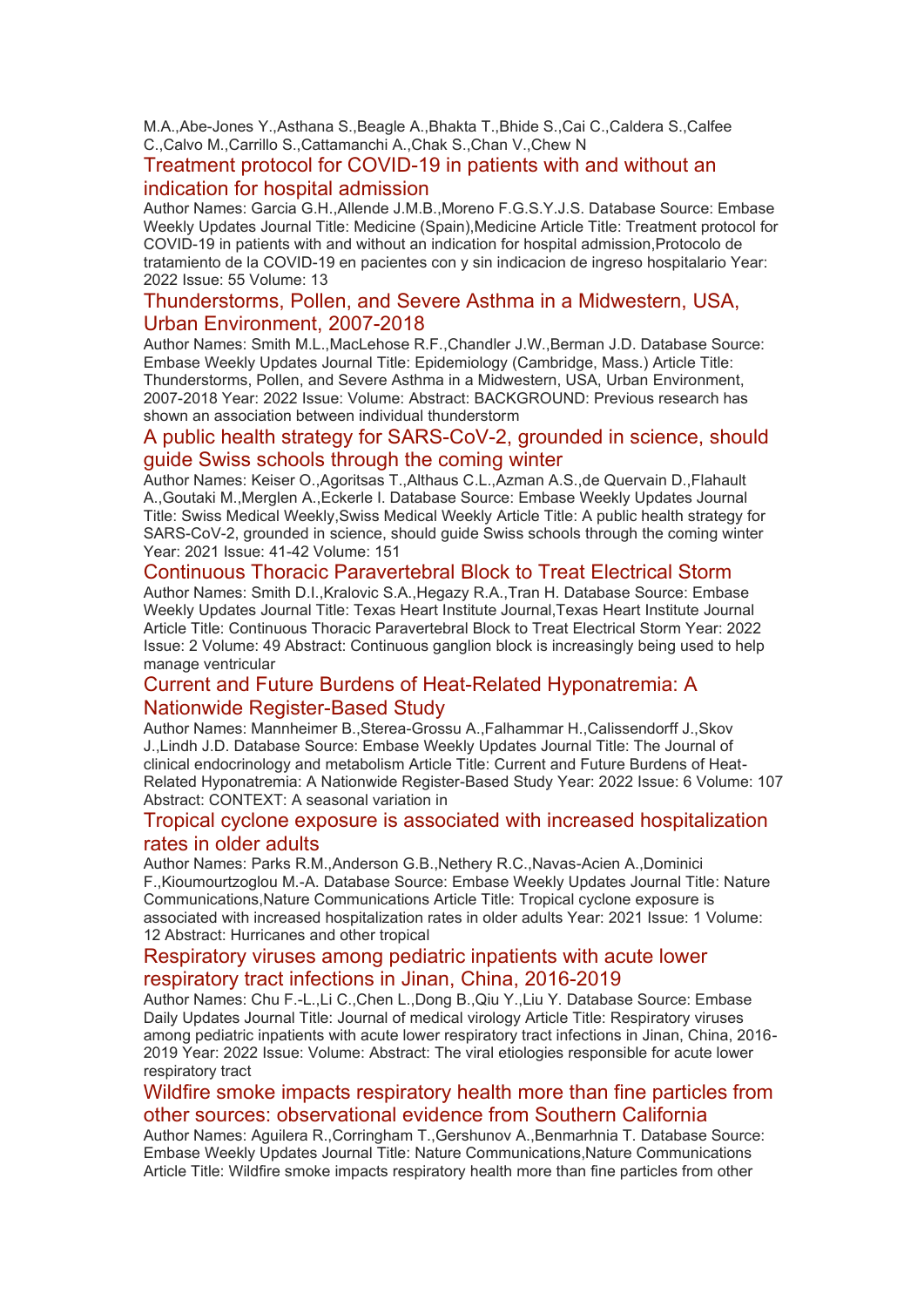sources: observational evidence from Southern California Year: 2021 Issue: 1 Volume: 12 Abstract: Wildfires are becoming more

### [Changes and Challenges in Inpatient Mental Health Care During the](https://eur01.safelinks.protection.outlook.com/?url=http%3A%2F%2Ftransit.linexsystems.com%2Ftrack%2Fclick%2F30370861%2Fca.linexsystems.com%3Fp%3DeyJzIjoiX1hacER6ajZyOUdMeGFXQ2xDYVQ1bkhVYTVNIiwidiI6MSwicCI6IntcInVcIjozMDM3MDg2MSxcInZcIjoxLFwidXJsXCI6XCJodHRwOlxcXC9cXFwvY2EubGluZXhzeXN0ZW1zLmNvbVxcXC9jb250ZW50c1xcXC90cmFuc2l0XFxcLzM3ODMxODI1NTU_dXNlcl9pZD00NDM1MTUmbG9nPWY5N2ViNmUzMjE5YTcyMWVlZDE3NTIyOTNmZmJlY2E3JnA9OTU5Njc2NDgmbT0xJnM9Mzk5MDU0Jm9yZ19pZD0yNjI4NzVcIixcImlkXCI6XCJjMWY3ZGMyMzZiZTA0YjY0YmU3YTNhYjQ0MmI4MWY2ZVwiLFwidXJsX2lkc1wiOltcIjA1ZTliM2YxZjk4OTA1NGZlM2JjODI0YWQ4ZmExYjhmMWYyMzVkMTNcIl19In0&data=05%7C01%7Ccaroline.debrun%40phe.gov.uk%7Ca6f00f6bef614d07b97908da43b32f98%7Cee4e14994a354b2ead475f3cf9de8666%7C0%7C0%7C637896735149202359%7CUnknown%7CTWFpbGZsb3d8eyJWIjoiMC4wLjAwMDAiLCJQIjoiV2luMzIiLCJBTiI6Ik1haWwiLCJXVCI6Mn0%3D%7C3000%7C%7C%7C&sdata=eS%2BX10TIEcGEESmZhmfvb3v%2B6TiiT50fvX10lWIcKvk%3D&reserved=0)  [First Two High Incidence Phases of the COVID-19 Pandemic in](https://eur01.safelinks.protection.outlook.com/?url=http%3A%2F%2Ftransit.linexsystems.com%2Ftrack%2Fclick%2F30370861%2Fca.linexsystems.com%3Fp%3DeyJzIjoiX1hacER6ajZyOUdMeGFXQ2xDYVQ1bkhVYTVNIiwidiI6MSwicCI6IntcInVcIjozMDM3MDg2MSxcInZcIjoxLFwidXJsXCI6XCJodHRwOlxcXC9cXFwvY2EubGluZXhzeXN0ZW1zLmNvbVxcXC9jb250ZW50c1xcXC90cmFuc2l0XFxcLzM3ODMxODI1NTU_dXNlcl9pZD00NDM1MTUmbG9nPWY5N2ViNmUzMjE5YTcyMWVlZDE3NTIyOTNmZmJlY2E3JnA9OTU5Njc2NDgmbT0xJnM9Mzk5MDU0Jm9yZ19pZD0yNjI4NzVcIixcImlkXCI6XCJjMWY3ZGMyMzZiZTA0YjY0YmU3YTNhYjQ0MmI4MWY2ZVwiLFwidXJsX2lkc1wiOltcIjA1ZTliM2YxZjk4OTA1NGZlM2JjODI0YWQ4ZmExYjhmMWYyMzVkMTNcIl19In0&data=05%7C01%7Ccaroline.debrun%40phe.gov.uk%7Ca6f00f6bef614d07b97908da43b32f98%7Cee4e14994a354b2ead475f3cf9de8666%7C0%7C0%7C637896735149202359%7CUnknown%7CTWFpbGZsb3d8eyJWIjoiMC4wLjAwMDAiLCJQIjoiV2luMzIiLCJBTiI6Ik1haWwiLCJXVCI6Mn0%3D%7C3000%7C%7C%7C&sdata=eS%2BX10TIEcGEESmZhmfvb3v%2B6TiiT50fvX10lWIcKvk%3D&reserved=0)  Germany - [Results From the COVID PSI Psychiatry Survey](https://eur01.safelinks.protection.outlook.com/?url=http%3A%2F%2Ftransit.linexsystems.com%2Ftrack%2Fclick%2F30370861%2Fca.linexsystems.com%3Fp%3DeyJzIjoiX1hacER6ajZyOUdMeGFXQ2xDYVQ1bkhVYTVNIiwidiI6MSwicCI6IntcInVcIjozMDM3MDg2MSxcInZcIjoxLFwidXJsXCI6XCJodHRwOlxcXC9cXFwvY2EubGluZXhzeXN0ZW1zLmNvbVxcXC9jb250ZW50c1xcXC90cmFuc2l0XFxcLzM3ODMxODI1NTU_dXNlcl9pZD00NDM1MTUmbG9nPWY5N2ViNmUzMjE5YTcyMWVlZDE3NTIyOTNmZmJlY2E3JnA9OTU5Njc2NDgmbT0xJnM9Mzk5MDU0Jm9yZ19pZD0yNjI4NzVcIixcImlkXCI6XCJjMWY3ZGMyMzZiZTA0YjY0YmU3YTNhYjQ0MmI4MWY2ZVwiLFwidXJsX2lkc1wiOltcIjA1ZTliM2YxZjk4OTA1NGZlM2JjODI0YWQ4ZmExYjhmMWYyMzVkMTNcIl19In0&data=05%7C01%7Ccaroline.debrun%40phe.gov.uk%7Ca6f00f6bef614d07b97908da43b32f98%7Cee4e14994a354b2ead475f3cf9de8666%7C0%7C0%7C637896735149202359%7CUnknown%7CTWFpbGZsb3d8eyJWIjoiMC4wLjAwMDAiLCJQIjoiV2luMzIiLCJBTiI6Ik1haWwiLCJXVCI6Mn0%3D%7C3000%7C%7C%7C&sdata=eS%2BX10TIEcGEESmZhmfvb3v%2B6TiiT50fvX10lWIcKvk%3D&reserved=0)

Author Names: Wiegand H.F.,Brocker A.-L.,Fehr M.,Lohmann N.,Maicher B.,Rothke N.,Rueb M.,Wessels P.,de Greck M.,Pfennig A.,Unterecker S.,Tuscher O.,Walter H.,Falkai P.,Lieb K.,Holzel L.P.,Adorjan K. Database Source: Embase Weekly Updates Journal Title: Frontiers in Psychiatry,Frontiers in Psychiatry Article Title: Changes and Challenges in Inpatient Mental Health Care During the First Two

#### [Abstract #995684: Oligohydramnios Complicating Pregnancy in a](https://eur01.safelinks.protection.outlook.com/?url=http%3A%2F%2Ftransit.linexsystems.com%2Ftrack%2Fclick%2F30370861%2Fca.linexsystems.com%3Fp%3DeyJzIjoiZzhlU1FaRHdzYVpRcTRvdGhJaGQ4X1N0cEZJIiwidiI6MSwicCI6IntcInVcIjozMDM3MDg2MSxcInZcIjoxLFwidXJsXCI6XCJodHRwOlxcXC9cXFwvY2EubGluZXhzeXN0ZW1zLmNvbVxcXC9jb250ZW50c1xcXC90cmFuc2l0XFxcLzM3ODMxODI1NTY_dXNlcl9pZD00NDM1MTUmbG9nPWY5N2ViNmUzMjE5YTcyMWVlZDE3NTIyOTNmZmJlY2E3JnA9OTU5Njc2NDgmbT0xJnM9Mzk5MDU0Jm9yZ19pZD0yNjI4NzVcIixcImlkXCI6XCJjMWY3ZGMyMzZiZTA0YjY0YmU3YTNhYjQ0MmI4MWY2ZVwiLFwidXJsX2lkc1wiOltcIjA1ZTliM2YxZjk4OTA1NGZlM2JjODI0YWQ4ZmExYjhmMWYyMzVkMTNcIl19In0&data=05%7C01%7Ccaroline.debrun%40phe.gov.uk%7Ca6f00f6bef614d07b97908da43b32f98%7Cee4e14994a354b2ead475f3cf9de8666%7C0%7C0%7C637896735149202359%7CUnknown%7CTWFpbGZsb3d8eyJWIjoiMC4wLjAwMDAiLCJQIjoiV2luMzIiLCJBTiI6Ik1haWwiLCJXVCI6Mn0%3D%7C3000%7C%7C%7C&sdata=x4NFQ7ubErTV0si92R2GLp%2B3E3UFtF%2B2c%2FQHm1mognQ%3D&reserved=0)  [Patient with Uncontrolled Hyperthyroidism](https://eur01.safelinks.protection.outlook.com/?url=http%3A%2F%2Ftransit.linexsystems.com%2Ftrack%2Fclick%2F30370861%2Fca.linexsystems.com%3Fp%3DeyJzIjoiZzhlU1FaRHdzYVpRcTRvdGhJaGQ4X1N0cEZJIiwidiI6MSwicCI6IntcInVcIjozMDM3MDg2MSxcInZcIjoxLFwidXJsXCI6XCJodHRwOlxcXC9cXFwvY2EubGluZXhzeXN0ZW1zLmNvbVxcXC9jb250ZW50c1xcXC90cmFuc2l0XFxcLzM3ODMxODI1NTY_dXNlcl9pZD00NDM1MTUmbG9nPWY5N2ViNmUzMjE5YTcyMWVlZDE3NTIyOTNmZmJlY2E3JnA9OTU5Njc2NDgmbT0xJnM9Mzk5MDU0Jm9yZ19pZD0yNjI4NzVcIixcImlkXCI6XCJjMWY3ZGMyMzZiZTA0YjY0YmU3YTNhYjQ0MmI4MWY2ZVwiLFwidXJsX2lkc1wiOltcIjA1ZTliM2YxZjk4OTA1NGZlM2JjODI0YWQ4ZmExYjhmMWYyMzVkMTNcIl19In0&data=05%7C01%7Ccaroline.debrun%40phe.gov.uk%7Ca6f00f6bef614d07b97908da43b32f98%7Cee4e14994a354b2ead475f3cf9de8666%7C0%7C0%7C637896735149202359%7CUnknown%7CTWFpbGZsb3d8eyJWIjoiMC4wLjAwMDAiLCJQIjoiV2luMzIiLCJBTiI6Ik1haWwiLCJXVCI6Mn0%3D%7C3000%7C%7C%7C&sdata=x4NFQ7ubErTV0si92R2GLp%2B3E3UFtF%2B2c%2FQHm1mognQ%3D&reserved=0)

Author Names: Warda F.,Fasen M.,Rivero A.,Shahla L. Database Source: Embase Weekly Updates Journal Title: Endocrine Practice Article Title: Abstract #995684: Oligohydramnios Complicating Pregnancy in a Patient with Uncontrolled Hyperthyroidism Year: 2021 Issue: 6 Supplement Volume: 27 Abstract: Introduction: Clinical management of Grave's disease (GD) is challenged by the

#### [Comparative epidemiology, hospital course, and outcomes of viral](https://eur01.safelinks.protection.outlook.com/?url=http%3A%2F%2Ftransit.linexsystems.com%2Ftrack%2Fclick%2F30370861%2Fca.linexsystems.com%3Fp%3DeyJzIjoiSWROMVdzWnMxWUh6UjVPVmlQaHo2NlNVYzFNIiwidiI6MSwicCI6IntcInVcIjozMDM3MDg2MSxcInZcIjoxLFwidXJsXCI6XCJodHRwOlxcXC9cXFwvY2EubGluZXhzeXN0ZW1zLmNvbVxcXC9jb250ZW50c1xcXC90cmFuc2l0XFxcLzM3ODMxODI1NTc_dXNlcl9pZD00NDM1MTUmbG9nPWY5N2ViNmUzMjE5YTcyMWVlZDE3NTIyOTNmZmJlY2E3JnA9OTU5Njc2NDgmbT0xJnM9Mzk5MDU0Jm9yZ19pZD0yNjI4NzVcIixcImlkXCI6XCJjMWY3ZGMyMzZiZTA0YjY0YmU3YTNhYjQ0MmI4MWY2ZVwiLFwidXJsX2lkc1wiOltcIjA1ZTliM2YxZjk4OTA1NGZlM2JjODI0YWQ4ZmExYjhmMWYyMzVkMTNcIl19In0&data=05%7C01%7Ccaroline.debrun%40phe.gov.uk%7Ca6f00f6bef614d07b97908da43b32f98%7Cee4e14994a354b2ead475f3cf9de8666%7C0%7C0%7C637896735149202359%7CUnknown%7CTWFpbGZsb3d8eyJWIjoiMC4wLjAwMDAiLCJQIjoiV2luMzIiLCJBTiI6Ik1haWwiLCJXVCI6Mn0%3D%7C3000%7C%7C%7C&sdata=O1bPB0MUrxf%2BB6CvZ46YvHgBq5GeaL3EU72Ufk%2FF1cA%3D&reserved=0)  [respiratory infections in hospitalized pediatric patients](https://eur01.safelinks.protection.outlook.com/?url=http%3A%2F%2Ftransit.linexsystems.com%2Ftrack%2Fclick%2F30370861%2Fca.linexsystems.com%3Fp%3DeyJzIjoiSWROMVdzWnMxWUh6UjVPVmlQaHo2NlNVYzFNIiwidiI6MSwicCI6IntcInVcIjozMDM3MDg2MSxcInZcIjoxLFwidXJsXCI6XCJodHRwOlxcXC9cXFwvY2EubGluZXhzeXN0ZW1zLmNvbVxcXC9jb250ZW50c1xcXC90cmFuc2l0XFxcLzM3ODMxODI1NTc_dXNlcl9pZD00NDM1MTUmbG9nPWY5N2ViNmUzMjE5YTcyMWVlZDE3NTIyOTNmZmJlY2E3JnA9OTU5Njc2NDgmbT0xJnM9Mzk5MDU0Jm9yZ19pZD0yNjI4NzVcIixcImlkXCI6XCJjMWY3ZGMyMzZiZTA0YjY0YmU3YTNhYjQ0MmI4MWY2ZVwiLFwidXJsX2lkc1wiOltcIjA1ZTliM2YxZjk4OTA1NGZlM2JjODI0YWQ4ZmExYjhmMWYyMzVkMTNcIl19In0&data=05%7C01%7Ccaroline.debrun%40phe.gov.uk%7Ca6f00f6bef614d07b97908da43b32f98%7Cee4e14994a354b2ead475f3cf9de8666%7C0%7C0%7C637896735149202359%7CUnknown%7CTWFpbGZsb3d8eyJWIjoiMC4wLjAwMDAiLCJQIjoiV2luMzIiLCJBTiI6Ik1haWwiLCJXVCI6Mn0%3D%7C3000%7C%7C%7C&sdata=O1bPB0MUrxf%2BB6CvZ46YvHgBq5GeaL3EU72Ufk%2FF1cA%3D&reserved=0)

Author Names: Tripathi S.,Al-Sayyed B.,Gladfelter T.R. Database Source: Embase Weekly Updates Journal Title: Indian Journal of Medical Microbiology,Indian Journal of Medical Microbiology Article Title: Comparative epidemiology, hospital course, and outcomes of viral respiratory infections in hospitalized pediatric patients Year: 2021 Issue: 1 Volume: 39 Abstract: Purpose: Acute

#### [Tranilast as an Adjunctive Therapy in Hospitalized Patients with Severe](https://eur01.safelinks.protection.outlook.com/?url=http%3A%2F%2Ftransit.linexsystems.com%2Ftrack%2Fclick%2F30370861%2Fca.linexsystems.com%3Fp%3DeyJzIjoidnVGa0E0UzZ4bUp4elRzSGF4Y1FtVUpGMUtvIiwidiI6MSwicCI6IntcInVcIjozMDM3MDg2MSxcInZcIjoxLFwidXJsXCI6XCJodHRwOlxcXC9cXFwvY2EubGluZXhzeXN0ZW1zLmNvbVxcXC9jb250ZW50c1xcXC90cmFuc2l0XFxcLzM3ODMxODA0NTU_dXNlcl9pZD00NDM1MTUmbG9nPWY5N2ViNmUzMjE5YTcyMWVlZDE3NTIyOTNmZmJlY2E3JnA9OTU5Njc2NDgmbT0xJnM9Mzk5MDU0Jm9yZ19pZD0yNjI4NzVcIixcImlkXCI6XCJjMWY3ZGMyMzZiZTA0YjY0YmU3YTNhYjQ0MmI4MWY2ZVwiLFwidXJsX2lkc1wiOltcIjA1ZTliM2YxZjk4OTA1NGZlM2JjODI0YWQ4ZmExYjhmMWYyMzVkMTNcIl19In0&data=05%7C01%7Ccaroline.debrun%40phe.gov.uk%7Ca6f00f6bef614d07b97908da43b32f98%7Cee4e14994a354b2ead475f3cf9de8666%7C0%7C0%7C637896735149202359%7CUnknown%7CTWFpbGZsb3d8eyJWIjoiMC4wLjAwMDAiLCJQIjoiV2luMzIiLCJBTiI6Ik1haWwiLCJXVCI6Mn0%3D%7C3000%7C%7C%7C&sdata=RtiBIRlX074T9DOE5dZ%2FlQwg%2B7uwOEMsZct3owVjaXg%3D&reserved=0)  COVID- [19: A Randomized Controlled Trial.](https://eur01.safelinks.protection.outlook.com/?url=http%3A%2F%2Ftransit.linexsystems.com%2Ftrack%2Fclick%2F30370861%2Fca.linexsystems.com%3Fp%3DeyJzIjoidnVGa0E0UzZ4bUp4elRzSGF4Y1FtVUpGMUtvIiwidiI6MSwicCI6IntcInVcIjozMDM3MDg2MSxcInZcIjoxLFwidXJsXCI6XCJodHRwOlxcXC9cXFwvY2EubGluZXhzeXN0ZW1zLmNvbVxcXC9jb250ZW50c1xcXC90cmFuc2l0XFxcLzM3ODMxODA0NTU_dXNlcl9pZD00NDM1MTUmbG9nPWY5N2ViNmUzMjE5YTcyMWVlZDE3NTIyOTNmZmJlY2E3JnA9OTU5Njc2NDgmbT0xJnM9Mzk5MDU0Jm9yZ19pZD0yNjI4NzVcIixcImlkXCI6XCJjMWY3ZGMyMzZiZTA0YjY0YmU3YTNhYjQ0MmI4MWY2ZVwiLFwidXJsX2lkc1wiOltcIjA1ZTliM2YxZjk4OTA1NGZlM2JjODI0YWQ4ZmExYjhmMWYyMzVkMTNcIl19In0&data=05%7C01%7Ccaroline.debrun%40phe.gov.uk%7Ca6f00f6bef614d07b97908da43b32f98%7Cee4e14994a354b2ead475f3cf9de8666%7C0%7C0%7C637896735149202359%7CUnknown%7CTWFpbGZsb3d8eyJWIjoiMC4wLjAwMDAiLCJQIjoiV2luMzIiLCJBTiI6Ik1haWwiLCJXVCI6Mn0%3D%7C3000%7C%7C%7C&sdata=RtiBIRlX074T9DOE5dZ%2FlQwg%2B7uwOEMsZct3owVjaXg%3D&reserved=0)

Author Names: Saeedi-Boroujeni A,Nashibi R,Ghadiri AA,Nakajima M,Salmanzadeh S,Mahmoudian-Sani MR,Hanafi MG,Sharhani A,Khodadadi A Database Source: Ovid MEDLINE(R) In-Process & In-Data-Review Citations <May 27, 2022> Journal Title: Archives of Medical Research Article Title: Tranilast as an Adjunctive Therapy in Hospitalized Patients with Severe COVID- 19: A Randomized Controlled Trial

#### [Patterns of Delirium in a Pediatric Intensive Care Unit and Associations](https://eur01.safelinks.protection.outlook.com/?url=http%3A%2F%2Ftransit.linexsystems.com%2Ftrack%2Fclick%2F30370861%2Fca.linexsystems.com%3Fp%3DeyJzIjoiTWc3SVROc09uYkFqNUlmTUdmb1dGYm5PTUFNIiwidiI6MSwicCI6IntcInVcIjozMDM3MDg2MSxcInZcIjoxLFwidXJsXCI6XCJodHRwOlxcXC9cXFwvY2EubGluZXhzeXN0ZW1zLmNvbVxcXC9jb250ZW50c1xcXC90cmFuc2l0XFxcLzM3ODMxODA3Njc_dXNlcl9pZD00NDM1MTUmbG9nPWY5N2ViNmUzMjE5YTcyMWVlZDE3NTIyOTNmZmJlY2E3JnA9OTU5Njc2NDgmbT0xJnM9Mzk5MDU0Jm9yZ19pZD0yNjI4NzVcIixcImlkXCI6XCJjMWY3ZGMyMzZiZTA0YjY0YmU3YTNhYjQ0MmI4MWY2ZVwiLFwidXJsX2lkc1wiOltcIjA1ZTliM2YxZjk4OTA1NGZlM2JjODI0YWQ4ZmExYjhmMWYyMzVkMTNcIl19In0&data=05%7C01%7Ccaroline.debrun%40phe.gov.uk%7Ca6f00f6bef614d07b97908da43b32f98%7Cee4e14994a354b2ead475f3cf9de8666%7C0%7C0%7C637896735149202359%7CUnknown%7CTWFpbGZsb3d8eyJWIjoiMC4wLjAwMDAiLCJQIjoiV2luMzIiLCJBTiI6Ik1haWwiLCJXVCI6Mn0%3D%7C3000%7C%7C%7C&sdata=SqHsPe%2FlVYBN7MJmNeMBaUYHoPntIi7797PXFi51uKg%3D&reserved=0)  [With Noise Pollution.](https://eur01.safelinks.protection.outlook.com/?url=http%3A%2F%2Ftransit.linexsystems.com%2Ftrack%2Fclick%2F30370861%2Fca.linexsystems.com%3Fp%3DeyJzIjoiTWc3SVROc09uYkFqNUlmTUdmb1dGYm5PTUFNIiwidiI6MSwicCI6IntcInVcIjozMDM3MDg2MSxcInZcIjoxLFwidXJsXCI6XCJodHRwOlxcXC9cXFwvY2EubGluZXhzeXN0ZW1zLmNvbVxcXC9jb250ZW50c1xcXC90cmFuc2l0XFxcLzM3ODMxODA3Njc_dXNlcl9pZD00NDM1MTUmbG9nPWY5N2ViNmUzMjE5YTcyMWVlZDE3NTIyOTNmZmJlY2E3JnA9OTU5Njc2NDgmbT0xJnM9Mzk5MDU0Jm9yZ19pZD0yNjI4NzVcIixcImlkXCI6XCJjMWY3ZGMyMzZiZTA0YjY0YmU3YTNhYjQ0MmI4MWY2ZVwiLFwidXJsX2lkc1wiOltcIjA1ZTliM2YxZjk4OTA1NGZlM2JjODI0YWQ4ZmExYjhmMWYyMzVkMTNcIl19In0&data=05%7C01%7Ccaroline.debrun%40phe.gov.uk%7Ca6f00f6bef614d07b97908da43b32f98%7Cee4e14994a354b2ead475f3cf9de8666%7C0%7C0%7C637896735149202359%7CUnknown%7CTWFpbGZsb3d8eyJWIjoiMC4wLjAwMDAiLCJQIjoiV2luMzIiLCJBTiI6Ik1haWwiLCJXVCI6Mn0%3D%7C3000%7C%7C%7C&sdata=SqHsPe%2FlVYBN7MJmNeMBaUYHoPntIi7797PXFi51uKg%3D&reserved=0)

Author Names: Weatherhead JR,Niedner M,Dahmer MK,Malas N,Owens T,Kawai Y Database Source: Ovid MEDLINE(R) In-Process & In-Data-Review Citations <May 27, 2022> Journal Title: Journal of Intensive Care Medicine Article Title: Patterns of Delirium in a Pediatric Intensive Care Unit and Associations With Noise Pollution

# [PO-635-02 FACTORS ASSOCIATED WITH INFUSION NEEDLE](https://eur01.safelinks.protection.outlook.com/?url=http%3A%2F%2Ftransit.linexsystems.com%2Ftrack%2Fclick%2F30370861%2Fca.linexsystems.com%3Fp%3DeyJzIjoiUXFScnJTUUF3RWNobFBhdW9tVTR6WkxyX2ZJIiwidiI6MSwicCI6IntcInVcIjozMDM3MDg2MSxcInZcIjoxLFwidXJsXCI6XCJodHRwOlxcXC9cXFwvY2EubGluZXhzeXN0ZW1zLmNvbVxcXC9jb250ZW50c1xcXC90cmFuc2l0XFxcLzM3ODMxMDMwMjk_dXNlcl9pZD00NDM1MTUmbG9nPWY5N2ViNmUzMjE5YTcyMWVlZDE3NTIyOTNmZmJlY2E3JnA9OTU5Njc2NDgmbT0xJnM9Mzk5MDU0Jm9yZ19pZD0yNjI4NzVcIixcImlkXCI6XCJjMWY3ZGMyMzZiZTA0YjY0YmU3YTNhYjQ0MmI4MWY2ZVwiLFwidXJsX2lkc1wiOltcIjA1ZTliM2YxZjk4OTA1NGZlM2JjODI0YWQ4ZmExYjhmMWYyMzVkMTNcIl19In0&data=05%7C01%7Ccaroline.debrun%40phe.gov.uk%7Ca6f00f6bef614d07b97908da43b32f98%7Cee4e14994a354b2ead475f3cf9de8666%7C0%7C0%7C637896735149202359%7CUnknown%7CTWFpbGZsb3d8eyJWIjoiMC4wLjAwMDAiLCJQIjoiV2luMzIiLCJBTiI6Ik1haWwiLCJXVCI6Mn0%3D%7C3000%7C%7C%7C&sdata=%2FwcG2fO%2FWWqpRpc8oW27Wc853IHmLJ1vDAB4etQ9kvk%3D&reserved=0)  [RADIOFREQUENCY ABLATION FAILURE IN PATIENTS WITH](https://eur01.safelinks.protection.outlook.com/?url=http%3A%2F%2Ftransit.linexsystems.com%2Ftrack%2Fclick%2F30370861%2Fca.linexsystems.com%3Fp%3DeyJzIjoiUXFScnJTUUF3RWNobFBhdW9tVTR6WkxyX2ZJIiwidiI6MSwicCI6IntcInVcIjozMDM3MDg2MSxcInZcIjoxLFwidXJsXCI6XCJodHRwOlxcXC9cXFwvY2EubGluZXhzeXN0ZW1zLmNvbVxcXC9jb250ZW50c1xcXC90cmFuc2l0XFxcLzM3ODMxMDMwMjk_dXNlcl9pZD00NDM1MTUmbG9nPWY5N2ViNmUzMjE5YTcyMWVlZDE3NTIyOTNmZmJlY2E3JnA9OTU5Njc2NDgmbT0xJnM9Mzk5MDU0Jm9yZ19pZD0yNjI4NzVcIixcImlkXCI6XCJjMWY3ZGMyMzZiZTA0YjY0YmU3YTNhYjQ0MmI4MWY2ZVwiLFwidXJsX2lkc1wiOltcIjA1ZTliM2YxZjk4OTA1NGZlM2JjODI0YWQ4ZmExYjhmMWYyMzVkMTNcIl19In0&data=05%7C01%7Ccaroline.debrun%40phe.gov.uk%7Ca6f00f6bef614d07b97908da43b32f98%7Cee4e14994a354b2ead475f3cf9de8666%7C0%7C0%7C637896735149202359%7CUnknown%7CTWFpbGZsb3d8eyJWIjoiMC4wLjAwMDAiLCJQIjoiV2luMzIiLCJBTiI6Ik1haWwiLCJXVCI6Mn0%3D%7C3000%7C%7C%7C&sdata=%2FwcG2fO%2FWWqpRpc8oW27Wc853IHmLJ1vDAB4etQ9kvk%3D&reserved=0)  [REFRACTORY VENTRICULAR TACHYCARDIA](https://eur01.safelinks.protection.outlook.com/?url=http%3A%2F%2Ftransit.linexsystems.com%2Ftrack%2Fclick%2F30370861%2Fca.linexsystems.com%3Fp%3DeyJzIjoiUXFScnJTUUF3RWNobFBhdW9tVTR6WkxyX2ZJIiwidiI6MSwicCI6IntcInVcIjozMDM3MDg2MSxcInZcIjoxLFwidXJsXCI6XCJodHRwOlxcXC9cXFwvY2EubGluZXhzeXN0ZW1zLmNvbVxcXC9jb250ZW50c1xcXC90cmFuc2l0XFxcLzM3ODMxMDMwMjk_dXNlcl9pZD00NDM1MTUmbG9nPWY5N2ViNmUzMjE5YTcyMWVlZDE3NTIyOTNmZmJlY2E3JnA9OTU5Njc2NDgmbT0xJnM9Mzk5MDU0Jm9yZ19pZD0yNjI4NzVcIixcImlkXCI6XCJjMWY3ZGMyMzZiZTA0YjY0YmU3YTNhYjQ0MmI4MWY2ZVwiLFwidXJsX2lkc1wiOltcIjA1ZTliM2YxZjk4OTA1NGZlM2JjODI0YWQ4ZmExYjhmMWYyMzVkMTNcIl19In0&data=05%7C01%7Ccaroline.debrun%40phe.gov.uk%7Ca6f00f6bef614d07b97908da43b32f98%7Cee4e14994a354b2ead475f3cf9de8666%7C0%7C0%7C637896735149202359%7CUnknown%7CTWFpbGZsb3d8eyJWIjoiMC4wLjAwMDAiLCJQIjoiV2luMzIiLCJBTiI6Ik1haWwiLCJXVCI6Mn0%3D%7C3000%7C%7C%7C&sdata=%2FwcG2fO%2FWWqpRpc8oW27Wc853IHmLJ1vDAB4etQ9kvk%3D&reserved=0)

Author Names: Batnyam U.,Tokutake K.,AbdelWahab A.M.,Richardson T.D.,Kanagasundram A.N.,Sapp J.L.,Stevenson W.G.,Tedrow U.B. Database Source: Embase Daily Updates Journal Title: Heart Rhythm Article Title: PO-635-02 FACTORS ASSOCIATED WITH INFUSION NEEDLE RADIOFREQUENCY ABLATION FAILURE IN PATIENTS WITH REFRACTORY VENTRICULAR TACHYCARDIA Year: 2022 Issue: 5 Supplement Volume: 19

# [PO-700-05 USE OF MECHANICAL CIRCULATORY SUPPORT IN](https://eur01.safelinks.protection.outlook.com/?url=http%3A%2F%2Ftransit.linexsystems.com%2Ftrack%2Fclick%2F30370861%2Fca.linexsystems.com%3Fp%3DeyJzIjoiUGdmcU5zRGxYdW95TWlXRW1Jbm5aaGxxQXQwIiwidiI6MSwicCI6IntcInVcIjozMDM3MDg2MSxcInZcIjoxLFwidXJsXCI6XCJodHRwOlxcXC9cXFwvY2EubGluZXhzeXN0ZW1zLmNvbVxcXC9jb250ZW50c1xcXC90cmFuc2l0XFxcLzM3ODMxMDMxODk_dXNlcl9pZD00NDM1MTUmbG9nPWY5N2ViNmUzMjE5YTcyMWVlZDE3NTIyOTNmZmJlY2E3JnA9OTU5Njc2NDgmbT0xJnM9Mzk5MDU0Jm9yZ19pZD0yNjI4NzVcIixcImlkXCI6XCJjMWY3ZGMyMzZiZTA0YjY0YmU3YTNhYjQ0MmI4MWY2ZVwiLFwidXJsX2lkc1wiOltcIjA1ZTliM2YxZjk4OTA1NGZlM2JjODI0YWQ4ZmExYjhmMWYyMzVkMTNcIl19In0&data=05%7C01%7Ccaroline.debrun%40phe.gov.uk%7Ca6f00f6bef614d07b97908da43b32f98%7Cee4e14994a354b2ead475f3cf9de8666%7C0%7C0%7C637896735149202359%7CUnknown%7CTWFpbGZsb3d8eyJWIjoiMC4wLjAwMDAiLCJQIjoiV2luMzIiLCJBTiI6Ik1haWwiLCJXVCI6Mn0%3D%7C3000%7C%7C%7C&sdata=i4xlEaU9SUldyr2DoqVCqf7Q3gMHdLK8sJjNyn%2FkYfk%3D&reserved=0)  [ELECTRICAL STORM](https://eur01.safelinks.protection.outlook.com/?url=http%3A%2F%2Ftransit.linexsystems.com%2Ftrack%2Fclick%2F30370861%2Fca.linexsystems.com%3Fp%3DeyJzIjoiUGdmcU5zRGxYdW95TWlXRW1Jbm5aaGxxQXQwIiwidiI6MSwicCI6IntcInVcIjozMDM3MDg2MSxcInZcIjoxLFwidXJsXCI6XCJodHRwOlxcXC9cXFwvY2EubGluZXhzeXN0ZW1zLmNvbVxcXC9jb250ZW50c1xcXC90cmFuc2l0XFxcLzM3ODMxMDMxODk_dXNlcl9pZD00NDM1MTUmbG9nPWY5N2ViNmUzMjE5YTcyMWVlZDE3NTIyOTNmZmJlY2E3JnA9OTU5Njc2NDgmbT0xJnM9Mzk5MDU0Jm9yZ19pZD0yNjI4NzVcIixcImlkXCI6XCJjMWY3ZGMyMzZiZTA0YjY0YmU3YTNhYjQ0MmI4MWY2ZVwiLFwidXJsX2lkc1wiOltcIjA1ZTliM2YxZjk4OTA1NGZlM2JjODI0YWQ4ZmExYjhmMWYyMzVkMTNcIl19In0&data=05%7C01%7Ccaroline.debrun%40phe.gov.uk%7Ca6f00f6bef614d07b97908da43b32f98%7Cee4e14994a354b2ead475f3cf9de8666%7C0%7C0%7C637896735149202359%7CUnknown%7CTWFpbGZsb3d8eyJWIjoiMC4wLjAwMDAiLCJQIjoiV2luMzIiLCJBTiI6Ik1haWwiLCJXVCI6Mn0%3D%7C3000%7C%7C%7C&sdata=i4xlEaU9SUldyr2DoqVCqf7Q3gMHdLK8sJjNyn%2FkYfk%3D&reserved=0)

Author Names: Parker J.,Bennett A.J.,Incognito C.,Gangidi S.R.,Hedley J.,Tarakji K.G.,Saliba W.I.,Nakagawa H.,Wazni O.M.,Hussein A.A. Database Source: Embase Daily Updates Journal Title: Heart Rhythm Article Title: PO-700-05 USE OF MECHANICAL CIRCULATORY SUPPORT IN ELECTRICAL STORM Year: 2022 Issue: 5 Supplement Volume: 19 Abstract: Background: Cardiogenic shock is a known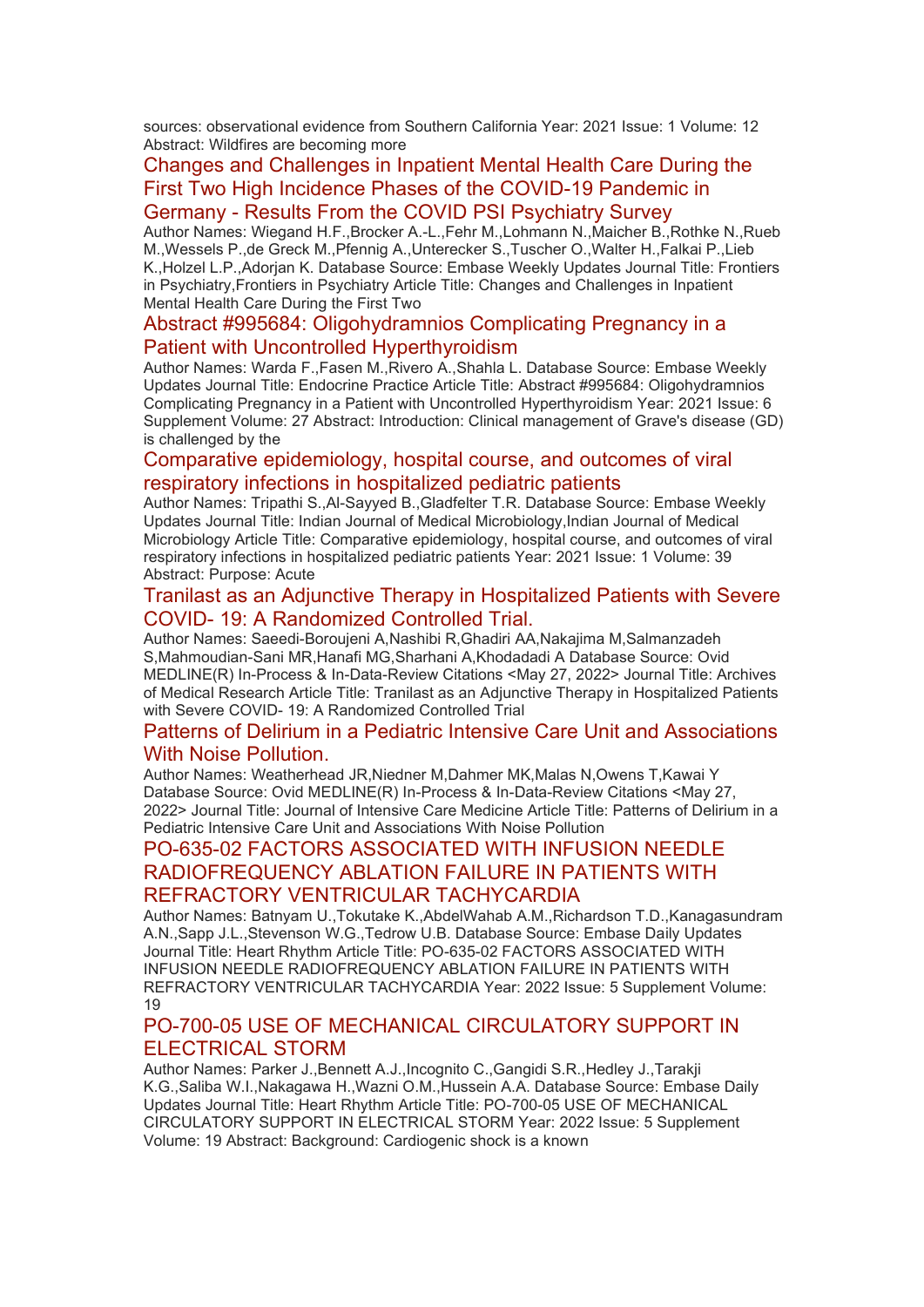#### [Characterization of COVID-19 disease in cancer patients, single](https://eur01.safelinks.protection.outlook.com/?url=http%3A%2F%2Ftransit.linexsystems.com%2Ftrack%2Fclick%2F30370861%2Fca.linexsystems.com%3Fp%3DeyJzIjoiTHoxT2JLVjhLMFpYMDJkWkRHV3NUM2dVS01FIiwidiI6MSwicCI6IntcInVcIjozMDM3MDg2MSxcInZcIjoxLFwidXJsXCI6XCJodHRwOlxcXC9cXFwvY2EubGluZXhzeXN0ZW1zLmNvbVxcXC9jb250ZW50c1xcXC90cmFuc2l0XFxcLzM3ODMxMDM0MDk_dXNlcl9pZD00NDM1MTUmbG9nPWY5N2ViNmUzMjE5YTcyMWVlZDE3NTIyOTNmZmJlY2E3JnA9OTU5Njc2NDgmbT0xJnM9Mzk5MDU0Jm9yZ19pZD0yNjI4NzVcIixcImlkXCI6XCJjMWY3ZGMyMzZiZTA0YjY0YmU3YTNhYjQ0MmI4MWY2ZVwiLFwidXJsX2lkc1wiOltcIjA1ZTliM2YxZjk4OTA1NGZlM2JjODI0YWQ4ZmExYjhmMWYyMzVkMTNcIl19In0&data=05%7C01%7Ccaroline.debrun%40phe.gov.uk%7Ca6f00f6bef614d07b97908da43b32f98%7Cee4e14994a354b2ead475f3cf9de8666%7C0%7C0%7C637896735149202359%7CUnknown%7CTWFpbGZsb3d8eyJWIjoiMC4wLjAwMDAiLCJQIjoiV2luMzIiLCJBTiI6Ik1haWwiLCJXVCI6Mn0%3D%7C3000%7C%7C%7C&sdata=BaxpWiSqHKW6hFG55q8ZjlL1r4%2Ff4L3L016ptDlVN7k%3D&reserved=0)  [institute experience, low income setting](https://eur01.safelinks.protection.outlook.com/?url=http%3A%2F%2Ftransit.linexsystems.com%2Ftrack%2Fclick%2F30370861%2Fca.linexsystems.com%3Fp%3DeyJzIjoiTHoxT2JLVjhLMFpYMDJkWkRHV3NUM2dVS01FIiwidiI6MSwicCI6IntcInVcIjozMDM3MDg2MSxcInZcIjoxLFwidXJsXCI6XCJodHRwOlxcXC9cXFwvY2EubGluZXhzeXN0ZW1zLmNvbVxcXC9jb250ZW50c1xcXC90cmFuc2l0XFxcLzM3ODMxMDM0MDk_dXNlcl9pZD00NDM1MTUmbG9nPWY5N2ViNmUzMjE5YTcyMWVlZDE3NTIyOTNmZmJlY2E3JnA9OTU5Njc2NDgmbT0xJnM9Mzk5MDU0Jm9yZ19pZD0yNjI4NzVcIixcImlkXCI6XCJjMWY3ZGMyMzZiZTA0YjY0YmU3YTNhYjQ0MmI4MWY2ZVwiLFwidXJsX2lkc1wiOltcIjA1ZTliM2YxZjk4OTA1NGZlM2JjODI0YWQ4ZmExYjhmMWYyMzVkMTNcIl19In0&data=05%7C01%7Ccaroline.debrun%40phe.gov.uk%7Ca6f00f6bef614d07b97908da43b32f98%7Cee4e14994a354b2ead475f3cf9de8666%7C0%7C0%7C637896735149202359%7CUnknown%7CTWFpbGZsb3d8eyJWIjoiMC4wLjAwMDAiLCJQIjoiV2luMzIiLCJBTiI6Ik1haWwiLCJXVCI6Mn0%3D%7C3000%7C%7C%7C&sdata=BaxpWiSqHKW6hFG55q8ZjlL1r4%2Ff4L3L016ptDlVN7k%3D&reserved=0)

Author Names: Bayoumi A.K.,Refaat L.,Kandeel E.Z.,Abdellateif M.S.,Khafagy M.M. Database Source: Embase Daily Updates Journal Title: Journal of the Egyptian National Cancer Institute Article Title: Characterization of COVID-19 disease in cancer patients, single institute experience, low income setting Year: 2022 Issue: Volume: 34 Abstract: Background The infectivity of COVID-19 and

[Effects of air pollution on human health -](https://eur01.safelinks.protection.outlook.com/?url=http%3A%2F%2Ftransit.linexsystems.com%2Ftrack%2Fclick%2F30370861%2Fca.linexsystems.com%3Fp%3DeyJzIjoiNExKajJLZ0FTWkhvMjBnQ1paclBQaV9QclpjIiwidiI6MSwicCI6IntcInVcIjozMDM3MDg2MSxcInZcIjoxLFwidXJsXCI6XCJodHRwOlxcXC9cXFwvY2EubGluZXhzeXN0ZW1zLmNvbVxcXC9jb250ZW50c1xcXC90cmFuc2l0XFxcLzM3ODMxMDM1OTg_dXNlcl9pZD00NDM1MTUmbG9nPWY5N2ViNmUzMjE5YTcyMWVlZDE3NTIyOTNmZmJlY2E3JnA9OTU5Njc2NDgmbT0xJnM9Mzk5MDU0Jm9yZ19pZD0yNjI4NzVcIixcImlkXCI6XCJjMWY3ZGMyMzZiZTA0YjY0YmU3YTNhYjQ0MmI4MWY2ZVwiLFwidXJsX2lkc1wiOltcIjA1ZTliM2YxZjk4OTA1NGZlM2JjODI0YWQ4ZmExYjhmMWYyMzVkMTNcIl19In0&data=05%7C01%7Ccaroline.debrun%40phe.gov.uk%7Ca6f00f6bef614d07b97908da43b32f98%7Cee4e14994a354b2ead475f3cf9de8666%7C0%7C0%7C637896735149358563%7CUnknown%7CTWFpbGZsb3d8eyJWIjoiMC4wLjAwMDAiLCJQIjoiV2luMzIiLCJBTiI6Ik1haWwiLCJXVCI6Mn0%3D%7C3000%7C%7C%7C&sdata=2FRPcBd0FacgnA1uemn%2B9PciQ0%2FO4kFRVt13PsjSpG4%3D&reserved=0) Mechanistic evidence [suggested by in vitro and in vivo modelling.](https://eur01.safelinks.protection.outlook.com/?url=http%3A%2F%2Ftransit.linexsystems.com%2Ftrack%2Fclick%2F30370861%2Fca.linexsystems.com%3Fp%3DeyJzIjoiNExKajJLZ0FTWkhvMjBnQ1paclBQaV9QclpjIiwidiI6MSwicCI6IntcInVcIjozMDM3MDg2MSxcInZcIjoxLFwidXJsXCI6XCJodHRwOlxcXC9cXFwvY2EubGluZXhzeXN0ZW1zLmNvbVxcXC9jb250ZW50c1xcXC90cmFuc2l0XFxcLzM3ODMxMDM1OTg_dXNlcl9pZD00NDM1MTUmbG9nPWY5N2ViNmUzMjE5YTcyMWVlZDE3NTIyOTNmZmJlY2E3JnA9OTU5Njc2NDgmbT0xJnM9Mzk5MDU0Jm9yZ19pZD0yNjI4NzVcIixcImlkXCI6XCJjMWY3ZGMyMzZiZTA0YjY0YmU3YTNhYjQ0MmI4MWY2ZVwiLFwidXJsX2lkc1wiOltcIjA1ZTliM2YxZjk4OTA1NGZlM2JjODI0YWQ4ZmExYjhmMWYyMzVkMTNcIl19In0&data=05%7C01%7Ccaroline.debrun%40phe.gov.uk%7Ca6f00f6bef614d07b97908da43b32f98%7Cee4e14994a354b2ead475f3cf9de8666%7C0%7C0%7C637896735149358563%7CUnknown%7CTWFpbGZsb3d8eyJWIjoiMC4wLjAwMDAiLCJQIjoiV2luMzIiLCJBTiI6Ik1haWwiLCJXVCI6Mn0%3D%7C3000%7C%7C%7C&sdata=2FRPcBd0FacgnA1uemn%2B9PciQ0%2FO4kFRVt13PsjSpG4%3D&reserved=0)

Author Names: Chen H,Oliver BG,Pant A,Olivera A,Poronnik P,Pollock CA,Saad S Database Source: Ovid MEDLINE(R) Epub Ahead of Print <May 26, 2022> Journal Title: Environmental Research Article Title: Effects of air pollution on human health - Mechanistic evidence suggested by in vitro and in vivo modelling

[back to top]

# <span id="page-9-0"></span>Extreme weather: Public health communication

<span id="page-9-1"></span>EEHP Extreme weather and public health communication (Sources)

# [Multifactor Analysis and Intervention Study on Menstrual Disorders of](https://eur01.safelinks.protection.outlook.com/?url=http%3A%2F%2Ftransit.linexsystems.com%2Ftrack%2Fclick%2F30370861%2Fca.linexsystems.com%3Fp%3DeyJzIjoicWFab2tUaXNuY2hPQnM3SkxyRjNSb3Yzbnc4IiwidiI6MSwicCI6IntcInVcIjozMDM3MDg2MSxcInZcIjoxLFwidXJsXCI6XCJodHRwOlxcXC9cXFwvY2EubGluZXhzeXN0ZW1zLmNvbVxcXC9jb250ZW50c1xcXC90cmFuc2l0XFxcLzM3ODMxNzgwMTk_dXNlcl9pZD00NDM1MTUmbG9nPWY5N2ViNmUzMjE5YTcyMWVlZDE3NTIyOTNmZmJlY2E3JnA9OTU5Njc2NDgmbT0xJnM9Mzk5MDU1Jm9yZ19pZD0yNjI4NzVcIixcImlkXCI6XCJjMWY3ZGMyMzZiZTA0YjY0YmU3YTNhYjQ0MmI4MWY2ZVwiLFwidXJsX2lkc1wiOltcIjA1ZTliM2YxZjk4OTA1NGZlM2JjODI0YWQ4ZmExYjhmMWYyMzVkMTNcIl19In0&data=05%7C01%7Ccaroline.debrun%40phe.gov.uk%7Ca6f00f6bef614d07b97908da43b32f98%7Cee4e14994a354b2ead475f3cf9de8666%7C0%7C0%7C637896735149358563%7CUnknown%7CTWFpbGZsb3d8eyJWIjoiMC4wLjAwMDAiLCJQIjoiV2luMzIiLCJBTiI6Ik1haWwiLCJXVCI6Mn0%3D%7C3000%7C%7C%7C&sdata=yYiXPfVGBMan4k6eixtZM8oaaPnxbefrhJNO3yGs4UA%3D&reserved=0)  [Female Athletes in the Context of the Winter Olympic Games: A Case-](https://eur01.safelinks.protection.outlook.com/?url=http%3A%2F%2Ftransit.linexsystems.com%2Ftrack%2Fclick%2F30370861%2Fca.linexsystems.com%3Fp%3DeyJzIjoicWFab2tUaXNuY2hPQnM3SkxyRjNSb3Yzbnc4IiwidiI6MSwicCI6IntcInVcIjozMDM3MDg2MSxcInZcIjoxLFwidXJsXCI6XCJodHRwOlxcXC9cXFwvY2EubGluZXhzeXN0ZW1zLmNvbVxcXC9jb250ZW50c1xcXC90cmFuc2l0XFxcLzM3ODMxNzgwMTk_dXNlcl9pZD00NDM1MTUmbG9nPWY5N2ViNmUzMjE5YTcyMWVlZDE3NTIyOTNmZmJlY2E3JnA9OTU5Njc2NDgmbT0xJnM9Mzk5MDU1Jm9yZ19pZD0yNjI4NzVcIixcImlkXCI6XCJjMWY3ZGMyMzZiZTA0YjY0YmU3YTNhYjQ0MmI4MWY2ZVwiLFwidXJsX2lkc1wiOltcIjA1ZTliM2YxZjk4OTA1NGZlM2JjODI0YWQ4ZmExYjhmMWYyMzVkMTNcIl19In0&data=05%7C01%7Ccaroline.debrun%40phe.gov.uk%7Ca6f00f6bef614d07b97908da43b32f98%7Cee4e14994a354b2ead475f3cf9de8666%7C0%7C0%7C637896735149358563%7CUnknown%7CTWFpbGZsb3d8eyJWIjoiMC4wLjAwMDAiLCJQIjoiV2luMzIiLCJBTiI6Ik1haWwiLCJXVCI6Mn0%3D%7C3000%7C%7C%7C&sdata=yYiXPfVGBMan4k6eixtZM8oaaPnxbefrhJNO3yGs4UA%3D&reserved=0)[Control Study Based on a Large Sample](https://eur01.safelinks.protection.outlook.com/?url=http%3A%2F%2Ftransit.linexsystems.com%2Ftrack%2Fclick%2F30370861%2Fca.linexsystems.com%3Fp%3DeyJzIjoicWFab2tUaXNuY2hPQnM3SkxyRjNSb3Yzbnc4IiwidiI6MSwicCI6IntcInVcIjozMDM3MDg2MSxcInZcIjoxLFwidXJsXCI6XCJodHRwOlxcXC9cXFwvY2EubGluZXhzeXN0ZW1zLmNvbVxcXC9jb250ZW50c1xcXC90cmFuc2l0XFxcLzM3ODMxNzgwMTk_dXNlcl9pZD00NDM1MTUmbG9nPWY5N2ViNmUzMjE5YTcyMWVlZDE3NTIyOTNmZmJlY2E3JnA9OTU5Njc2NDgmbT0xJnM9Mzk5MDU1Jm9yZ19pZD0yNjI4NzVcIixcImlkXCI6XCJjMWY3ZGMyMzZiZTA0YjY0YmU3YTNhYjQ0MmI4MWY2ZVwiLFwidXJsX2lkc1wiOltcIjA1ZTliM2YxZjk4OTA1NGZlM2JjODI0YWQ4ZmExYjhmMWYyMzVkMTNcIl19In0&data=05%7C01%7Ccaroline.debrun%40phe.gov.uk%7Ca6f00f6bef614d07b97908da43b32f98%7Cee4e14994a354b2ead475f3cf9de8666%7C0%7C0%7C637896735149358563%7CUnknown%7CTWFpbGZsb3d8eyJWIjoiMC4wLjAwMDAiLCJQIjoiV2luMzIiLCJBTiI6Ik1haWwiLCJXVCI6Mn0%3D%7C3000%7C%7C%7C&sdata=yYiXPfVGBMan4k6eixtZM8oaaPnxbefrhJNO3yGs4UA%3D&reserved=0)

Author Names: Zhang Y.,Lu X.,Wang L.,An M.,Sun X. Database Source: Embase Daily Updates Journal Title: Computational intelligence and neuroscience Article Title: Multifactor Analysis and Intervention Study on Menstrual Disorders of Female Athletes in the Context of the Winter Olympic Games: A Case-Control Study Based on a Large Sample Year: 2022 Issue: Volume: 2022 Abstract: A

#### [Symposium evaluating the flood of orthopaedic media and marketing](https://eur01.safelinks.protection.outlook.com/?url=http%3A%2F%2Ftransit.linexsystems.com%2Ftrack%2Fclick%2F30370861%2Fca.linexsystems.com%3Fp%3DeyJzIjoicjZOM1dTQ2Q3cTM2MnNqNXRkUFFXN1F4QzNJIiwidiI6MSwicCI6IntcInVcIjozMDM3MDg2MSxcInZcIjoxLFwidXJsXCI6XCJodHRwOlxcXC9cXFwvY2EubGluZXhzeXN0ZW1zLmNvbVxcXC9jb250ZW50c1xcXC90cmFuc2l0XFxcLzM3ODMxNzgwMjA_dXNlcl9pZD00NDM1MTUmbG9nPWY5N2ViNmUzMjE5YTcyMWVlZDE3NTIyOTNmZmJlY2E3JnA9OTU5Njc2NDgmbT0xJnM9Mzk5MDU1Jm9yZ19pZD0yNjI4NzVcIixcImlkXCI6XCJjMWY3ZGMyMzZiZTA0YjY0YmU3YTNhYjQ0MmI4MWY2ZVwiLFwidXJsX2lkc1wiOltcIjA1ZTliM2YxZjk4OTA1NGZlM2JjODI0YWQ4ZmExYjhmMWYyMzVkMTNcIl19In0&data=05%7C01%7Ccaroline.debrun%40phe.gov.uk%7Ca6f00f6bef614d07b97908da43b32f98%7Cee4e14994a354b2ead475f3cf9de8666%7C0%7C0%7C637896735149358563%7CUnknown%7CTWFpbGZsb3d8eyJWIjoiMC4wLjAwMDAiLCJQIjoiV2luMzIiLCJBTiI6Ik1haWwiLCJXVCI6Mn0%3D%7C3000%7C%7C%7C&sdata=3ZObes9dG4U9jxB1YQHebvnzux2UJLXZcBFDUSgUQ8Q%3D&reserved=0)  [information](https://eur01.safelinks.protection.outlook.com/?url=http%3A%2F%2Ftransit.linexsystems.com%2Ftrack%2Fclick%2F30370861%2Fca.linexsystems.com%3Fp%3DeyJzIjoicjZOM1dTQ2Q3cTM2MnNqNXRkUFFXN1F4QzNJIiwidiI6MSwicCI6IntcInVcIjozMDM3MDg2MSxcInZcIjoxLFwidXJsXCI6XCJodHRwOlxcXC9cXFwvY2EubGluZXhzeXN0ZW1zLmNvbVxcXC9jb250ZW50c1xcXC90cmFuc2l0XFxcLzM3ODMxNzgwMjA_dXNlcl9pZD00NDM1MTUmbG9nPWY5N2ViNmUzMjE5YTcyMWVlZDE3NTIyOTNmZmJlY2E3JnA9OTU5Njc2NDgmbT0xJnM9Mzk5MDU1Jm9yZ19pZD0yNjI4NzVcIixcImlkXCI6XCJjMWY3ZGMyMzZiZTA0YjY0YmU3YTNhYjQ0MmI4MWY2ZVwiLFwidXJsX2lkc1wiOltcIjA1ZTliM2YxZjk4OTA1NGZlM2JjODI0YWQ4ZmExYjhmMWYyMzVkMTNcIl19In0&data=05%7C01%7Ccaroline.debrun%40phe.gov.uk%7Ca6f00f6bef614d07b97908da43b32f98%7Cee4e14994a354b2ead475f3cf9de8666%7C0%7C0%7C637896735149358563%7CUnknown%7CTWFpbGZsb3d8eyJWIjoiMC4wLjAwMDAiLCJQIjoiV2luMzIiLCJBTiI6Ik1haWwiLCJXVCI6Mn0%3D%7C3000%7C%7C%7C&sdata=3ZObes9dG4U9jxB1YQHebvnzux2UJLXZcBFDUSgUQ8Q%3D&reserved=0)

Author Names: Purvis J.M.,Alexander A.H.,Einhorn T.A.,Griffin L.Y. Database Source: Embase Weekly Updates Journal Title: Journal of Bone and Joint Surgery,Journal of Bone and Joint Surgery - Series A Article Title: Symposium evaluating the flood of orthopaedic media and marketing information Year: 2005 Issue: 6 Volume: 87 Abstract:

## [Epigenetic modifications associated with genes implicated in cytokine](https://eur01.safelinks.protection.outlook.com/?url=http%3A%2F%2Ftransit.linexsystems.com%2Ftrack%2Fclick%2F30370861%2Fca.linexsystems.com%3Fp%3DeyJzIjoiNUYwaVFRa0dhRDFMYnVRelNJbEJzb1lDbUlBIiwidiI6MSwicCI6IntcInVcIjozMDM3MDg2MSxcInZcIjoxLFwidXJsXCI6XCJodHRwOlxcXC9cXFwvY2EubGluZXhzeXN0ZW1zLmNvbVxcXC9jb250ZW50c1xcXC90cmFuc2l0XFxcLzM3ODMxNzgwMjE_dXNlcl9pZD00NDM1MTUmbG9nPWY5N2ViNmUzMjE5YTcyMWVlZDE3NTIyOTNmZmJlY2E3JnA9OTU5Njc2NDgmbT0xJnM9Mzk5MDU1Jm9yZ19pZD0yNjI4NzVcIixcImlkXCI6XCJjMWY3ZGMyMzZiZTA0YjY0YmU3YTNhYjQ0MmI4MWY2ZVwiLFwidXJsX2lkc1wiOltcIjA1ZTliM2YxZjk4OTA1NGZlM2JjODI0YWQ4ZmExYjhmMWYyMzVkMTNcIl19In0&data=05%7C01%7Ccaroline.debrun%40phe.gov.uk%7Ca6f00f6bef614d07b97908da43b32f98%7Cee4e14994a354b2ead475f3cf9de8666%7C0%7C0%7C637896735149358563%7CUnknown%7CTWFpbGZsb3d8eyJWIjoiMC4wLjAwMDAiLCJQIjoiV2luMzIiLCJBTiI6Ik1haWwiLCJXVCI6Mn0%3D%7C3000%7C%7C%7C&sdata=eKJnoTFpX3MPy4LKnV2D5NV78gPHfdCQK3CvqEhpGlc%3D&reserved=0)  [storm: The potential biotherapeutic effects of vitamins and minerals in](https://eur01.safelinks.protection.outlook.com/?url=http%3A%2F%2Ftransit.linexsystems.com%2Ftrack%2Fclick%2F30370861%2Fca.linexsystems.com%3Fp%3DeyJzIjoiNUYwaVFRa0dhRDFMYnVRelNJbEJzb1lDbUlBIiwidiI6MSwicCI6IntcInVcIjozMDM3MDg2MSxcInZcIjoxLFwidXJsXCI6XCJodHRwOlxcXC9cXFwvY2EubGluZXhzeXN0ZW1zLmNvbVxcXC9jb250ZW50c1xcXC90cmFuc2l0XFxcLzM3ODMxNzgwMjE_dXNlcl9pZD00NDM1MTUmbG9nPWY5N2ViNmUzMjE5YTcyMWVlZDE3NTIyOTNmZmJlY2E3JnA9OTU5Njc2NDgmbT0xJnM9Mzk5MDU1Jm9yZ19pZD0yNjI4NzVcIixcImlkXCI6XCJjMWY3ZGMyMzZiZTA0YjY0YmU3YTNhYjQ0MmI4MWY2ZVwiLFwidXJsX2lkc1wiOltcIjA1ZTliM2YxZjk4OTA1NGZlM2JjODI0YWQ4ZmExYjhmMWYyMzVkMTNcIl19In0&data=05%7C01%7Ccaroline.debrun%40phe.gov.uk%7Ca6f00f6bef614d07b97908da43b32f98%7Cee4e14994a354b2ead475f3cf9de8666%7C0%7C0%7C637896735149358563%7CUnknown%7CTWFpbGZsb3d8eyJWIjoiMC4wLjAwMDAiLCJQIjoiV2luMzIiLCJBTiI6Ik1haWwiLCJXVCI6Mn0%3D%7C3000%7C%7C%7C&sdata=eKJnoTFpX3MPy4LKnV2D5NV78gPHfdCQK3CvqEhpGlc%3D&reserved=0)  [COVID-19](https://eur01.safelinks.protection.outlook.com/?url=http%3A%2F%2Ftransit.linexsystems.com%2Ftrack%2Fclick%2F30370861%2Fca.linexsystems.com%3Fp%3DeyJzIjoiNUYwaVFRa0dhRDFMYnVRelNJbEJzb1lDbUlBIiwidiI6MSwicCI6IntcInVcIjozMDM3MDg2MSxcInZcIjoxLFwidXJsXCI6XCJodHRwOlxcXC9cXFwvY2EubGluZXhzeXN0ZW1zLmNvbVxcXC9jb250ZW50c1xcXC90cmFuc2l0XFxcLzM3ODMxNzgwMjE_dXNlcl9pZD00NDM1MTUmbG9nPWY5N2ViNmUzMjE5YTcyMWVlZDE3NTIyOTNmZmJlY2E3JnA9OTU5Njc2NDgmbT0xJnM9Mzk5MDU1Jm9yZ19pZD0yNjI4NzVcIixcImlkXCI6XCJjMWY3ZGMyMzZiZTA0YjY0YmU3YTNhYjQ0MmI4MWY2ZVwiLFwidXJsX2lkc1wiOltcIjA1ZTliM2YxZjk4OTA1NGZlM2JjODI0YWQ4ZmExYjhmMWYyMzVkMTNcIl19In0&data=05%7C01%7Ccaroline.debrun%40phe.gov.uk%7Ca6f00f6bef614d07b97908da43b32f98%7Cee4e14994a354b2ead475f3cf9de8666%7C0%7C0%7C637896735149358563%7CUnknown%7CTWFpbGZsb3d8eyJWIjoiMC4wLjAwMDAiLCJQIjoiV2luMzIiLCJBTiI6Ik1haWwiLCJXVCI6Mn0%3D%7C3000%7C%7C%7C&sdata=eKJnoTFpX3MPy4LKnV2D5NV78gPHfdCQK3CvqEhpGlc%3D&reserved=0)

Author Names: Muhammad A.,Forcados G.E.,Sani H.,Ndidi U.S.,Adamu A.,Katsayal B.S.,Sadiq I.Z.,Abubakar Y.S.,Sulaiman I.,Abubakar I.B.,Yusuf A.P.,Malami I.,Ibrahim S.,Abubakar M.B. Database Source: Embase Weekly Updates Journal Title: Journal of food biochemistry Article Title: Epigenetic modifications associated with genes implicated in cytokine storm: The potential biotherapeutic effects of

#### [Evaluation of the effects of exosomes isolated from adipose tissue](https://eur01.safelinks.protection.outlook.com/?url=http%3A%2F%2Ftransit.linexsystems.com%2Ftrack%2Fclick%2F30370861%2Fca.linexsystems.com%3Fp%3DeyJzIjoiT2Z0UjVNWUVWc3ZDZUpiX21mZklzVUtSZDRNIiwidiI6MSwicCI6IntcInVcIjozMDM3MDg2MSxcInZcIjoxLFwidXJsXCI6XCJodHRwOlxcXC9cXFwvY2EubGluZXhzeXN0ZW1zLmNvbVxcXC9jb250ZW50c1xcXC90cmFuc2l0XFxcLzM3ODMxNzgwMjI_dXNlcl9pZD00NDM1MTUmbG9nPWY5N2ViNmUzMjE5YTcyMWVlZDE3NTIyOTNmZmJlY2E3JnA9OTU5Njc2NDgmbT0xJnM9Mzk5MDU1Jm9yZ19pZD0yNjI4NzVcIixcImlkXCI6XCJjMWY3ZGMyMzZiZTA0YjY0YmU3YTNhYjQ0MmI4MWY2ZVwiLFwidXJsX2lkc1wiOltcIjA1ZTliM2YxZjk4OTA1NGZlM2JjODI0YWQ4ZmExYjhmMWYyMzVkMTNcIl19In0&data=05%7C01%7Ccaroline.debrun%40phe.gov.uk%7Ca6f00f6bef614d07b97908da43b32f98%7Cee4e14994a354b2ead475f3cf9de8666%7C0%7C0%7C637896735149358563%7CUnknown%7CTWFpbGZsb3d8eyJWIjoiMC4wLjAwMDAiLCJQIjoiV2luMzIiLCJBTiI6Ik1haWwiLCJXVCI6Mn0%3D%7C3000%7C%7C%7C&sdata=uXZS8MLfe5TVJT1RFwqNYDAeqxdQY7W6fhcKZscbsnI%3D&reserved=0)  [mesenchymal stem cell on Treg function in patients with Covid-19](https://eur01.safelinks.protection.outlook.com/?url=http%3A%2F%2Ftransit.linexsystems.com%2Ftrack%2Fclick%2F30370861%2Fca.linexsystems.com%3Fp%3DeyJzIjoiT2Z0UjVNWUVWc3ZDZUpiX21mZklzVUtSZDRNIiwidiI6MSwicCI6IntcInVcIjozMDM3MDg2MSxcInZcIjoxLFwidXJsXCI6XCJodHRwOlxcXC9cXFwvY2EubGluZXhzeXN0ZW1zLmNvbVxcXC9jb250ZW50c1xcXC90cmFuc2l0XFxcLzM3ODMxNzgwMjI_dXNlcl9pZD00NDM1MTUmbG9nPWY5N2ViNmUzMjE5YTcyMWVlZDE3NTIyOTNmZmJlY2E3JnA9OTU5Njc2NDgmbT0xJnM9Mzk5MDU1Jm9yZ19pZD0yNjI4NzVcIixcImlkXCI6XCJjMWY3ZGMyMzZiZTA0YjY0YmU3YTNhYjQ0MmI4MWY2ZVwiLFwidXJsX2lkc1wiOltcIjA1ZTliM2YxZjk4OTA1NGZlM2JjODI0YWQ4ZmExYjhmMWYyMzVkMTNcIl19In0&data=05%7C01%7Ccaroline.debrun%40phe.gov.uk%7Ca6f00f6bef614d07b97908da43b32f98%7Cee4e14994a354b2ead475f3cf9de8666%7C0%7C0%7C637896735149358563%7CUnknown%7CTWFpbGZsb3d8eyJWIjoiMC4wLjAwMDAiLCJQIjoiV2luMzIiLCJBTiI6Ik1haWwiLCJXVCI6Mn0%3D%7C3000%7C%7C%7C&sdata=uXZS8MLfe5TVJT1RFwqNYDAeqxdQY7W6fhcKZscbsnI%3D&reserved=0)  [PBMCs](https://eur01.safelinks.protection.outlook.com/?url=http%3A%2F%2Ftransit.linexsystems.com%2Ftrack%2Fclick%2F30370861%2Fca.linexsystems.com%3Fp%3DeyJzIjoiT2Z0UjVNWUVWc3ZDZUpiX21mZklzVUtSZDRNIiwidiI6MSwicCI6IntcInVcIjozMDM3MDg2MSxcInZcIjoxLFwidXJsXCI6XCJodHRwOlxcXC9cXFwvY2EubGluZXhzeXN0ZW1zLmNvbVxcXC9jb250ZW50c1xcXC90cmFuc2l0XFxcLzM3ODMxNzgwMjI_dXNlcl9pZD00NDM1MTUmbG9nPWY5N2ViNmUzMjE5YTcyMWVlZDE3NTIyOTNmZmJlY2E3JnA9OTU5Njc2NDgmbT0xJnM9Mzk5MDU1Jm9yZ19pZD0yNjI4NzVcIixcImlkXCI6XCJjMWY3ZGMyMzZiZTA0YjY0YmU3YTNhYjQ0MmI4MWY2ZVwiLFwidXJsX2lkc1wiOltcIjA1ZTliM2YxZjk4OTA1NGZlM2JjODI0YWQ4ZmExYjhmMWYyMzVkMTNcIl19In0&data=05%7C01%7Ccaroline.debrun%40phe.gov.uk%7Ca6f00f6bef614d07b97908da43b32f98%7Cee4e14994a354b2ead475f3cf9de8666%7C0%7C0%7C637896735149358563%7CUnknown%7CTWFpbGZsb3d8eyJWIjoiMC4wLjAwMDAiLCJQIjoiV2luMzIiLCJBTiI6Ik1haWwiLCJXVCI6Mn0%3D%7C3000%7C%7C%7C&sdata=uXZS8MLfe5TVJT1RFwqNYDAeqxdQY7W6fhcKZscbsnI%3D&reserved=0)

Author Names: Hazrati A.,Malekpour K.,Ahmadi M. Database Source: Embase Weekly Updates Journal Title: European Journal of Immunology Article Title: Evaluation of the effects of exosomes isolated from adipose tissue mesenchymal stem cell on Treg function in patients with Covid-19 PBMCs Year: 2021 Issue: SUPPL 1 Volume: 51 Abstract: During the COVID-19 pandemic, much attention was

#### [COVID-19 and corticosteroids: a narrative review](https://eur01.safelinks.protection.outlook.com/?url=http%3A%2F%2Ftransit.linexsystems.com%2Ftrack%2Fclick%2F30370861%2Fca.linexsystems.com%3Fp%3DeyJzIjoib2N6cVNfb04wcGNqWll5d1lIR1RtbXZmMDBJIiwidiI6MSwicCI6IntcInVcIjozMDM3MDg2MSxcInZcIjoxLFwidXJsXCI6XCJodHRwOlxcXC9cXFwvY2EubGluZXhzeXN0ZW1zLmNvbVxcXC9jb250ZW50c1xcXC90cmFuc2l0XFxcLzM3ODMxNzgwMjM_dXNlcl9pZD00NDM1MTUmbG9nPWY5N2ViNmUzMjE5YTcyMWVlZDE3NTIyOTNmZmJlY2E3JnA9OTU5Njc2NDgmbT0xJnM9Mzk5MDU1Jm9yZ19pZD0yNjI4NzVcIixcImlkXCI6XCJjMWY3ZGMyMzZiZTA0YjY0YmU3YTNhYjQ0MmI4MWY2ZVwiLFwidXJsX2lkc1wiOltcIjA1ZTliM2YxZjk4OTA1NGZlM2JjODI0YWQ4ZmExYjhmMWYyMzVkMTNcIl19In0&data=05%7C01%7Ccaroline.debrun%40phe.gov.uk%7Ca6f00f6bef614d07b97908da43b32f98%7Cee4e14994a354b2ead475f3cf9de8666%7C0%7C0%7C637896735149358563%7CUnknown%7CTWFpbGZsb3d8eyJWIjoiMC4wLjAwMDAiLCJQIjoiV2luMzIiLCJBTiI6Ik1haWwiLCJXVCI6Mn0%3D%7C3000%7C%7C%7C&sdata=%2Bp78Q9D721qpW4MqLBGdOQ%2FjnGKP3A7oEwdqiXznkq0%3D&reserved=0)

Author Names: El-Saber Batiha G.,Al-Gareeb A.I.,Saad H.M.,Al-kuraishy H.M. Database Source: Embase Weekly Updates Journal Title: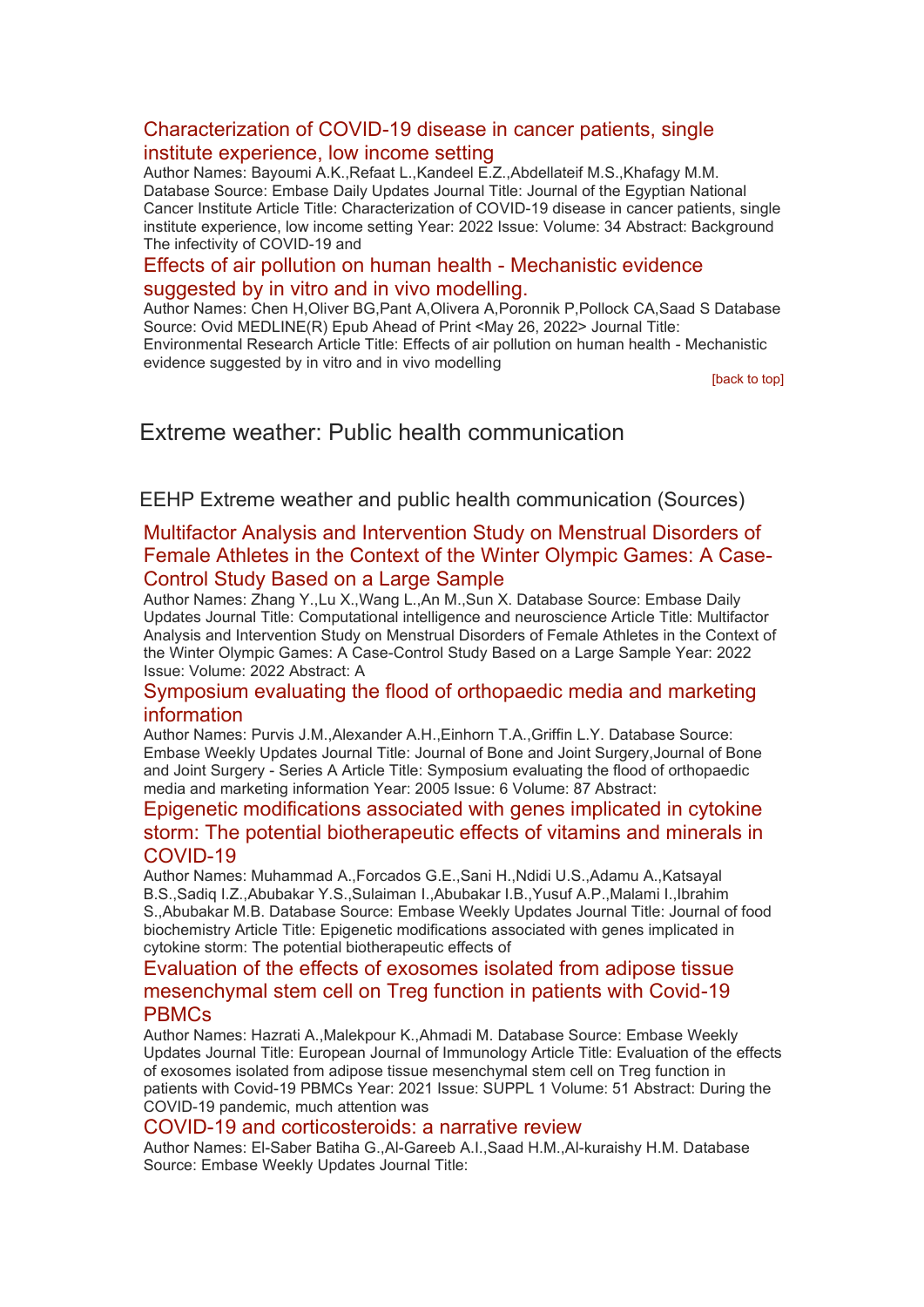Inflammopharmacology,Inflammopharmacology Article Title: COVID-19 and corticosteroids: a narrative review Year: 2022 Issue: Volume: Abstract: It has been reported that corticosteroid therapy was effective in the management of severe acute respiratory

#### [Particulate matter exposure at urban traffic intersection during haze](https://eur01.safelinks.protection.outlook.com/?url=http%3A%2F%2Ftransit.linexsystems.com%2Ftrack%2Fclick%2F30370861%2Fca.linexsystems.com%3Fp%3DeyJzIjoiUmNwYjBPaDZuMlk2UHhCOXZ3b29tQmZndFVnIiwidiI6MSwicCI6IntcInVcIjozMDM3MDg2MSxcInZcIjoxLFwidXJsXCI6XCJodHRwOlxcXC9cXFwvY2EubGluZXhzeXN0ZW1zLmNvbVxcXC9jb250ZW50c1xcXC90cmFuc2l0XFxcLzM3ODMxNzgwMjQ_dXNlcl9pZD00NDM1MTUmbG9nPWY5N2ViNmUzMjE5YTcyMWVlZDE3NTIyOTNmZmJlY2E3JnA9OTU5Njc2NDgmbT0xJnM9Mzk5MDU1Jm9yZ19pZD0yNjI4NzVcIixcImlkXCI6XCJjMWY3ZGMyMzZiZTA0YjY0YmU3YTNhYjQ0MmI4MWY2ZVwiLFwidXJsX2lkc1wiOltcIjA1ZTliM2YxZjk4OTA1NGZlM2JjODI0YWQ4ZmExYjhmMWYyMzVkMTNcIl19In0&data=05%7C01%7Ccaroline.debrun%40phe.gov.uk%7Ca6f00f6bef614d07b97908da43b32f98%7Cee4e14994a354b2ead475f3cf9de8666%7C0%7C0%7C637896735149358563%7CUnknown%7CTWFpbGZsb3d8eyJWIjoiMC4wLjAwMDAiLCJQIjoiV2luMzIiLCJBTiI6Ik1haWwiLCJXVCI6Mn0%3D%7C3000%7C%7C%7C&sdata=2WBQJnAOUqy43BAol2ROP2gKPUedwdVwXwNtvyFtg10%3D&reserved=0)  [episodes: A case study in Changsha](https://eur01.safelinks.protection.outlook.com/?url=http%3A%2F%2Ftransit.linexsystems.com%2Ftrack%2Fclick%2F30370861%2Fca.linexsystems.com%3Fp%3DeyJzIjoiUmNwYjBPaDZuMlk2UHhCOXZ3b29tQmZndFVnIiwidiI6MSwicCI6IntcInVcIjozMDM3MDg2MSxcInZcIjoxLFwidXJsXCI6XCJodHRwOlxcXC9cXFwvY2EubGluZXhzeXN0ZW1zLmNvbVxcXC9jb250ZW50c1xcXC90cmFuc2l0XFxcLzM3ODMxNzgwMjQ_dXNlcl9pZD00NDM1MTUmbG9nPWY5N2ViNmUzMjE5YTcyMWVlZDE3NTIyOTNmZmJlY2E3JnA9OTU5Njc2NDgmbT0xJnM9Mzk5MDU1Jm9yZ19pZD0yNjI4NzVcIixcImlkXCI6XCJjMWY3ZGMyMzZiZTA0YjY0YmU3YTNhYjQ0MmI4MWY2ZVwiLFwidXJsX2lkc1wiOltcIjA1ZTliM2YxZjk4OTA1NGZlM2JjODI0YWQ4ZmExYjhmMWYyMzVkMTNcIl19In0&data=05%7C01%7Ccaroline.debrun%40phe.gov.uk%7Ca6f00f6bef614d07b97908da43b32f98%7Cee4e14994a354b2ead475f3cf9de8666%7C0%7C0%7C637896735149358563%7CUnknown%7CTWFpbGZsb3d8eyJWIjoiMC4wLjAwMDAiLCJQIjoiV2luMzIiLCJBTiI6Ik1haWwiLCJXVCI6Mn0%3D%7C3000%7C%7C%7C&sdata=2WBQJnAOUqy43BAol2ROP2gKPUedwdVwXwNtvyFtg10%3D&reserved=0)

Author Names: Pan W.,Chen X.,Duan X.,Xue Y.,Jia L. Database Source: Embase Weekly Updates Journal Title: Science of the Total Environment,Science of the Total Environment Article Title: Particulate matter exposure at urban traffic intersection during haze episodes: A case study in Changsha Year: 2022 Issue: Volume: 838 Abstract: Urban intersection has been identified as a major

# [Incidence of Complications of Unsafe Chronic Suppurative Otitis Media](https://eur01.safelinks.protection.outlook.com/?url=http%3A%2F%2Ftransit.linexsystems.com%2Ftrack%2Fclick%2F30370861%2Fca.linexsystems.com%3Fp%3DeyJzIjoiUUMyVXdiT1dlc2V1NWNGT0hDWUxzTFZ1S1BnIiwidiI6MSwicCI6IntcInVcIjozMDM3MDg2MSxcInZcIjoxLFwidXJsXCI6XCJodHRwOlxcXC9cXFwvY2EubGluZXhzeXN0ZW1zLmNvbVxcXC9jb250ZW50c1xcXC90cmFuc2l0XFxcLzM3ODMxNzgyMjY_dXNlcl9pZD00NDM1MTUmbG9nPWY5N2ViNmUzMjE5YTcyMWVlZDE3NTIyOTNmZmJlY2E3JnA9OTU5Njc2NDgmbT0xJnM9Mzk5MDU1Jm9yZ19pZD0yNjI4NzVcIixcImlkXCI6XCJjMWY3ZGMyMzZiZTA0YjY0YmU3YTNhYjQ0MmI4MWY2ZVwiLFwidXJsX2lkc1wiOltcIjA1ZTliM2YxZjk4OTA1NGZlM2JjODI0YWQ4ZmExYjhmMWYyMzVkMTNcIl19In0&data=05%7C01%7Ccaroline.debrun%40phe.gov.uk%7Ca6f00f6bef614d07b97908da43b32f98%7Cee4e14994a354b2ead475f3cf9de8666%7C0%7C0%7C637896735149358563%7CUnknown%7CTWFpbGZsb3d8eyJWIjoiMC4wLjAwMDAiLCJQIjoiV2luMzIiLCJBTiI6Ik1haWwiLCJXVCI6Mn0%3D%7C3000%7C%7C%7C&sdata=2k6wKi%2FE9lWYOYofaw3wEP9zdbSNjvMzebLgZdhWG1w%3D&reserved=0)  [Presenting in a Tertiary Care Hospital at Assam, India-A Retrospective](https://eur01.safelinks.protection.outlook.com/?url=http%3A%2F%2Ftransit.linexsystems.com%2Ftrack%2Fclick%2F30370861%2Fca.linexsystems.com%3Fp%3DeyJzIjoiUUMyVXdiT1dlc2V1NWNGT0hDWUxzTFZ1S1BnIiwidiI6MSwicCI6IntcInVcIjozMDM3MDg2MSxcInZcIjoxLFwidXJsXCI6XCJodHRwOlxcXC9cXFwvY2EubGluZXhzeXN0ZW1zLmNvbVxcXC9jb250ZW50c1xcXC90cmFuc2l0XFxcLzM3ODMxNzgyMjY_dXNlcl9pZD00NDM1MTUmbG9nPWY5N2ViNmUzMjE5YTcyMWVlZDE3NTIyOTNmZmJlY2E3JnA9OTU5Njc2NDgmbT0xJnM9Mzk5MDU1Jm9yZ19pZD0yNjI4NzVcIixcImlkXCI6XCJjMWY3ZGMyMzZiZTA0YjY0YmU3YTNhYjQ0MmI4MWY2ZVwiLFwidXJsX2lkc1wiOltcIjA1ZTliM2YxZjk4OTA1NGZlM2JjODI0YWQ4ZmExYjhmMWYyMzVkMTNcIl19In0&data=05%7C01%7Ccaroline.debrun%40phe.gov.uk%7Ca6f00f6bef614d07b97908da43b32f98%7Cee4e14994a354b2ead475f3cf9de8666%7C0%7C0%7C637896735149358563%7CUnknown%7CTWFpbGZsb3d8eyJWIjoiMC4wLjAwMDAiLCJQIjoiV2luMzIiLCJBTiI6Ik1haWwiLCJXVCI6Mn0%3D%7C3000%7C%7C%7C&sdata=2k6wKi%2FE9lWYOYofaw3wEP9zdbSNjvMzebLgZdhWG1w%3D&reserved=0)  **[Study](https://eur01.safelinks.protection.outlook.com/?url=http%3A%2F%2Ftransit.linexsystems.com%2Ftrack%2Fclick%2F30370861%2Fca.linexsystems.com%3Fp%3DeyJzIjoiUUMyVXdiT1dlc2V1NWNGT0hDWUxzTFZ1S1BnIiwidiI6MSwicCI6IntcInVcIjozMDM3MDg2MSxcInZcIjoxLFwidXJsXCI6XCJodHRwOlxcXC9cXFwvY2EubGluZXhzeXN0ZW1zLmNvbVxcXC9jb250ZW50c1xcXC90cmFuc2l0XFxcLzM3ODMxNzgyMjY_dXNlcl9pZD00NDM1MTUmbG9nPWY5N2ViNmUzMjE5YTcyMWVlZDE3NTIyOTNmZmJlY2E3JnA9OTU5Njc2NDgmbT0xJnM9Mzk5MDU1Jm9yZ19pZD0yNjI4NzVcIixcImlkXCI6XCJjMWY3ZGMyMzZiZTA0YjY0YmU3YTNhYjQ0MmI4MWY2ZVwiLFwidXJsX2lkc1wiOltcIjA1ZTliM2YxZjk4OTA1NGZlM2JjODI0YWQ4ZmExYjhmMWYyMzVkMTNcIl19In0&data=05%7C01%7Ccaroline.debrun%40phe.gov.uk%7Ca6f00f6bef614d07b97908da43b32f98%7Cee4e14994a354b2ead475f3cf9de8666%7C0%7C0%7C637896735149358563%7CUnknown%7CTWFpbGZsb3d8eyJWIjoiMC4wLjAwMDAiLCJQIjoiV2luMzIiLCJBTiI6Ik1haWwiLCJXVCI6Mn0%3D%7C3000%7C%7C%7C&sdata=2k6wKi%2FE9lWYOYofaw3wEP9zdbSNjvMzebLgZdhWG1w%3D&reserved=0)**

Author Names: Borgohain R.,Sharma M.,Saikia A. Database Source: Embase Weekly Updates Journal Title: Journal of Clinical and Diagnostic Research,Journal of Clinical and Diagnostic Research Article Title: Incidence of Complications of Unsafe Chronic Suppurative Otitis Media Presenting in a Tertiary Care Hospital at Assam, India-A Retrospective Study Year: 2022 Issue: 5 Volume: 16

#### [Adsorption of p-benzoquinone at low concentrations from aqueous](https://eur01.safelinks.protection.outlook.com/?url=http%3A%2F%2Ftransit.linexsystems.com%2Ftrack%2Fclick%2F30370861%2Fca.linexsystems.com%3Fp%3DeyJzIjoiU05hNVRpM0NmUDlQZ05TZl8xSlVlekEzMmhzIiwidiI6MSwicCI6IntcInVcIjozMDM3MDg2MSxcInZcIjoxLFwidXJsXCI6XCJodHRwOlxcXC9cXFwvY2EubGluZXhzeXN0ZW1zLmNvbVxcXC9jb250ZW50c1xcXC90cmFuc2l0XFxcLzM3ODMxNzgyMjc_dXNlcl9pZD00NDM1MTUmbG9nPWY5N2ViNmUzMjE5YTcyMWVlZDE3NTIyOTNmZmJlY2E3JnA9OTU5Njc2NDgmbT0xJnM9Mzk5MDU1Jm9yZ19pZD0yNjI4NzVcIixcImlkXCI6XCJjMWY3ZGMyMzZiZTA0YjY0YmU3YTNhYjQ0MmI4MWY2ZVwiLFwidXJsX2lkc1wiOltcIjA1ZTliM2YxZjk4OTA1NGZlM2JjODI0YWQ4ZmExYjhmMWYyMzVkMTNcIl19In0&data=05%7C01%7Ccaroline.debrun%40phe.gov.uk%7Ca6f00f6bef614d07b97908da43b32f98%7Cee4e14994a354b2ead475f3cf9de8666%7C0%7C0%7C637896735149514785%7CUnknown%7CTWFpbGZsb3d8eyJWIjoiMC4wLjAwMDAiLCJQIjoiV2luMzIiLCJBTiI6Ik1haWwiLCJXVCI6Mn0%3D%7C3000%7C%7C%7C&sdata=AVDGna3H7mR7Benr8ImWZL7smTh565iJQB2BOsJhUFI%3D&reserved=0)  [media using biosolid-based activated carbon](https://eur01.safelinks.protection.outlook.com/?url=http%3A%2F%2Ftransit.linexsystems.com%2Ftrack%2Fclick%2F30370861%2Fca.linexsystems.com%3Fp%3DeyJzIjoiU05hNVRpM0NmUDlQZ05TZl8xSlVlekEzMmhzIiwidiI6MSwicCI6IntcInVcIjozMDM3MDg2MSxcInZcIjoxLFwidXJsXCI6XCJodHRwOlxcXC9cXFwvY2EubGluZXhzeXN0ZW1zLmNvbVxcXC9jb250ZW50c1xcXC90cmFuc2l0XFxcLzM3ODMxNzgyMjc_dXNlcl9pZD00NDM1MTUmbG9nPWY5N2ViNmUzMjE5YTcyMWVlZDE3NTIyOTNmZmJlY2E3JnA9OTU5Njc2NDgmbT0xJnM9Mzk5MDU1Jm9yZ19pZD0yNjI4NzVcIixcImlkXCI6XCJjMWY3ZGMyMzZiZTA0YjY0YmU3YTNhYjQ0MmI4MWY2ZVwiLFwidXJsX2lkc1wiOltcIjA1ZTliM2YxZjk4OTA1NGZlM2JjODI0YWQ4ZmExYjhmMWYyMzVkMTNcIl19In0&data=05%7C01%7Ccaroline.debrun%40phe.gov.uk%7Ca6f00f6bef614d07b97908da43b32f98%7Cee4e14994a354b2ead475f3cf9de8666%7C0%7C0%7C637896735149514785%7CUnknown%7CTWFpbGZsb3d8eyJWIjoiMC4wLjAwMDAiLCJQIjoiV2luMzIiLCJBTiI6Ik1haWwiLCJXVCI6Mn0%3D%7C3000%7C%7C%7C&sdata=AVDGna3H7mR7Benr8ImWZL7smTh565iJQB2BOsJhUFI%3D&reserved=0)

Author Names: Nicomel N.R.,Li L.Y.,Mohamed B.A.,Ramim S.S. Database Source: Embase Weekly Updates Journal Title: Journal of Environmental Management,Journal of Environmental Management Article Title: Adsorption of p-benzoquinone at low concentrations from aqueous media using biosolid-based activated carbon Year: 2022 Issue: Volume: 316 Abstract: The toxic oxidation intermediate

#### [Large alpine deep lake as a source of greenhouse gases: A case study](https://eur01.safelinks.protection.outlook.com/?url=http%3A%2F%2Ftransit.linexsystems.com%2Ftrack%2Fclick%2F30370861%2Fca.linexsystems.com%3Fp%3DeyJzIjoiN0ZLY0ZNNEEyWnFfdmZTV1k0SnllaEtuTUdFIiwidiI6MSwicCI6IntcInVcIjozMDM3MDg2MSxcInZcIjoxLFwidXJsXCI6XCJodHRwOlxcXC9cXFwvY2EubGluZXhzeXN0ZW1zLmNvbVxcXC9jb250ZW50c1xcXC90cmFuc2l0XFxcLzM3ODMxNzgyMjg_dXNlcl9pZD00NDM1MTUmbG9nPWY5N2ViNmUzMjE5YTcyMWVlZDE3NTIyOTNmZmJlY2E3JnA9OTU5Njc2NDgmbT0xJnM9Mzk5MDU1Jm9yZ19pZD0yNjI4NzVcIixcImlkXCI6XCJjMWY3ZGMyMzZiZTA0YjY0YmU3YTNhYjQ0MmI4MWY2ZVwiLFwidXJsX2lkc1wiOltcIjA1ZTliM2YxZjk4OTA1NGZlM2JjODI0YWQ4ZmExYjhmMWYyMzVkMTNcIl19In0&data=05%7C01%7Ccaroline.debrun%40phe.gov.uk%7Ca6f00f6bef614d07b97908da43b32f98%7Cee4e14994a354b2ead475f3cf9de8666%7C0%7C0%7C637896735149514785%7CUnknown%7CTWFpbGZsb3d8eyJWIjoiMC4wLjAwMDAiLCJQIjoiV2luMzIiLCJBTiI6Ik1haWwiLCJXVCI6Mn0%3D%7C3000%7C%7C%7C&sdata=TdtUOrmUzpqX7m36q81oSLwEkacXmCiNUGhjZ9hmV%2B4%3D&reserved=0)  [on Lake Fuxian in Southwestern China](https://eur01.safelinks.protection.outlook.com/?url=http%3A%2F%2Ftransit.linexsystems.com%2Ftrack%2Fclick%2F30370861%2Fca.linexsystems.com%3Fp%3DeyJzIjoiN0ZLY0ZNNEEyWnFfdmZTV1k0SnllaEtuTUdFIiwidiI6MSwicCI6IntcInVcIjozMDM3MDg2MSxcInZcIjoxLFwidXJsXCI6XCJodHRwOlxcXC9cXFwvY2EubGluZXhzeXN0ZW1zLmNvbVxcXC9jb250ZW50c1xcXC90cmFuc2l0XFxcLzM3ODMxNzgyMjg_dXNlcl9pZD00NDM1MTUmbG9nPWY5N2ViNmUzMjE5YTcyMWVlZDE3NTIyOTNmZmJlY2E3JnA9OTU5Njc2NDgmbT0xJnM9Mzk5MDU1Jm9yZ19pZD0yNjI4NzVcIixcImlkXCI6XCJjMWY3ZGMyMzZiZTA0YjY0YmU3YTNhYjQ0MmI4MWY2ZVwiLFwidXJsX2lkc1wiOltcIjA1ZTliM2YxZjk4OTA1NGZlM2JjODI0YWQ4ZmExYjhmMWYyMzVkMTNcIl19In0&data=05%7C01%7Ccaroline.debrun%40phe.gov.uk%7Ca6f00f6bef614d07b97908da43b32f98%7Cee4e14994a354b2ead475f3cf9de8666%7C0%7C0%7C637896735149514785%7CUnknown%7CTWFpbGZsb3d8eyJWIjoiMC4wLjAwMDAiLCJQIjoiV2luMzIiLCJBTiI6Ik1haWwiLCJXVCI6Mn0%3D%7C3000%7C%7C%7C&sdata=TdtUOrmUzpqX7m36q81oSLwEkacXmCiNUGhjZ9hmV%2B4%3D&reserved=0)

Author Names: Miao Y.,Meng H.,Luo W.,Li B.,Luo H.,Deng Q.,Yao Y.,Shi Y.,Wu Q.L. Database Source: Embase Daily Updates Journal Title: Science of the Total Environment,Science of the Total Environment Article Title: Large alpine deep lake as a source of greenhouse gases: A case study on Lake Fuxian in Southwestern China Year: 2022 Issue: Volume: 838 Abstract: Freshwater lakes are

# [Correlation between medical management and teamwork in](https://eur01.safelinks.protection.outlook.com/?url=http%3A%2F%2Ftransit.linexsystems.com%2Ftrack%2Fclick%2F30370861%2Fca.linexsystems.com%3Fp%3DeyJzIjoicjFieEhZZ1MxcUJxNlFyMFJTa01nUmlLVTdvIiwidiI6MSwicCI6IntcInVcIjozMDM3MDg2MSxcInZcIjoxLFwidXJsXCI6XCJodHRwOlxcXC9cXFwvY2EubGluZXhzeXN0ZW1zLmNvbVxcXC9jb250ZW50c1xcXC90cmFuc2l0XFxcLzM3ODMxNzgyMjk_dXNlcl9pZD00NDM1MTUmbG9nPWY5N2ViNmUzMjE5YTcyMWVlZDE3NTIyOTNmZmJlY2E3JnA9OTU5Njc2NDgmbT0xJnM9Mzk5MDU1Jm9yZ19pZD0yNjI4NzVcIixcImlkXCI6XCJjMWY3ZGMyMzZiZTA0YjY0YmU3YTNhYjQ0MmI4MWY2ZVwiLFwidXJsX2lkc1wiOltcIjA1ZTliM2YxZjk4OTA1NGZlM2JjODI0YWQ4ZmExYjhmMWYyMzVkMTNcIl19In0&data=05%7C01%7Ccaroline.debrun%40phe.gov.uk%7Ca6f00f6bef614d07b97908da43b32f98%7Cee4e14994a354b2ead475f3cf9de8666%7C0%7C0%7C637896735149514785%7CUnknown%7CTWFpbGZsb3d8eyJWIjoiMC4wLjAwMDAiLCJQIjoiV2luMzIiLCJBTiI6Ik1haWwiLCJXVCI6Mn0%3D%7C3000%7C%7C%7C&sdata=Ps78UBZpHLYzII3XygoGSt%2B4YKI%2BkKcN22pbKIoNASc%3D&reserved=0)  [multidisciplinary high-fidelity obstetrics simulations](https://eur01.safelinks.protection.outlook.com/?url=http%3A%2F%2Ftransit.linexsystems.com%2Ftrack%2Fclick%2F30370861%2Fca.linexsystems.com%3Fp%3DeyJzIjoicjFieEhZZ1MxcUJxNlFyMFJTa01nUmlLVTdvIiwidiI6MSwicCI6IntcInVcIjozMDM3MDg2MSxcInZcIjoxLFwidXJsXCI6XCJodHRwOlxcXC9cXFwvY2EubGluZXhzeXN0ZW1zLmNvbVxcXC9jb250ZW50c1xcXC90cmFuc2l0XFxcLzM3ODMxNzgyMjk_dXNlcl9pZD00NDM1MTUmbG9nPWY5N2ViNmUzMjE5YTcyMWVlZDE3NTIyOTNmZmJlY2E3JnA9OTU5Njc2NDgmbT0xJnM9Mzk5MDU1Jm9yZ19pZD0yNjI4NzVcIixcImlkXCI6XCJjMWY3ZGMyMzZiZTA0YjY0YmU3YTNhYjQ0MmI4MWY2ZVwiLFwidXJsX2lkc1wiOltcIjA1ZTliM2YxZjk4OTA1NGZlM2JjODI0YWQ4ZmExYjhmMWYyMzVkMTNcIl19In0&data=05%7C01%7Ccaroline.debrun%40phe.gov.uk%7Ca6f00f6bef614d07b97908da43b32f98%7Cee4e14994a354b2ead475f3cf9de8666%7C0%7C0%7C637896735149514785%7CUnknown%7CTWFpbGZsb3d8eyJWIjoiMC4wLjAwMDAiLCJQIjoiV2luMzIiLCJBTiI6Ik1haWwiLCJXVCI6Mn0%3D%7C3000%7C%7C%7C&sdata=Ps78UBZpHLYzII3XygoGSt%2B4YKI%2BkKcN22pbKIoNASc%3D&reserved=0)

Author Names: Detlefs S.E.,Goffman D.,Buttle R.A.,Crump C.M.,Thornburg L.L.,Foley M.R.,Deering S. Database Source: Embase Weekly Updates Journal Title: American Journal of Obstetrics and Gynecology MFM Article Title: Correlation between medical management and teamwork in multidisciplinary high-fidelity obstetrics simulations Year: 2022 Issue: 4 Volume: 4 Abstract: BACKGROUND:

#### [Directional mast cell degranulation of tumor necrosis factor into blood](https://eur01.safelinks.protection.outlook.com/?url=http%3A%2F%2Ftransit.linexsystems.com%2Ftrack%2Fclick%2F30370861%2Fca.linexsystems.com%3Fp%3DeyJzIjoieDRjclF4eW5TZDdYMmR6V0M4Q0U5U0tmanZnIiwidiI6MSwicCI6IntcInVcIjozMDM3MDg2MSxcInZcIjoxLFwidXJsXCI6XCJodHRwOlxcXC9cXFwvY2EubGluZXhzeXN0ZW1zLmNvbVxcXC9jb250ZW50c1xcXC90cmFuc2l0XFxcLzM3ODMxNzgyMzA_dXNlcl9pZD00NDM1MTUmbG9nPWY5N2ViNmUzMjE5YTcyMWVlZDE3NTIyOTNmZmJlY2E3JnA9OTU5Njc2NDgmbT0xJnM9Mzk5MDU1Jm9yZ19pZD0yNjI4NzVcIixcImlkXCI6XCJjMWY3ZGMyMzZiZTA0YjY0YmU3YTNhYjQ0MmI4MWY2ZVwiLFwidXJsX2lkc1wiOltcIjA1ZTliM2YxZjk4OTA1NGZlM2JjODI0YWQ4ZmExYjhmMWYyMzVkMTNcIl19In0&data=05%7C01%7Ccaroline.debrun%40phe.gov.uk%7Ca6f00f6bef614d07b97908da43b32f98%7Cee4e14994a354b2ead475f3cf9de8666%7C0%7C0%7C637896735149514785%7CUnknown%7CTWFpbGZsb3d8eyJWIjoiMC4wLjAwMDAiLCJQIjoiV2luMzIiLCJBTiI6Ik1haWwiLCJXVCI6Mn0%3D%7C3000%7C%7C%7C&sdata=69RlJnj3uWDmQcufnP0CfC%2BX%2BxC%2B%2B%2FtFAYMHKtxRlFM%3D&reserved=0)  [vessels primes neutrophil extravasation](https://eur01.safelinks.protection.outlook.com/?url=http%3A%2F%2Ftransit.linexsystems.com%2Ftrack%2Fclick%2F30370861%2Fca.linexsystems.com%3Fp%3DeyJzIjoieDRjclF4eW5TZDdYMmR6V0M4Q0U5U0tmanZnIiwidiI6MSwicCI6IntcInVcIjozMDM3MDg2MSxcInZcIjoxLFwidXJsXCI6XCJodHRwOlxcXC9cXFwvY2EubGluZXhzeXN0ZW1zLmNvbVxcXC9jb250ZW50c1xcXC90cmFuc2l0XFxcLzM3ODMxNzgyMzA_dXNlcl9pZD00NDM1MTUmbG9nPWY5N2ViNmUzMjE5YTcyMWVlZDE3NTIyOTNmZmJlY2E3JnA9OTU5Njc2NDgmbT0xJnM9Mzk5MDU1Jm9yZ19pZD0yNjI4NzVcIixcImlkXCI6XCJjMWY3ZGMyMzZiZTA0YjY0YmU3YTNhYjQ0MmI4MWY2ZVwiLFwidXJsX2lkc1wiOltcIjA1ZTliM2YxZjk4OTA1NGZlM2JjODI0YWQ4ZmExYjhmMWYyMzVkMTNcIl19In0&data=05%7C01%7Ccaroline.debrun%40phe.gov.uk%7Ca6f00f6bef614d07b97908da43b32f98%7Cee4e14994a354b2ead475f3cf9de8666%7C0%7C0%7C637896735149514785%7CUnknown%7CTWFpbGZsb3d8eyJWIjoiMC4wLjAwMDAiLCJQIjoiV2luMzIiLCJBTiI6Ik1haWwiLCJXVCI6Mn0%3D%7C3000%7C%7C%7C&sdata=69RlJnj3uWDmQcufnP0CfC%2BX%2BxC%2B%2B%2FtFAYMHKtxRlFM%3D&reserved=0)

Author Names: Dudeck J.,Kotrba J.,Immler R.,Sperandio M.,Dudeck A. Database Source: Embase Weekly Updates Journal Title: European Journal of Immunology Article Title: Directional mast cell degranulation of tumor necrosis factor into blood vessels primes neutrophil extravasation Year: 2021 Issue: SUPPL 1 Volume: 51 Abstract: Tissue resident mast cells (MCs) rapidly initiate

[Flood risk perception and communication: The role of hazard proximity](https://eur01.safelinks.protection.outlook.com/?url=http%3A%2F%2Ftransit.linexsystems.com%2Ftrack%2Fclick%2F30370861%2Fca.linexsystems.com%3Fp%3DeyJzIjoiRjMycjF2cmJXSFhuUlQzV1ZBVU05Qm1MeEIwIiwidiI6MSwicCI6IntcInVcIjozMDM3MDg2MSxcInZcIjoxLFwidXJsXCI6XCJodHRwOlxcXC9cXFwvY2EubGluZXhzeXN0ZW1zLmNvbVxcXC9jb250ZW50c1xcXC90cmFuc2l0XFxcLzM3ODMxNzgyMzE_dXNlcl9pZD00NDM1MTUmbG9nPWY5N2ViNmUzMjE5YTcyMWVlZDE3NTIyOTNmZmJlY2E3JnA9OTU5Njc2NDgmbT0xJnM9Mzk5MDU1Jm9yZ19pZD0yNjI4NzVcIixcImlkXCI6XCJjMWY3ZGMyMzZiZTA0YjY0YmU3YTNhYjQ0MmI4MWY2ZVwiLFwidXJsX2lkc1wiOltcIjA1ZTliM2YxZjk4OTA1NGZlM2JjODI0YWQ4ZmExYjhmMWYyMzVkMTNcIl19In0&data=05%7C01%7Ccaroline.debrun%40phe.gov.uk%7Ca6f00f6bef614d07b97908da43b32f98%7Cee4e14994a354b2ead475f3cf9de8666%7C0%7C0%7C637896735149514785%7CUnknown%7CTWFpbGZsb3d8eyJWIjoiMC4wLjAwMDAiLCJQIjoiV2luMzIiLCJBTiI6Ik1haWwiLCJXVCI6Mn0%3D%7C3000%7C%7C%7C&sdata=0%2BOeHnNElSEetjmF0Hq10n8%2FqXrz8u5D36Crgz8sjmA%3D&reserved=0) Author Names: Rana I.A.,Ali A.,Najam F.A. Database Source: Embase Weekly Updates Journal Title: Journal of Environmental Management,Journal of Environmental Management Article Title: Flood risk perception and communication: The role of hazard proximity Year: 2022 Issue: Volume: 316 Abstract: Climate change-induced extreme events have increased worldwide, including riverine flooding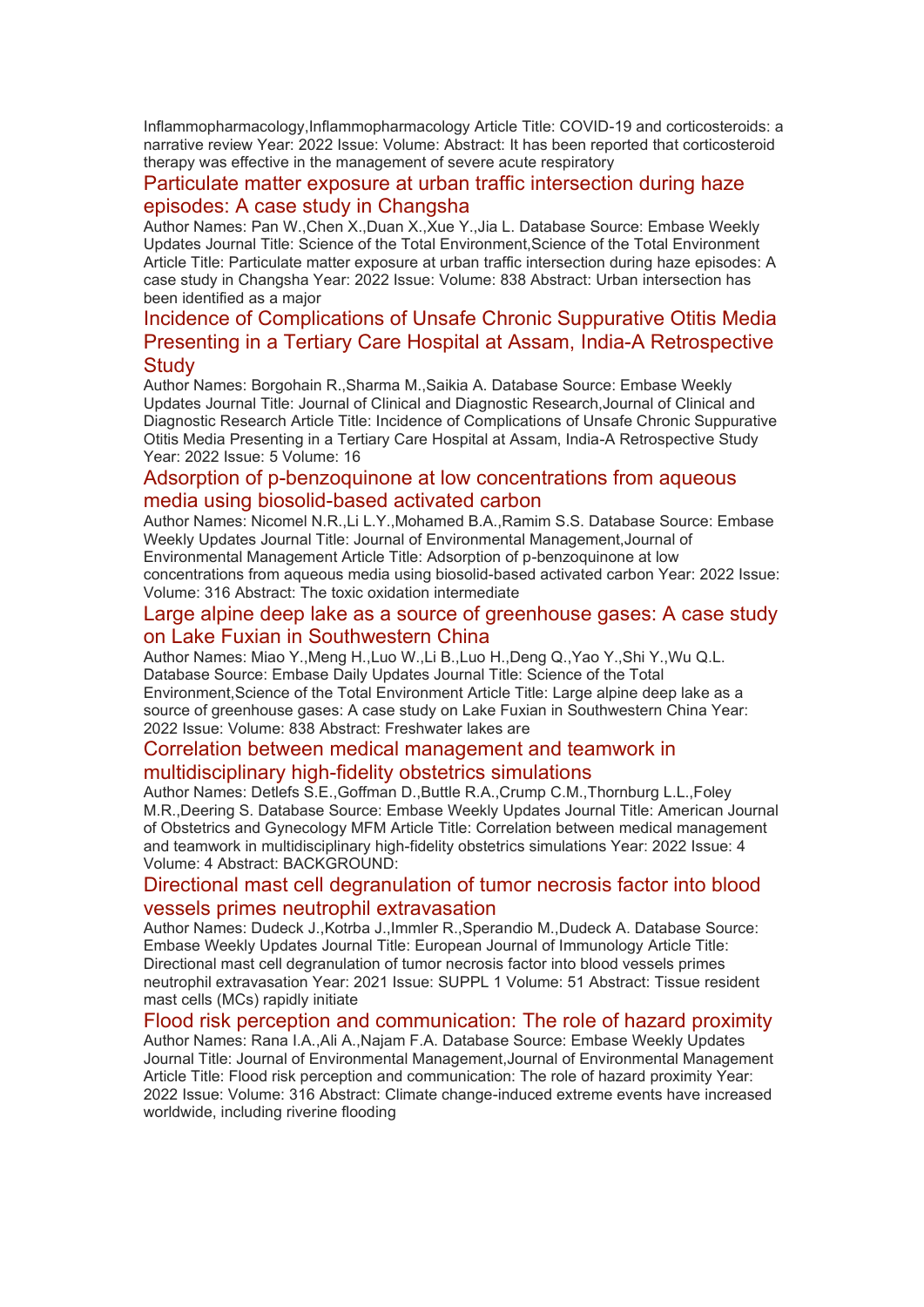# [The influence of variations in background noise on Florida manatee](https://eur01.safelinks.protection.outlook.com/?url=http%3A%2F%2Ftransit.linexsystems.com%2Ftrack%2Fclick%2F30370861%2Fca.linexsystems.com%3Fp%3DeyJzIjoiSXpSWFp0OGs0bEdzN1hLVTM0alFKNExpeVYwIiwidiI6MSwicCI6IntcInVcIjozMDM3MDg2MSxcInZcIjoxLFwidXJsXCI6XCJodHRwOlxcXC9cXFwvY2EubGluZXhzeXN0ZW1zLmNvbVxcXC9jb250ZW50c1xcXC90cmFuc2l0XFxcLzM3ODMxODAyNTk_dXNlcl9pZD00NDM1MTUmbG9nPWY5N2ViNmUzMjE5YTcyMWVlZDE3NTIyOTNmZmJlY2E3JnA9OTU5Njc2NDgmbT0xJnM9Mzk5MDU1Jm9yZ19pZD0yNjI4NzVcIixcImlkXCI6XCJjMWY3ZGMyMzZiZTA0YjY0YmU3YTNhYjQ0MmI4MWY2ZVwiLFwidXJsX2lkc1wiOltcIjA1ZTliM2YxZjk4OTA1NGZlM2JjODI0YWQ4ZmExYjhmMWYyMzVkMTNcIl19In0&data=05%7C01%7Ccaroline.debrun%40phe.gov.uk%7Ca6f00f6bef614d07b97908da43b32f98%7Cee4e14994a354b2ead475f3cf9de8666%7C0%7C0%7C637896735149514785%7CUnknown%7CTWFpbGZsb3d8eyJWIjoiMC4wLjAwMDAiLCJQIjoiV2luMzIiLCJBTiI6Ik1haWwiLCJXVCI6Mn0%3D%7C3000%7C%7C%7C&sdata=d9WJreCESGF69HwAoX5zMW1rKMkgyc%2BBmuAqrEF8jHw%3D&reserved=0)  [\(Trichechus manatus latirostris\) detection of boat noise and](https://eur01.safelinks.protection.outlook.com/?url=http%3A%2F%2Ftransit.linexsystems.com%2Ftrack%2Fclick%2F30370861%2Fca.linexsystems.com%3Fp%3DeyJzIjoiSXpSWFp0OGs0bEdzN1hLVTM0alFKNExpeVYwIiwidiI6MSwicCI6IntcInVcIjozMDM3MDg2MSxcInZcIjoxLFwidXJsXCI6XCJodHRwOlxcXC9cXFwvY2EubGluZXhzeXN0ZW1zLmNvbVxcXC9jb250ZW50c1xcXC90cmFuc2l0XFxcLzM3ODMxODAyNTk_dXNlcl9pZD00NDM1MTUmbG9nPWY5N2ViNmUzMjE5YTcyMWVlZDE3NTIyOTNmZmJlY2E3JnA9OTU5Njc2NDgmbT0xJnM9Mzk5MDU1Jm9yZ19pZD0yNjI4NzVcIixcImlkXCI6XCJjMWY3ZGMyMzZiZTA0YjY0YmU3YTNhYjQ0MmI4MWY2ZVwiLFwidXJsX2lkc1wiOltcIjA1ZTliM2YxZjk4OTA1NGZlM2JjODI0YWQ4ZmExYjhmMWYyMzVkMTNcIl19In0&data=05%7C01%7Ccaroline.debrun%40phe.gov.uk%7Ca6f00f6bef614d07b97908da43b32f98%7Cee4e14994a354b2ead475f3cf9de8666%7C0%7C0%7C637896735149514785%7CUnknown%7CTWFpbGZsb3d8eyJWIjoiMC4wLjAwMDAiLCJQIjoiV2luMzIiLCJBTiI6Ik1haWwiLCJXVCI6Mn0%3D%7C3000%7C%7C%7C&sdata=d9WJreCESGF69HwAoX5zMW1rKMkgyc%2BBmuAqrEF8jHw%3D&reserved=0)  [vocalizations](https://eur01.safelinks.protection.outlook.com/?url=http%3A%2F%2Ftransit.linexsystems.com%2Ftrack%2Fclick%2F30370861%2Fca.linexsystems.com%3Fp%3DeyJzIjoiSXpSWFp0OGs0bEdzN1hLVTM0alFKNExpeVYwIiwidiI6MSwicCI6IntcInVcIjozMDM3MDg2MSxcInZcIjoxLFwidXJsXCI6XCJodHRwOlxcXC9cXFwvY2EubGluZXhzeXN0ZW1zLmNvbVxcXC9jb250ZW50c1xcXC90cmFuc2l0XFxcLzM3ODMxODAyNTk_dXNlcl9pZD00NDM1MTUmbG9nPWY5N2ViNmUzMjE5YTcyMWVlZDE3NTIyOTNmZmJlY2E3JnA9OTU5Njc2NDgmbT0xJnM9Mzk5MDU1Jm9yZ19pZD0yNjI4NzVcIixcImlkXCI6XCJjMWY3ZGMyMzZiZTA0YjY0YmU3YTNhYjQ0MmI4MWY2ZVwiLFwidXJsX2lkc1wiOltcIjA1ZTliM2YxZjk4OTA1NGZlM2JjODI0YWQ4ZmExYjhmMWYyMzVkMTNcIl19In0&data=05%7C01%7Ccaroline.debrun%40phe.gov.uk%7Ca6f00f6bef614d07b97908da43b32f98%7Cee4e14994a354b2ead475f3cf9de8666%7C0%7C0%7C637896735149514785%7CUnknown%7CTWFpbGZsb3d8eyJWIjoiMC4wLjAwMDAiLCJQIjoiV2luMzIiLCJBTiI6Ik1haWwiLCJXVCI6Mn0%3D%7C3000%7C%7C%7C&sdata=d9WJreCESGF69HwAoX5zMW1rKMkgyc%2BBmuAqrEF8jHw%3D&reserved=0)

Author Names: Rycyk A.M.,Bauer G.B.,Wells R.S.,Gaspard III J.C.,Mann D.A. Database Source: Embase Weekly Updates Journal Title: PLoS ONE,PLoS ONE Article Title: The influence of variations in background noise on Florida manatee (Trichechus manatus latirostris) detection of boat noise and vocalizations Year: 2022 Issue: 5 May Volume: 17 Abstract: A manatee's primary modality to

# [Short Communication: S100A8 and S100A9, Biomarkers of SARS-](https://eur01.safelinks.protection.outlook.com/?url=http%3A%2F%2Ftransit.linexsystems.com%2Ftrack%2Fclick%2F30370861%2Fca.linexsystems.com%3Fp%3DeyJzIjoiaW9uUHVRQ1AzMU5Fb2hHM0VibTc3X2NmUEVJIiwidiI6MSwicCI6IntcInVcIjozMDM3MDg2MSxcInZcIjoxLFwidXJsXCI6XCJodHRwOlxcXC9cXFwvY2EubGluZXhzeXN0ZW1zLmNvbVxcXC9jb250ZW50c1xcXC90cmFuc2l0XFxcLzM3ODMxODAyNjA_dXNlcl9pZD00NDM1MTUmbG9nPWY5N2ViNmUzMjE5YTcyMWVlZDE3NTIyOTNmZmJlY2E3JnA9OTU5Njc2NDgmbT0xJnM9Mzk5MDU1Jm9yZ19pZD0yNjI4NzVcIixcImlkXCI6XCJjMWY3ZGMyMzZiZTA0YjY0YmU3YTNhYjQ0MmI4MWY2ZVwiLFwidXJsX2lkc1wiOltcIjA1ZTliM2YxZjk4OTA1NGZlM2JjODI0YWQ4ZmExYjhmMWYyMzVkMTNcIl19In0&data=05%7C01%7Ccaroline.debrun%40phe.gov.uk%7Ca6f00f6bef614d07b97908da43b32f98%7Cee4e14994a354b2ead475f3cf9de8666%7C0%7C0%7C637896735149514785%7CUnknown%7CTWFpbGZsb3d8eyJWIjoiMC4wLjAwMDAiLCJQIjoiV2luMzIiLCJBTiI6Ik1haWwiLCJXVCI6Mn0%3D%7C3000%7C%7C%7C&sdata=V6DdhDB4qwZK3g45Ey6fBrgunoPnmrmnPZOQlLEkM1E%3D&reserved=0)[CoV-2 Infection and Other Diseases, Suppress HIV Replication in](https://eur01.safelinks.protection.outlook.com/?url=http%3A%2F%2Ftransit.linexsystems.com%2Ftrack%2Fclick%2F30370861%2Fca.linexsystems.com%3Fp%3DeyJzIjoiaW9uUHVRQ1AzMU5Fb2hHM0VibTc3X2NmUEVJIiwidiI6MSwicCI6IntcInVcIjozMDM3MDg2MSxcInZcIjoxLFwidXJsXCI6XCJodHRwOlxcXC9cXFwvY2EubGluZXhzeXN0ZW1zLmNvbVxcXC9jb250ZW50c1xcXC90cmFuc2l0XFxcLzM3ODMxODAyNjA_dXNlcl9pZD00NDM1MTUmbG9nPWY5N2ViNmUzMjE5YTcyMWVlZDE3NTIyOTNmZmJlY2E3JnA9OTU5Njc2NDgmbT0xJnM9Mzk5MDU1Jm9yZ19pZD0yNjI4NzVcIixcImlkXCI6XCJjMWY3ZGMyMzZiZTA0YjY0YmU3YTNhYjQ0MmI4MWY2ZVwiLFwidXJsX2lkc1wiOltcIjA1ZTliM2YxZjk4OTA1NGZlM2JjODI0YWQ4ZmExYjhmMWYyMzVkMTNcIl19In0&data=05%7C01%7Ccaroline.debrun%40phe.gov.uk%7Ca6f00f6bef614d07b97908da43b32f98%7Cee4e14994a354b2ead475f3cf9de8666%7C0%7C0%7C637896735149514785%7CUnknown%7CTWFpbGZsb3d8eyJWIjoiMC4wLjAwMDAiLCJQIjoiV2luMzIiLCJBTiI6Ik1haWwiLCJXVCI6Mn0%3D%7C3000%7C%7C%7C&sdata=V6DdhDB4qwZK3g45Ey6fBrgunoPnmrmnPZOQlLEkM1E%3D&reserved=0)  [Primary Macrophages](https://eur01.safelinks.protection.outlook.com/?url=http%3A%2F%2Ftransit.linexsystems.com%2Ftrack%2Fclick%2F30370861%2Fca.linexsystems.com%3Fp%3DeyJzIjoiaW9uUHVRQ1AzMU5Fb2hHM0VibTc3X2NmUEVJIiwidiI6MSwicCI6IntcInVcIjozMDM3MDg2MSxcInZcIjoxLFwidXJsXCI6XCJodHRwOlxcXC9cXFwvY2EubGluZXhzeXN0ZW1zLmNvbVxcXC9jb250ZW50c1xcXC90cmFuc2l0XFxcLzM3ODMxODAyNjA_dXNlcl9pZD00NDM1MTUmbG9nPWY5N2ViNmUzMjE5YTcyMWVlZDE3NTIyOTNmZmJlY2E3JnA9OTU5Njc2NDgmbT0xJnM9Mzk5MDU1Jm9yZ19pZD0yNjI4NzVcIixcImlkXCI6XCJjMWY3ZGMyMzZiZTA0YjY0YmU3YTNhYjQ0MmI4MWY2ZVwiLFwidXJsX2lkc1wiOltcIjA1ZTliM2YxZjk4OTA1NGZlM2JjODI0YWQ4ZmExYjhmMWYyMzVkMTNcIl19In0&data=05%7C01%7Ccaroline.debrun%40phe.gov.uk%7Ca6f00f6bef614d07b97908da43b32f98%7Cee4e14994a354b2ead475f3cf9de8666%7C0%7C0%7C637896735149514785%7CUnknown%7CTWFpbGZsb3d8eyJWIjoiMC4wLjAwMDAiLCJQIjoiV2luMzIiLCJBTiI6Ik1haWwiLCJXVCI6Mn0%3D%7C3000%7C%7C%7C&sdata=V6DdhDB4qwZK3g45Ey6fBrgunoPnmrmnPZOQlLEkM1E%3D&reserved=0)

Author Names: Oguariri R.M.,Brann T.W.,Adelsberger J.W.,Chen Q.,Goswami S.,Mele A.R.,Imamichi T. Database Source: Embase Weekly Updates Journal Title: AIDS Research and Human Retroviruses,AIDS Research and Human Retroviruses Article Title: Short Communication: S100A8 and S100A9, Biomarkers of SARS-CoV-2 Infection and Other Diseases, Suppress HIV Replication in Primary Macrophages Year:

# [Adverse Mentions, Negative Sentiment, and Emotions in COVID-19](https://eur01.safelinks.protection.outlook.com/?url=http%3A%2F%2Ftransit.linexsystems.com%2Ftrack%2Fclick%2F30370861%2Fca.linexsystems.com%3Fp%3DeyJzIjoiZXhRQWRMN25hQTVJckdDUGRnb0FZWjNQb2xBIiwidiI6MSwicCI6IntcInVcIjozMDM3MDg2MSxcInZcIjoxLFwidXJsXCI6XCJodHRwOlxcXC9cXFwvY2EubGluZXhzeXN0ZW1zLmNvbVxcXC9jb250ZW50c1xcXC90cmFuc2l0XFxcLzM3ODMxODAyNjE_dXNlcl9pZD00NDM1MTUmbG9nPWY5N2ViNmUzMjE5YTcyMWVlZDE3NTIyOTNmZmJlY2E3JnA9OTU5Njc2NDgmbT0xJnM9Mzk5MDU1Jm9yZ19pZD0yNjI4NzVcIixcImlkXCI6XCJjMWY3ZGMyMzZiZTA0YjY0YmU3YTNhYjQ0MmI4MWY2ZVwiLFwidXJsX2lkc1wiOltcIjA1ZTliM2YxZjk4OTA1NGZlM2JjODI0YWQ4ZmExYjhmMWYyMzVkMTNcIl19In0&data=05%7C01%7Ccaroline.debrun%40phe.gov.uk%7Ca6f00f6bef614d07b97908da43b32f98%7Cee4e14994a354b2ead475f3cf9de8666%7C0%7C0%7C637896735149514785%7CUnknown%7CTWFpbGZsb3d8eyJWIjoiMC4wLjAwMDAiLCJQIjoiV2luMzIiLCJBTiI6Ik1haWwiLCJXVCI6Mn0%3D%7C3000%7C%7C%7C&sdata=EOD4gF7ZGR2p9sop7Fxs6Ftvy8QKP7YZVWjdPB0oq7c%3D&reserved=0)  [Vaccine Tweets and Their Association with Vaccination Uptake: Global](https://eur01.safelinks.protection.outlook.com/?url=http%3A%2F%2Ftransit.linexsystems.com%2Ftrack%2Fclick%2F30370861%2Fca.linexsystems.com%3Fp%3DeyJzIjoiZXhRQWRMN25hQTVJckdDUGRnb0FZWjNQb2xBIiwidiI6MSwicCI6IntcInVcIjozMDM3MDg2MSxcInZcIjoxLFwidXJsXCI6XCJodHRwOlxcXC9cXFwvY2EubGluZXhzeXN0ZW1zLmNvbVxcXC9jb250ZW50c1xcXC90cmFuc2l0XFxcLzM3ODMxODAyNjE_dXNlcl9pZD00NDM1MTUmbG9nPWY5N2ViNmUzMjE5YTcyMWVlZDE3NTIyOTNmZmJlY2E3JnA9OTU5Njc2NDgmbT0xJnM9Mzk5MDU1Jm9yZ19pZD0yNjI4NzVcIixcImlkXCI6XCJjMWY3ZGMyMzZiZTA0YjY0YmU3YTNhYjQ0MmI4MWY2ZVwiLFwidXJsX2lkc1wiOltcIjA1ZTliM2YxZjk4OTA1NGZlM2JjODI0YWQ4ZmExYjhmMWYyMzVkMTNcIl19In0&data=05%7C01%7Ccaroline.debrun%40phe.gov.uk%7Ca6f00f6bef614d07b97908da43b32f98%7Cee4e14994a354b2ead475f3cf9de8666%7C0%7C0%7C637896735149514785%7CUnknown%7CTWFpbGZsb3d8eyJWIjoiMC4wLjAwMDAiLCJQIjoiV2luMzIiLCJBTiI6Ik1haWwiLCJXVCI6Mn0%3D%7C3000%7C%7C%7C&sdata=EOD4gF7ZGR2p9sop7Fxs6Ftvy8QKP7YZVWjdPB0oq7c%3D&reserved=0)  [Comparison of 192 Countries](https://eur01.safelinks.protection.outlook.com/?url=http%3A%2F%2Ftransit.linexsystems.com%2Ftrack%2Fclick%2F30370861%2Fca.linexsystems.com%3Fp%3DeyJzIjoiZXhRQWRMN25hQTVJckdDUGRnb0FZWjNQb2xBIiwidiI6MSwicCI6IntcInVcIjozMDM3MDg2MSxcInZcIjoxLFwidXJsXCI6XCJodHRwOlxcXC9cXFwvY2EubGluZXhzeXN0ZW1zLmNvbVxcXC9jb250ZW50c1xcXC90cmFuc2l0XFxcLzM3ODMxODAyNjE_dXNlcl9pZD00NDM1MTUmbG9nPWY5N2ViNmUzMjE5YTcyMWVlZDE3NTIyOTNmZmJlY2E3JnA9OTU5Njc2NDgmbT0xJnM9Mzk5MDU1Jm9yZ19pZD0yNjI4NzVcIixcImlkXCI6XCJjMWY3ZGMyMzZiZTA0YjY0YmU3YTNhYjQ0MmI4MWY2ZVwiLFwidXJsX2lkc1wiOltcIjA1ZTliM2YxZjk4OTA1NGZlM2JjODI0YWQ4ZmExYjhmMWYyMzVkMTNcIl19In0&data=05%7C01%7Ccaroline.debrun%40phe.gov.uk%7Ca6f00f6bef614d07b97908da43b32f98%7Cee4e14994a354b2ead475f3cf9de8666%7C0%7C0%7C637896735149514785%7CUnknown%7CTWFpbGZsb3d8eyJWIjoiMC4wLjAwMDAiLCJQIjoiV2luMzIiLCJBTiI6Ik1haWwiLCJXVCI6Mn0%3D%7C3000%7C%7C%7C&sdata=EOD4gF7ZGR2p9sop7Fxs6Ftvy8QKP7YZVWjdPB0oq7c%3D&reserved=0)

Author Names: Jun J.,Zain A.,Chen Y.,Kim S.-H. Database Source: Embase Weekly Updates Journal Title: Vaccines,Vaccines Article Title: Adverse Mentions, Negative Sentiment, and Emotions in COVID-19 Vaccine Tweets and Their Association with Vaccination Uptake: Global Comparison of 192 Countries Year: 2022 Issue: 5 Volume: 10 Abstract: Background: Many countries show low COVID-19

# [BUDD-CHIARI SYNDROME IN PATIENTS WITH ULCERATIVE](https://eur01.safelinks.protection.outlook.com/?url=http%3A%2F%2Ftransit.linexsystems.com%2Ftrack%2Fclick%2F30370861%2Fca.linexsystems.com%3Fp%3DeyJzIjoiWGZyR1kzeWRlREhkU0hNZkxmeE9mVk9oQnlZIiwidiI6MSwicCI6IntcInVcIjozMDM3MDg2MSxcInZcIjoxLFwidXJsXCI6XCJodHRwOlxcXC9cXFwvY2EubGluZXhzeXN0ZW1zLmNvbVxcXC9jb250ZW50c1xcXC90cmFuc2l0XFxcLzM3ODMxODAyNjI_dXNlcl9pZD00NDM1MTUmbG9nPWY5N2ViNmUzMjE5YTcyMWVlZDE3NTIyOTNmZmJlY2E3JnA9OTU5Njc2NDgmbT0xJnM9Mzk5MDU1Jm9yZ19pZD0yNjI4NzVcIixcImlkXCI6XCJjMWY3ZGMyMzZiZTA0YjY0YmU3YTNhYjQ0MmI4MWY2ZVwiLFwidXJsX2lkc1wiOltcIjA1ZTliM2YxZjk4OTA1NGZlM2JjODI0YWQ4ZmExYjhmMWYyMzVkMTNcIl19In0&data=05%7C01%7Ccaroline.debrun%40phe.gov.uk%7Ca6f00f6bef614d07b97908da43b32f98%7Cee4e14994a354b2ead475f3cf9de8666%7C0%7C0%7C637896735149514785%7CUnknown%7CTWFpbGZsb3d8eyJWIjoiMC4wLjAwMDAiLCJQIjoiV2luMzIiLCJBTiI6Ik1haWwiLCJXVCI6Mn0%3D%7C3000%7C%7C%7C&sdata=OWlcHJPRZbVzci%2FyQIbh7033bsstWPnTXcN5I7jSNjQ%3D&reserved=0)  [COLITIS: A SYSTEMATIC LITERATURE REVIEW](https://eur01.safelinks.protection.outlook.com/?url=http%3A%2F%2Ftransit.linexsystems.com%2Ftrack%2Fclick%2F30370861%2Fca.linexsystems.com%3Fp%3DeyJzIjoiWGZyR1kzeWRlREhkU0hNZkxmeE9mVk9oQnlZIiwidiI6MSwicCI6IntcInVcIjozMDM3MDg2MSxcInZcIjoxLFwidXJsXCI6XCJodHRwOlxcXC9cXFwvY2EubGluZXhzeXN0ZW1zLmNvbVxcXC9jb250ZW50c1xcXC90cmFuc2l0XFxcLzM3ODMxODAyNjI_dXNlcl9pZD00NDM1MTUmbG9nPWY5N2ViNmUzMjE5YTcyMWVlZDE3NTIyOTNmZmJlY2E3JnA9OTU5Njc2NDgmbT0xJnM9Mzk5MDU1Jm9yZ19pZD0yNjI4NzVcIixcImlkXCI6XCJjMWY3ZGMyMzZiZTA0YjY0YmU3YTNhYjQ0MmI4MWY2ZVwiLFwidXJsX2lkc1wiOltcIjA1ZTliM2YxZjk4OTA1NGZlM2JjODI0YWQ4ZmExYjhmMWYyMzVkMTNcIl19In0&data=05%7C01%7Ccaroline.debrun%40phe.gov.uk%7Ca6f00f6bef614d07b97908da43b32f98%7Cee4e14994a354b2ead475f3cf9de8666%7C0%7C0%7C637896735149514785%7CUnknown%7CTWFpbGZsb3d8eyJWIjoiMC4wLjAwMDAiLCJQIjoiV2luMzIiLCJBTiI6Ik1haWwiLCJXVCI6Mn0%3D%7C3000%7C%7C%7C&sdata=OWlcHJPRZbVzci%2FyQIbh7033bsstWPnTXcN5I7jSNjQ%3D&reserved=0)

Author Names: Correa T.L.,Guelli M.S.T.C. Database Source: Embase Weekly Updates Journal Title: Hematology, Transfusion and Cell Therapy Article Title: BUDD-CHIARI SYNDROME IN PATIENTS WITH ULCERATIVE COLITIS: A SYSTEMATIC LITERATURE REVIEW Year: 2021 Issue: Supplement 1 Volume: 43 Abstract: Objective: Budd-Chiari syndrome (BCS) is characterized by hepatic venous outflow obstruction

#### [Dynamics of Interorganizational Emergency Communication on Twitter:](https://eur01.safelinks.protection.outlook.com/?url=http%3A%2F%2Ftransit.linexsystems.com%2Ftrack%2Fclick%2F30370861%2Fca.linexsystems.com%3Fp%3DeyJzIjoidDNoc1kzSU5uRjdUVGluRTNLSHM4bUdrdFZ3IiwidiI6MSwicCI6IntcInVcIjozMDM3MDg2MSxcInZcIjoxLFwidXJsXCI6XCJodHRwOlxcXC9cXFwvY2EubGluZXhzeXN0ZW1zLmNvbVxcXC9jb250ZW50c1xcXC90cmFuc2l0XFxcLzM3ODMxODAyNjM_dXNlcl9pZD00NDM1MTUmbG9nPWY5N2ViNmUzMjE5YTcyMWVlZDE3NTIyOTNmZmJlY2E3JnA9OTU5Njc2NDgmbT0xJnM9Mzk5MDU1Jm9yZ19pZD0yNjI4NzVcIixcImlkXCI6XCJjMWY3ZGMyMzZiZTA0YjY0YmU3YTNhYjQ0MmI4MWY2ZVwiLFwidXJsX2lkc1wiOltcIjA1ZTliM2YxZjk4OTA1NGZlM2JjODI0YWQ4ZmExYjhmMWYyMzVkMTNcIl19In0&data=05%7C01%7Ccaroline.debrun%40phe.gov.uk%7Ca6f00f6bef614d07b97908da43b32f98%7Cee4e14994a354b2ead475f3cf9de8666%7C0%7C0%7C637896735149514785%7CUnknown%7CTWFpbGZsb3d8eyJWIjoiMC4wLjAwMDAiLCJQIjoiV2luMzIiLCJBTiI6Ik1haWwiLCJXVCI6Mn0%3D%7C3000%7C%7C%7C&sdata=vw4ZDcGcdKfs%2BQVRLQ%2Fyqj86MTtUE%2BzWjCald6G5qRU%3D&reserved=0) [The Case of Hurricane Irma](https://eur01.safelinks.protection.outlook.com/?url=http%3A%2F%2Ftransit.linexsystems.com%2Ftrack%2Fclick%2F30370861%2Fca.linexsystems.com%3Fp%3DeyJzIjoidDNoc1kzSU5uRjdUVGluRTNLSHM4bUdrdFZ3IiwidiI6MSwicCI6IntcInVcIjozMDM3MDg2MSxcInZcIjoxLFwidXJsXCI6XCJodHRwOlxcXC9cXFwvY2EubGluZXhzeXN0ZW1zLmNvbVxcXC9jb250ZW50c1xcXC90cmFuc2l0XFxcLzM3ODMxODAyNjM_dXNlcl9pZD00NDM1MTUmbG9nPWY5N2ViNmUzMjE5YTcyMWVlZDE3NTIyOTNmZmJlY2E3JnA9OTU5Njc2NDgmbT0xJnM9Mzk5MDU1Jm9yZ19pZD0yNjI4NzVcIixcImlkXCI6XCJjMWY3ZGMyMzZiZTA0YjY0YmU3YTNhYjQ0MmI4MWY2ZVwiLFwidXJsX2lkc1wiOltcIjA1ZTliM2YxZjk4OTA1NGZlM2JjODI0YWQ4ZmExYjhmMWYyMzVkMTNcIl19In0&data=05%7C01%7Ccaroline.debrun%40phe.gov.uk%7Ca6f00f6bef614d07b97908da43b32f98%7Cee4e14994a354b2ead475f3cf9de8666%7C0%7C0%7C637896735149514785%7CUnknown%7CTWFpbGZsb3d8eyJWIjoiMC4wLjAwMDAiLCJQIjoiV2luMzIiLCJBTiI6Ik1haWwiLCJXVCI6Mn0%3D%7C3000%7C%7C%7C&sdata=vw4ZDcGcdKfs%2BQVRLQ%2Fyqj86MTtUE%2BzWjCald6G5qRU%3D&reserved=0)

Author Names: Hu Q.,An S.,Kapucu N.,Sellnow T.,Yuksel M.,Freihaut R. Database Source: Embase Daily Updates Journal Title: Disasters Article Title: Dynamics of Interorganizational Emergency Communication on Twitter: The Case of Hurricane Irma Year: 2022 Issue: Volume: Abstract: Despite the increasing use of social media, interorganizational emergency communication on social media

#### [The misunderstood link between SARS-CoV-2 and angiogenesis. A](https://eur01.safelinks.protection.outlook.com/?url=http%3A%2F%2Ftransit.linexsystems.com%2Ftrack%2Fclick%2F30370861%2Fca.linexsystems.com%3Fp%3DeyJzIjoiVHA2SExOTVByN2R1ZXJzVE10STl4UURWWHpvIiwidiI6MSwicCI6IntcInVcIjozMDM3MDg2MSxcInZcIjoxLFwidXJsXCI6XCJodHRwOlxcXC9cXFwvY2EubGluZXhzeXN0ZW1zLmNvbVxcXC9jb250ZW50c1xcXC90cmFuc2l0XFxcLzM3ODMxODAyNjQ_dXNlcl9pZD00NDM1MTUmbG9nPWY5N2ViNmUzMjE5YTcyMWVlZDE3NTIyOTNmZmJlY2E3JnA9OTU5Njc2NDgmbT0xJnM9Mzk5MDU1Jm9yZ19pZD0yNjI4NzVcIixcImlkXCI6XCJjMWY3ZGMyMzZiZTA0YjY0YmU3YTNhYjQ0MmI4MWY2ZVwiLFwidXJsX2lkc1wiOltcIjA1ZTliM2YxZjk4OTA1NGZlM2JjODI0YWQ4ZmExYjhmMWYyMzVkMTNcIl19In0&data=05%7C01%7Ccaroline.debrun%40phe.gov.uk%7Ca6f00f6bef614d07b97908da43b32f98%7Cee4e14994a354b2ead475f3cf9de8666%7C0%7C0%7C637896735149514785%7CUnknown%7CTWFpbGZsb3d8eyJWIjoiMC4wLjAwMDAiLCJQIjoiV2luMzIiLCJBTiI6Ik1haWwiLCJXVCI6Mn0%3D%7C3000%7C%7C%7C&sdata=DwAAmSLV7VxDQbu%2FXWCkD%2BgDw2pFBJ0qPIT6Pm0Hl%2BU%3D&reserved=0)

#### [narrative review](https://eur01.safelinks.protection.outlook.com/?url=http%3A%2F%2Ftransit.linexsystems.com%2Ftrack%2Fclick%2F30370861%2Fca.linexsystems.com%3Fp%3DeyJzIjoiVHA2SExOTVByN2R1ZXJzVE10STl4UURWWHpvIiwidiI6MSwicCI6IntcInVcIjozMDM3MDg2MSxcInZcIjoxLFwidXJsXCI6XCJodHRwOlxcXC9cXFwvY2EubGluZXhzeXN0ZW1zLmNvbVxcXC9jb250ZW50c1xcXC90cmFuc2l0XFxcLzM3ODMxODAyNjQ_dXNlcl9pZD00NDM1MTUmbG9nPWY5N2ViNmUzMjE5YTcyMWVlZDE3NTIyOTNmZmJlY2E3JnA9OTU5Njc2NDgmbT0xJnM9Mzk5MDU1Jm9yZ19pZD0yNjI4NzVcIixcImlkXCI6XCJjMWY3ZGMyMzZiZTA0YjY0YmU3YTNhYjQ0MmI4MWY2ZVwiLFwidXJsX2lkc1wiOltcIjA1ZTliM2YxZjk4OTA1NGZlM2JjODI0YWQ4ZmExYjhmMWYyMzVkMTNcIl19In0&data=05%7C01%7Ccaroline.debrun%40phe.gov.uk%7Ca6f00f6bef614d07b97908da43b32f98%7Cee4e14994a354b2ead475f3cf9de8666%7C0%7C0%7C637896735149514785%7CUnknown%7CTWFpbGZsb3d8eyJWIjoiMC4wLjAwMDAiLCJQIjoiV2luMzIiLCJBTiI6Ik1haWwiLCJXVCI6Mn0%3D%7C3000%7C%7C%7C&sdata=DwAAmSLV7VxDQbu%2FXWCkD%2BgDw2pFBJ0qPIT6Pm0Hl%2BU%3D&reserved=0)

Author Names: Madureira G.,Soares R. Database Source: Embase Weekly Updates Journal Title: Pulmonology Article Title: The misunderstood link between SARS-CoV-2 and angiogenesis. A narrative review Year: 2022 Issue: Volume: Abstract: Novel Coronavirus Disease 2019 (Covid-19) is associated with multi-systemic derangement, including circulatory dysfunction with features of

# [PAHs and nitro-PAHs in urban Beijing](https://eur01.safelinks.protection.outlook.com/?url=http%3A%2F%2Ftransit.linexsystems.com%2Ftrack%2Fclick%2F30370861%2Fca.linexsystems.com%3Fp%3DeyJzIjoibU5yZGZJMzBvbDJXMnJORkVjWnF3VDhPQlc0IiwidiI6MSwicCI6IntcInVcIjozMDM3MDg2MSxcInZcIjoxLFwidXJsXCI6XCJodHRwOlxcXC9cXFwvY2EubGluZXhzeXN0ZW1zLmNvbVxcXC9jb250ZW50c1xcXC90cmFuc2l0XFxcLzM3ODMxODAyNjU_dXNlcl9pZD00NDM1MTUmbG9nPWY5N2ViNmUzMjE5YTcyMWVlZDE3NTIyOTNmZmJlY2E3JnA9OTU5Njc2NDgmbT0xJnM9Mzk5MDU1Jm9yZ19pZD0yNjI4NzVcIixcImlkXCI6XCJjMWY3ZGMyMzZiZTA0YjY0YmU3YTNhYjQ0MmI4MWY2ZVwiLFwidXJsX2lkc1wiOltcIjA1ZTliM2YxZjk4OTA1NGZlM2JjODI0YWQ4ZmExYjhmMWYyMzVkMTNcIl19In0&data=05%7C01%7Ccaroline.debrun%40phe.gov.uk%7Ca6f00f6bef614d07b97908da43b32f98%7Cee4e14994a354b2ead475f3cf9de8666%7C0%7C0%7C637896735149514785%7CUnknown%7CTWFpbGZsb3d8eyJWIjoiMC4wLjAwMDAiLCJQIjoiV2luMzIiLCJBTiI6Ik1haWwiLCJXVCI6Mn0%3D%7C3000%7C%7C%7C&sdata=davsyfwatwik9YwQRpU6NoZIunl6Vtx11wj8%2BDjan6I%3D&reserved=0) from 2017 to 2018: [Characteristics, sources, transformation mechanism and risk](https://eur01.safelinks.protection.outlook.com/?url=http%3A%2F%2Ftransit.linexsystems.com%2Ftrack%2Fclick%2F30370861%2Fca.linexsystems.com%3Fp%3DeyJzIjoibU5yZGZJMzBvbDJXMnJORkVjWnF3VDhPQlc0IiwidiI6MSwicCI6IntcInVcIjozMDM3MDg2MSxcInZcIjoxLFwidXJsXCI6XCJodHRwOlxcXC9cXFwvY2EubGluZXhzeXN0ZW1zLmNvbVxcXC9jb250ZW50c1xcXC90cmFuc2l0XFxcLzM3ODMxODAyNjU_dXNlcl9pZD00NDM1MTUmbG9nPWY5N2ViNmUzMjE5YTcyMWVlZDE3NTIyOTNmZmJlY2E3JnA9OTU5Njc2NDgmbT0xJnM9Mzk5MDU1Jm9yZ19pZD0yNjI4NzVcIixcImlkXCI6XCJjMWY3ZGMyMzZiZTA0YjY0YmU3YTNhYjQ0MmI4MWY2ZVwiLFwidXJsX2lkc1wiOltcIjA1ZTliM2YxZjk4OTA1NGZlM2JjODI0YWQ4ZmExYjhmMWYyMzVkMTNcIl19In0&data=05%7C01%7Ccaroline.debrun%40phe.gov.uk%7Ca6f00f6bef614d07b97908da43b32f98%7Cee4e14994a354b2ead475f3cf9de8666%7C0%7C0%7C637896735149514785%7CUnknown%7CTWFpbGZsb3d8eyJWIjoiMC4wLjAwMDAiLCJQIjoiV2luMzIiLCJBTiI6Ik1haWwiLCJXVCI6Mn0%3D%7C3000%7C%7C%7C&sdata=davsyfwatwik9YwQRpU6NoZIunl6Vtx11wj8%2BDjan6I%3D&reserved=0)

## [assessment](https://eur01.safelinks.protection.outlook.com/?url=http%3A%2F%2Ftransit.linexsystems.com%2Ftrack%2Fclick%2F30370861%2Fca.linexsystems.com%3Fp%3DeyJzIjoibU5yZGZJMzBvbDJXMnJORkVjWnF3VDhPQlc0IiwidiI6MSwicCI6IntcInVcIjozMDM3MDg2MSxcInZcIjoxLFwidXJsXCI6XCJodHRwOlxcXC9cXFwvY2EubGluZXhzeXN0ZW1zLmNvbVxcXC9jb250ZW50c1xcXC90cmFuc2l0XFxcLzM3ODMxODAyNjU_dXNlcl9pZD00NDM1MTUmbG9nPWY5N2ViNmUzMjE5YTcyMWVlZDE3NTIyOTNmZmJlY2E3JnA9OTU5Njc2NDgmbT0xJnM9Mzk5MDU1Jm9yZ19pZD0yNjI4NzVcIixcImlkXCI6XCJjMWY3ZGMyMzZiZTA0YjY0YmU3YTNhYjQ0MmI4MWY2ZVwiLFwidXJsX2lkc1wiOltcIjA1ZTliM2YxZjk4OTA1NGZlM2JjODI0YWQ4ZmExYjhmMWYyMzVkMTNcIl19In0&data=05%7C01%7Ccaroline.debrun%40phe.gov.uk%7Ca6f00f6bef614d07b97908da43b32f98%7Cee4e14994a354b2ead475f3cf9de8666%7C0%7C0%7C637896735149514785%7CUnknown%7CTWFpbGZsb3d8eyJWIjoiMC4wLjAwMDAiLCJQIjoiV2luMzIiLCJBTiI6Ik1haWwiLCJXVCI6Mn0%3D%7C3000%7C%7C%7C&sdata=davsyfwatwik9YwQRpU6NoZIunl6Vtx11wj8%2BDjan6I%3D&reserved=0)

Author Names: Li Y.,Bai X.,Ren Y.,Gao R.,Ji Y.,Wang Y.,Li H. Database Source: Embase Weekly Updates Journal Title: Journal of Hazardous Materials,Journal of Hazardous Materials Article Title: PAHs and nitro-PAHs in urban Beijing from 2017 to 2018: Characteristics, sources, transformation mechanism and risk assessment Year: 2022 Issue: Volume: 436 Abstract: Polycyclic aromatic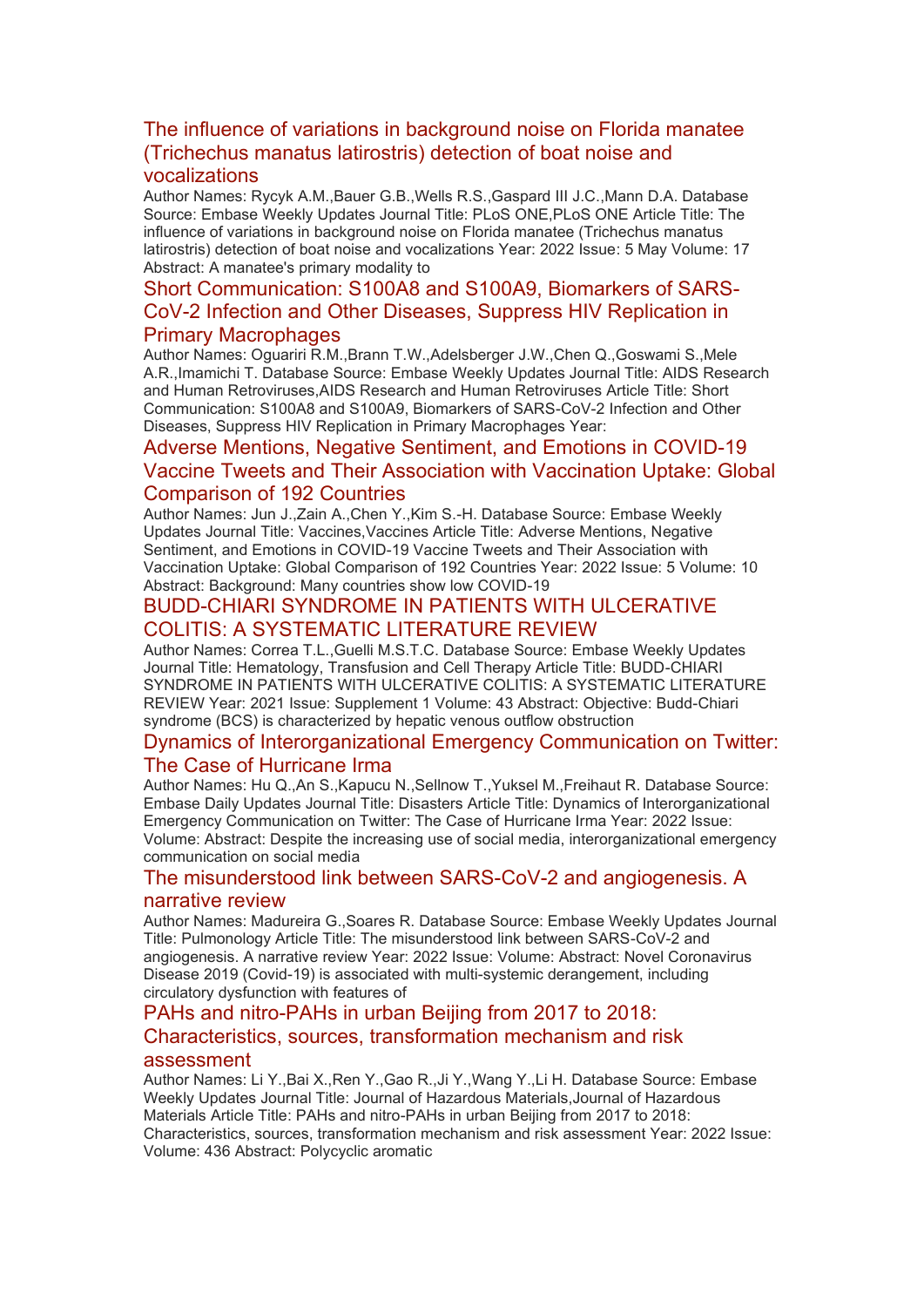#### [Question storming: The power of Questions-A method to increase](https://eur01.safelinks.protection.outlook.com/?url=http%3A%2F%2Ftransit.linexsystems.com%2Ftrack%2Fclick%2F30370861%2Fca.linexsystems.com%3Fp%3DeyJzIjoibDJnbEY2elR5XzdOaXZPZTk0S0U4VGhLWG9BIiwidiI6MSwicCI6IntcInVcIjozMDM3MDg2MSxcInZcIjoxLFwidXJsXCI6XCJodHRwOlxcXC9cXFwvY2EubGluZXhzeXN0ZW1zLmNvbVxcXC9jb250ZW50c1xcXC90cmFuc2l0XFxcLzM3ODMxODAzODc_dXNlcl9pZD00NDM1MTUmbG9nPWY5N2ViNmUzMjE5YTcyMWVlZDE3NTIyOTNmZmJlY2E3JnA9OTU5Njc2NDgmbT0xJnM9Mzk5MDU1Jm9yZ19pZD0yNjI4NzVcIixcImlkXCI6XCJjMWY3ZGMyMzZiZTA0YjY0YmU3YTNhYjQ0MmI4MWY2ZVwiLFwidXJsX2lkc1wiOltcIjA1ZTliM2YxZjk4OTA1NGZlM2JjODI0YWQ4ZmExYjhmMWYyMzVkMTNcIl19In0&data=05%7C01%7Ccaroline.debrun%40phe.gov.uk%7Ca6f00f6bef614d07b97908da43b32f98%7Cee4e14994a354b2ead475f3cf9de8666%7C0%7C0%7C637896735149514785%7CUnknown%7CTWFpbGZsb3d8eyJWIjoiMC4wLjAwMDAiLCJQIjoiV2luMzIiLCJBTiI6Ik1haWwiLCJXVCI6Mn0%3D%7C3000%7C%7C%7C&sdata=WesQWixGtgXxRzOB81mfGVxCwOyt83rPbCWjjc%2BOIwY%3D&reserved=0)  [options for action in uncertainty](https://eur01.safelinks.protection.outlook.com/?url=http%3A%2F%2Ftransit.linexsystems.com%2Ftrack%2Fclick%2F30370861%2Fca.linexsystems.com%3Fp%3DeyJzIjoibDJnbEY2elR5XzdOaXZPZTk0S0U4VGhLWG9BIiwidiI6MSwicCI6IntcInVcIjozMDM3MDg2MSxcInZcIjoxLFwidXJsXCI6XCJodHRwOlxcXC9cXFwvY2EubGluZXhzeXN0ZW1zLmNvbVxcXC9jb250ZW50c1xcXC90cmFuc2l0XFxcLzM3ODMxODAzODc_dXNlcl9pZD00NDM1MTUmbG9nPWY5N2ViNmUzMjE5YTcyMWVlZDE3NTIyOTNmZmJlY2E3JnA9OTU5Njc2NDgmbT0xJnM9Mzk5MDU1Jm9yZ19pZD0yNjI4NzVcIixcImlkXCI6XCJjMWY3ZGMyMzZiZTA0YjY0YmU3YTNhYjQ0MmI4MWY2ZVwiLFwidXJsX2lkc1wiOltcIjA1ZTliM2YxZjk4OTA1NGZlM2JjODI0YWQ4ZmExYjhmMWYyMzVkMTNcIl19In0&data=05%7C01%7Ccaroline.debrun%40phe.gov.uk%7Ca6f00f6bef614d07b97908da43b32f98%7Cee4e14994a354b2ead475f3cf9de8666%7C0%7C0%7C637896735149514785%7CUnknown%7CTWFpbGZsb3d8eyJWIjoiMC4wLjAwMDAiLCJQIjoiV2luMzIiLCJBTiI6Ik1haWwiLCJXVCI6Mn0%3D%7C3000%7C%7C%7C&sdata=WesQWixGtgXxRzOB81mfGVxCwOyt83rPbCWjjc%2BOIwY%3D&reserved=0)

Author Names: Mennin S.,Eoyang G.H. Database Source: Embase Weekly Updates Journal Title: Journal of Evaluation in Clinical Practice,Journal of Evaluation in Clinical Practice Article Title: Question storming: The power of Questions-A method to increase options for action in uncertainty Year: 2022 Issue: Volume: Abstract: Rationale: Question Storming offers a method that enables

#### [Mother's Concern in the Family about Her Child with Post-Traumatic](https://eur01.safelinks.protection.outlook.com/?url=http%3A%2F%2Ftransit.linexsystems.com%2Ftrack%2Fclick%2F30370861%2Fca.linexsystems.com%3Fp%3DeyJzIjoiaHBtUEctMHg4Tm81cl8zZG1TcXVNcmNRZVFnIiwidiI6MSwicCI6IntcInVcIjozMDM3MDg2MSxcInZcIjoxLFwidXJsXCI6XCJodHRwOlxcXC9cXFwvY2EubGluZXhzeXN0ZW1zLmNvbVxcXC9jb250ZW50c1xcXC90cmFuc2l0XFxcLzM3ODMxODAzODk_dXNlcl9pZD00NDM1MTUmbG9nPWY5N2ViNmUzMjE5YTcyMWVlZDE3NTIyOTNmZmJlY2E3JnA9OTU5Njc2NDgmbT0xJnM9Mzk5MDU1Jm9yZ19pZD0yNjI4NzVcIixcImlkXCI6XCJjMWY3ZGMyMzZiZTA0YjY0YmU3YTNhYjQ0MmI4MWY2ZVwiLFwidXJsX2lkc1wiOltcIjA1ZTliM2YxZjk4OTA1NGZlM2JjODI0YWQ4ZmExYjhmMWYyMzVkMTNcIl19In0&data=05%7C01%7Ccaroline.debrun%40phe.gov.uk%7Ca6f00f6bef614d07b97908da43b32f98%7Cee4e14994a354b2ead475f3cf9de8666%7C0%7C0%7C637896735149514785%7CUnknown%7CTWFpbGZsb3d8eyJWIjoiMC4wLjAwMDAiLCJQIjoiV2luMzIiLCJBTiI6Ik1haWwiLCJXVCI6Mn0%3D%7C3000%7C%7C%7C&sdata=pFfleezeWk99Gi22T942NCh9AaDD%2Fu9b4MfchgJhvxM%3D&reserved=0)  [Due to the Tornado in Central Java, Indonesia -](https://eur01.safelinks.protection.outlook.com/?url=http%3A%2F%2Ftransit.linexsystems.com%2Ftrack%2Fclick%2F30370861%2Fca.linexsystems.com%3Fp%3DeyJzIjoiaHBtUEctMHg4Tm81cl8zZG1TcXVNcmNRZVFnIiwidiI6MSwicCI6IntcInVcIjozMDM3MDg2MSxcInZcIjoxLFwidXJsXCI6XCJodHRwOlxcXC9cXFwvY2EubGluZXhzeXN0ZW1zLmNvbVxcXC9jb250ZW50c1xcXC90cmFuc2l0XFxcLzM3ODMxODAzODk_dXNlcl9pZD00NDM1MTUmbG9nPWY5N2ViNmUzMjE5YTcyMWVlZDE3NTIyOTNmZmJlY2E3JnA9OTU5Njc2NDgmbT0xJnM9Mzk5MDU1Jm9yZ19pZD0yNjI4NzVcIixcImlkXCI6XCJjMWY3ZGMyMzZiZTA0YjY0YmU3YTNhYjQ0MmI4MWY2ZVwiLFwidXJsX2lkc1wiOltcIjA1ZTliM2YxZjk4OTA1NGZlM2JjODI0YWQ4ZmExYjhmMWYyMzVkMTNcIl19In0&data=05%7C01%7Ccaroline.debrun%40phe.gov.uk%7Ca6f00f6bef614d07b97908da43b32f98%7Cee4e14994a354b2ead475f3cf9de8666%7C0%7C0%7C637896735149514785%7CUnknown%7CTWFpbGZsb3d8eyJWIjoiMC4wLjAwMDAiLCJQIjoiV2luMzIiLCJBTiI6Ik1haWwiLCJXVCI6Mn0%3D%7C3000%7C%7C%7C&sdata=pFfleezeWk99Gi22T942NCh9AaDD%2Fu9b4MfchgJhvxM%3D&reserved=0) A Qualitative Study

Author Names: Pratiwi A.,Muhlisin A.,Mardiyo M.,Yuniartika W.,Widodo A. Database Source: Embase Weekly Updates Journal Title: Open Access Macedonian Journal of Medical Sciences Article Title: Mother's Concern in the Family about Her Child with Post-Traumatic Due to the Tornado in Central Java, Indonesia - A Qualitative Study Year: 2022 Issue: Volume: 10 Abstract: BACKGROUND:

#### [Structuring an Undergraduate Anatomy Teaching Experience](https://eur01.safelinks.protection.outlook.com/?url=http%3A%2F%2Ftransit.linexsystems.com%2Ftrack%2Fclick%2F30370861%2Fca.linexsystems.com%3Fp%3DeyJzIjoiX19PQ0NWa3JUNWljdkRXVEd1T0EyWDlYbU9VIiwidiI6MSwicCI6IntcInVcIjozMDM3MDg2MSxcInZcIjoxLFwidXJsXCI6XCJodHRwOlxcXC9cXFwvY2EubGluZXhzeXN0ZW1zLmNvbVxcXC9jb250ZW50c1xcXC90cmFuc2l0XFxcLzM3ODMxODAzOTA_dXNlcl9pZD00NDM1MTUmbG9nPWY5N2ViNmUzMjE5YTcyMWVlZDE3NTIyOTNmZmJlY2E3JnA9OTU5Njc2NDgmbT0xJnM9Mzk5MDU1Jm9yZ19pZD0yNjI4NzVcIixcImlkXCI6XCJjMWY3ZGMyMzZiZTA0YjY0YmU3YTNhYjQ0MmI4MWY2ZVwiLFwidXJsX2lkc1wiOltcIjA1ZTliM2YxZjk4OTA1NGZlM2JjODI0YWQ4ZmExYjhmMWYyMzVkMTNcIl19In0&data=05%7C01%7Ccaroline.debrun%40phe.gov.uk%7Ca6f00f6bef614d07b97908da43b32f98%7Cee4e14994a354b2ead475f3cf9de8666%7C0%7C0%7C637896735149514785%7CUnknown%7CTWFpbGZsb3d8eyJWIjoiMC4wLjAwMDAiLCJQIjoiV2luMzIiLCJBTiI6Ik1haWwiLCJXVCI6Mn0%3D%7C3000%7C%7C%7C&sdata=v7RjmNb%2BUtEV5m8cjA1Nkh3ez7J4ijym%2FbKXgItX2O8%3D&reserved=0)

Author Names: Orczykowski M.E. Database Source: Embase Weekly Updates Journal Title: FASEB Journal Article Title: Structuring an Undergraduate Anatomy Teaching Experience Year: 2019 Issue: SUPPL 1 Volume: 33 Abstract: The Division of Anatomical Sciences at the University of Michigan Medical School offers a team-taught undergraduate anatomy course (Anatomy 403) to 170-200 students

#### [Localization of a TORC1-eIF4F translation complex during CD8+ T cell](https://eur01.safelinks.protection.outlook.com/?url=http%3A%2F%2Ftransit.linexsystems.com%2Ftrack%2Fclick%2F30370861%2Fca.linexsystems.com%3Fp%3DeyJzIjoiT09HU0dlQ1lDN2l4YXFhYlAzc24tTTFpcTFRIiwidiI6MSwicCI6IntcInVcIjozMDM3MDg2MSxcInZcIjoxLFwidXJsXCI6XCJodHRwOlxcXC9cXFwvY2EubGluZXhzeXN0ZW1zLmNvbVxcXC9jb250ZW50c1xcXC90cmFuc2l0XFxcLzM3ODMxODAzOTE_dXNlcl9pZD00NDM1MTUmbG9nPWY5N2ViNmUzMjE5YTcyMWVlZDE3NTIyOTNmZmJlY2E3JnA9OTU5Njc2NDgmbT0xJnM9Mzk5MDU1Jm9yZ19pZD0yNjI4NzVcIixcImlkXCI6XCJjMWY3ZGMyMzZiZTA0YjY0YmU3YTNhYjQ0MmI4MWY2ZVwiLFwidXJsX2lkc1wiOltcIjA1ZTliM2YxZjk4OTA1NGZlM2JjODI0YWQ4ZmExYjhmMWYyMzVkMTNcIl19In0&data=05%7C01%7Ccaroline.debrun%40phe.gov.uk%7Ca6f00f6bef614d07b97908da43b32f98%7Cee4e14994a354b2ead475f3cf9de8666%7C0%7C0%7C637896735149514785%7CUnknown%7CTWFpbGZsb3d8eyJWIjoiMC4wLjAwMDAiLCJQIjoiV2luMzIiLCJBTiI6Ik1haWwiLCJXVCI6Mn0%3D%7C3000%7C%7C%7C&sdata=2QqhI1cP%2FpFNzHFe3JgScdeP9tRvpPEva%2BuIj0VWolU%3D&reserved=0)  [activation drives divergent cell fate](https://eur01.safelinks.protection.outlook.com/?url=http%3A%2F%2Ftransit.linexsystems.com%2Ftrack%2Fclick%2F30370861%2Fca.linexsystems.com%3Fp%3DeyJzIjoiT09HU0dlQ1lDN2l4YXFhYlAzc24tTTFpcTFRIiwidiI6MSwicCI6IntcInVcIjozMDM3MDg2MSxcInZcIjoxLFwidXJsXCI6XCJodHRwOlxcXC9cXFwvY2EubGluZXhzeXN0ZW1zLmNvbVxcXC9jb250ZW50c1xcXC90cmFuc2l0XFxcLzM3ODMxODAzOTE_dXNlcl9pZD00NDM1MTUmbG9nPWY5N2ViNmUzMjE5YTcyMWVlZDE3NTIyOTNmZmJlY2E3JnA9OTU5Njc2NDgmbT0xJnM9Mzk5MDU1Jm9yZ19pZD0yNjI4NzVcIixcImlkXCI6XCJjMWY3ZGMyMzZiZTA0YjY0YmU3YTNhYjQ0MmI4MWY2ZVwiLFwidXJsX2lkc1wiOltcIjA1ZTliM2YxZjk4OTA1NGZlM2JjODI0YWQ4ZmExYjhmMWYyMzVkMTNcIl19In0&data=05%7C01%7Ccaroline.debrun%40phe.gov.uk%7Ca6f00f6bef614d07b97908da43b32f98%7Cee4e14994a354b2ead475f3cf9de8666%7C0%7C0%7C637896735149514785%7CUnknown%7CTWFpbGZsb3d8eyJWIjoiMC4wLjAwMDAiLCJQIjoiV2luMzIiLCJBTiI6Ik1haWwiLCJXVCI6Mn0%3D%7C3000%7C%7C%7C&sdata=2QqhI1cP%2FpFNzHFe3JgScdeP9tRvpPEva%2BuIj0VWolU%3D&reserved=0)

Author Names: Liedmann S.,Liu X.,Guy C.S.,Crawford J.C.,Rodriguez D.A.,Kuzuoglu-Ozturk D.,Guo A.,Verbist K.C.,Temirov J.,Chen M.J.,Ruggero D.,Zhang H.,Thomas P.G.,Green D.R. Database Source: Embase Daily Updates Journal Title: Molecular cell Article Title: Localization of a TORC1-eIF4F translation complex during CD8<sup>+</sup> T cell activation drives divergent cell fate Year: 2022

#### [Therapeutic role of immunomodulators during the COVID-19 pandemic](https://eur01.safelinks.protection.outlook.com/?url=http%3A%2F%2Ftransit.linexsystems.com%2Ftrack%2Fclick%2F30370861%2Fca.linexsystems.com%3Fp%3DeyJzIjoiN0pYdXdiM3UxcDBadlRCYmtYeFdMWXpPT2JJIiwidiI6MSwicCI6IntcInVcIjozMDM3MDg2MSxcInZcIjoxLFwidXJsXCI6XCJodHRwOlxcXC9cXFwvY2EubGluZXhzeXN0ZW1zLmNvbVxcXC9jb250ZW50c1xcXC90cmFuc2l0XFxcLzM3ODMxODAzOTI_dXNlcl9pZD00NDM1MTUmbG9nPWY5N2ViNmUzMjE5YTcyMWVlZDE3NTIyOTNmZmJlY2E3JnA9OTU5Njc2NDgmbT0xJnM9Mzk5MDU1Jm9yZ19pZD0yNjI4NzVcIixcImlkXCI6XCJjMWY3ZGMyMzZiZTA0YjY0YmU3YTNhYjQ0MmI4MWY2ZVwiLFwidXJsX2lkc1wiOltcIjA1ZTliM2YxZjk4OTA1NGZlM2JjODI0YWQ4ZmExYjhmMWYyMzVkMTNcIl19In0&data=05%7C01%7Ccaroline.debrun%40phe.gov.uk%7Ca6f00f6bef614d07b97908da43b32f98%7Cee4e14994a354b2ead475f3cf9de8666%7C0%7C0%7C637896735149514785%7CUnknown%7CTWFpbGZsb3d8eyJWIjoiMC4wLjAwMDAiLCJQIjoiV2luMzIiLCJBTiI6Ik1haWwiLCJXVCI6Mn0%3D%7C3000%7C%7C%7C&sdata=KS5VozUx8%2BP7ZA68%2F%2Fb781m4vhEMX%2Fj8qFbAm3nsLD0%3D&reserved=0)[a narrative review](https://eur01.safelinks.protection.outlook.com/?url=http%3A%2F%2Ftransit.linexsystems.com%2Ftrack%2Fclick%2F30370861%2Fca.linexsystems.com%3Fp%3DeyJzIjoiN0pYdXdiM3UxcDBadlRCYmtYeFdMWXpPT2JJIiwidiI6MSwicCI6IntcInVcIjozMDM3MDg2MSxcInZcIjoxLFwidXJsXCI6XCJodHRwOlxcXC9cXFwvY2EubGluZXhzeXN0ZW1zLmNvbVxcXC9jb250ZW50c1xcXC90cmFuc2l0XFxcLzM3ODMxODAzOTI_dXNlcl9pZD00NDM1MTUmbG9nPWY5N2ViNmUzMjE5YTcyMWVlZDE3NTIyOTNmZmJlY2E3JnA9OTU5Njc2NDgmbT0xJnM9Mzk5MDU1Jm9yZ19pZD0yNjI4NzVcIixcImlkXCI6XCJjMWY3ZGMyMzZiZTA0YjY0YmU3YTNhYjQ0MmI4MWY2ZVwiLFwidXJsX2lkc1wiOltcIjA1ZTliM2YxZjk4OTA1NGZlM2JjODI0YWQ4ZmExYjhmMWYyMzVkMTNcIl19In0&data=05%7C01%7Ccaroline.debrun%40phe.gov.uk%7Ca6f00f6bef614d07b97908da43b32f98%7Cee4e14994a354b2ead475f3cf9de8666%7C0%7C0%7C637896735149514785%7CUnknown%7CTWFpbGZsb3d8eyJWIjoiMC4wLjAwMDAiLCJQIjoiV2luMzIiLCJBTiI6Ik1haWwiLCJXVCI6Mn0%3D%7C3000%7C%7C%7C&sdata=KS5VozUx8%2BP7ZA68%2F%2Fb781m4vhEMX%2Fj8qFbAm3nsLD0%3D&reserved=0)

Author Names: Al-Hajeri H.,Baroun F.,Abutiban F.,Al-Mutairi M.,Ali Y.,Alawadhi A.,Albasri A.,Aldei A.,AlEnizi A.,Alhadhood N.,Al-Herz A.,Alkadi A.,Alkanderi W.,Almathkoori A.,Almutairi N.,Alsayegh S.,Alturki A.,Bahbahani H.,Dehrab A.,Ghanem A.,Haji Hasan E.,Hayat S.,Saleh K.,Tarakmeh H

#### Gone with the flow - [Assessment of personal care products in](https://eur01.safelinks.protection.outlook.com/?url=http%3A%2F%2Ftransit.linexsystems.com%2Ftrack%2Fclick%2F30370861%2Fca.linexsystems.com%3Fp%3DeyJzIjoiQnJOS2FpX1NTS2cyREdhU1Vhc1pWbGRqR3RZIiwidiI6MSwicCI6IntcInVcIjozMDM3MDg2MSxcInZcIjoxLFwidXJsXCI6XCJodHRwOlxcXC9cXFwvY2EubGluZXhzeXN0ZW1zLmNvbVxcXC9jb250ZW50c1xcXC90cmFuc2l0XFxcLzM3ODMxODI1NDY_dXNlcl9pZD00NDM1MTUmbG9nPWY5N2ViNmUzMjE5YTcyMWVlZDE3NTIyOTNmZmJlY2E3JnA9OTU5Njc2NDgmbT0xJnM9Mzk5MDU1Jm9yZ19pZD0yNjI4NzVcIixcImlkXCI6XCJjMWY3ZGMyMzZiZTA0YjY0YmU3YTNhYjQ0MmI4MWY2ZVwiLFwidXJsX2lkc1wiOltcIjA1ZTliM2YxZjk4OTA1NGZlM2JjODI0YWQ4ZmExYjhmMWYyMzVkMTNcIl19In0&data=05%7C01%7Ccaroline.debrun%40phe.gov.uk%7Ca6f00f6bef614d07b97908da43b32f98%7Cee4e14994a354b2ead475f3cf9de8666%7C0%7C0%7C637896735149514785%7CUnknown%7CTWFpbGZsb3d8eyJWIjoiMC4wLjAwMDAiLCJQIjoiV2luMzIiLCJBTiI6Ik1haWwiLCJXVCI6Mn0%3D%7C3000%7C%7C%7C&sdata=%2FGIrB%2BV34OwvFgQ7jvfP7cLh8K8yTMIzCDu2k3x7YVc%3D&reserved=0)  [Portuguese rivers](https://eur01.safelinks.protection.outlook.com/?url=http%3A%2F%2Ftransit.linexsystems.com%2Ftrack%2Fclick%2F30370861%2Fca.linexsystems.com%3Fp%3DeyJzIjoiQnJOS2FpX1NTS2cyREdhU1Vhc1pWbGRqR3RZIiwidiI6MSwicCI6IntcInVcIjozMDM3MDg2MSxcInZcIjoxLFwidXJsXCI6XCJodHRwOlxcXC9cXFwvY2EubGluZXhzeXN0ZW1zLmNvbVxcXC9jb250ZW50c1xcXC90cmFuc2l0XFxcLzM3ODMxODI1NDY_dXNlcl9pZD00NDM1MTUmbG9nPWY5N2ViNmUzMjE5YTcyMWVlZDE3NTIyOTNmZmJlY2E3JnA9OTU5Njc2NDgmbT0xJnM9Mzk5MDU1Jm9yZ19pZD0yNjI4NzVcIixcImlkXCI6XCJjMWY3ZGMyMzZiZTA0YjY0YmU3YTNhYjQ0MmI4MWY2ZVwiLFwidXJsX2lkc1wiOltcIjA1ZTliM2YxZjk4OTA1NGZlM2JjODI0YWQ4ZmExYjhmMWYyMzVkMTNcIl19In0&data=05%7C01%7Ccaroline.debrun%40phe.gov.uk%7Ca6f00f6bef614d07b97908da43b32f98%7Cee4e14994a354b2ead475f3cf9de8666%7C0%7C0%7C637896735149514785%7CUnknown%7CTWFpbGZsb3d8eyJWIjoiMC4wLjAwMDAiLCJQIjoiV2luMzIiLCJBTiI6Ik1haWwiLCJXVCI6Mn0%3D%7C3000%7C%7C%7C&sdata=%2FGIrB%2BV34OwvFgQ7jvfP7cLh8K8yTMIzCDu2k3x7YVc%3D&reserved=0)

Author Names: Homem V.,Llompart M.,Vila M.,Ribeiro A.R.L.,Garcia-Jares C.,Ratola N.,Celeiro M. Database Source: Embase Weekly Updates Journal Title:

Chemosphere,Chemosphere Article Title: Gone with the flow - Assessment of personal care products in Portuguese rivers Year: 2022 Issue: Volume: 293 Abstract: Although there are several works in the literature that study the presence of

#### [Research on real-time risk monitoring model along the water transfer](https://eur01.safelinks.protection.outlook.com/?url=http%3A%2F%2Ftransit.linexsystems.com%2Ftrack%2Fclick%2F30370861%2Fca.linexsystems.com%3Fp%3DeyJzIjoiaGlCeVRaTF80dW5YNVBnNldiUGQ1VTU3NlpZIiwidiI6MSwicCI6IntcInVcIjozMDM3MDg2MSxcInZcIjoxLFwidXJsXCI6XCJodHRwOlxcXC9cXFwvY2EubGluZXhzeXN0ZW1zLmNvbVxcXC9jb250ZW50c1xcXC90cmFuc2l0XFxcLzM3ODMxODI1NDc_dXNlcl9pZD00NDM1MTUmbG9nPWY5N2ViNmUzMjE5YTcyMWVlZDE3NTIyOTNmZmJlY2E3JnA9OTU5Njc2NDgmbT0xJnM9Mzk5MDU1Jm9yZ19pZD0yNjI4NzVcIixcImlkXCI6XCJjMWY3ZGMyMzZiZTA0YjY0YmU3YTNhYjQ0MmI4MWY2ZVwiLFwidXJsX2lkc1wiOltcIjA1ZTliM2YxZjk4OTA1NGZlM2JjODI0YWQ4ZmExYjhmMWYyMzVkMTNcIl19In0&data=05%7C01%7Ccaroline.debrun%40phe.gov.uk%7Ca6f00f6bef614d07b97908da43b32f98%7Cee4e14994a354b2ead475f3cf9de8666%7C0%7C0%7C637896735149514785%7CUnknown%7CTWFpbGZsb3d8eyJWIjoiMC4wLjAwMDAiLCJQIjoiV2luMzIiLCJBTiI6Ik1haWwiLCJXVCI6Mn0%3D%7C3000%7C%7C%7C&sdata=NcKufXi0iz%2FgJ7fhwZOPjn6xvYctXka4n0K08CWuH8Q%3D&reserved=0)  [project: a case study in China](https://eur01.safelinks.protection.outlook.com/?url=http%3A%2F%2Ftransit.linexsystems.com%2Ftrack%2Fclick%2F30370861%2Fca.linexsystems.com%3Fp%3DeyJzIjoiaGlCeVRaTF80dW5YNVBnNldiUGQ1VTU3NlpZIiwidiI6MSwicCI6IntcInVcIjozMDM3MDg2MSxcInZcIjoxLFwidXJsXCI6XCJodHRwOlxcXC9cXFwvY2EubGluZXhzeXN0ZW1zLmNvbVxcXC9jb250ZW50c1xcXC90cmFuc2l0XFxcLzM3ODMxODI1NDc_dXNlcl9pZD00NDM1MTUmbG9nPWY5N2ViNmUzMjE5YTcyMWVlZDE3NTIyOTNmZmJlY2E3JnA9OTU5Njc2NDgmbT0xJnM9Mzk5MDU1Jm9yZ19pZD0yNjI4NzVcIixcImlkXCI6XCJjMWY3ZGMyMzZiZTA0YjY0YmU3YTNhYjQ0MmI4MWY2ZVwiLFwidXJsX2lkc1wiOltcIjA1ZTliM2YxZjk4OTA1NGZlM2JjODI0YWQ4ZmExYjhmMWYyMzVkMTNcIl19In0&data=05%7C01%7Ccaroline.debrun%40phe.gov.uk%7Ca6f00f6bef614d07b97908da43b32f98%7Cee4e14994a354b2ead475f3cf9de8666%7C0%7C0%7C637896735149514785%7CUnknown%7CTWFpbGZsb3d8eyJWIjoiMC4wLjAwMDAiLCJQIjoiV2luMzIiLCJBTiI6Ik1haWwiLCJXVCI6Mn0%3D%7C3000%7C%7C%7C&sdata=NcKufXi0iz%2FgJ7fhwZOPjn6xvYctXka4n0K08CWuH8Q%3D&reserved=0)

Author Names: Wang F.,Liu B.,Li H.,He Y. Database Source: Embase Weekly Updates Journal Title: Water Supply,Water Science and Technology: Water Supply Article Title: Research on real-time risk monitoring model along the water transfer project: a case study in China Year: 2022 Issue: 4 Volume: 22 Abstract: With the continuous operation of a water transfer project, especially under

#### Gain and retain - [On the efficiency of modified agricultural drainage](https://eur01.safelinks.protection.outlook.com/?url=http%3A%2F%2Ftransit.linexsystems.com%2Ftrack%2Fclick%2F30370861%2Fca.linexsystems.com%3Fp%3DeyJzIjoiYkc1YnRzMEEyUTViZGgtRV9ySXo5NWJqNW84IiwidiI6MSwicCI6IntcInVcIjozMDM3MDg2MSxcInZcIjoxLFwidXJsXCI6XCJodHRwOlxcXC9cXFwvY2EubGluZXhzeXN0ZW1zLmNvbVxcXC9jb250ZW50c1xcXC90cmFuc2l0XFxcLzM3ODMxODI1NDk_dXNlcl9pZD00NDM1MTUmbG9nPWY5N2ViNmUzMjE5YTcyMWVlZDE3NTIyOTNmZmJlY2E3JnA9OTU5Njc2NDgmbT0xJnM9Mzk5MDU1Jm9yZ19pZD0yNjI4NzVcIixcImlkXCI6XCJjMWY3ZGMyMzZiZTA0YjY0YmU3YTNhYjQ0MmI4MWY2ZVwiLFwidXJsX2lkc1wiOltcIjA1ZTliM2YxZjk4OTA1NGZlM2JjODI0YWQ4ZmExYjhmMWYyMzVkMTNcIl19In0&data=05%7C01%7Ccaroline.debrun%40phe.gov.uk%7Ca6f00f6bef614d07b97908da43b32f98%7Cee4e14994a354b2ead475f3cf9de8666%7C0%7C0%7C637896735149514785%7CUnknown%7CTWFpbGZsb3d8eyJWIjoiMC4wLjAwMDAiLCJQIjoiV2luMzIiLCJBTiI6Ik1haWwiLCJXVCI6Mn0%3D%7C3000%7C%7C%7C&sdata=1TYbgrVHBFtOb66OB6wHjobieDwQg7FM2RPf0A3IIb0%3D&reserved=0)  [ponds for pesticide retention](https://eur01.safelinks.protection.outlook.com/?url=http%3A%2F%2Ftransit.linexsystems.com%2Ftrack%2Fclick%2F30370861%2Fca.linexsystems.com%3Fp%3DeyJzIjoiYkc1YnRzMEEyUTViZGgtRV9ySXo5NWJqNW84IiwidiI6MSwicCI6IntcInVcIjozMDM3MDg2MSxcInZcIjoxLFwidXJsXCI6XCJodHRwOlxcXC9cXFwvY2EubGluZXhzeXN0ZW1zLmNvbVxcXC9jb250ZW50c1xcXC90cmFuc2l0XFxcLzM3ODMxODI1NDk_dXNlcl9pZD00NDM1MTUmbG9nPWY5N2ViNmUzMjE5YTcyMWVlZDE3NTIyOTNmZmJlY2E3JnA9OTU5Njc2NDgmbT0xJnM9Mzk5MDU1Jm9yZ19pZD0yNjI4NzVcIixcImlkXCI6XCJjMWY3ZGMyMzZiZTA0YjY0YmU3YTNhYjQ0MmI4MWY2ZVwiLFwidXJsX2lkc1wiOltcIjA1ZTliM2YxZjk4OTA1NGZlM2JjODI0YWQ4ZmExYjhmMWYyMzVkMTNcIl19In0&data=05%7C01%7Ccaroline.debrun%40phe.gov.uk%7Ca6f00f6bef614d07b97908da43b32f98%7Cee4e14994a354b2ead475f3cf9de8666%7C0%7C0%7C637896735149514785%7CUnknown%7CTWFpbGZsb3d8eyJWIjoiMC4wLjAwMDAiLCJQIjoiV2luMzIiLCJBTiI6Ik1haWwiLCJXVCI6Mn0%3D%7C3000%7C%7C%7C&sdata=1TYbgrVHBFtOb66OB6wHjobieDwQg7FM2RPf0A3IIb0%3D&reserved=0)

Author Names: Willkommen S.,Lange J.,Pfannerstill M.,Fohrer N.,Ulrich U. Database Source: Embase Weekly Updates Journal Title: Science of the Total Environment,Science of the Total Environment Article Title: Gain and retain - On the efficiency of modified agricultural drainage ponds for pesticide retention Year: 2022 Issue: Volume: 836 Abstract: Drainage ponds have the potential to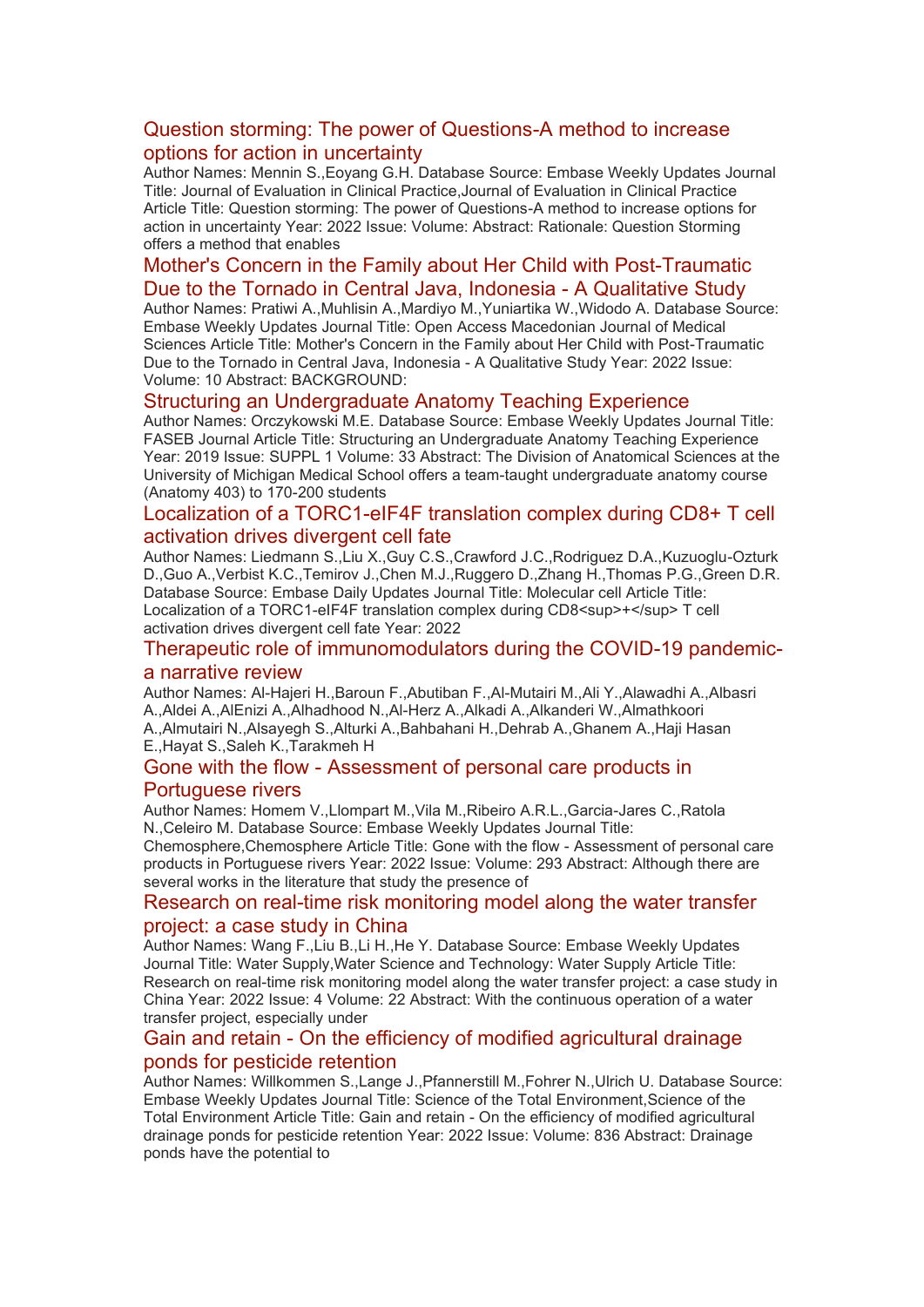#### [The Planetary Health Report Card: a student-led initiative to inspire](https://eur01.safelinks.protection.outlook.com/?url=http%3A%2F%2Ftransit.linexsystems.com%2Ftrack%2Fclick%2F30370861%2Fca.linexsystems.com%3Fp%3DeyJzIjoiaEcxZFFLQm1hMzZUQkEzalcwMFZwVm56bDVZIiwidiI6MSwicCI6IntcInVcIjozMDM3MDg2MSxcInZcIjoxLFwidXJsXCI6XCJodHRwOlxcXC9cXFwvY2EubGluZXhzeXN0ZW1zLmNvbVxcXC9jb250ZW50c1xcXC90cmFuc2l0XFxcLzM3ODMxODI1NTA_dXNlcl9pZD00NDM1MTUmbG9nPWY5N2ViNmUzMjE5YTcyMWVlZDE3NTIyOTNmZmJlY2E3JnA9OTU5Njc2NDgmbT0xJnM9Mzk5MDU1Jm9yZ19pZD0yNjI4NzVcIixcImlkXCI6XCJjMWY3ZGMyMzZiZTA0YjY0YmU3YTNhYjQ0MmI4MWY2ZVwiLFwidXJsX2lkc1wiOltcIjA1ZTliM2YxZjk4OTA1NGZlM2JjODI0YWQ4ZmExYjhmMWYyMzVkMTNcIl19In0&data=05%7C01%7Ccaroline.debrun%40phe.gov.uk%7Ca6f00f6bef614d07b97908da43b32f98%7Cee4e14994a354b2ead475f3cf9de8666%7C0%7C0%7C637896735149514785%7CUnknown%7CTWFpbGZsb3d8eyJWIjoiMC4wLjAwMDAiLCJQIjoiV2luMzIiLCJBTiI6Ik1haWwiLCJXVCI6Mn0%3D%7C3000%7C%7C%7C&sdata=9TAUdhjIinMyzoLJzxKQQQ8tANUtmIYSqhdmvIqsCgg%3D&reserved=0)  [planetary health in medical schools](https://eur01.safelinks.protection.outlook.com/?url=http%3A%2F%2Ftransit.linexsystems.com%2Ftrack%2Fclick%2F30370861%2Fca.linexsystems.com%3Fp%3DeyJzIjoiaEcxZFFLQm1hMzZUQkEzalcwMFZwVm56bDVZIiwidiI6MSwicCI6IntcInVcIjozMDM3MDg2MSxcInZcIjoxLFwidXJsXCI6XCJodHRwOlxcXC9cXFwvY2EubGluZXhzeXN0ZW1zLmNvbVxcXC9jb250ZW50c1xcXC90cmFuc2l0XFxcLzM3ODMxODI1NTA_dXNlcl9pZD00NDM1MTUmbG9nPWY5N2ViNmUzMjE5YTcyMWVlZDE3NTIyOTNmZmJlY2E3JnA9OTU5Njc2NDgmbT0xJnM9Mzk5MDU1Jm9yZ19pZD0yNjI4NzVcIixcImlkXCI6XCJjMWY3ZGMyMzZiZTA0YjY0YmU3YTNhYjQ0MmI4MWY2ZVwiLFwidXJsX2lkc1wiOltcIjA1ZTliM2YxZjk4OTA1NGZlM2JjODI0YWQ4ZmExYjhmMWYyMzVkMTNcIl19In0&data=05%7C01%7Ccaroline.debrun%40phe.gov.uk%7Ca6f00f6bef614d07b97908da43b32f98%7Cee4e14994a354b2ead475f3cf9de8666%7C0%7C0%7C637896735149514785%7CUnknown%7CTWFpbGZsb3d8eyJWIjoiMC4wLjAwMDAiLCJQIjoiV2luMzIiLCJBTiI6Ik1haWwiLCJXVCI6Mn0%3D%7C3000%7C%7C%7C&sdata=9TAUdhjIinMyzoLJzxKQQQ8tANUtmIYSqhdmvIqsCgg%3D&reserved=0)

Author Names: Hampshire K.,Islam N.,Kissel B.,Chase H.,Gundling K. Database Source: Embase Weekly Updates Journal Title: The Lancet Planetary Health Article Title: The Planetary Health Report Card: a student-led initiative to inspire planetary health in medical schools Year: 2022 Issue: 5 Volume: 6 Abstract: The warming of our planet and destruction of our ecosystems have created

#### [Running a dense air temperature measurement field campaign at the](https://eur01.safelinks.protection.outlook.com/?url=http%3A%2F%2Ftransit.linexsystems.com%2Ftrack%2Fclick%2F30370861%2Fca.linexsystems.com%3Fp%3DeyJzIjoiQWE3X1h1Mzl5N0txSEZtSmVaUF9wRjF4LVk4IiwidiI6MSwicCI6IntcInVcIjozMDM3MDg2MSxcInZcIjoxLFwidXJsXCI6XCJodHRwOlxcXC9cXFwvY2EubGluZXhzeXN0ZW1zLmNvbVxcXC9jb250ZW50c1xcXC90cmFuc2l0XFxcLzM3ODMyODkzMTc_dXNlcl9pZD00NDM1MTUmbG9nPWY5N2ViNmUzMjE5YTcyMWVlZDE3NTIyOTNmZmJlY2E3JnA9OTU5Njc2NDgmbT0xJnM9Mzk5MDU1Jm9yZ19pZD0yNjI4NzVcIixcImlkXCI6XCJjMWY3ZGMyMzZiZTA0YjY0YmU3YTNhYjQ0MmI4MWY2ZVwiLFwidXJsX2lkc1wiOltcIjA1ZTliM2YxZjk4OTA1NGZlM2JjODI0YWQ4ZmExYjhmMWYyMzVkMTNcIl19In0&data=05%7C01%7Ccaroline.debrun%40phe.gov.uk%7Ca6f00f6bef614d07b97908da43b32f98%7Cee4e14994a354b2ead475f3cf9de8666%7C0%7C0%7C637896735149514785%7CUnknown%7CTWFpbGZsb3d8eyJWIjoiMC4wLjAwMDAiLCJQIjoiV2luMzIiLCJBTiI6Ik1haWwiLCJXVCI6Mn0%3D%7C3000%7C%7C%7C&sdata=n2tac3hgeNvIRiFpQkpJTLBEOjCj3Bdlh6BGRAzK2gQ%3D&reserved=0)  [urban neighbourhood level: Protocol and lessons learned.](https://eur01.safelinks.protection.outlook.com/?url=http%3A%2F%2Ftransit.linexsystems.com%2Ftrack%2Fclick%2F30370861%2Fca.linexsystems.com%3Fp%3DeyJzIjoiQWE3X1h1Mzl5N0txSEZtSmVaUF9wRjF4LVk4IiwidiI6MSwicCI6IntcInVcIjozMDM3MDg2MSxcInZcIjoxLFwidXJsXCI6XCJodHRwOlxcXC9cXFwvY2EubGluZXhzeXN0ZW1zLmNvbVxcXC9jb250ZW50c1xcXC90cmFuc2l0XFxcLzM3ODMyODkzMTc_dXNlcl9pZD00NDM1MTUmbG9nPWY5N2ViNmUzMjE5YTcyMWVlZDE3NTIyOTNmZmJlY2E3JnA9OTU5Njc2NDgmbT0xJnM9Mzk5MDU1Jm9yZ19pZD0yNjI4NzVcIixcImlkXCI6XCJjMWY3ZGMyMzZiZTA0YjY0YmU3YTNhYjQ0MmI4MWY2ZVwiLFwidXJsX2lkc1wiOltcIjA1ZTliM2YxZjk4OTA1NGZlM2JjODI0YWQ4ZmExYjhmMWYyMzVkMTNcIl19In0&data=05%7C01%7Ccaroline.debrun%40phe.gov.uk%7Ca6f00f6bef614d07b97908da43b32f98%7Cee4e14994a354b2ead475f3cf9de8666%7C0%7C0%7C637896735149514785%7CUnknown%7CTWFpbGZsb3d8eyJWIjoiMC4wLjAwMDAiLCJQIjoiV2luMzIiLCJBTiI6Ik1haWwiLCJXVCI6Mn0%3D%7C3000%7C%7C%7C&sdata=n2tac3hgeNvIRiFpQkpJTLBEOjCj3Bdlh6BGRAzK2gQ%3D&reserved=0)

Author Names: Kraemer R,Remmler P,Bumberger J,Kabisch N Database Source: Ovid MEDLINE(R) PubMed-not-MEDLINE <May 27, 2022> Journal Title: MethodsX Article Title: Running a dense air temperature measurement field campaign at the urban neighbourhood level: Protocol and lessons learned

#### [REDUCING INTERRUPTIONS DURING ADMINISTRATION OF](https://eur01.safelinks.protection.outlook.com/?url=http%3A%2F%2Ftransit.linexsystems.com%2Ftrack%2Fclick%2F30370861%2Fca.linexsystems.com%3Fp%3DeyJzIjoieUNHZXF1MzZrQTJhLVhYMlJwQzMzS0llbEtFIiwidiI6MSwicCI6IntcInVcIjozMDM3MDg2MSxcInZcIjoxLFwidXJsXCI6XCJodHRwOlxcXC9cXFwvY2EubGluZXhzeXN0ZW1zLmNvbVxcXC9jb250ZW50c1xcXC90cmFuc2l0XFxcLzM3ODMxMDMxODg_dXNlcl9pZD00NDM1MTUmbG9nPWY5N2ViNmUzMjE5YTcyMWVlZDE3NTIyOTNmZmJlY2E3JnA9OTU5Njc2NDgmbT0xJnM9Mzk5MDU1Jm9yZ19pZD0yNjI4NzVcIixcImlkXCI6XCJjMWY3ZGMyMzZiZTA0YjY0YmU3YTNhYjQ0MmI4MWY2ZVwiLFwidXJsX2lkc1wiOltcIjA1ZTliM2YxZjk4OTA1NGZlM2JjODI0YWQ4ZmExYjhmMWYyMzVkMTNcIl19In0&data=05%7C01%7Ccaroline.debrun%40phe.gov.uk%7Ca6f00f6bef614d07b97908da43b32f98%7Cee4e14994a354b2ead475f3cf9de8666%7C0%7C0%7C637896735149514785%7CUnknown%7CTWFpbGZsb3d8eyJWIjoiMC4wLjAwMDAiLCJQIjoiV2luMzIiLCJBTiI6Ik1haWwiLCJXVCI6Mn0%3D%7C3000%7C%7C%7C&sdata=KVC8AE%2B4XrcoqQgAzQaxE6u2XDctoRnUuwDdjo4tvV4%3D&reserved=0)  [MEDICINES TO CHILDREN](https://eur01.safelinks.protection.outlook.com/?url=http%3A%2F%2Ftransit.linexsystems.com%2Ftrack%2Fclick%2F30370861%2Fca.linexsystems.com%3Fp%3DeyJzIjoieUNHZXF1MzZrQTJhLVhYMlJwQzMzS0llbEtFIiwidiI6MSwicCI6IntcInVcIjozMDM3MDg2MSxcInZcIjoxLFwidXJsXCI6XCJodHRwOlxcXC9cXFwvY2EubGluZXhzeXN0ZW1zLmNvbVxcXC9jb250ZW50c1xcXC90cmFuc2l0XFxcLzM3ODMxMDMxODg_dXNlcl9pZD00NDM1MTUmbG9nPWY5N2ViNmUzMjE5YTcyMWVlZDE3NTIyOTNmZmJlY2E3JnA9OTU5Njc2NDgmbT0xJnM9Mzk5MDU1Jm9yZ19pZD0yNjI4NzVcIixcImlkXCI6XCJjMWY3ZGMyMzZiZTA0YjY0YmU3YTNhYjQ0MmI4MWY2ZVwiLFwidXJsX2lkc1wiOltcIjA1ZTliM2YxZjk4OTA1NGZlM2JjODI0YWQ4ZmExYjhmMWYyMzVkMTNcIl19In0&data=05%7C01%7Ccaroline.debrun%40phe.gov.uk%7Ca6f00f6bef614d07b97908da43b32f98%7Cee4e14994a354b2ead475f3cf9de8666%7C0%7C0%7C637896735149514785%7CUnknown%7CTWFpbGZsb3d8eyJWIjoiMC4wLjAwMDAiLCJQIjoiV2luMzIiLCJBTiI6Ik1haWwiLCJXVCI6Mn0%3D%7C3000%7C%7C%7C&sdata=KVC8AE%2B4XrcoqQgAzQaxE6u2XDctoRnUuwDdjo4tvV4%3D&reserved=0)

Author Names: Gill A.,McIntosh G.,Walker D.,Baldwin H.,Falder S. Database Source: Embase Daily Updates Journal Title: Archives of Disease in Childhood Article Title: REDUCING INTERRUPTIONS DURING ADMINISTRATION OF MEDICINES TO CHILDREN Year: 2022 Issue: 5 Volume: 107 Abstract: Aim Many studies have identified that interruptions occur frequently during administration of medicines and

[Psychiatric reactions among the non-exposed population who viewed](https://eur01.safelinks.protection.outlook.com/?url=http%3A%2F%2Ftransit.linexsystems.com%2Ftrack%2Fclick%2F30370861%2Fca.linexsystems.com%3Fp%3DeyJzIjoiNE5MZDEzSzdpTzVBVXhrQTQweV81UWdqODgwIiwidiI6MSwicCI6IntcInVcIjozMDM3MDg2MSxcInZcIjoxLFwidXJsXCI6XCJodHRwOlxcXC9cXFwvY2EubGluZXhzeXN0ZW1zLmNvbVxcXC9jb250ZW50c1xcXC90cmFuc2l0XFxcLzM3ODMwMTkxMzE_dXNlcl9pZD00NDM1MTUmbG9nPWY5N2ViNmUzMjE5YTcyMWVlZDE3NTIyOTNmZmJlY2E3JnA9OTU5Njc2NDgmbT0xJnM9Mzk5MDU1Jm9yZ19pZD0yNjI4NzVcIixcImlkXCI6XCJjMWY3ZGMyMzZiZTA0YjY0YmU3YTNhYjQ0MmI4MWY2ZVwiLFwidXJsX2lkc1wiOltcIjA1ZTliM2YxZjk4OTA1NGZlM2JjODI0YWQ4ZmExYjhmMWYyMzVkMTNcIl19In0&data=05%7C01%7Ccaroline.debrun%40phe.gov.uk%7Ca6f00f6bef614d07b97908da43b32f98%7Cee4e14994a354b2ead475f3cf9de8666%7C0%7C0%7C637896735149514785%7CUnknown%7CTWFpbGZsb3d8eyJWIjoiMC4wLjAwMDAiLCJQIjoiV2luMzIiLCJBTiI6Ik1haWwiLCJXVCI6Mn0%3D%7C3000%7C%7C%7C&sdata=XDGiDahgIQkxAosOSNRJrj5H2HgMDV%2FAjmjMKJck0iA%3D&reserved=0)  [disaster-related short videos: Evidence from the 2021 Henan floods.](https://eur01.safelinks.protection.outlook.com/?url=http%3A%2F%2Ftransit.linexsystems.com%2Ftrack%2Fclick%2F30370861%2Fca.linexsystems.com%3Fp%3DeyJzIjoiNE5MZDEzSzdpTzVBVXhrQTQweV81UWdqODgwIiwidiI6MSwicCI6IntcInVcIjozMDM3MDg2MSxcInZcIjoxLFwidXJsXCI6XCJodHRwOlxcXC9cXFwvY2EubGluZXhzeXN0ZW1zLmNvbVxcXC9jb250ZW50c1xcXC90cmFuc2l0XFxcLzM3ODMwMTkxMzE_dXNlcl9pZD00NDM1MTUmbG9nPWY5N2ViNmUzMjE5YTcyMWVlZDE3NTIyOTNmZmJlY2E3JnA9OTU5Njc2NDgmbT0xJnM9Mzk5MDU1Jm9yZ19pZD0yNjI4NzVcIixcImlkXCI6XCJjMWY3ZGMyMzZiZTA0YjY0YmU3YTNhYjQ0MmI4MWY2ZVwiLFwidXJsX2lkc1wiOltcIjA1ZTliM2YxZjk4OTA1NGZlM2JjODI0YWQ4ZmExYjhmMWYyMzVkMTNcIl19In0&data=05%7C01%7Ccaroline.debrun%40phe.gov.uk%7Ca6f00f6bef614d07b97908da43b32f98%7Cee4e14994a354b2ead475f3cf9de8666%7C0%7C0%7C637896735149514785%7CUnknown%7CTWFpbGZsb3d8eyJWIjoiMC4wLjAwMDAiLCJQIjoiV2luMzIiLCJBTiI6Ik1haWwiLCJXVCI6Mn0%3D%7C3000%7C%7C%7C&sdata=XDGiDahgIQkxAosOSNRJrj5H2HgMDV%2FAjmjMKJck0iA%3D&reserved=0)

Author Names: Liu N,Ma Z Database Source: Ovid MEDLINE(R) <May Week 3 2022> Journal Title: Journal of Psychiatric Research Article Title: Psychiatric reactions among the non-exposed population who viewed disaster-related short videos: Evidence from the 2021 Henan floods

# [Reaction of Juntendo Shizuoka Hospital at Izu Peninsula to Typhoon](https://eur01.safelinks.protection.outlook.com/?url=http%3A%2F%2Ftransit.linexsystems.com%2Ftrack%2Fclick%2F30370861%2Fca.linexsystems.com%3Fp%3DeyJzIjoibnU4QUZEd3oyci1yd1h3M0tTOW9SaGxGZXBFIiwidiI6MSwicCI6IntcInVcIjozMDM3MDg2MSxcInZcIjoxLFwidXJsXCI6XCJodHRwOlxcXC9cXFwvY2EubGluZXhzeXN0ZW1zLmNvbVxcXC9jb250ZW50c1xcXC90cmFuc2l0XFxcLzM3ODMwMTkyOTU_dXNlcl9pZD00NDM1MTUmbG9nPWY5N2ViNmUzMjE5YTcyMWVlZDE3NTIyOTNmZmJlY2E3JnA9OTU5Njc2NDgmbT0xJnM9Mzk5MDU1Jm9yZ19pZD0yNjI4NzVcIixcImlkXCI6XCJjMWY3ZGMyMzZiZTA0YjY0YmU3YTNhYjQ0MmI4MWY2ZVwiLFwidXJsX2lkc1wiOltcIjA1ZTliM2YxZjk4OTA1NGZlM2JjODI0YWQ4ZmExYjhmMWYyMzVkMTNcIl19In0&data=05%7C01%7Ccaroline.debrun%40phe.gov.uk%7Ca6f00f6bef614d07b97908da43b32f98%7Cee4e14994a354b2ead475f3cf9de8666%7C0%7C0%7C637896735149514785%7CUnknown%7CTWFpbGZsb3d8eyJWIjoiMC4wLjAwMDAiLCJQIjoiV2luMzIiLCJBTiI6Ik1haWwiLCJXVCI6Mn0%3D%7C3000%7C%7C%7C&sdata=wsI3uT%2BclmgQz4tQ9ZAlD59eyDJHieKtNpqW3A4njJM%3D&reserved=0)  [Hagibis \(2019\) and an Analysis of Twitter Concerning Izunokuni City.](https://eur01.safelinks.protection.outlook.com/?url=http%3A%2F%2Ftransit.linexsystems.com%2Ftrack%2Fclick%2F30370861%2Fca.linexsystems.com%3Fp%3DeyJzIjoibnU4QUZEd3oyci1yd1h3M0tTOW9SaGxGZXBFIiwidiI6MSwicCI6IntcInVcIjozMDM3MDg2MSxcInZcIjoxLFwidXJsXCI6XCJodHRwOlxcXC9cXFwvY2EubGluZXhzeXN0ZW1zLmNvbVxcXC9jb250ZW50c1xcXC90cmFuc2l0XFxcLzM3ODMwMTkyOTU_dXNlcl9pZD00NDM1MTUmbG9nPWY5N2ViNmUzMjE5YTcyMWVlZDE3NTIyOTNmZmJlY2E3JnA9OTU5Njc2NDgmbT0xJnM9Mzk5MDU1Jm9yZ19pZD0yNjI4NzVcIixcImlkXCI6XCJjMWY3ZGMyMzZiZTA0YjY0YmU3YTNhYjQ0MmI4MWY2ZVwiLFwidXJsX2lkc1wiOltcIjA1ZTliM2YxZjk4OTA1NGZlM2JjODI0YWQ4ZmExYjhmMWYyMzVkMTNcIl19In0&data=05%7C01%7Ccaroline.debrun%40phe.gov.uk%7Ca6f00f6bef614d07b97908da43b32f98%7Cee4e14994a354b2ead475f3cf9de8666%7C0%7C0%7C637896735149514785%7CUnknown%7CTWFpbGZsb3d8eyJWIjoiMC4wLjAwMDAiLCJQIjoiV2luMzIiLCJBTiI6Ik1haWwiLCJXVCI6Mn0%3D%7C3000%7C%7C%7C&sdata=wsI3uT%2BclmgQz4tQ9ZAlD59eyDJHieKtNpqW3A4njJM%3D&reserved=0)

Author Names: Jitsuiki K,Ohsaka H,Shitara J,Ishibashi M,Suzuki M,Nozawa Y,Yanagawa Y Database Source: Ovid MEDLINE(R) Daily Update <May 25, 2022> Journal Title: Disaster Medicine & Public Health Preparedness Article Title: Reaction of Juntendo Shizuoka Hospital at Izu Peninsula to Typhoon Hagibis (2019) and an Analysis of Twitter Concerning Izunokuni **City** 

[back to top]

# <span id="page-13-0"></span>Extreme weather events: News

#### <span id="page-13-1"></span>Extreme weather events news

#### [Strongest Pacific hurricane ever to make landfall in May hits southern](https://eur01.safelinks.protection.outlook.com/?url=http%3A%2F%2Ftransit.linexsystems.com%2Ftrack%2Fclick%2F30370861%2Fca.linexsystems.com%3Fp%3DeyJzIjoiREh0aHBUczlKR25tXzNlS09uNHAwdU9yNnNjIiwidiI6MSwicCI6IntcInVcIjozMDM3MDg2MSxcInZcIjoxLFwidXJsXCI6XCJodHRwOlxcXC9cXFwvY2EubGluZXhzeXN0ZW1zLmNvbVxcXC9jb250ZW50c1xcXC90cmFuc2l0XFxcLzM3ODMzOTM0MTE_dXNlcl9pZD00NDM1MTUmbG9nPWY5N2ViNmUzMjE5YTcyMWVlZDE3NTIyOTNmZmJlY2E3JnA9OTU5Njc2NDgmbT0xJnM9Mzk5MDc0Jm9yZ19pZD00MTMxOVwiLFwiaWRcIjpcImMxZjdkYzIzNmJlMDRiNjRiZTdhM2FiNDQyYjgxZjZlXCIsXCJ1cmxfaWRzXCI6W1wiMDVlOWIzZjFmOTg5MDU0ZmUzYmM4MjRhZDhmYTFiOGYxZjIzNWQxM1wiXX0ifQ&data=05%7C01%7Ccaroline.debrun%40phe.gov.uk%7Ca6f00f6bef614d07b97908da43b32f98%7Cee4e14994a354b2ead475f3cf9de8666%7C0%7C0%7C637896735149514785%7CUnknown%7CTWFpbGZsb3d8eyJWIjoiMC4wLjAwMDAiLCJQIjoiV2luMzIiLCJBTiI6Ik1haWwiLCJXVCI6Mn0%3D%7C3000%7C%7C%7C&sdata=n1PvkrFWKCuQvRY12VHdUj%2FZ8ekQWKWj5ZLPOheoLj4%3D&reserved=0)  [Mexico https://t.co/M1pqqQLcKx](https://eur01.safelinks.protection.outlook.com/?url=http%3A%2F%2Ftransit.linexsystems.com%2Ftrack%2Fclick%2F30370861%2Fca.linexsystems.com%3Fp%3DeyJzIjoiREh0aHBUczlKR25tXzNlS09uNHAwdU9yNnNjIiwidiI6MSwicCI6IntcInVcIjozMDM3MDg2MSxcInZcIjoxLFwidXJsXCI6XCJodHRwOlxcXC9cXFwvY2EubGluZXhzeXN0ZW1zLmNvbVxcXC9jb250ZW50c1xcXC90cmFuc2l0XFxcLzM3ODMzOTM0MTE_dXNlcl9pZD00NDM1MTUmbG9nPWY5N2ViNmUzMjE5YTcyMWVlZDE3NTIyOTNmZmJlY2E3JnA9OTU5Njc2NDgmbT0xJnM9Mzk5MDc0Jm9yZ19pZD00MTMxOVwiLFwiaWRcIjpcImMxZjdkYzIzNmJlMDRiNjRiZTdhM2FiNDQyYjgxZjZlXCIsXCJ1cmxfaWRzXCI6W1wiMDVlOWIzZjFmOTg5MDU0ZmUzYmM4MjRhZDhmYTFiOGYxZjIzNWQxM1wiXX0ifQ&data=05%7C01%7Ccaroline.debrun%40phe.gov.uk%7Ca6f00f6bef614d07b97908da43b32f98%7Cee4e14994a354b2ead475f3cf9de8666%7C0%7C0%7C637896735149514785%7CUnknown%7CTWFpbGZsb3d8eyJWIjoiMC4wLjAwMDAiLCJQIjoiV2luMzIiLCJBTiI6Ik1haWwiLCJXVCI6Mn0%3D%7C3000%7C%7C%7C&sdata=n1PvkrFWKCuQvRY12VHdUj%2FZ8ekQWKWj5ZLPOheoLj4%3D&reserved=0)

Strongest Pacific hurricane ever to make landfall in May hits southern Mexico https://www.theguardian.com/world/2022/may/31/hurricane-agatha-mexico-strongest-landfallmay?utm\_term=Autofeed&CMP=twt\_gu&utm\_medium&utm\_source=Twitter#Echobox=1654 028148

[Use our Heat Research Collaboration Connector](https://eur01.safelinks.protection.outlook.com/?url=http%3A%2F%2Ftransit.linexsystems.com%2Ftrack%2Fclick%2F30370861%2Fca.linexsystems.com%3Fp%3DeyJzIjoia3F6V0VFN09TRmxlejN4bVhVU2FPVXV3SUVNIiwidiI6MSwicCI6IntcInVcIjozMDM3MDg2MSxcInZcIjoxLFwidXJsXCI6XCJodHRwOlxcXC9cXFwvY2EubGluZXhzeXN0ZW1zLmNvbVxcXC9jb250ZW50c1xcXC90cmFuc2l0XFxcLzM3ODMzOTMzMzc_dXNlcl9pZD00NDM1MTUmbG9nPWY5N2ViNmUzMjE5YTcyMWVlZDE3NTIyOTNmZmJlY2E3JnA9OTU5Njc2NDgmbT0xJnM9Mzk5MDc0Jm9yZ19pZD00MTMxOVwiLFwiaWRcIjpcImMxZjdkYzIzNmJlMDRiNjRiZTdhM2FiNDQyYjgxZjZlXCIsXCJ1cmxfaWRzXCI6W1wiMDVlOWIzZjFmOTg5MDU0ZmUzYmM4MjRhZDhmYTFiOGYxZjIzNWQxM1wiXX0ifQ&data=05%7C01%7Ccaroline.debrun%40phe.gov.uk%7Ca6f00f6bef614d07b97908da43b32f98%7Cee4e14994a354b2ead475f3cf9de8666%7C0%7C0%7C637896735149514785%7CUnknown%7CTWFpbGZsb3d8eyJWIjoiMC4wLjAwMDAiLCJQIjoiV2luMzIiLCJBTiI6Ik1haWwiLCJXVCI6Mn0%3D%7C3000%7C%7C%7C&sdata=lN%2Bud8gkdg8fYPQ1LIH4oeHI3l8VOX0giHIsShTTQpU%3D&reserved=0) to identify research [partners for your @wellcometrust grant proposal on the biological](https://eur01.safelinks.protection.outlook.com/?url=http%3A%2F%2Ftransit.linexsystems.com%2Ftrack%2Fclick%2F30370861%2Fca.linexsystems.com%3Fp%3DeyJzIjoia3F6V0VFN09TRmxlejN4bVhVU2FPVXV3SUVNIiwidiI6MSwicCI6IntcInVcIjozMDM3MDg2MSxcInZcIjoxLFwidXJsXCI6XCJodHRwOlxcXC9cXFwvY2EubGluZXhzeXN0ZW1zLmNvbVxcXC9jb250ZW50c1xcXC90cmFuc2l0XFxcLzM3ODMzOTMzMzc_dXNlcl9pZD00NDM1MTUmbG9nPWY5N2ViNmUzMjE5YTcyMWVlZDE3NTIyOTNmZmJlY2E3JnA9OTU5Njc2NDgmbT0xJnM9Mzk5MDc0Jm9yZ19pZD00MTMxOVwiLFwiaWRcIjpcImMxZjdkYzIzNmJlMDRiNjRiZTdhM2FiNDQyYjgxZjZlXCIsXCJ1cmxfaWRzXCI6W1wiMDVlOWIzZjFmOTg5MDU0ZmUzYmM4MjRhZDhmYTFiOGYxZjIzNWQxM1wiXX0ifQ&data=05%7C01%7Ccaroline.debrun%40phe.gov.uk%7Ca6f00f6bef614d07b97908da43b32f98%7Cee4e14994a354b2ead475f3cf9de8666%7C0%7C0%7C637896735149514785%7CUnknown%7CTWFpbGZsb3d8eyJWIjoiMC4wLjAwMDAiLCJQIjoiV2luMzIiLCJBTiI6Ik1haWwiLCJXVCI6Mn0%3D%7C3000%7C%7C%7C&sdata=lN%2Bud8gkdg8fYPQ1LIH4oeHI3l8VOX0giHIsShTTQpU%3D&reserved=0)  [vulnerability to extreme heat in maternal and child health:](https://eur01.safelinks.protection.outlook.com/?url=http%3A%2F%2Ftransit.linexsystems.com%2Ftrack%2Fclick%2F30370861%2Fca.linexsystems.com%3Fp%3DeyJzIjoia3F6V0VFN09TRmxlejN4bVhVU2FPVXV3SUVNIiwidiI6MSwicCI6IntcInVcIjozMDM3MDg2MSxcInZcIjoxLFwidXJsXCI6XCJodHRwOlxcXC9cXFwvY2EubGluZXhzeXN0ZW1zLmNvbVxcXC9jb250ZW50c1xcXC90cmFuc2l0XFxcLzM3ODMzOTMzMzc_dXNlcl9pZD00NDM1MTUmbG9nPWY5N2ViNmUzMjE5YTcyMWVlZDE3NTIyOTNmZmJlY2E3JnA9OTU5Njc2NDgmbT0xJnM9Mzk5MDc0Jm9yZ19pZD00MTMxOVwiLFwiaWRcIjpcImMxZjdkYzIzNmJlMDRiNjRiZTdhM2FiNDQyYjgxZjZlXCIsXCJ1cmxfaWRzXCI6W1wiMDVlOWIzZjFmOTg5MDU0ZmUzYmM4MjRhZDhmYTFiOGYxZjIzNWQxM1wiXX0ifQ&data=05%7C01%7Ccaroline.debrun%40phe.gov.uk%7Ca6f00f6bef614d07b97908da43b32f98%7Cee4e14994a354b2ead475f3cf9de8666%7C0%7C0%7C637896735149514785%7CUnknown%7CTWFpbGZsb3d8eyJWIjoiMC4wLjAwMDAiLCJQIjoiV2luMzIiLCJBTiI6Ik1haWwiLCJXVCI6Mn0%3D%7C3000%7C%7C%7C&sdata=lN%2Bud8gkdg8fYPQ1LIH4oeHI3l8VOX0giHIsShTTQpU%3D&reserved=0)  [https://t.co/OEvOmQhsXK https://t.co/3ACJkUiq81](https://eur01.safelinks.protection.outlook.com/?url=http%3A%2F%2Ftransit.linexsystems.com%2Ftrack%2Fclick%2F30370861%2Fca.linexsystems.com%3Fp%3DeyJzIjoia3F6V0VFN09TRmxlejN4bVhVU2FPVXV3SUVNIiwidiI6MSwicCI6IntcInVcIjozMDM3MDg2MSxcInZcIjoxLFwidXJsXCI6XCJodHRwOlxcXC9cXFwvY2EubGluZXhzeXN0ZW1zLmNvbVxcXC9jb250ZW50c1xcXC90cmFuc2l0XFxcLzM3ODMzOTMzMzc_dXNlcl9pZD00NDM1MTUmbG9nPWY5N2ViNmUzMjE5YTcyMWVlZDE3NTIyOTNmZmJlY2E3JnA9OTU5Njc2NDgmbT0xJnM9Mzk5MDc0Jm9yZ19pZD00MTMxOVwiLFwiaWRcIjpcImMxZjdkYzIzNmJlMDRiNjRiZTdhM2FiNDQyYjgxZjZlXCIsXCJ1cmxfaWRzXCI6W1wiMDVlOWIzZjFmOTg5MDU0ZmUzYmM4MjRhZDhmYTFiOGYxZjIzNWQxM1wiXX0ifQ&data=05%7C01%7Ccaroline.debrun%40phe.gov.uk%7Ca6f00f6bef614d07b97908da43b32f98%7Cee4e14994a354b2ead475f3cf9de8666%7C0%7C0%7C637896735149514785%7CUnknown%7CTWFpbGZsb3d8eyJWIjoiMC4wLjAwMDAiLCJQIjoiV2luMzIiLCJBTiI6Ik1haWwiLCJXVCI6Mn0%3D%7C3000%7C%7C%7C&sdata=lN%2Bud8gkdg8fYPQ1LIH4oeHI3l8VOX0giHIsShTTQpU%3D&reserved=0)

Use our Heat Research Collaboration Connector to identify research partners for your @wellcometrust grant proposal on the biological vulnerability to extreme heat in maternal and child health: https://ghhin.org/connector-maternal-child-health/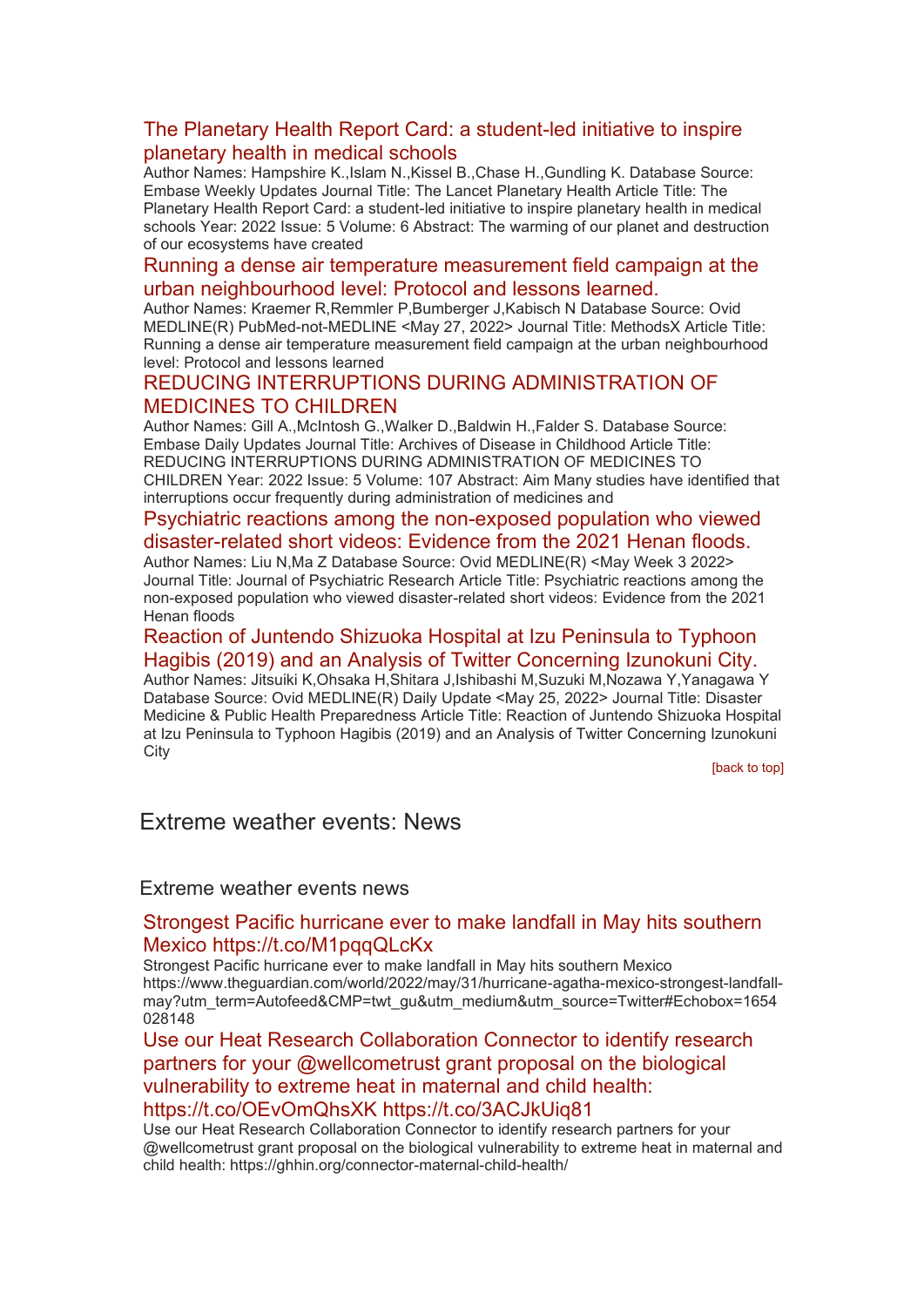# [Hurricane Agatha is set to strike Mexico's Oaxaca state Monday](https://eur01.safelinks.protection.outlook.com/?url=http%3A%2F%2Ftransit.linexsystems.com%2Ftrack%2Fclick%2F30370861%2Fca.linexsystems.com%3Fp%3DeyJzIjoiVzRubmh2bDBYWjJGTzZoeENPSWhSaXBBTHE4IiwidiI6MSwicCI6IntcInVcIjozMDM3MDg2MSxcInZcIjoxLFwidXJsXCI6XCJodHRwOlxcXC9cXFwvY2EubGluZXhzeXN0ZW1zLmNvbVxcXC9jb250ZW50c1xcXC90cmFuc2l0XFxcLzM3ODMyODkzMDU_dXNlcl9pZD00NDM1MTUmbG9nPWY5N2ViNmUzMjE5YTcyMWVlZDE3NTIyOTNmZmJlY2E3JnA9OTU5Njc2NDgmbT0xJnM9Mzk5MDc0Jm9yZ19pZD00MTMxOVwiLFwiaWRcIjpcImMxZjdkYzIzNmJlMDRiNjRiZTdhM2FiNDQyYjgxZjZlXCIsXCJ1cmxfaWRzXCI6W1wiMDVlOWIzZjFmOTg5MDU0ZmUzYmM4MjRhZDhmYTFiOGYxZjIzNWQxM1wiXX0ifQ&data=05%7C01%7Ccaroline.debrun%40phe.gov.uk%7Ca6f00f6bef614d07b97908da43b32f98%7Cee4e14994a354b2ead475f3cf9de8666%7C0%7C0%7C637896735149514785%7CUnknown%7CTWFpbGZsb3d8eyJWIjoiMC4wLjAwMDAiLCJQIjoiV2luMzIiLCJBTiI6Ik1haWwiLCJXVCI6Mn0%3D%7C3000%7C%7C%7C&sdata=n%2BWLyhdnKJsoOgN772BLZA2lbsNnOxENY5crO6axbZs%3D&reserved=0)  [evening, making it the strongest May storm to hit the eastern Pacific on](https://eur01.safelinks.protection.outlook.com/?url=http%3A%2F%2Ftransit.linexsystems.com%2Ftrack%2Fclick%2F30370861%2Fca.linexsystems.com%3Fp%3DeyJzIjoiVzRubmh2bDBYWjJGTzZoeENPSWhSaXBBTHE4IiwidiI6MSwicCI6IntcInVcIjozMDM3MDg2MSxcInZcIjoxLFwidXJsXCI6XCJodHRwOlxcXC9cXFwvY2EubGluZXhzeXN0ZW1zLmNvbVxcXC9jb250ZW50c1xcXC90cmFuc2l0XFxcLzM3ODMyODkzMDU_dXNlcl9pZD00NDM1MTUmbG9nPWY5N2ViNmUzMjE5YTcyMWVlZDE3NTIyOTNmZmJlY2E3JnA9OTU5Njc2NDgmbT0xJnM9Mzk5MDc0Jm9yZ19pZD00MTMxOVwiLFwiaWRcIjpcImMxZjdkYzIzNmJlMDRiNjRiZTdhM2FiNDQyYjgxZjZlXCIsXCJ1cmxfaWRzXCI6W1wiMDVlOWIzZjFmOTg5MDU0ZmUzYmM4MjRhZDhmYTFiOGYxZjIzNWQxM1wiXX0ifQ&data=05%7C01%7Ccaroline.debrun%40phe.gov.uk%7Ca6f00f6bef614d07b97908da43b32f98%7Cee4e14994a354b2ead475f3cf9de8666%7C0%7C0%7C637896735149514785%7CUnknown%7CTWFpbGZsb3d8eyJWIjoiMC4wLjAwMDAiLCJQIjoiV2luMzIiLCJBTiI6Ik1haWwiLCJXVCI6Mn0%3D%7C3000%7C%7C%7C&sdata=n%2BWLyhdnKJsoOgN772BLZA2lbsNnOxENY5crO6axbZs%3D&reserved=0)  [record \(via @climate\) https://t.co/3Vi9VNPhh0](https://eur01.safelinks.protection.outlook.com/?url=http%3A%2F%2Ftransit.linexsystems.com%2Ftrack%2Fclick%2F30370861%2Fca.linexsystems.com%3Fp%3DeyJzIjoiVzRubmh2bDBYWjJGTzZoeENPSWhSaXBBTHE4IiwidiI6MSwicCI6IntcInVcIjozMDM3MDg2MSxcInZcIjoxLFwidXJsXCI6XCJodHRwOlxcXC9cXFwvY2EubGluZXhzeXN0ZW1zLmNvbVxcXC9jb250ZW50c1xcXC90cmFuc2l0XFxcLzM3ODMyODkzMDU_dXNlcl9pZD00NDM1MTUmbG9nPWY5N2ViNmUzMjE5YTcyMWVlZDE3NTIyOTNmZmJlY2E3JnA9OTU5Njc2NDgmbT0xJnM9Mzk5MDc0Jm9yZ19pZD00MTMxOVwiLFwiaWRcIjpcImMxZjdkYzIzNmJlMDRiNjRiZTdhM2FiNDQyYjgxZjZlXCIsXCJ1cmxfaWRzXCI6W1wiMDVlOWIzZjFmOTg5MDU0ZmUzYmM4MjRhZDhmYTFiOGYxZjIzNWQxM1wiXX0ifQ&data=05%7C01%7Ccaroline.debrun%40phe.gov.uk%7Ca6f00f6bef614d07b97908da43b32f98%7Cee4e14994a354b2ead475f3cf9de8666%7C0%7C0%7C637896735149514785%7CUnknown%7CTWFpbGZsb3d8eyJWIjoiMC4wLjAwMDAiLCJQIjoiV2luMzIiLCJBTiI6Ik1haWwiLCJXVCI6Mn0%3D%7C3000%7C%7C%7C&sdata=n%2BWLyhdnKJsoOgN772BLZA2lbsNnOxENY5crO6axbZs%3D&reserved=0)

Hurricane Agatha is set to strike Mexico's Oaxaca state Monday evening, making it the strongest May storm to hit the eastern Pacific on record (via @climate) https://trib.al/SkyJmj0

# [Stormont parties urge DUP to back election of new speaker](https://eur01.safelinks.protection.outlook.com/?url=http%3A%2F%2Ftransit.linexsystems.com%2Ftrack%2Fclick%2F30370861%2Fca.linexsystems.com%3Fp%3DeyJzIjoiNTFRRUZqOUdqczlaYm12VUZYaVd0MTlEQWlnIiwidiI6MSwicCI6IntcInVcIjozMDM3MDg2MSxcInZcIjoxLFwidXJsXCI6XCJodHRwOlxcXC9cXFwvY2EubGluZXhzeXN0ZW1zLmNvbVxcXC9jb250ZW50c1xcXC90cmFuc2l0XFxcLzM3ODMyODAyNzA_dXNlcl9pZD00NDM1MTUmbG9nPWY5N2ViNmUzMjE5YTcyMWVlZDE3NTIyOTNmZmJlY2E3JnA9OTU5Njc2NDgmbT0xJnM9Mzk5MDc0Jm9yZ19pZD00MTMxOVwiLFwiaWRcIjpcImMxZjdkYzIzNmJlMDRiNjRiZTdhM2FiNDQyYjgxZjZlXCIsXCJ1cmxfaWRzXCI6W1wiMDVlOWIzZjFmOTg5MDU0ZmUzYmM4MjRhZDhmYTFiOGYxZjIzNWQxM1wiXX0ifQ&data=05%7C01%7Ccaroline.debrun%40phe.gov.uk%7Ca6f00f6bef614d07b97908da43b32f98%7Cee4e14994a354b2ead475f3cf9de8666%7C0%7C0%7C637896735149514785%7CUnknown%7CTWFpbGZsb3d8eyJWIjoiMC4wLjAwMDAiLCJQIjoiV2luMzIiLCJBTiI6Ik1haWwiLCJXVCI6Mn0%3D%7C3000%7C%7C%7C&sdata=yf9naBRI1TQYtCAoRvtZi1HAjmvtAN3f%2BbmDhBydYCM%3D&reserved=0)

#### [https://t.co/KAhSdSJddo](https://eur01.safelinks.protection.outlook.com/?url=http%3A%2F%2Ftransit.linexsystems.com%2Ftrack%2Fclick%2F30370861%2Fca.linexsystems.com%3Fp%3DeyJzIjoiNTFRRUZqOUdqczlaYm12VUZYaVd0MTlEQWlnIiwidiI6MSwicCI6IntcInVcIjozMDM3MDg2MSxcInZcIjoxLFwidXJsXCI6XCJodHRwOlxcXC9cXFwvY2EubGluZXhzeXN0ZW1zLmNvbVxcXC9jb250ZW50c1xcXC90cmFuc2l0XFxcLzM3ODMyODAyNzA_dXNlcl9pZD00NDM1MTUmbG9nPWY5N2ViNmUzMjE5YTcyMWVlZDE3NTIyOTNmZmJlY2E3JnA9OTU5Njc2NDgmbT0xJnM9Mzk5MDc0Jm9yZ19pZD00MTMxOVwiLFwiaWRcIjpcImMxZjdkYzIzNmJlMDRiNjRiZTdhM2FiNDQyYjgxZjZlXCIsXCJ1cmxfaWRzXCI6W1wiMDVlOWIzZjFmOTg5MDU0ZmUzYmM4MjRhZDhmYTFiOGYxZjIzNWQxM1wiXX0ifQ&data=05%7C01%7Ccaroline.debrun%40phe.gov.uk%7Ca6f00f6bef614d07b97908da43b32f98%7Cee4e14994a354b2ead475f3cf9de8666%7C0%7C0%7C637896735149514785%7CUnknown%7CTWFpbGZsb3d8eyJWIjoiMC4wLjAwMDAiLCJQIjoiV2luMzIiLCJBTiI6Ik1haWwiLCJXVCI6Mn0%3D%7C3000%7C%7C%7C&sdata=yf9naBRI1TQYtCAoRvtZi1HAjmvtAN3f%2BbmDhBydYCM%3D&reserved=0)

Stormont parties urge DUP to back election of new speaker

https://www.theguardian.com/politics/2022/may/30/stormont-parties-dup-back-election-newspeaker-northern-

ireland?utm\_term=Autofeed&CMP=twt\_gu&utm\_medium&utm\_source=Twitter#Echobox=16 53915987

#### [European roundup: Fans storm pitch after Auxerre win promotion](https://eur01.safelinks.protection.outlook.com/?url=http%3A%2F%2Ftransit.linexsystems.com%2Ftrack%2Fclick%2F30370861%2Fca.linexsystems.com%3Fp%3DeyJzIjoiS3ctZk1SdUR2QnktbkEtLWt0OXpINi1JbEN3IiwidiI6MSwicCI6IntcInVcIjozMDM3MDg2MSxcInZcIjoxLFwidXJsXCI6XCJodHRwOlxcXC9cXFwvY2EubGluZXhzeXN0ZW1zLmNvbVxcXC9jb250ZW50c1xcXC90cmFuc2l0XFxcLzM3ODMyMzkyNzY_dXNlcl9pZD00NDM1MTUmbG9nPWY5N2ViNmUzMjE5YTcyMWVlZDE3NTIyOTNmZmJlY2E3JnA9OTU5Njc2NDgmbT0xJnM9Mzk5MDc0Jm9yZ19pZD00MTMxOVwiLFwiaWRcIjpcImMxZjdkYzIzNmJlMDRiNjRiZTdhM2FiNDQyYjgxZjZlXCIsXCJ1cmxfaWRzXCI6W1wiMDVlOWIzZjFmOTg5MDU0ZmUzYmM4MjRhZDhmYTFiOGYxZjIzNWQxM1wiXX0ifQ&data=05%7C01%7Ccaroline.debrun%40phe.gov.uk%7Ca6f00f6bef614d07b97908da43b32f98%7Cee4e14994a354b2ead475f3cf9de8666%7C0%7C0%7C637896735149514785%7CUnknown%7CTWFpbGZsb3d8eyJWIjoiMC4wLjAwMDAiLCJQIjoiV2luMzIiLCJBTiI6Ik1haWwiLCJXVCI6Mn0%3D%7C3000%7C%7C%7C&sdata=HGFdEHC7rW%2FF2Iylb4w8Bq6LtrexBHXlbwvBCnXG1PQ%3D&reserved=0)  [playoff https://t.co/vnr1jOYMI5](https://eur01.safelinks.protection.outlook.com/?url=http%3A%2F%2Ftransit.linexsystems.com%2Ftrack%2Fclick%2F30370861%2Fca.linexsystems.com%3Fp%3DeyJzIjoiS3ctZk1SdUR2QnktbkEtLWt0OXpINi1JbEN3IiwidiI6MSwicCI6IntcInVcIjozMDM3MDg2MSxcInZcIjoxLFwidXJsXCI6XCJodHRwOlxcXC9cXFwvY2EubGluZXhzeXN0ZW1zLmNvbVxcXC9jb250ZW50c1xcXC90cmFuc2l0XFxcLzM3ODMyMzkyNzY_dXNlcl9pZD00NDM1MTUmbG9nPWY5N2ViNmUzMjE5YTcyMWVlZDE3NTIyOTNmZmJlY2E3JnA9OTU5Njc2NDgmbT0xJnM9Mzk5MDc0Jm9yZ19pZD00MTMxOVwiLFwiaWRcIjpcImMxZjdkYzIzNmJlMDRiNjRiZTdhM2FiNDQyYjgxZjZlXCIsXCJ1cmxfaWRzXCI6W1wiMDVlOWIzZjFmOTg5MDU0ZmUzYmM4MjRhZDhmYTFiOGYxZjIzNWQxM1wiXX0ifQ&data=05%7C01%7Ccaroline.debrun%40phe.gov.uk%7Ca6f00f6bef614d07b97908da43b32f98%7Cee4e14994a354b2ead475f3cf9de8666%7C0%7C0%7C637896735149514785%7CUnknown%7CTWFpbGZsb3d8eyJWIjoiMC4wLjAwMDAiLCJQIjoiV2luMzIiLCJBTiI6Ik1haWwiLCJXVCI6Mn0%3D%7C3000%7C%7C%7C&sdata=HGFdEHC7rW%2FF2Iylb4w8Bq6LtrexBHXlbwvBCnXG1PQ%3D&reserved=0)

European roundup: Fans storm pitch after Auxerre win promotion playoff

https://www.theguardian.com/football/2022/may/29/european-roundup-fans-storm-pitch-afterauxerre-win-promotion-

playoff?utm\_term=Autofeed&CMP=twt\_gu&utm\_medium&utm\_source=Twitter#Echobox=16 53865208

#### [Struggling to pay at the supermarket till, I felt that childhood shame](https://eur01.safelinks.protection.outlook.com/?url=http%3A%2F%2Ftransit.linexsystems.com%2Ftrack%2Fclick%2F30370861%2Fca.linexsystems.com%3Fp%3DeyJzIjoiNUZBaGhKWXlLY1paSUluX2dRbWplb3hLZVRVIiwidiI6MSwicCI6IntcInVcIjozMDM3MDg2MSxcInZcIjoxLFwidXJsXCI6XCJodHRwOlxcXC9cXFwvY2EubGluZXhzeXN0ZW1zLmNvbVxcXC9jb250ZW50c1xcXC90cmFuc2l0XFxcLzM3ODMyMjg0NTY_dXNlcl9pZD00NDM1MTUmbG9nPWY5N2ViNmUzMjE5YTcyMWVlZDE3NTIyOTNmZmJlY2E3JnA9OTU5Njc2NDgmbT0xJnM9Mzk5MDc0Jm9yZ19pZD00MTMxOVwiLFwiaWRcIjpcImMxZjdkYzIzNmJlMDRiNjRiZTdhM2FiNDQyYjgxZjZlXCIsXCJ1cmxfaWRzXCI6W1wiMDVlOWIzZjFmOTg5MDU0ZmUzYmM4MjRhZDhmYTFiOGYxZjIzNWQxM1wiXX0ifQ&data=05%7C01%7Ccaroline.debrun%40phe.gov.uk%7Ca6f00f6bef614d07b97908da43b32f98%7Cee4e14994a354b2ead475f3cf9de8666%7C0%7C0%7C637896735149514785%7CUnknown%7CTWFpbGZsb3d8eyJWIjoiMC4wLjAwMDAiLCJQIjoiV2luMzIiLCJBTiI6Ik1haWwiLCJXVCI6Mn0%3D%7C3000%7C%7C%7C&sdata=sjQZyiKN2oNLcWafLe0XauFc4YzJ4pSVZ1IDB76MIy4%3D&reserved=0)  [flooding back | Kerry Hudson https://t.co/1bnXPps2C5](https://eur01.safelinks.protection.outlook.com/?url=http%3A%2F%2Ftransit.linexsystems.com%2Ftrack%2Fclick%2F30370861%2Fca.linexsystems.com%3Fp%3DeyJzIjoiNUZBaGhKWXlLY1paSUluX2dRbWplb3hLZVRVIiwidiI6MSwicCI6IntcInVcIjozMDM3MDg2MSxcInZcIjoxLFwidXJsXCI6XCJodHRwOlxcXC9cXFwvY2EubGluZXhzeXN0ZW1zLmNvbVxcXC9jb250ZW50c1xcXC90cmFuc2l0XFxcLzM3ODMyMjg0NTY_dXNlcl9pZD00NDM1MTUmbG9nPWY5N2ViNmUzMjE5YTcyMWVlZDE3NTIyOTNmZmJlY2E3JnA9OTU5Njc2NDgmbT0xJnM9Mzk5MDc0Jm9yZ19pZD00MTMxOVwiLFwiaWRcIjpcImMxZjdkYzIzNmJlMDRiNjRiZTdhM2FiNDQyYjgxZjZlXCIsXCJ1cmxfaWRzXCI6W1wiMDVlOWIzZjFmOTg5MDU0ZmUzYmM4MjRhZDhmYTFiOGYxZjIzNWQxM1wiXX0ifQ&data=05%7C01%7Ccaroline.debrun%40phe.gov.uk%7Ca6f00f6bef614d07b97908da43b32f98%7Cee4e14994a354b2ead475f3cf9de8666%7C0%7C0%7C637896735149514785%7CUnknown%7CTWFpbGZsb3d8eyJWIjoiMC4wLjAwMDAiLCJQIjoiV2luMzIiLCJBTiI6Ik1haWwiLCJXVCI6Mn0%3D%7C3000%7C%7C%7C&sdata=sjQZyiKN2oNLcWafLe0XauFc4YzJ4pSVZ1IDB76MIy4%3D&reserved=0)

Struggling to pay at the supermarket till, I felt that childhood shame flooding back | Kerry Hudson https://www.theguardian.com/commentisfree/2022/may/29/struggling-to-pay-at-thesupermarket-till-i-felt-that-childhood-shame-flooding-

back?CMP=twt\_gu&utm\_source=Twitter&utm\_medium#Echobox=1653838078-1

# [Nations are spending too little to prevent disasters in the face of rising](https://eur01.safelinks.protection.outlook.com/?url=http%3A%2F%2Ftransit.linexsystems.com%2Ftrack%2Fclick%2F30370861%2Fca.linexsystems.com%3Fp%3DeyJzIjoiQlE0ZFBQQ3RhdEJEWTdBamE0SVBQMjhGRU5VIiwidiI6MSwicCI6IntcInVcIjozMDM3MDg2MSxcInZcIjoxLFwidXJsXCI6XCJodHRwOlxcXC9cXFwvY2EubGluZXhzeXN0ZW1zLmNvbVxcXC9jb250ZW50c1xcXC90cmFuc2l0XFxcLzM3ODMxODE2MjQ_dXNlcl9pZD00NDM1MTUmbG9nPWY5N2ViNmUzMjE5YTcyMWVlZDE3NTIyOTNmZmJlY2E3JnA9OTU5Njc2NDgmbT0xJnM9Mzk5MDc0Jm9yZ19pZD00MTMxOVwiLFwiaWRcIjpcImMxZjdkYzIzNmJlMDRiNjRiZTdhM2FiNDQyYjgxZjZlXCIsXCJ1cmxfaWRzXCI6W1wiMDVlOWIzZjFmOTg5MDU0ZmUzYmM4MjRhZDhmYTFiOGYxZjIzNWQxM1wiXX0ifQ&data=05%7C01%7Ccaroline.debrun%40phe.gov.uk%7Ca6f00f6bef614d07b97908da43b32f98%7Cee4e14994a354b2ead475f3cf9de8666%7C0%7C0%7C637896735149514785%7CUnknown%7CTWFpbGZsb3d8eyJWIjoiMC4wLjAwMDAiLCJQIjoiV2luMzIiLCJBTiI6Ik1haWwiLCJXVCI6Mn0%3D%7C3000%7C%7C%7C&sdata=WV%2FYW6KGirDYXElANDBoV3UM7FQnGa8DkvyJ%2BuHTPJc%3D&reserved=0)  [global calamities from the floods in South Africa to a record-breaking](https://eur01.safelinks.protection.outlook.com/?url=http%3A%2F%2Ftransit.linexsystems.com%2Ftrack%2Fclick%2F30370861%2Fca.linexsystems.com%3Fp%3DeyJzIjoiQlE0ZFBQQ3RhdEJEWTdBamE0SVBQMjhGRU5VIiwidiI6MSwicCI6IntcInVcIjozMDM3MDg2MSxcInZcIjoxLFwidXJsXCI6XCJodHRwOlxcXC9cXFwvY2EubGluZXhzeXN0ZW1zLmNvbVxcXC9jb250ZW50c1xcXC90cmFuc2l0XFxcLzM3ODMxODE2MjQ_dXNlcl9pZD00NDM1MTUmbG9nPWY5N2ViNmUzMjE5YTcyMWVlZDE3NTIyOTNmZmJlY2E3JnA9OTU5Njc2NDgmbT0xJnM9Mzk5MDc0Jm9yZ19pZD00MTMxOVwiLFwiaWRcIjpcImMxZjdkYzIzNmJlMDRiNjRiZTdhM2FiNDQyYjgxZjZlXCIsXCJ1cmxfaWRzXCI6W1wiMDVlOWIzZjFmOTg5MDU0ZmUzYmM4MjRhZDhmYTFiOGYxZjIzNWQxM1wiXX0ifQ&data=05%7C01%7Ccaroline.debrun%40phe.gov.uk%7Ca6f00f6bef614d07b97908da43b32f98%7Cee4e14994a354b2ead475f3cf9de8666%7C0%7C0%7C637896735149514785%7CUnknown%7CTWFpbGZsb3d8eyJWIjoiMC4wLjAwMDAiLCJQIjoiV2luMzIiLCJBTiI6Ik1haWwiLCJXVCI6Mn0%3D%7C3000%7C%7C%7C&sdata=WV%2FYW6KGirDYXElANDBoV3UM7FQnGa8DkvyJ%2BuHTPJc%3D&reserved=0)  [heatwave in India \(via @climate\) https://t.co/imBxtbF8LX](https://eur01.safelinks.protection.outlook.com/?url=http%3A%2F%2Ftransit.linexsystems.com%2Ftrack%2Fclick%2F30370861%2Fca.linexsystems.com%3Fp%3DeyJzIjoiQlE0ZFBQQ3RhdEJEWTdBamE0SVBQMjhGRU5VIiwidiI6MSwicCI6IntcInVcIjozMDM3MDg2MSxcInZcIjoxLFwidXJsXCI6XCJodHRwOlxcXC9cXFwvY2EubGluZXhzeXN0ZW1zLmNvbVxcXC9jb250ZW50c1xcXC90cmFuc2l0XFxcLzM3ODMxODE2MjQ_dXNlcl9pZD00NDM1MTUmbG9nPWY5N2ViNmUzMjE5YTcyMWVlZDE3NTIyOTNmZmJlY2E3JnA9OTU5Njc2NDgmbT0xJnM9Mzk5MDc0Jm9yZ19pZD00MTMxOVwiLFwiaWRcIjpcImMxZjdkYzIzNmJlMDRiNjRiZTdhM2FiNDQyYjgxZjZlXCIsXCJ1cmxfaWRzXCI6W1wiMDVlOWIzZjFmOTg5MDU0ZmUzYmM4MjRhZDhmYTFiOGYxZjIzNWQxM1wiXX0ifQ&data=05%7C01%7Ccaroline.debrun%40phe.gov.uk%7Ca6f00f6bef614d07b97908da43b32f98%7Cee4e14994a354b2ead475f3cf9de8666%7C0%7C0%7C637896735149514785%7CUnknown%7CTWFpbGZsb3d8eyJWIjoiMC4wLjAwMDAiLCJQIjoiV2luMzIiLCJBTiI6Ik1haWwiLCJXVCI6Mn0%3D%7C3000%7C%7C%7C&sdata=WV%2FYW6KGirDYXElANDBoV3UM7FQnGa8DkvyJ%2BuHTPJc%3D&reserved=0)

Nations are spending too little to prevent disasters in the face of rising global calamities from the floods in South Africa to a record-breaking heatwave in India (via @climate) https://trib.al/aAlXqO1

#### [Another hyperactive hurricane season is about to start in the Atlantic](https://eur01.safelinks.protection.outlook.com/?url=http%3A%2F%2Ftransit.linexsystems.com%2Ftrack%2Fclick%2F30370861%2Fca.linexsystems.com%3Fp%3DeyJzIjoiZkxuX2N4bnJNVHVNSDdGVFhVWF9DdElSdGRjIiwidiI6MSwicCI6IntcInVcIjozMDM3MDg2MSxcInZcIjoxLFwidXJsXCI6XCJodHRwOlxcXC9cXFwvY2EubGluZXhzeXN0ZW1zLmNvbVxcXC9jb250ZW50c1xcXC90cmFuc2l0XFxcLzM3ODMxODMzNDc_dXNlcl9pZD00NDM1MTUmbG9nPWY5N2ViNmUzMjE5YTcyMWVlZDE3NTIyOTNmZmJlY2E3JnA9OTU5Njc2NDgmbT0xJnM9Mzk5MDc0Jm9yZ19pZD00MTMxOVwiLFwiaWRcIjpcImMxZjdkYzIzNmJlMDRiNjRiZTdhM2FiNDQyYjgxZjZlXCIsXCJ1cmxfaWRzXCI6W1wiMDVlOWIzZjFmOTg5MDU0ZmUzYmM4MjRhZDhmYTFiOGYxZjIzNWQxM1wiXX0ifQ&data=05%7C01%7Ccaroline.debrun%40phe.gov.uk%7Ca6f00f6bef614d07b97908da43b32f98%7Cee4e14994a354b2ead475f3cf9de8666%7C0%7C0%7C637896735149514785%7CUnknown%7CTWFpbGZsb3d8eyJWIjoiMC4wLjAwMDAiLCJQIjoiV2luMzIiLCJBTiI6Ik1haWwiLCJXVCI6Mn0%3D%7C3000%7C%7C%7C&sdata=9cO28wj4Nmnl1pwczYVybF1BRuhQ4p751SsqoEeLttw%3D&reserved=0)  Ocean, putting pressure on Flor[ida's reign as the top US orange](https://eur01.safelinks.protection.outlook.com/?url=http%3A%2F%2Ftransit.linexsystems.com%2Ftrack%2Fclick%2F30370861%2Fca.linexsystems.com%3Fp%3DeyJzIjoiZkxuX2N4bnJNVHVNSDdGVFhVWF9DdElSdGRjIiwidiI6MSwicCI6IntcInVcIjozMDM3MDg2MSxcInZcIjoxLFwidXJsXCI6XCJodHRwOlxcXC9cXFwvY2EubGluZXhzeXN0ZW1zLmNvbVxcXC9jb250ZW50c1xcXC90cmFuc2l0XFxcLzM3ODMxODMzNDc_dXNlcl9pZD00NDM1MTUmbG9nPWY5N2ViNmUzMjE5YTcyMWVlZDE3NTIyOTNmZmJlY2E3JnA9OTU5Njc2NDgmbT0xJnM9Mzk5MDc0Jm9yZ19pZD00MTMxOVwiLFwiaWRcIjpcImMxZjdkYzIzNmJlMDRiNjRiZTdhM2FiNDQyYjgxZjZlXCIsXCJ1cmxfaWRzXCI6W1wiMDVlOWIzZjFmOTg5MDU0ZmUzYmM4MjRhZDhmYTFiOGYxZjIzNWQxM1wiXX0ifQ&data=05%7C01%7Ccaroline.debrun%40phe.gov.uk%7Ca6f00f6bef614d07b97908da43b32f98%7Cee4e14994a354b2ead475f3cf9de8666%7C0%7C0%7C637896735149514785%7CUnknown%7CTWFpbGZsb3d8eyJWIjoiMC4wLjAwMDAiLCJQIjoiV2luMzIiLCJBTiI6Ik1haWwiLCJXVCI6Mn0%3D%7C3000%7C%7C%7C&sdata=9cO28wj4Nmnl1pwczYVybF1BRuhQ4p751SsqoEeLttw%3D&reserved=0)  [producer \(via @climate\) https://t.co/IvjDFIyCRM](https://eur01.safelinks.protection.outlook.com/?url=http%3A%2F%2Ftransit.linexsystems.com%2Ftrack%2Fclick%2F30370861%2Fca.linexsystems.com%3Fp%3DeyJzIjoiZkxuX2N4bnJNVHVNSDdGVFhVWF9DdElSdGRjIiwidiI6MSwicCI6IntcInVcIjozMDM3MDg2MSxcInZcIjoxLFwidXJsXCI6XCJodHRwOlxcXC9cXFwvY2EubGluZXhzeXN0ZW1zLmNvbVxcXC9jb250ZW50c1xcXC90cmFuc2l0XFxcLzM3ODMxODMzNDc_dXNlcl9pZD00NDM1MTUmbG9nPWY5N2ViNmUzMjE5YTcyMWVlZDE3NTIyOTNmZmJlY2E3JnA9OTU5Njc2NDgmbT0xJnM9Mzk5MDc0Jm9yZ19pZD00MTMxOVwiLFwiaWRcIjpcImMxZjdkYzIzNmJlMDRiNjRiZTdhM2FiNDQyYjgxZjZlXCIsXCJ1cmxfaWRzXCI6W1wiMDVlOWIzZjFmOTg5MDU0ZmUzYmM4MjRhZDhmYTFiOGYxZjIzNWQxM1wiXX0ifQ&data=05%7C01%7Ccaroline.debrun%40phe.gov.uk%7Ca6f00f6bef614d07b97908da43b32f98%7Cee4e14994a354b2ead475f3cf9de8666%7C0%7C0%7C637896735149514785%7CUnknown%7CTWFpbGZsb3d8eyJWIjoiMC4wLjAwMDAiLCJQIjoiV2luMzIiLCJBTiI6Ik1haWwiLCJXVCI6Mn0%3D%7C3000%7C%7C%7C&sdata=9cO28wj4Nmnl1pwczYVybF1BRuhQ4p751SsqoEeLttw%3D&reserved=0)

Another hyperactive hurricane season is about to start in the Atlantic Ocean, putting pressure on Florida's reign as the top US orange producer (via @climate) https://trib.al/tjdY5UU

[A record seventh hyperactive hurricane season will put pressure on](https://eur01.safelinks.protection.outlook.com/?url=http%3A%2F%2Ftransit.linexsystems.com%2Ftrack%2Fclick%2F30370861%2Fca.linexsystems.com%3Fp%3DeyJzIjoiQm9xRjRzd0pnbnVvNWVsT1llZm11YlI5WjhjIiwidiI6MSwicCI6IntcInVcIjozMDM3MDg2MSxcInZcIjoxLFwidXJsXCI6XCJodHRwOlxcXC9cXFwvY2EubGluZXhzeXN0ZW1zLmNvbVxcXC9jb250ZW50c1xcXC90cmFuc2l0XFxcLzM3ODMxNTI5NDE_dXNlcl9pZD00NDM1MTUmbG9nPWY5N2ViNmUzMjE5YTcyMWVlZDE3NTIyOTNmZmJlY2E3JnA9OTU5Njc2NDgmbT0xJnM9Mzk5MDc0Jm9yZ19pZD00MTMxOVwiLFwiaWRcIjpcImMxZjdkYzIzNmJlMDRiNjRiZTdhM2FiNDQyYjgxZjZlXCIsXCJ1cmxfaWRzXCI6W1wiMDVlOWIzZjFmOTg5MDU0ZmUzYmM4MjRhZDhmYTFiOGYxZjIzNWQxM1wiXX0ifQ&data=05%7C01%7Ccaroline.debrun%40phe.gov.uk%7Ca6f00f6bef614d07b97908da43b32f98%7Cee4e14994a354b2ead475f3cf9de8666%7C0%7C0%7C637896735149671002%7CUnknown%7CTWFpbGZsb3d8eyJWIjoiMC4wLjAwMDAiLCJQIjoiV2luMzIiLCJBTiI6Ik1haWwiLCJXVCI6Mn0%3D%7C3000%7C%7C%7C&sdata=hky1v%2Bv2hhUnvIvIv16XkGDqcHldEKmtHsx2Xohid1g%3D&reserved=0)  [Florida's reign as the top US orange producer \(via @climate\)](https://eur01.safelinks.protection.outlook.com/?url=http%3A%2F%2Ftransit.linexsystems.com%2Ftrack%2Fclick%2F30370861%2Fca.linexsystems.com%3Fp%3DeyJzIjoiQm9xRjRzd0pnbnVvNWVsT1llZm11YlI5WjhjIiwidiI6MSwicCI6IntcInVcIjozMDM3MDg2MSxcInZcIjoxLFwidXJsXCI6XCJodHRwOlxcXC9cXFwvY2EubGluZXhzeXN0ZW1zLmNvbVxcXC9jb250ZW50c1xcXC90cmFuc2l0XFxcLzM3ODMxNTI5NDE_dXNlcl9pZD00NDM1MTUmbG9nPWY5N2ViNmUzMjE5YTcyMWVlZDE3NTIyOTNmZmJlY2E3JnA9OTU5Njc2NDgmbT0xJnM9Mzk5MDc0Jm9yZ19pZD00MTMxOVwiLFwiaWRcIjpcImMxZjdkYzIzNmJlMDRiNjRiZTdhM2FiNDQyYjgxZjZlXCIsXCJ1cmxfaWRzXCI6W1wiMDVlOWIzZjFmOTg5MDU0ZmUzYmM4MjRhZDhmYTFiOGYxZjIzNWQxM1wiXX0ifQ&data=05%7C01%7Ccaroline.debrun%40phe.gov.uk%7Ca6f00f6bef614d07b97908da43b32f98%7Cee4e14994a354b2ead475f3cf9de8666%7C0%7C0%7C637896735149671002%7CUnknown%7CTWFpbGZsb3d8eyJWIjoiMC4wLjAwMDAiLCJQIjoiV2luMzIiLCJBTiI6Ik1haWwiLCJXVCI6Mn0%3D%7C3000%7C%7C%7C&sdata=hky1v%2Bv2hhUnvIvIv16XkGDqcHldEKmtHsx2Xohid1g%3D&reserved=0)  [https://t.co/wKwPvVTD9H](https://eur01.safelinks.protection.outlook.com/?url=http%3A%2F%2Ftransit.linexsystems.com%2Ftrack%2Fclick%2F30370861%2Fca.linexsystems.com%3Fp%3DeyJzIjoiQm9xRjRzd0pnbnVvNWVsT1llZm11YlI5WjhjIiwidiI6MSwicCI6IntcInVcIjozMDM3MDg2MSxcInZcIjoxLFwidXJsXCI6XCJodHRwOlxcXC9cXFwvY2EubGluZXhzeXN0ZW1zLmNvbVxcXC9jb250ZW50c1xcXC90cmFuc2l0XFxcLzM3ODMxNTI5NDE_dXNlcl9pZD00NDM1MTUmbG9nPWY5N2ViNmUzMjE5YTcyMWVlZDE3NTIyOTNmZmJlY2E3JnA9OTU5Njc2NDgmbT0xJnM9Mzk5MDc0Jm9yZ19pZD00MTMxOVwiLFwiaWRcIjpcImMxZjdkYzIzNmJlMDRiNjRiZTdhM2FiNDQyYjgxZjZlXCIsXCJ1cmxfaWRzXCI6W1wiMDVlOWIzZjFmOTg5MDU0ZmUzYmM4MjRhZDhmYTFiOGYxZjIzNWQxM1wiXX0ifQ&data=05%7C01%7Ccaroline.debrun%40phe.gov.uk%7Ca6f00f6bef614d07b97908da43b32f98%7Cee4e14994a354b2ead475f3cf9de8666%7C0%7C0%7C637896735149671002%7CUnknown%7CTWFpbGZsb3d8eyJWIjoiMC4wLjAwMDAiLCJQIjoiV2luMzIiLCJBTiI6Ik1haWwiLCJXVCI6Mn0%3D%7C3000%7C%7C%7C&sdata=hky1v%2Bv2hhUnvIvIv16XkGDqcHldEKmtHsx2Xohid1g%3D&reserved=0)

A record seventh hyperactive hurricane season will put pressure on Florida's reign as the top US orange producer (via @climate) https://trib.al/vH5xers

[California water officials voted to force local agencies to step up their](https://eur01.safelinks.protection.outlook.com/?url=http%3A%2F%2Ftransit.linexsystems.com%2Ftrack%2Fclick%2F30370861%2Fca.linexsystems.com%3Fp%3DeyJzIjoiMFprMVVGY2cyTWVMQUVXV2M5aWRSQV9VcDdFIiwidiI6MSwicCI6IntcInVcIjozMDM3MDg2MSxcInZcIjoxLFwidXJsXCI6XCJodHRwOlxcXC9cXFwvY2EubGluZXhzeXN0ZW1zLmNvbVxcXC9jb250ZW50c1xcXC90cmFuc2l0XFxcLzM3ODMwNzA2NjE_dXNlcl9pZD00NDM1MTUmbG9nPWY5N2ViNmUzMjE5YTcyMWVlZDE3NTIyOTNmZmJlY2E3JnA9OTU5Njc2NDgmbT0xJnM9Mzk5MDc0Jm9yZ19pZD00MTMxOVwiLFwiaWRcIjpcImMxZjdkYzIzNmJlMDRiNjRiZTdhM2FiNDQyYjgxZjZlXCIsXCJ1cmxfaWRzXCI6W1wiMDVlOWIzZjFmOTg5MDU0ZmUzYmM4MjRhZDhmYTFiOGYxZjIzNWQxM1wiXX0ifQ&data=05%7C01%7Ccaroline.debrun%40phe.gov.uk%7Ca6f00f6bef614d07b97908da43b32f98%7Cee4e14994a354b2ead475f3cf9de8666%7C0%7C0%7C637896735149671002%7CUnknown%7CTWFpbGZsb3d8eyJWIjoiMC4wLjAwMDAiLCJQIjoiV2luMzIiLCJBTiI6Ik1haWwiLCJXVCI6Mn0%3D%7C3000%7C%7C%7C&sdata=TaY3qus7578b89aFxkMNlugVfYDb8Jbe2B%2BHsq27OhI%3D&reserved=0)  [conservation efforts amid a drought that will get worse as the state](https://eur01.safelinks.protection.outlook.com/?url=http%3A%2F%2Ftransit.linexsystems.com%2Ftrack%2Fclick%2F30370861%2Fca.linexsystems.com%3Fp%3DeyJzIjoiMFprMVVGY2cyTWVMQUVXV2M5aWRSQV9VcDdFIiwidiI6MSwicCI6IntcInVcIjozMDM3MDg2MSxcInZcIjoxLFwidXJsXCI6XCJodHRwOlxcXC9cXFwvY2EubGluZXhzeXN0ZW1zLmNvbVxcXC9jb250ZW50c1xcXC90cmFuc2l0XFxcLzM3ODMwNzA2NjE_dXNlcl9pZD00NDM1MTUmbG9nPWY5N2ViNmUzMjE5YTcyMWVlZDE3NTIyOTNmZmJlY2E3JnA9OTU5Njc2NDgmbT0xJnM9Mzk5MDc0Jm9yZ19pZD00MTMxOVwiLFwiaWRcIjpcImMxZjdkYzIzNmJlMDRiNjRiZTdhM2FiNDQyYjgxZjZlXCIsXCJ1cmxfaWRzXCI6W1wiMDVlOWIzZjFmOTg5MDU0ZmUzYmM4MjRhZDhmYTFiOGYxZjIzNWQxM1wiXX0ifQ&data=05%7C01%7Ccaroline.debrun%40phe.gov.uk%7Ca6f00f6bef614d07b97908da43b32f98%7Cee4e14994a354b2ead475f3cf9de8666%7C0%7C0%7C637896735149671002%7CUnknown%7CTWFpbGZsb3d8eyJWIjoiMC4wLjAwMDAiLCJQIjoiV2luMzIiLCJBTiI6Ik1haWwiLCJXVCI6Mn0%3D%7C3000%7C%7C%7C&sdata=TaY3qus7578b89aFxkMNlugVfYDb8Jbe2B%2BHsq27OhI%3D&reserved=0) 

[enters the hot and dry summer \(via @climate\) https://t.co/rfIvvnRPRr](https://eur01.safelinks.protection.outlook.com/?url=http%3A%2F%2Ftransit.linexsystems.com%2Ftrack%2Fclick%2F30370861%2Fca.linexsystems.com%3Fp%3DeyJzIjoiMFprMVVGY2cyTWVMQUVXV2M5aWRSQV9VcDdFIiwidiI6MSwicCI6IntcInVcIjozMDM3MDg2MSxcInZcIjoxLFwidXJsXCI6XCJodHRwOlxcXC9cXFwvY2EubGluZXhzeXN0ZW1zLmNvbVxcXC9jb250ZW50c1xcXC90cmFuc2l0XFxcLzM3ODMwNzA2NjE_dXNlcl9pZD00NDM1MTUmbG9nPWY5N2ViNmUzMjE5YTcyMWVlZDE3NTIyOTNmZmJlY2E3JnA9OTU5Njc2NDgmbT0xJnM9Mzk5MDc0Jm9yZ19pZD00MTMxOVwiLFwiaWRcIjpcImMxZjdkYzIzNmJlMDRiNjRiZTdhM2FiNDQyYjgxZjZlXCIsXCJ1cmxfaWRzXCI6W1wiMDVlOWIzZjFmOTg5MDU0ZmUzYmM4MjRhZDhmYTFiOGYxZjIzNWQxM1wiXX0ifQ&data=05%7C01%7Ccaroline.debrun%40phe.gov.uk%7Ca6f00f6bef614d07b97908da43b32f98%7Cee4e14994a354b2ead475f3cf9de8666%7C0%7C0%7C637896735149671002%7CUnknown%7CTWFpbGZsb3d8eyJWIjoiMC4wLjAwMDAiLCJQIjoiV2luMzIiLCJBTiI6Ik1haWwiLCJXVCI6Mn0%3D%7C3000%7C%7C%7C&sdata=TaY3qus7578b89aFxkMNlugVfYDb8Jbe2B%2BHsq27OhI%3D&reserved=0) California water officials voted to force local agencies to step up their conservation efforts amid a drought that will get worse as the state enters the hot and dry summer (via @climate) https://trib.al/8ipEwjQ

[Scurvy killed more sailors than shipwrecks, storms and cutlasses,](https://eur01.safelinks.protection.outlook.com/?url=http%3A%2F%2Ftransit.linexsystems.com%2Ftrack%2Fclick%2F30370861%2Fca.linexsystems.com%3Fp%3DeyJzIjoiUkEySDFuYUE2VTUzMjVwSHVGdVhrTjBVNGtRIiwidiI6MSwicCI6IntcInVcIjozMDM3MDg2MSxcInZcIjoxLFwidXJsXCI6XCJodHRwOlxcXC9cXFwvY2EubGluZXhzeXN0ZW1zLmNvbVxcXC9jb250ZW50c1xcXC90cmFuc2l0XFxcLzM3ODMwNTg2Nzg_dXNlcl9pZD00NDM1MTUmbG9nPWY5N2ViNmUzMjE5YTcyMWVlZDE3NTIyOTNmZmJlY2E3JnA9OTU5Njc2NDgmbT0xJnM9Mzk5MDc0Jm9yZ19pZD00MTMxOVwiLFwiaWRcIjpcImMxZjdkYzIzNmJlMDRiNjRiZTdhM2FiNDQyYjgxZjZlXCIsXCJ1cmxfaWRzXCI6W1wiMDVlOWIzZjFmOTg5MDU0ZmUzYmM4MjRhZDhmYTFiOGYxZjIzNWQxM1wiXX0ifQ&data=05%7C01%7Ccaroline.debrun%40phe.gov.uk%7Ca6f00f6bef614d07b97908da43b32f98%7Cee4e14994a354b2ead475f3cf9de8666%7C0%7C0%7C637896735149671002%7CUnknown%7CTWFpbGZsb3d8eyJWIjoiMC4wLjAwMDAiLCJQIjoiV2luMzIiLCJBTiI6Ik1haWwiLCJXVCI6Mn0%3D%7C3000%7C%7C%7C&sdata=AtlwdmLyX6Eo8RW345ychYQtFrHrwDJpqIT1Yqwj80w%3D&reserved=0)  [writes Keith Thomson in a new book about pirates](https://eur01.safelinks.protection.outlook.com/?url=http%3A%2F%2Ftransit.linexsystems.com%2Ftrack%2Fclick%2F30370861%2Fca.linexsystems.com%3Fp%3DeyJzIjoiUkEySDFuYUE2VTUzMjVwSHVGdVhrTjBVNGtRIiwidiI6MSwicCI6IntcInVcIjozMDM3MDg2MSxcInZcIjoxLFwidXJsXCI6XCJodHRwOlxcXC9cXFwvY2EubGluZXhzeXN0ZW1zLmNvbVxcXC9jb250ZW50c1xcXC90cmFuc2l0XFxcLzM3ODMwNTg2Nzg_dXNlcl9pZD00NDM1MTUmbG9nPWY5N2ViNmUzMjE5YTcyMWVlZDE3NTIyOTNmZmJlY2E3JnA9OTU5Njc2NDgmbT0xJnM9Mzk5MDc0Jm9yZ19pZD00MTMxOVwiLFwiaWRcIjpcImMxZjdkYzIzNmJlMDRiNjRiZTdhM2FiNDQyYjgxZjZlXCIsXCJ1cmxfaWRzXCI6W1wiMDVlOWIzZjFmOTg5MDU0ZmUzYmM4MjRhZDhmYTFiOGYxZjIzNWQxM1wiXX0ifQ&data=05%7C01%7Ccaroline.debrun%40phe.gov.uk%7Ca6f00f6bef614d07b97908da43b32f98%7Cee4e14994a354b2ead475f3cf9de8666%7C0%7C0%7C637896735149671002%7CUnknown%7CTWFpbGZsb3d8eyJWIjoiMC4wLjAwMDAiLCJQIjoiV2luMzIiLCJBTiI6Ik1haWwiLCJXVCI6Mn0%3D%7C3000%7C%7C%7C&sdata=AtlwdmLyX6Eo8RW345ychYQtFrHrwDJpqIT1Yqwj80w%3D&reserved=0) 

#### [https://t.co/F3feI7wnug](https://eur01.safelinks.protection.outlook.com/?url=http%3A%2F%2Ftransit.linexsystems.com%2Ftrack%2Fclick%2F30370861%2Fca.linexsystems.com%3Fp%3DeyJzIjoiUkEySDFuYUE2VTUzMjVwSHVGdVhrTjBVNGtRIiwidiI6MSwicCI6IntcInVcIjozMDM3MDg2MSxcInZcIjoxLFwidXJsXCI6XCJodHRwOlxcXC9cXFwvY2EubGluZXhzeXN0ZW1zLmNvbVxcXC9jb250ZW50c1xcXC90cmFuc2l0XFxcLzM3ODMwNTg2Nzg_dXNlcl9pZD00NDM1MTUmbG9nPWY5N2ViNmUzMjE5YTcyMWVlZDE3NTIyOTNmZmJlY2E3JnA9OTU5Njc2NDgmbT0xJnM9Mzk5MDc0Jm9yZ19pZD00MTMxOVwiLFwiaWRcIjpcImMxZjdkYzIzNmJlMDRiNjRiZTdhM2FiNDQyYjgxZjZlXCIsXCJ1cmxfaWRzXCI6W1wiMDVlOWIzZjFmOTg5MDU0ZmUzYmM4MjRhZDhmYTFiOGYxZjIzNWQxM1wiXX0ifQ&data=05%7C01%7Ccaroline.debrun%40phe.gov.uk%7Ca6f00f6bef614d07b97908da43b32f98%7Cee4e14994a354b2ead475f3cf9de8666%7C0%7C0%7C637896735149671002%7CUnknown%7CTWFpbGZsb3d8eyJWIjoiMC4wLjAwMDAiLCJQIjoiV2luMzIiLCJBTiI6Ik1haWwiLCJXVCI6Mn0%3D%7C3000%7C%7C%7C&sdata=AtlwdmLyX6Eo8RW345ychYQtFrHrwDJpqIT1Yqwj80w%3D&reserved=0)

Scurvy killed more sailors than shipwrecks, storms and cutlasses, writes Keith Thomson in a new book about pirates https://econ.st/3MWrAuj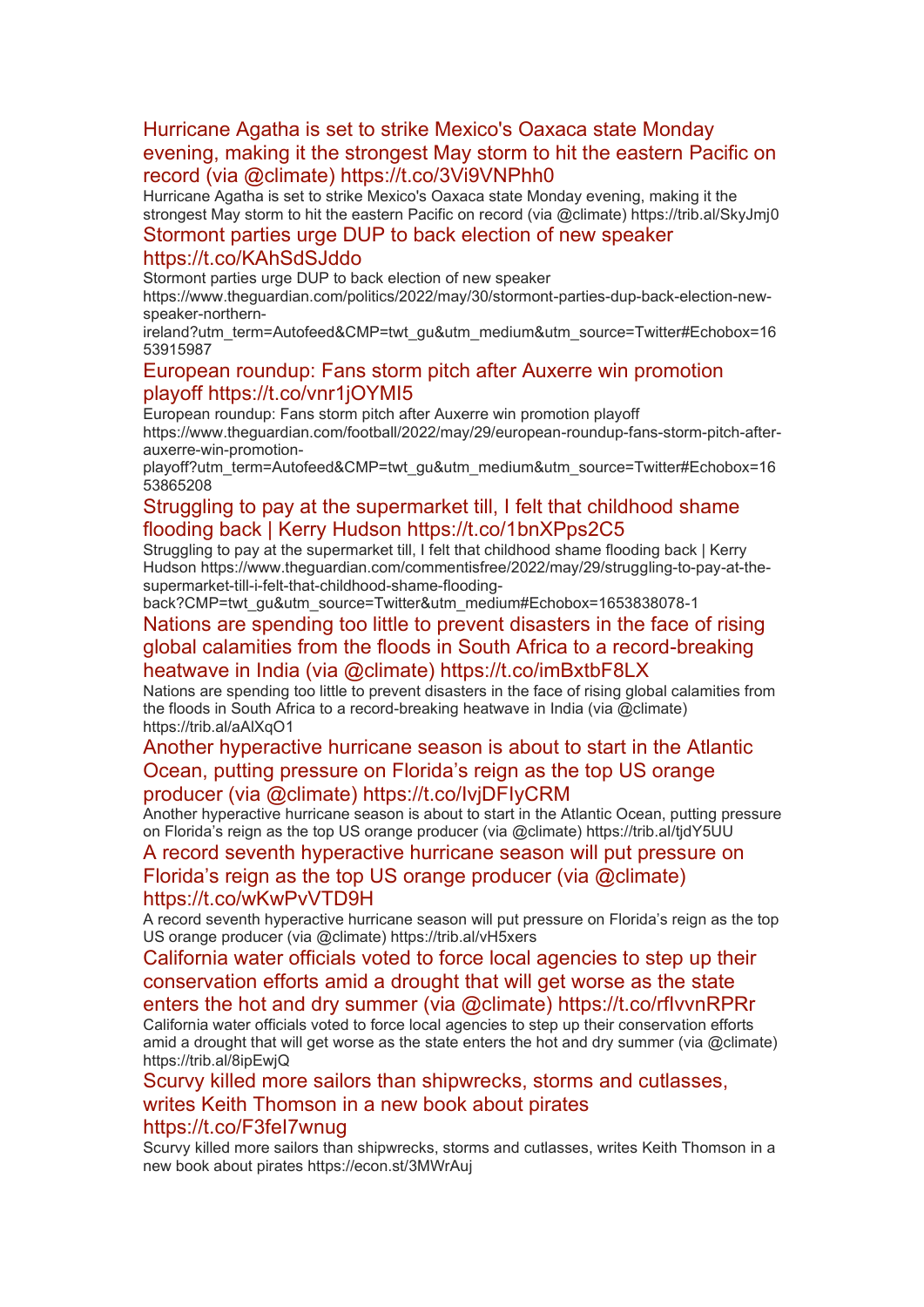RT @ABhiyant\_Tiwari: No wonder why my #City #Ahmedabad [pioneered & championed in protecting its citizens from #Heatwave &](https://eur01.safelinks.protection.outlook.com/?url=http%3A%2F%2Ftransit.linexsystems.com%2Ftrack%2Fclick%2F30370861%2Fca.linexsystems.com%3Fp%3DeyJzIjoiYXY4bnNNVGJfRXhsdXZkbVlHdWExZjJ1RUVRIiwidiI6MSwicCI6IntcInVcIjozMDM3MDg2MSxcInZcIjoxLFwidXJsXCI6XCJodHRwOlxcXC9cXFwvY2EubGluZXhzeXN0ZW1zLmNvbVxcXC9jb250ZW50c1xcXC90cmFuc2l0XFxcLzM3ODMwMzY5OTY_dXNlcl9pZD00NDM1MTUmbG9nPWY5N2ViNmUzMjE5YTcyMWVlZDE3NTIyOTNmZmJlY2E3JnA9OTU5Njc2NDgmbT0xJnM9Mzk5MDc0Jm9yZ19pZD00MTMxOVwiLFwiaWRcIjpcImMxZjdkYzIzNmJlMDRiNjRiZTdhM2FiNDQyYjgxZjZlXCIsXCJ1cmxfaWRzXCI6W1wiMDVlOWIzZjFmOTg5MDU0ZmUzYmM4MjRhZDhmYTFiOGYxZjIzNWQxM1wiXX0ifQ&data=05%7C01%7Ccaroline.debrun%40phe.gov.uk%7Ca6f00f6bef614d07b97908da43b32f98%7Cee4e14994a354b2ead475f3cf9de8666%7C0%7C0%7C637896735149671002%7CUnknown%7CTWFpbGZsb3d8eyJWIjoiMC4wLjAwMDAiLCJQIjoiV2luMzIiLCJBTiI6Ik1haWwiLCJXVCI6Mn0%3D%7C3000%7C%7C%7C&sdata=JrSJsM0aITVtJ%2BIMqbRZ3wKjhvMNAQE2fVUtoMKgG%2FA%3D&reserved=0)  [lead the path for entire #India. Heartening to see #HeatActionPlan that](https://eur01.safelinks.protection.outlook.com/?url=http%3A%2F%2Ftransit.linexsystems.com%2Ftrack%2Fclick%2F30370861%2Fca.linexsystems.com%3Fp%3DeyJzIjoiYXY4bnNNVGJfRXhsdXZkbVlHdWExZjJ1RUVRIiwidiI6MSwicCI6IntcInVcIjozMDM3MDg2MSxcInZcIjoxLFwidXJsXCI6XCJodHRwOlxcXC9cXFwvY2EubGluZXhzeXN0ZW1zLmNvbVxcXC9jb250ZW50c1xcXC90cmFuc2l0XFxcLzM3ODMwMzY5OTY_dXNlcl9pZD00NDM1MTUmbG9nPWY5N2ViNmUzMjE5YTcyMWVlZDE3NTIyOTNmZmJlY2E3JnA9OTU5Njc2NDgmbT0xJnM9Mzk5MDc0Jm9yZ19pZD00MTMxOVwiLFwiaWRcIjpcImMxZjdkYzIzNmJlMDRiNjRiZTdhM2FiNDQyYjgxZjZlXCIsXCJ1cmxfaWRzXCI6W1wiMDVlOWIzZjFmOTg5MDU0ZmUzYmM4MjRhZDhmYTFiOGYxZjIzNWQxM1wiXX0ifQ&data=05%7C01%7Ccaroline.debrun%40phe.gov.uk%7Ca6f00f6bef614d07b97908da43b32f98%7Cee4e14994a354b2ead475f3cf9de8666%7C0%7C0%7C637896735149671002%7CUnknown%7CTWFpbGZsb3d8eyJWIjoiMC4wLjAwMDAiLCJQIjoiV2luMzIiLCJBTiI6Ik1haWwiLCJXVCI6Mn0%3D%7C3000%7C%7C%7C&sdata=JrSJsM0aITVtJ%2BIMqbRZ3wKjhvMNAQE2fVUtoMKgG%2FA%3D&reserved=0)  [started as a policy initiative a decade ago eventually turned into a](https://eur01.safelinks.protection.outlook.com/?url=http%3A%2F%2Ftransit.linexsystems.com%2Ftrack%2Fclick%2F30370861%2Fca.linexsystems.com%3Fp%3DeyJzIjoiYXY4bnNNVGJfRXhsdXZkbVlHdWExZjJ1RUVRIiwidiI6MSwicCI6IntcInVcIjozMDM3MDg2MSxcInZcIjoxLFwidXJsXCI6XCJodHRwOlxcXC9cXFwvY2EubGluZXhzeXN0ZW1zLmNvbVxcXC9jb250ZW50c1xcXC90cmFuc2l0XFxcLzM3ODMwMzY5OTY_dXNlcl9pZD00NDM1MTUmbG9nPWY5N2ViNmUzMjE5YTcyMWVlZDE3NTIyOTNmZmJlY2E3JnA9OTU5Njc2NDgmbT0xJnM9Mzk5MDc0Jm9yZ19pZD00MTMxOVwiLFwiaWRcIjpcImMxZjdkYzIzNmJlMDRiNjRiZTdhM2FiNDQyYjgxZjZlXCIsXCJ1cmxfaWRzXCI6W1wiMDVlOWIzZjFmOTg5MDU0ZmUzYmM4MjRhZDhmYTFiOGYxZjIzNWQxM1wiXX0ifQ&data=05%7C01%7Ccaroline.debrun%40phe.gov.uk%7Ca6f00f6bef614d07b97908da43b32f98%7Cee4e14994a354b2ead475f3cf9de8666%7C0%7C0%7C637896735149671002%7CUnknown%7CTWFpbGZsb3d8eyJWIjoiMC4wLjAwMDAiLCJQIjoiV2luMzIiLCJBTiI6Ik1haWwiLCJXVCI6Mn0%3D%7C3000%7C%7C%7C&sdata=JrSJsM0aITVtJ%2BIMqbRZ3wKjhvMNAQE2fVUtoMKgG%2FA%3D&reserved=0) 

#### People's Movement ❤️❤️ [#BeatTheHeat https://t.co/di3JVwrJL4](https://eur01.safelinks.protection.outlook.com/?url=http%3A%2F%2Ftransit.linexsystems.com%2Ftrack%2Fclick%2F30370861%2Fca.linexsystems.com%3Fp%3DeyJzIjoiYXY4bnNNVGJfRXhsdXZkbVlHdWExZjJ1RUVRIiwidiI6MSwicCI6IntcInVcIjozMDM3MDg2MSxcInZcIjoxLFwidXJsXCI6XCJodHRwOlxcXC9cXFwvY2EubGluZXhzeXN0ZW1zLmNvbVxcXC9jb250ZW50c1xcXC90cmFuc2l0XFxcLzM3ODMwMzY5OTY_dXNlcl9pZD00NDM1MTUmbG9nPWY5N2ViNmUzMjE5YTcyMWVlZDE3NTIyOTNmZmJlY2E3JnA9OTU5Njc2NDgmbT0xJnM9Mzk5MDc0Jm9yZ19pZD00MTMxOVwiLFwiaWRcIjpcImMxZjdkYzIzNmJlMDRiNjRiZTdhM2FiNDQyYjgxZjZlXCIsXCJ1cmxfaWRzXCI6W1wiMDVlOWIzZjFmOTg5MDU0ZmUzYmM4MjRhZDhmYTFiOGYxZjIzNWQxM1wiXX0ifQ&data=05%7C01%7Ccaroline.debrun%40phe.gov.uk%7Ca6f00f6bef614d07b97908da43b32f98%7Cee4e14994a354b2ead475f3cf9de8666%7C0%7C0%7C637896735149671002%7CUnknown%7CTWFpbGZsb3d8eyJWIjoiMC4wLjAwMDAiLCJQIjoiV2luMzIiLCJBTiI6Ik1haWwiLCJXVCI6Mn0%3D%7C3000%7C%7C%7C&sdata=JrSJsM0aITVtJ%2BIMqbRZ3wKjhvMNAQE2fVUtoMKgG%2FA%3D&reserved=0)  [https://t.co/yZie6zKj9X](https://eur01.safelinks.protection.outlook.com/?url=http%3A%2F%2Ftransit.linexsystems.com%2Ftrack%2Fclick%2F30370861%2Fca.linexsystems.com%3Fp%3DeyJzIjoiYXY4bnNNVGJfRXhsdXZkbVlHdWExZjJ1RUVRIiwidiI6MSwicCI6IntcInVcIjozMDM3MDg2MSxcInZcIjoxLFwidXJsXCI6XCJodHRwOlxcXC9cXFwvY2EubGluZXhzeXN0ZW1zLmNvbVxcXC9jb250ZW50c1xcXC90cmFuc2l0XFxcLzM3ODMwMzY5OTY_dXNlcl9pZD00NDM1MTUmbG9nPWY5N2ViNmUzMjE5YTcyMWVlZDE3NTIyOTNmZmJlY2E3JnA9OTU5Njc2NDgmbT0xJnM9Mzk5MDc0Jm9yZ19pZD00MTMxOVwiLFwiaWRcIjpcImMxZjdkYzIzNmJlMDRiNjRiZTdhM2FiNDQyYjgxZjZlXCIsXCJ1cmxfaWRzXCI6W1wiMDVlOWIzZjFmOTg5MDU0ZmUzYmM4MjRhZDhmYTFiOGYxZjIzNWQxM1wiXX0ifQ&data=05%7C01%7Ccaroline.debrun%40phe.gov.uk%7Ca6f00f6bef614d07b97908da43b32f98%7Cee4e14994a354b2ead475f3cf9de8666%7C0%7C0%7C637896735149671002%7CUnknown%7CTWFpbGZsb3d8eyJWIjoiMC4wLjAwMDAiLCJQIjoiV2luMzIiLCJBTiI6Ik1haWwiLCJXVCI6Mn0%3D%7C3000%7C%7C%7C&sdata=JrSJsM0aITVtJ%2BIMqbRZ3wKjhvMNAQE2fVUtoMKgG%2FA%3D&reserved=0)

RT @ABhiyant\_Tiwari: No wonder why my #City #Ahmedabad pioneered & championed in protecting its citizens from #Heatwave & lead the path for entire #India. Heartening to see #HeatActionPlan that started as a policy initiative a decade ago eventually turned into a People's Movement ❤️❤️ #BeatTheHeat

https://twitter.com/kumarmanish9/status/1529768588113944576

#### [Stormont assembly recalled in new attempt to elect Speaker](https://eur01.safelinks.protection.outlook.com/?url=http%3A%2F%2Ftransit.linexsystems.com%2Ftrack%2Fclick%2F30370861%2Fca.linexsystems.com%3Fp%3DeyJzIjoieGdzZ3JMSGNtQTd1SFRCUGVBMTF1OHEwX3VzIiwidiI6MSwicCI6IntcInVcIjozMDM3MDg2MSxcInZcIjoxLFwidXJsXCI6XCJodHRwOlxcXC9cXFwvY2EubGluZXhzeXN0ZW1zLmNvbVxcXC9jb250ZW50c1xcXC90cmFuc2l0XFxcLzM3ODMwMjkxMjg_dXNlcl9pZD00NDM1MTUmbG9nPWY5N2ViNmUzMjE5YTcyMWVlZDE3NTIyOTNmZmJlY2E3JnA9OTU5Njc2NDgmbT0xJnM9Mzk5MDc0Jm9yZ19pZD00MTMxOVwiLFwiaWRcIjpcImMxZjdkYzIzNmJlMDRiNjRiZTdhM2FiNDQyYjgxZjZlXCIsXCJ1cmxfaWRzXCI6W1wiMDVlOWIzZjFmOTg5MDU0ZmUzYmM4MjRhZDhmYTFiOGYxZjIzNWQxM1wiXX0ifQ&data=05%7C01%7Ccaroline.debrun%40phe.gov.uk%7Ca6f00f6bef614d07b97908da43b32f98%7Cee4e14994a354b2ead475f3cf9de8666%7C0%7C0%7C637896735149671002%7CUnknown%7CTWFpbGZsb3d8eyJWIjoiMC4wLjAwMDAiLCJQIjoiV2luMzIiLCJBTiI6Ik1haWwiLCJXVCI6Mn0%3D%7C3000%7C%7C%7C&sdata=9odHPNJnEjXxFJa8hVcdybxHyCTWTzk19zLFC7vr8ZQ%3D&reserved=0)  [https://t.co/XJ6zFehUbz](https://eur01.safelinks.protection.outlook.com/?url=http%3A%2F%2Ftransit.linexsystems.com%2Ftrack%2Fclick%2F30370861%2Fca.linexsystems.com%3Fp%3DeyJzIjoieGdzZ3JMSGNtQTd1SFRCUGVBMTF1OHEwX3VzIiwidiI6MSwicCI6IntcInVcIjozMDM3MDg2MSxcInZcIjoxLFwidXJsXCI6XCJodHRwOlxcXC9cXFwvY2EubGluZXhzeXN0ZW1zLmNvbVxcXC9jb250ZW50c1xcXC90cmFuc2l0XFxcLzM3ODMwMjkxMjg_dXNlcl9pZD00NDM1MTUmbG9nPWY5N2ViNmUzMjE5YTcyMWVlZDE3NTIyOTNmZmJlY2E3JnA9OTU5Njc2NDgmbT0xJnM9Mzk5MDc0Jm9yZ19pZD00MTMxOVwiLFwiaWRcIjpcImMxZjdkYzIzNmJlMDRiNjRiZTdhM2FiNDQyYjgxZjZlXCIsXCJ1cmxfaWRzXCI6W1wiMDVlOWIzZjFmOTg5MDU0ZmUzYmM4MjRhZDhmYTFiOGYxZjIzNWQxM1wiXX0ifQ&data=05%7C01%7Ccaroline.debrun%40phe.gov.uk%7Ca6f00f6bef614d07b97908da43b32f98%7Cee4e14994a354b2ead475f3cf9de8666%7C0%7C0%7C637896735149671002%7CUnknown%7CTWFpbGZsb3d8eyJWIjoiMC4wLjAwMDAiLCJQIjoiV2luMzIiLCJBTiI6Ik1haWwiLCJXVCI6Mn0%3D%7C3000%7C%7C%7C&sdata=9odHPNJnEjXxFJa8hVcdybxHyCTWTzk19zLFC7vr8ZQ%3D&reserved=0)

Stormont assembly recalled in new attempt to elect Speaker https://www.theguardian.com/politics/2022/may/26/stormont-assembly-recalled-electspeaker-

petition?utm\_term=Autofeed&CMP=twt\_gu&utm\_medium&utm\_source=Twitter#Echobox=16 53573902

# [Texas shooting: onlookers urged police to storm school during](https://eur01.safelinks.protection.outlook.com/?url=http%3A%2F%2Ftransit.linexsystems.com%2Ftrack%2Fclick%2F30370861%2Fca.linexsystems.com%3Fp%3DeyJzIjoiVUZBSXpXQl9Jc0tVUThFM0NEMGowaGllVFBBIiwidiI6MSwicCI6IntcInVcIjozMDM3MDg2MSxcInZcIjoxLFwidXJsXCI6XCJodHRwOlxcXC9cXFwvY2EubGluZXhzeXN0ZW1zLmNvbVxcXC9jb250ZW50c1xcXC90cmFuc2l0XFxcLzM3ODMwMDkyNjE_dXNlcl9pZD00NDM1MTUmbG9nPWY5N2ViNmUzMjE5YTcyMWVlZDE3NTIyOTNmZmJlY2E3JnA9OTU5Njc2NDgmbT0xJnM9Mzk5MDc0Jm9yZ19pZD00MTMxOVwiLFwiaWRcIjpcImMxZjdkYzIzNmJlMDRiNjRiZTdhM2FiNDQyYjgxZjZlXCIsXCJ1cmxfaWRzXCI6W1wiMDVlOWIzZjFmOTg5MDU0ZmUzYmM4MjRhZDhmYTFiOGYxZjIzNWQxM1wiXX0ifQ&data=05%7C01%7Ccaroline.debrun%40phe.gov.uk%7Ca6f00f6bef614d07b97908da43b32f98%7Cee4e14994a354b2ead475f3cf9de8666%7C0%7C0%7C637896735149671002%7CUnknown%7CTWFpbGZsb3d8eyJWIjoiMC4wLjAwMDAiLCJQIjoiV2luMzIiLCJBTiI6Ik1haWwiLCJXVCI6Mn0%3D%7C3000%7C%7C%7C&sdata=pXuoryXGITIiCcc1kM7Y4N5X%2B5WJl2xB9VKEbeycdPk%3D&reserved=0)  gunman's violent attack – [latest updates https://t.co/g4t3Vqpj6J](https://eur01.safelinks.protection.outlook.com/?url=http%3A%2F%2Ftransit.linexsystems.com%2Ftrack%2Fclick%2F30370861%2Fca.linexsystems.com%3Fp%3DeyJzIjoiVUZBSXpXQl9Jc0tVUThFM0NEMGowaGllVFBBIiwidiI6MSwicCI6IntcInVcIjozMDM3MDg2MSxcInZcIjoxLFwidXJsXCI6XCJodHRwOlxcXC9cXFwvY2EubGluZXhzeXN0ZW1zLmNvbVxcXC9jb250ZW50c1xcXC90cmFuc2l0XFxcLzM3ODMwMDkyNjE_dXNlcl9pZD00NDM1MTUmbG9nPWY5N2ViNmUzMjE5YTcyMWVlZDE3NTIyOTNmZmJlY2E3JnA9OTU5Njc2NDgmbT0xJnM9Mzk5MDc0Jm9yZ19pZD00MTMxOVwiLFwiaWRcIjpcImMxZjdkYzIzNmJlMDRiNjRiZTdhM2FiNDQyYjgxZjZlXCIsXCJ1cmxfaWRzXCI6W1wiMDVlOWIzZjFmOTg5MDU0ZmUzYmM4MjRhZDhmYTFiOGYxZjIzNWQxM1wiXX0ifQ&data=05%7C01%7Ccaroline.debrun%40phe.gov.uk%7Ca6f00f6bef614d07b97908da43b32f98%7Cee4e14994a354b2ead475f3cf9de8666%7C0%7C0%7C637896735149671002%7CUnknown%7CTWFpbGZsb3d8eyJWIjoiMC4wLjAwMDAiLCJQIjoiV2luMzIiLCJBTiI6Ik1haWwiLCJXVCI6Mn0%3D%7C3000%7C%7C%7C&sdata=pXuoryXGITIiCcc1kM7Y4N5X%2B5WJl2xB9VKEbeycdPk%3D&reserved=0)

Texas shooting: onlookers urged police to storm school during gunman's violent attack – latest updates https://www.theguardian.com/us-news/live/2022/may/26/texas-schoolshooting-news-victims-uvalde-elementary-school-latest-

updates?utm\_term=Autofeed&CMP=twt\_gu&utm\_medium&utm\_source=Twitter#Echobox=1 653562012

[Los Angeles, the nation's second-biggest city, will order its 4 million](https://eur01.safelinks.protection.outlook.com/?url=http%3A%2F%2Ftransit.linexsystems.com%2Ftrack%2Fclick%2F30370861%2Fca.linexsystems.com%3Fp%3DeyJzIjoiOHUzT3FXUWNheWE2OHZVeXgwamxuZFVid3p3IiwidiI6MSwicCI6IntcInVcIjozMDM3MDg2MSxcInZcIjoxLFwidXJsXCI6XCJodHRwOlxcXC9cXFwvY2EubGluZXhzeXN0ZW1zLmNvbVxcXC9jb250ZW50c1xcXC90cmFuc2l0XFxcLzM3ODMwMDkwOTg_dXNlcl9pZD00NDM1MTUmbG9nPWY5N2ViNmUzMjE5YTcyMWVlZDE3NTIyOTNmZmJlY2E3JnA9OTU5Njc2NDgmbT0xJnM9Mzk5MDc0Jm9yZ19pZD00MTMxOVwiLFwiaWRcIjpcImMxZjdkYzIzNmJlMDRiNjRiZTdhM2FiNDQyYjgxZjZlXCIsXCJ1cmxfaWRzXCI6W1wiMDVlOWIzZjFmOTg5MDU0ZmUzYmM4MjRhZDhmYTFiOGYxZjIzNWQxM1wiXX0ifQ&data=05%7C01%7Ccaroline.debrun%40phe.gov.uk%7Ca6f00f6bef614d07b97908da43b32f98%7Cee4e14994a354b2ead475f3cf9de8666%7C0%7C0%7C637896735149671002%7CUnknown%7CTWFpbGZsb3d8eyJWIjoiMC4wLjAwMDAiLCJQIjoiV2luMzIiLCJBTiI6Ik1haWwiLCJXVCI6Mn0%3D%7C3000%7C%7C%7C&sdata=dAuJcM0Xal3WrreDLa20gp6Y%2BBWnuj%2FOc5YSLLL9vZc%3D&reserved=0)  [residents to water their lawns no more than two days a week, as a](https://eur01.safelinks.protection.outlook.com/?url=http%3A%2F%2Ftransit.linexsystems.com%2Ftrack%2Fclick%2F30370861%2Fca.linexsystems.com%3Fp%3DeyJzIjoiOHUzT3FXUWNheWE2OHZVeXgwamxuZFVid3p3IiwidiI6MSwicCI6IntcInVcIjozMDM3MDg2MSxcInZcIjoxLFwidXJsXCI6XCJodHRwOlxcXC9cXFwvY2EubGluZXhzeXN0ZW1zLmNvbVxcXC9jb250ZW50c1xcXC90cmFuc2l0XFxcLzM3ODMwMDkwOTg_dXNlcl9pZD00NDM1MTUmbG9nPWY5N2ViNmUzMjE5YTcyMWVlZDE3NTIyOTNmZmJlY2E3JnA9OTU5Njc2NDgmbT0xJnM9Mzk5MDc0Jm9yZ19pZD00MTMxOVwiLFwiaWRcIjpcImMxZjdkYzIzNmJlMDRiNjRiZTdhM2FiNDQyYjgxZjZlXCIsXCJ1cmxfaWRzXCI6W1wiMDVlOWIzZjFmOTg5MDU0ZmUzYmM4MjRhZDhmYTFiOGYxZjIzNWQxM1wiXX0ifQ&data=05%7C01%7Ccaroline.debrun%40phe.gov.uk%7Ca6f00f6bef614d07b97908da43b32f98%7Cee4e14994a354b2ead475f3cf9de8666%7C0%7C0%7C637896735149671002%7CUnknown%7CTWFpbGZsb3d8eyJWIjoiMC4wLjAwMDAiLCJQIjoiV2luMzIiLCJBTiI6Ik1haWwiLCJXVCI6Mn0%3D%7C3000%7C%7C%7C&sdata=dAuJcM0Xal3WrreDLa20gp6Y%2BBWnuj%2FOc5YSLLL9vZc%3D&reserved=0)  [drought tightens its grip on California \(via @climate\)](https://eur01.safelinks.protection.outlook.com/?url=http%3A%2F%2Ftransit.linexsystems.com%2Ftrack%2Fclick%2F30370861%2Fca.linexsystems.com%3Fp%3DeyJzIjoiOHUzT3FXUWNheWE2OHZVeXgwamxuZFVid3p3IiwidiI6MSwicCI6IntcInVcIjozMDM3MDg2MSxcInZcIjoxLFwidXJsXCI6XCJodHRwOlxcXC9cXFwvY2EubGluZXhzeXN0ZW1zLmNvbVxcXC9jb250ZW50c1xcXC90cmFuc2l0XFxcLzM3ODMwMDkwOTg_dXNlcl9pZD00NDM1MTUmbG9nPWY5N2ViNmUzMjE5YTcyMWVlZDE3NTIyOTNmZmJlY2E3JnA9OTU5Njc2NDgmbT0xJnM9Mzk5MDc0Jm9yZ19pZD00MTMxOVwiLFwiaWRcIjpcImMxZjdkYzIzNmJlMDRiNjRiZTdhM2FiNDQyYjgxZjZlXCIsXCJ1cmxfaWRzXCI6W1wiMDVlOWIzZjFmOTg5MDU0ZmUzYmM4MjRhZDhmYTFiOGYxZjIzNWQxM1wiXX0ifQ&data=05%7C01%7Ccaroline.debrun%40phe.gov.uk%7Ca6f00f6bef614d07b97908da43b32f98%7Cee4e14994a354b2ead475f3cf9de8666%7C0%7C0%7C637896735149671002%7CUnknown%7CTWFpbGZsb3d8eyJWIjoiMC4wLjAwMDAiLCJQIjoiV2luMzIiLCJBTiI6Ik1haWwiLCJXVCI6Mn0%3D%7C3000%7C%7C%7C&sdata=dAuJcM0Xal3WrreDLa20gp6Y%2BBWnuj%2FOc5YSLLL9vZc%3D&reserved=0)  [https://t.co/C0kVM27sN1](https://eur01.safelinks.protection.outlook.com/?url=http%3A%2F%2Ftransit.linexsystems.com%2Ftrack%2Fclick%2F30370861%2Fca.linexsystems.com%3Fp%3DeyJzIjoiOHUzT3FXUWNheWE2OHZVeXgwamxuZFVid3p3IiwidiI6MSwicCI6IntcInVcIjozMDM3MDg2MSxcInZcIjoxLFwidXJsXCI6XCJodHRwOlxcXC9cXFwvY2EubGluZXhzeXN0ZW1zLmNvbVxcXC9jb250ZW50c1xcXC90cmFuc2l0XFxcLzM3ODMwMDkwOTg_dXNlcl9pZD00NDM1MTUmbG9nPWY5N2ViNmUzMjE5YTcyMWVlZDE3NTIyOTNmZmJlY2E3JnA9OTU5Njc2NDgmbT0xJnM9Mzk5MDc0Jm9yZ19pZD00MTMxOVwiLFwiaWRcIjpcImMxZjdkYzIzNmJlMDRiNjRiZTdhM2FiNDQyYjgxZjZlXCIsXCJ1cmxfaWRzXCI6W1wiMDVlOWIzZjFmOTg5MDU0ZmUzYmM4MjRhZDhmYTFiOGYxZjIzNWQxM1wiXX0ifQ&data=05%7C01%7Ccaroline.debrun%40phe.gov.uk%7Ca6f00f6bef614d07b97908da43b32f98%7Cee4e14994a354b2ead475f3cf9de8666%7C0%7C0%7C637896735149671002%7CUnknown%7CTWFpbGZsb3d8eyJWIjoiMC4wLjAwMDAiLCJQIjoiV2luMzIiLCJBTiI6Ik1haWwiLCJXVCI6Mn0%3D%7C3000%7C%7C%7C&sdata=dAuJcM0Xal3WrreDLa20gp6Y%2BBWnuj%2FOc5YSLLL9vZc%3D&reserved=0)

# Los Angeles, the nation's second-biggest city, will order its 4 million residents to water their

lawns no more than two days a week, as a drought tightens its grip on California (via @climate) https://trib.al/1UD3QCP

### [Near-surface wind speed changes in eastern China during 1970](https://eur01.safelinks.protection.outlook.com/?url=http%3A%2F%2Ftransit.linexsystems.com%2Ftrack%2Fclick%2F30370861%2Fca.linexsystems.com%3Fp%3DeyJzIjoicXYxNFBhbmR0N1h6TWdITUdlQmdwUjFnbThvIiwidiI6MSwicCI6IntcInVcIjozMDM3MDg2MSxcInZcIjoxLFwidXJsXCI6XCJodHRwOlxcXC9cXFwvY2EubGluZXhzeXN0ZW1zLmNvbVxcXC9jb250ZW50c1xcXC90cmFuc2l0XFxcLzM3ODI5ODY2OTI_dXNlcl9pZD00NDM1MTUmbG9nPWY5N2ViNmUzMjE5YTcyMWVlZDE3NTIyOTNmZmJlY2E3JnA9OTU5Njc2NDgmbT0xJnM9Mzk5MDc0Jm9yZ19pZD0xMDA4M1wiLFwiaWRcIjpcImMxZjdkYzIzNmJlMDRiNjRiZTdhM2FiNDQyYjgxZjZlXCIsXCJ1cmxfaWRzXCI6W1wiMDVlOWIzZjFmOTg5MDU0ZmUzYmM4MjRhZDhmYTFiOGYxZjIzNWQxM1wiXX0ifQ&data=05%7C01%7Ccaroline.debrun%40phe.gov.uk%7Ca6f00f6bef614d07b97908da43b32f98%7Cee4e14994a354b2ead475f3cf9de8666%7C0%7C0%7C637896735149671002%7CUnknown%7CTWFpbGZsb3d8eyJWIjoiMC4wLjAwMDAiLCJQIjoiV2luMzIiLCJBTiI6Ik1haWwiLCJXVCI6Mn0%3D%7C3000%7C%7C%7C&sdata=Gb5kgyRJFMK%2F4rnxSoE%2FW1mN%2FyFwseZbEtOuT2Ap9EU%3D&reserved=0)–2019 [winter and its possible causes](https://eur01.safelinks.protection.outlook.com/?url=http%3A%2F%2Ftransit.linexsystems.com%2Ftrack%2Fclick%2F30370861%2Fca.linexsystems.com%3Fp%3DeyJzIjoicXYxNFBhbmR0N1h6TWdITUdlQmdwUjFnbThvIiwidiI6MSwicCI6IntcInVcIjozMDM3MDg2MSxcInZcIjoxLFwidXJsXCI6XCJodHRwOlxcXC9cXFwvY2EubGluZXhzeXN0ZW1zLmNvbVxcXC9jb250ZW50c1xcXC90cmFuc2l0XFxcLzM3ODI5ODY2OTI_dXNlcl9pZD00NDM1MTUmbG9nPWY5N2ViNmUzMjE5YTcyMWVlZDE3NTIyOTNmZmJlY2E3JnA9OTU5Njc2NDgmbT0xJnM9Mzk5MDc0Jm9yZ19pZD0xMDA4M1wiLFwiaWRcIjpcImMxZjdkYzIzNmJlMDRiNjRiZTdhM2FiNDQyYjgxZjZlXCIsXCJ1cmxfaWRzXCI6W1wiMDVlOWIzZjFmOTg5MDU0ZmUzYmM4MjRhZDhmYTFiOGYxZjIzNWQxM1wiXX0ifQ&data=05%7C01%7Ccaroline.debrun%40phe.gov.uk%7Ca6f00f6bef614d07b97908da43b32f98%7Cee4e14994a354b2ead475f3cf9de8666%7C0%7C0%7C637896735149671002%7CUnknown%7CTWFpbGZsb3d8eyJWIjoiMC4wLjAwMDAiLCJQIjoiV2luMzIiLCJBTiI6Ik1haWwiLCJXVCI6Mn0%3D%7C3000%7C%7C%7C&sdata=Gb5kgyRJFMK%2F4rnxSoE%2FW1mN%2FyFwseZbEtOuT2Ap9EU%3D&reserved=0)

Publication date: April 2022 Source: Advances in Climate Change Research, Volume 13, Issue 2 Author(s): Xiao Li, Qiao-Ping Li, Yi-Hui Ding, Mei Wang

[Huge congrats to @ArshtRock and partners for launching their heat](https://eur01.safelinks.protection.outlook.com/?url=http%3A%2F%2Ftransit.linexsystems.com%2Ftrack%2Fclick%2F30370861%2Fca.linexsystems.com%3Fp%3DeyJzIjoiM0EwVGIzRjFXN2FVMVNyYUJ4WUdSTnpvc2xrIiwidiI6MSwicCI6IntcInVcIjozMDM3MDg2MSxcInZcIjoxLFwidXJsXCI6XCJodHRwOlxcXC9cXFwvY2EubGluZXhzeXN0ZW1zLmNvbVxcXC9jb250ZW50c1xcXC90cmFuc2l0XFxcLzM3ODI5ODY5Njg_dXNlcl9pZD00NDM1MTUmbG9nPWY5N2ViNmUzMjE5YTcyMWVlZDE3NTIyOTNmZmJlY2E3JnA9OTU5Njc2NDgmbT0xJnM9Mzk5MDc0Jm9yZ19pZD00MTMxOVwiLFwiaWRcIjpcImMxZjdkYzIzNmJlMDRiNjRiZTdhM2FiNDQyYjgxZjZlXCIsXCJ1cmxfaWRzXCI6W1wiMDVlOWIzZjFmOTg5MDU0ZmUzYmM4MjRhZDhmYTFiOGYxZjIzNWQxM1wiXX0ifQ&data=05%7C01%7Ccaroline.debrun%40phe.gov.uk%7Ca6f00f6bef614d07b97908da43b32f98%7Cee4e14994a354b2ead475f3cf9de8666%7C0%7C0%7C637896735149671002%7CUnknown%7CTWFpbGZsb3d8eyJWIjoiMC4wLjAwMDAiLCJQIjoiV2luMzIiLCJBTiI6Ik1haWwiLCJXVCI6Mn0%3D%7C3000%7C%7C%7C&sdata=xSTZI435pxvCFqGzsc01t%2F127Y8vnCfoE%2BjThzSqhdw%3D&reserved=0)  action platform - [a resource for city officials, practitioners, and](https://eur01.safelinks.protection.outlook.com/?url=http%3A%2F%2Ftransit.linexsystems.com%2Ftrack%2Fclick%2F30370861%2Fca.linexsystems.com%3Fp%3DeyJzIjoiM0EwVGIzRjFXN2FVMVNyYUJ4WUdSTnpvc2xrIiwidiI6MSwicCI6IntcInVcIjozMDM3MDg2MSxcInZcIjoxLFwidXJsXCI6XCJodHRwOlxcXC9cXFwvY2EubGluZXhzeXN0ZW1zLmNvbVxcXC9jb250ZW50c1xcXC90cmFuc2l0XFxcLzM3ODI5ODY5Njg_dXNlcl9pZD00NDM1MTUmbG9nPWY5N2ViNmUzMjE5YTcyMWVlZDE3NTIyOTNmZmJlY2E3JnA9OTU5Njc2NDgmbT0xJnM9Mzk5MDc0Jm9yZ19pZD00MTMxOVwiLFwiaWRcIjpcImMxZjdkYzIzNmJlMDRiNjRiZTdhM2FiNDQyYjgxZjZlXCIsXCJ1cmxfaWRzXCI6W1wiMDVlOWIzZjFmOTg5MDU0ZmUzYmM4MjRhZDhmYTFiOGYxZjIzNWQxM1wiXX0ifQ&data=05%7C01%7Ccaroline.debrun%40phe.gov.uk%7Ca6f00f6bef614d07b97908da43b32f98%7Cee4e14994a354b2ead475f3cf9de8666%7C0%7C0%7C637896735149671002%7CUnknown%7CTWFpbGZsb3d8eyJWIjoiMC4wLjAwMDAiLCJQIjoiV2luMzIiLCJBTiI6Ik1haWwiLCJXVCI6Mn0%3D%7C3000%7C%7C%7C&sdata=xSTZI435pxvCFqGzsc01t%2F127Y8vnCfoE%2BjThzSqhdw%3D&reserved=0)  [development finance institutions to find guidance on reducing the](https://eur01.safelinks.protection.outlook.com/?url=http%3A%2F%2Ftransit.linexsystems.com%2Ftrack%2Fclick%2F30370861%2Fca.linexsystems.com%3Fp%3DeyJzIjoiM0EwVGIzRjFXN2FVMVNyYUJ4WUdSTnpvc2xrIiwidiI6MSwicCI6IntcInVcIjozMDM3MDg2MSxcInZcIjoxLFwidXJsXCI6XCJodHRwOlxcXC9cXFwvY2EubGluZXhzeXN0ZW1zLmNvbVxcXC9jb250ZW50c1xcXC90cmFuc2l0XFxcLzM3ODI5ODY5Njg_dXNlcl9pZD00NDM1MTUmbG9nPWY5N2ViNmUzMjE5YTcyMWVlZDE3NTIyOTNmZmJlY2E3JnA9OTU5Njc2NDgmbT0xJnM9Mzk5MDc0Jm9yZ19pZD00MTMxOVwiLFwiaWRcIjpcImMxZjdkYzIzNmJlMDRiNjRiZTdhM2FiNDQyYjgxZjZlXCIsXCJ1cmxfaWRzXCI6W1wiMDVlOWIzZjFmOTg5MDU0ZmUzYmM4MjRhZDhmYTFiOGYxZjIzNWQxM1wiXX0ifQ&data=05%7C01%7Ccaroline.debrun%40phe.gov.uk%7Ca6f00f6bef614d07b97908da43b32f98%7Cee4e14994a354b2ead475f3cf9de8666%7C0%7C0%7C637896735149671002%7CUnknown%7CTWFpbGZsb3d8eyJWIjoiMC4wLjAwMDAiLCJQIjoiV2luMzIiLCJBTiI6Ik1haWwiLCJXVCI6Mn0%3D%7C3000%7C%7C%7C&sdata=xSTZI435pxvCFqGzsc01t%2F127Y8vnCfoE%2BjThzSqhdw%3D&reserved=0)  [impacts of extreme heat: https://t.co/oMRfObVsop](https://eur01.safelinks.protection.outlook.com/?url=http%3A%2F%2Ftransit.linexsystems.com%2Ftrack%2Fclick%2F30370861%2Fca.linexsystems.com%3Fp%3DeyJzIjoiM0EwVGIzRjFXN2FVMVNyYUJ4WUdSTnpvc2xrIiwidiI6MSwicCI6IntcInVcIjozMDM3MDg2MSxcInZcIjoxLFwidXJsXCI6XCJodHRwOlxcXC9cXFwvY2EubGluZXhzeXN0ZW1zLmNvbVxcXC9jb250ZW50c1xcXC90cmFuc2l0XFxcLzM3ODI5ODY5Njg_dXNlcl9pZD00NDM1MTUmbG9nPWY5N2ViNmUzMjE5YTcyMWVlZDE3NTIyOTNmZmJlY2E3JnA9OTU5Njc2NDgmbT0xJnM9Mzk5MDc0Jm9yZ19pZD00MTMxOVwiLFwiaWRcIjpcImMxZjdkYzIzNmJlMDRiNjRiZTdhM2FiNDQyYjgxZjZlXCIsXCJ1cmxfaWRzXCI6W1wiMDVlOWIzZjFmOTg5MDU0ZmUzYmM4MjRhZDhmYTFiOGYxZjIzNWQxM1wiXX0ifQ&data=05%7C01%7Ccaroline.debrun%40phe.gov.uk%7Ca6f00f6bef614d07b97908da43b32f98%7Cee4e14994a354b2ead475f3cf9de8666%7C0%7C0%7C637896735149671002%7CUnknown%7CTWFpbGZsb3d8eyJWIjoiMC4wLjAwMDAiLCJQIjoiV2luMzIiLCJBTiI6Ik1haWwiLCJXVCI6Mn0%3D%7C3000%7C%7C%7C&sdata=xSTZI435pxvCFqGzsc01t%2F127Y8vnCfoE%2BjThzSqhdw%3D&reserved=0)  [https://t.co/lXyrFapr83](https://eur01.safelinks.protection.outlook.com/?url=http%3A%2F%2Ftransit.linexsystems.com%2Ftrack%2Fclick%2F30370861%2Fca.linexsystems.com%3Fp%3DeyJzIjoiM0EwVGIzRjFXN2FVMVNyYUJ4WUdSTnpvc2xrIiwidiI6MSwicCI6IntcInVcIjozMDM3MDg2MSxcInZcIjoxLFwidXJsXCI6XCJodHRwOlxcXC9cXFwvY2EubGluZXhzeXN0ZW1zLmNvbVxcXC9jb250ZW50c1xcXC90cmFuc2l0XFxcLzM3ODI5ODY5Njg_dXNlcl9pZD00NDM1MTUmbG9nPWY5N2ViNmUzMjE5YTcyMWVlZDE3NTIyOTNmZmJlY2E3JnA9OTU5Njc2NDgmbT0xJnM9Mzk5MDc0Jm9yZ19pZD00MTMxOVwiLFwiaWRcIjpcImMxZjdkYzIzNmJlMDRiNjRiZTdhM2FiNDQyYjgxZjZlXCIsXCJ1cmxfaWRzXCI6W1wiMDVlOWIzZjFmOTg5MDU0ZmUzYmM4MjRhZDhmYTFiOGYxZjIzNWQxM1wiXX0ifQ&data=05%7C01%7Ccaroline.debrun%40phe.gov.uk%7Ca6f00f6bef614d07b97908da43b32f98%7Cee4e14994a354b2ead475f3cf9de8666%7C0%7C0%7C637896735149671002%7CUnknown%7CTWFpbGZsb3d8eyJWIjoiMC4wLjAwMDAiLCJQIjoiV2luMzIiLCJBTiI6Ik1haWwiLCJXVCI6Mn0%3D%7C3000%7C%7C%7C&sdata=xSTZI435pxvCFqGzsc01t%2F127Y8vnCfoE%2BjThzSqhdw%3D&reserved=0)

Huge congrats to @ArshtRock and partners for launching their heat action platform - a resource for city officials, practitioners, and development finance institutions to find guidance on reducing the impacts of extreme heat: https://onebillionresilient.org/heat-action-platform/

[California water officials voted to force local agencies to step up their](https://eur01.safelinks.protection.outlook.com/?url=http%3A%2F%2Ftransit.linexsystems.com%2Ftrack%2Fclick%2F30370861%2Fca.linexsystems.com%3Fp%3DeyJzIjoib0JxM2x6enNoWFZJa3hHak5mRmxUMHBpQWtRIiwidiI6MSwicCI6IntcInVcIjozMDM3MDg2MSxcInZcIjoxLFwidXJsXCI6XCJodHRwOlxcXC9cXFwvY2EubGluZXhzeXN0ZW1zLmNvbVxcXC9jb250ZW50c1xcXC90cmFuc2l0XFxcLzM3ODI5ODY4NjU_dXNlcl9pZD00NDM1MTUmbG9nPWY5N2ViNmUzMjE5YTcyMWVlZDE3NTIyOTNmZmJlY2E3JnA9OTU5Njc2NDgmbT0xJnM9Mzk5MDc0Jm9yZ19pZD00MTMxOVwiLFwiaWRcIjpcImMxZjdkYzIzNmJlMDRiNjRiZTdhM2FiNDQyYjgxZjZlXCIsXCJ1cmxfaWRzXCI6W1wiMDVlOWIzZjFmOTg5MDU0ZmUzYmM4MjRhZDhmYTFiOGYxZjIzNWQxM1wiXX0ifQ&data=05%7C01%7Ccaroline.debrun%40phe.gov.uk%7Ca6f00f6bef614d07b97908da43b32f98%7Cee4e14994a354b2ead475f3cf9de8666%7C0%7C0%7C637896735149671002%7CUnknown%7CTWFpbGZsb3d8eyJWIjoiMC4wLjAwMDAiLCJQIjoiV2luMzIiLCJBTiI6Ik1haWwiLCJXVCI6Mn0%3D%7C3000%7C%7C%7C&sdata=n2%2BNOSjFHbgrXObsJKQzik5V%2FJW%2B6cFIUBtLiNnGi4U%3D&reserved=0)  [conservation efforts amid a drought that will get worse as the state](https://eur01.safelinks.protection.outlook.com/?url=http%3A%2F%2Ftransit.linexsystems.com%2Ftrack%2Fclick%2F30370861%2Fca.linexsystems.com%3Fp%3DeyJzIjoib0JxM2x6enNoWFZJa3hHak5mRmxUMHBpQWtRIiwidiI6MSwicCI6IntcInVcIjozMDM3MDg2MSxcInZcIjoxLFwidXJsXCI6XCJodHRwOlxcXC9cXFwvY2EubGluZXhzeXN0ZW1zLmNvbVxcXC9jb250ZW50c1xcXC90cmFuc2l0XFxcLzM3ODI5ODY4NjU_dXNlcl9pZD00NDM1MTUmbG9nPWY5N2ViNmUzMjE5YTcyMWVlZDE3NTIyOTNmZmJlY2E3JnA9OTU5Njc2NDgmbT0xJnM9Mzk5MDc0Jm9yZ19pZD00MTMxOVwiLFwiaWRcIjpcImMxZjdkYzIzNmJlMDRiNjRiZTdhM2FiNDQyYjgxZjZlXCIsXCJ1cmxfaWRzXCI6W1wiMDVlOWIzZjFmOTg5MDU0ZmUzYmM4MjRhZDhmYTFiOGYxZjIzNWQxM1wiXX0ifQ&data=05%7C01%7Ccaroline.debrun%40phe.gov.uk%7Ca6f00f6bef614d07b97908da43b32f98%7Cee4e14994a354b2ead475f3cf9de8666%7C0%7C0%7C637896735149671002%7CUnknown%7CTWFpbGZsb3d8eyJWIjoiMC4wLjAwMDAiLCJQIjoiV2luMzIiLCJBTiI6Ik1haWwiLCJXVCI6Mn0%3D%7C3000%7C%7C%7C&sdata=n2%2BNOSjFHbgrXObsJKQzik5V%2FJW%2B6cFIUBtLiNnGi4U%3D&reserved=0)  [enters the hot and dry summer \(via @climate\) https://t.co/y7llxQwNV7](https://eur01.safelinks.protection.outlook.com/?url=http%3A%2F%2Ftransit.linexsystems.com%2Ftrack%2Fclick%2F30370861%2Fca.linexsystems.com%3Fp%3DeyJzIjoib0JxM2x6enNoWFZJa3hHak5mRmxUMHBpQWtRIiwidiI6MSwicCI6IntcInVcIjozMDM3MDg2MSxcInZcIjoxLFwidXJsXCI6XCJodHRwOlxcXC9cXFwvY2EubGluZXhzeXN0ZW1zLmNvbVxcXC9jb250ZW50c1xcXC90cmFuc2l0XFxcLzM3ODI5ODY4NjU_dXNlcl9pZD00NDM1MTUmbG9nPWY5N2ViNmUzMjE5YTcyMWVlZDE3NTIyOTNmZmJlY2E3JnA9OTU5Njc2NDgmbT0xJnM9Mzk5MDc0Jm9yZ19pZD00MTMxOVwiLFwiaWRcIjpcImMxZjdkYzIzNmJlMDRiNjRiZTdhM2FiNDQyYjgxZjZlXCIsXCJ1cmxfaWRzXCI6W1wiMDVlOWIzZjFmOTg5MDU0ZmUzYmM4MjRhZDhmYTFiOGYxZjIzNWQxM1wiXX0ifQ&data=05%7C01%7Ccaroline.debrun%40phe.gov.uk%7Ca6f00f6bef614d07b97908da43b32f98%7Cee4e14994a354b2ead475f3cf9de8666%7C0%7C0%7C637896735149671002%7CUnknown%7CTWFpbGZsb3d8eyJWIjoiMC4wLjAwMDAiLCJQIjoiV2luMzIiLCJBTiI6Ik1haWwiLCJXVCI6Mn0%3D%7C3000%7C%7C%7C&sdata=n2%2BNOSjFHbgrXObsJKQzik5V%2FJW%2B6cFIUBtLiNnGi4U%3D&reserved=0) California water officials voted to force local agencies to step up their conservation efforts amid a drought that will get worse as the state enters the hot and dry summer (via @climate) https://trib.al/AXFt0dJ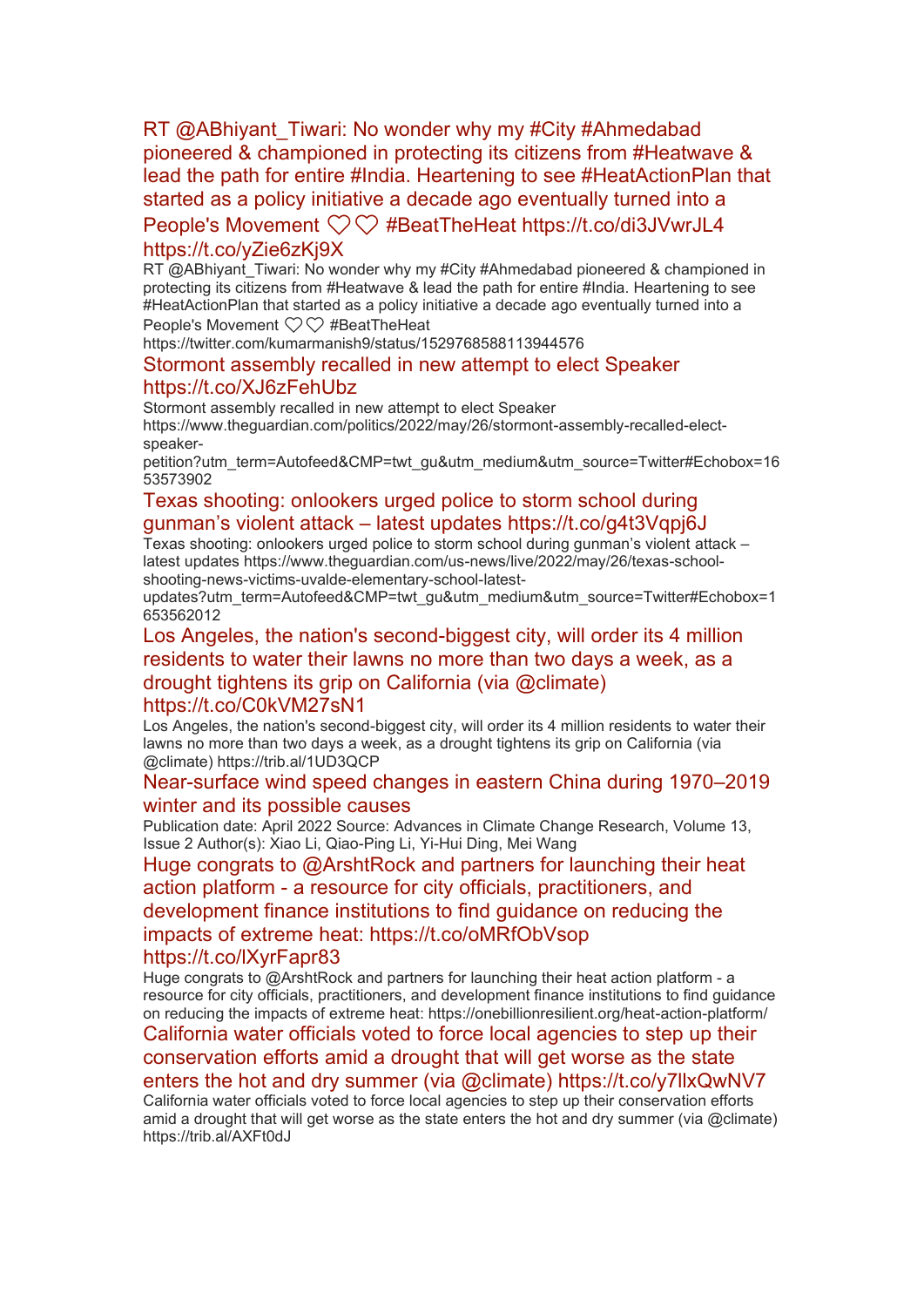[Applying for @wellcometrust funding for research on biological](https://eur01.safelinks.protection.outlook.com/?url=http%3A%2F%2Ftransit.linexsystems.com%2Ftrack%2Fclick%2F30370861%2Fca.linexsystems.com%3Fp%3DeyJzIjoiVmNNOEcyNUpUcEdUR3BTTGtPYUVJbE8tcWhjIiwidiI6MSwicCI6IntcInVcIjozMDM3MDg2MSxcInZcIjoxLFwidXJsXCI6XCJodHRwOlxcXC9cXFwvY2EubGluZXhzeXN0ZW1zLmNvbVxcXC9jb250ZW50c1xcXC90cmFuc2l0XFxcLzM3ODI5ODY5Njk_dXNlcl9pZD00NDM1MTUmbG9nPWY5N2ViNmUzMjE5YTcyMWVlZDE3NTIyOTNmZmJlY2E3JnA9OTU5Njc2NDgmbT0xJnM9Mzk5MDc0Jm9yZ19pZD00MTMxOVwiLFwiaWRcIjpcImMxZjdkYzIzNmJlMDRiNjRiZTdhM2FiNDQyYjgxZjZlXCIsXCJ1cmxfaWRzXCI6W1wiMDVlOWIzZjFmOTg5MDU0ZmUzYmM4MjRhZDhmYTFiOGYxZjIzNWQxM1wiXX0ifQ&data=05%7C01%7Ccaroline.debrun%40phe.gov.uk%7Ca6f00f6bef614d07b97908da43b32f98%7Cee4e14994a354b2ead475f3cf9de8666%7C0%7C0%7C637896735149671002%7CUnknown%7CTWFpbGZsb3d8eyJWIjoiMC4wLjAwMDAiLCJQIjoiV2luMzIiLCJBTiI6Ik1haWwiLCJXVCI6Mn0%3D%7C3000%7C%7C%7C&sdata=8qd9oszC2m3tTwN9YhxkHyR65BXgiZirmhjHz%2F7fdxQ%3D&reserved=0)  [vulnerability to extreme heat in maternal and child health? \n\nOur Heat](https://eur01.safelinks.protection.outlook.com/?url=http%3A%2F%2Ftransit.linexsystems.com%2Ftrack%2Fclick%2F30370861%2Fca.linexsystems.com%3Fp%3DeyJzIjoiVmNNOEcyNUpUcEdUR3BTTGtPYUVJbE8tcWhjIiwidiI6MSwicCI6IntcInVcIjozMDM3MDg2MSxcInZcIjoxLFwidXJsXCI6XCJodHRwOlxcXC9cXFwvY2EubGluZXhzeXN0ZW1zLmNvbVxcXC9jb250ZW50c1xcXC90cmFuc2l0XFxcLzM3ODI5ODY5Njk_dXNlcl9pZD00NDM1MTUmbG9nPWY5N2ViNmUzMjE5YTcyMWVlZDE3NTIyOTNmZmJlY2E3JnA9OTU5Njc2NDgmbT0xJnM9Mzk5MDc0Jm9yZ19pZD00MTMxOVwiLFwiaWRcIjpcImMxZjdkYzIzNmJlMDRiNjRiZTdhM2FiNDQyYjgxZjZlXCIsXCJ1cmxfaWRzXCI6W1wiMDVlOWIzZjFmOTg5MDU0ZmUzYmM4MjRhZDhmYTFiOGYxZjIzNWQxM1wiXX0ifQ&data=05%7C01%7Ccaroline.debrun%40phe.gov.uk%7Ca6f00f6bef614d07b97908da43b32f98%7Cee4e14994a354b2ead475f3cf9de8666%7C0%7C0%7C637896735149671002%7CUnknown%7CTWFpbGZsb3d8eyJWIjoiMC4wLjAwMDAiLCJQIjoiV2luMzIiLCJBTiI6Ik1haWwiLCJXVCI6Mn0%3D%7C3000%7C%7C%7C&sdata=8qd9oszC2m3tTwN9YhxkHyR65BXgiZirmhjHz%2F7fdxQ%3D&reserved=0)  [Research Collaboration Connector can help you identify other research](https://eur01.safelinks.protection.outlook.com/?url=http%3A%2F%2Ftransit.linexsystems.com%2Ftrack%2Fclick%2F30370861%2Fca.linexsystems.com%3Fp%3DeyJzIjoiVmNNOEcyNUpUcEdUR3BTTGtPYUVJbE8tcWhjIiwidiI6MSwicCI6IntcInVcIjozMDM3MDg2MSxcInZcIjoxLFwidXJsXCI6XCJodHRwOlxcXC9cXFwvY2EubGluZXhzeXN0ZW1zLmNvbVxcXC9jb250ZW50c1xcXC90cmFuc2l0XFxcLzM3ODI5ODY5Njk_dXNlcl9pZD00NDM1MTUmbG9nPWY5N2ViNmUzMjE5YTcyMWVlZDE3NTIyOTNmZmJlY2E3JnA9OTU5Njc2NDgmbT0xJnM9Mzk5MDc0Jm9yZ19pZD00MTMxOVwiLFwiaWRcIjpcImMxZjdkYzIzNmJlMDRiNjRiZTdhM2FiNDQyYjgxZjZlXCIsXCJ1cmxfaWRzXCI6W1wiMDVlOWIzZjFmOTg5MDU0ZmUzYmM4MjRhZDhmYTFiOGYxZjIzNWQxM1wiXX0ifQ&data=05%7C01%7Ccaroline.debrun%40phe.gov.uk%7Ca6f00f6bef614d07b97908da43b32f98%7Cee4e14994a354b2ead475f3cf9de8666%7C0%7C0%7C637896735149671002%7CUnknown%7CTWFpbGZsb3d8eyJWIjoiMC4wLjAwMDAiLCJQIjoiV2luMzIiLCJBTiI6Ik1haWwiLCJXVCI6Mn0%3D%7C3000%7C%7C%7C&sdata=8qd9oszC2m3tTwN9YhxkHyR65BXgiZirmhjHz%2F7fdxQ%3D&reserved=0)  [teams offering or seeking partnerships: https://t.co/OEvOmQhsXK](https://eur01.safelinks.protection.outlook.com/?url=http%3A%2F%2Ftransit.linexsystems.com%2Ftrack%2Fclick%2F30370861%2Fca.linexsystems.com%3Fp%3DeyJzIjoiVmNNOEcyNUpUcEdUR3BTTGtPYUVJbE8tcWhjIiwidiI6MSwicCI6IntcInVcIjozMDM3MDg2MSxcInZcIjoxLFwidXJsXCI6XCJodHRwOlxcXC9cXFwvY2EubGluZXhzeXN0ZW1zLmNvbVxcXC9jb250ZW50c1xcXC90cmFuc2l0XFxcLzM3ODI5ODY5Njk_dXNlcl9pZD00NDM1MTUmbG9nPWY5N2ViNmUzMjE5YTcyMWVlZDE3NTIyOTNmZmJlY2E3JnA9OTU5Njc2NDgmbT0xJnM9Mzk5MDc0Jm9yZ19pZD00MTMxOVwiLFwiaWRcIjpcImMxZjdkYzIzNmJlMDRiNjRiZTdhM2FiNDQyYjgxZjZlXCIsXCJ1cmxfaWRzXCI6W1wiMDVlOWIzZjFmOTg5MDU0ZmUzYmM4MjRhZDhmYTFiOGYxZjIzNWQxM1wiXX0ifQ&data=05%7C01%7Ccaroline.debrun%40phe.gov.uk%7Ca6f00f6bef614d07b97908da43b32f98%7Cee4e14994a354b2ead475f3cf9de8666%7C0%7C0%7C637896735149671002%7CUnknown%7CTWFpbGZsb3d8eyJWIjoiMC4wLjAwMDAiLCJQIjoiV2luMzIiLCJBTiI6Ik1haWwiLCJXVCI6Mn0%3D%7C3000%7C%7C%7C&sdata=8qd9oszC2m3tTwN9YhxkHyR65BXgiZirmhjHz%2F7fdxQ%3D&reserved=0)  [https://t.co/m55gY2HOiA](https://eur01.safelinks.protection.outlook.com/?url=http%3A%2F%2Ftransit.linexsystems.com%2Ftrack%2Fclick%2F30370861%2Fca.linexsystems.com%3Fp%3DeyJzIjoiVmNNOEcyNUpUcEdUR3BTTGtPYUVJbE8tcWhjIiwidiI6MSwicCI6IntcInVcIjozMDM3MDg2MSxcInZcIjoxLFwidXJsXCI6XCJodHRwOlxcXC9cXFwvY2EubGluZXhzeXN0ZW1zLmNvbVxcXC9jb250ZW50c1xcXC90cmFuc2l0XFxcLzM3ODI5ODY5Njk_dXNlcl9pZD00NDM1MTUmbG9nPWY5N2ViNmUzMjE5YTcyMWVlZDE3NTIyOTNmZmJlY2E3JnA9OTU5Njc2NDgmbT0xJnM9Mzk5MDc0Jm9yZ19pZD00MTMxOVwiLFwiaWRcIjpcImMxZjdkYzIzNmJlMDRiNjRiZTdhM2FiNDQyYjgxZjZlXCIsXCJ1cmxfaWRzXCI6W1wiMDVlOWIzZjFmOTg5MDU0ZmUzYmM4MjRhZDhmYTFiOGYxZjIzNWQxM1wiXX0ifQ&data=05%7C01%7Ccaroline.debrun%40phe.gov.uk%7Ca6f00f6bef614d07b97908da43b32f98%7Cee4e14994a354b2ead475f3cf9de8666%7C0%7C0%7C637896735149671002%7CUnknown%7CTWFpbGZsb3d8eyJWIjoiMC4wLjAwMDAiLCJQIjoiV2luMzIiLCJBTiI6Ik1haWwiLCJXVCI6Mn0%3D%7C3000%7C%7C%7C&sdata=8qd9oszC2m3tTwN9YhxkHyR65BXgiZirmhjHz%2F7fdxQ%3D&reserved=0)

Applying for @wellcometrust funding for research on biological vulnerability to extreme heat in maternal and child health? Our Heat Research Collaboration Connector can help you identify other research teams offering or seeking partnerships: https://ghhin.org/connectormaternal-child-health/

# [The long-running #heatwave in #India and #Pakistan, which pushed](https://eur01.safelinks.protection.outlook.com/?url=http%3A%2F%2Ftransit.linexsystems.com%2Ftrack%2Fclick%2F30370861%2Fca.linexsystems.com%3Fp%3DeyJzIjoiUDg4VjFsWGhEUkN4Tk85Z1ZUYWpRSERZR3BBIiwidiI6MSwicCI6IntcInVcIjozMDM3MDg2MSxcInZcIjoxLFwidXJsXCI6XCJodHRwOlxcXC9cXFwvY2EubGluZXhzeXN0ZW1zLmNvbVxcXC9jb250ZW50c1xcXC90cmFuc2l0XFxcLzM3ODI5ODY5NzM_dXNlcl9pZD00NDM1MTUmbG9nPWY5N2ViNmUzMjE5YTcyMWVlZDE3NTIyOTNmZmJlY2E3JnA9OTU5Njc2NDgmbT0xJnM9Mzk5MDc0Jm9yZ19pZD00MTMxOVwiLFwiaWRcIjpcImMxZjdkYzIzNmJlMDRiNjRiZTdhM2FiNDQyYjgxZjZlXCIsXCJ1cmxfaWRzXCI6W1wiMDVlOWIzZjFmOTg5MDU0ZmUzYmM4MjRhZDhmYTFiOGYxZjIzNWQxM1wiXX0ifQ&data=05%7C01%7Ccaroline.debrun%40phe.gov.uk%7Ca6f00f6bef614d07b97908da43b32f98%7Cee4e14994a354b2ead475f3cf9de8666%7C0%7C0%7C637896735149671002%7CUnknown%7CTWFpbGZsb3d8eyJWIjoiMC4wLjAwMDAiLCJQIjoiV2luMzIiLCJBTiI6Ik1haWwiLCJXVCI6Mn0%3D%7C3000%7C%7C%7C&sdata=p0veGGh5DKMYTgp3HGhST2QkgRmgeWgHi0e2DqRf%2Bm8%3D&reserved=0)  [temperatures up to 50°C, was made about 30 times more likely by](https://eur01.safelinks.protection.outlook.com/?url=http%3A%2F%2Ftransit.linexsystems.com%2Ftrack%2Fclick%2F30370861%2Fca.linexsystems.com%3Fp%3DeyJzIjoiUDg4VjFsWGhEUkN4Tk85Z1ZUYWpRSERZR3BBIiwidiI6MSwicCI6IntcInVcIjozMDM3MDg2MSxcInZcIjoxLFwidXJsXCI6XCJodHRwOlxcXC9cXFwvY2EubGluZXhzeXN0ZW1zLmNvbVxcXC9jb250ZW50c1xcXC90cmFuc2l0XFxcLzM3ODI5ODY5NzM_dXNlcl9pZD00NDM1MTUmbG9nPWY5N2ViNmUzMjE5YTcyMWVlZDE3NTIyOTNmZmJlY2E3JnA9OTU5Njc2NDgmbT0xJnM9Mzk5MDc0Jm9yZ19pZD00MTMxOVwiLFwiaWRcIjpcImMxZjdkYzIzNmJlMDRiNjRiZTdhM2FiNDQyYjgxZjZlXCIsXCJ1cmxfaWRzXCI6W1wiMDVlOWIzZjFmOTg5MDU0ZmUzYmM4MjRhZDhmYTFiOGYxZjIzNWQxM1wiXX0ifQ&data=05%7C01%7Ccaroline.debrun%40phe.gov.uk%7Ca6f00f6bef614d07b97908da43b32f98%7Cee4e14994a354b2ead475f3cf9de8666%7C0%7C0%7C637896735149671002%7CUnknown%7CTWFpbGZsb3d8eyJWIjoiMC4wLjAwMDAiLCJQIjoiV2luMzIiLCJBTiI6Ik1haWwiLCJXVCI6Mn0%3D%7C3000%7C%7C%7C&sdata=p0veGGh5DKMYTgp3HGhST2QkgRmgeWgHi0e2DqRf%2Bm8%3D&reserved=0)  [#climatechange, according to a study by](https://eur01.safelinks.protection.outlook.com/?url=http%3A%2F%2Ftransit.linexsystems.com%2Ftrack%2Fclick%2F30370861%2Fca.linexsystems.com%3Fp%3DeyJzIjoiUDg4VjFsWGhEUkN4Tk85Z1ZUYWpRSERZR3BBIiwidiI6MSwicCI6IntcInVcIjozMDM3MDg2MSxcInZcIjoxLFwidXJsXCI6XCJodHRwOlxcXC9cXFwvY2EubGluZXhzeXN0ZW1zLmNvbVxcXC9jb250ZW50c1xcXC90cmFuc2l0XFxcLzM3ODI5ODY5NzM_dXNlcl9pZD00NDM1MTUmbG9nPWY5N2ViNmUzMjE5YTcyMWVlZDE3NTIyOTNmZmJlY2E3JnA9OTU5Njc2NDgmbT0xJnM9Mzk5MDc0Jm9yZ19pZD00MTMxOVwiLFwiaWRcIjpcImMxZjdkYzIzNmJlMDRiNjRiZTdhM2FiNDQyYjgxZjZlXCIsXCJ1cmxfaWRzXCI6W1wiMDVlOWIzZjFmOTg5MDU0ZmUzYmM4MjRhZDhmYTFiOGYxZjIzNWQxM1wiXX0ifQ&data=05%7C01%7Ccaroline.debrun%40phe.gov.uk%7Ca6f00f6bef614d07b97908da43b32f98%7Cee4e14994a354b2ead475f3cf9de8666%7C0%7C0%7C637896735149671002%7CUnknown%7CTWFpbGZsb3d8eyJWIjoiMC4wLjAwMDAiLCJQIjoiV2luMzIiLCJBTiI6Ik1haWwiLCJXVCI6Mn0%3D%7C3000%7C%7C%7C&sdata=p0veGGh5DKMYTgp3HGhST2QkgRmgeWgHi0e2DqRf%2Bm8%3D&reserved=0)  [@wxrisk.\n\nhttps://t.co/qM8GvGlQUQ](https://eur01.safelinks.protection.outlook.com/?url=http%3A%2F%2Ftransit.linexsystems.com%2Ftrack%2Fclick%2F30370861%2Fca.linexsystems.com%3Fp%3DeyJzIjoiUDg4VjFsWGhEUkN4Tk85Z1ZUYWpRSERZR3BBIiwidiI6MSwicCI6IntcInVcIjozMDM3MDg2MSxcInZcIjoxLFwidXJsXCI6XCJodHRwOlxcXC9cXFwvY2EubGluZXhzeXN0ZW1zLmNvbVxcXC9jb250ZW50c1xcXC90cmFuc2l0XFxcLzM3ODI5ODY5NzM_dXNlcl9pZD00NDM1MTUmbG9nPWY5N2ViNmUzMjE5YTcyMWVlZDE3NTIyOTNmZmJlY2E3JnA9OTU5Njc2NDgmbT0xJnM9Mzk5MDc0Jm9yZ19pZD00MTMxOVwiLFwiaWRcIjpcImMxZjdkYzIzNmJlMDRiNjRiZTdhM2FiNDQyYjgxZjZlXCIsXCJ1cmxfaWRzXCI6W1wiMDVlOWIzZjFmOTg5MDU0ZmUzYmM4MjRhZDhmYTFiOGYxZjIzNWQxM1wiXX0ifQ&data=05%7C01%7Ccaroline.debrun%40phe.gov.uk%7Ca6f00f6bef614d07b97908da43b32f98%7Cee4e14994a354b2ead475f3cf9de8666%7C0%7C0%7C637896735149671002%7CUnknown%7CTWFpbGZsb3d8eyJWIjoiMC4wLjAwMDAiLCJQIjoiV2luMzIiLCJBTiI6Ik1haWwiLCJXVCI6Mn0%3D%7C3000%7C%7C%7C&sdata=p0veGGh5DKMYTgp3HGhST2QkgRmgeWgHi0e2DqRf%2Bm8%3D&reserved=0)

The long-running #heatwave in #India and #Pakistan, which pushed temperatures up to 50°C, was made about 30 times more likely by #climatechange, according to a study by @wxrisk. https://www.worldweatherattribution.org/climate-change-made-devastating-earlyheat-in-india-and-pakistan-30-times-more-likely/

RT @WMO: Extreme heat is again gripping parts of #India and [#Pakistan\n#Heatwaves are bad for health, ecosystems, agriculture,](https://eur01.safelinks.protection.outlook.com/?url=http%3A%2F%2Ftransit.linexsystems.com%2Ftrack%2Fclick%2F30370861%2Fca.linexsystems.com%3Fp%3DeyJzIjoiYVZNdlg4a3BrZzZJUkFkODAtVl80Vlc2UVJrIiwidiI6MSwicCI6IntcInVcIjozMDM3MDg2MSxcInZcIjoxLFwidXJsXCI6XCJodHRwOlxcXC9cXFwvY2EubGluZXhzeXN0ZW1zLmNvbVxcXC9jb250ZW50c1xcXC90cmFuc2l0XFxcLzM3ODI5ODY5Nzk_dXNlcl9pZD00NDM1MTUmbG9nPWY5N2ViNmUzMjE5YTcyMWVlZDE3NTIyOTNmZmJlY2E3JnA9OTU5Njc2NDgmbT0xJnM9Mzk5MDc0Jm9yZ19pZD00MTMxOVwiLFwiaWRcIjpcImMxZjdkYzIzNmJlMDRiNjRiZTdhM2FiNDQyYjgxZjZlXCIsXCJ1cmxfaWRzXCI6W1wiMDVlOWIzZjFmOTg5MDU0ZmUzYmM4MjRhZDhmYTFiOGYxZjIzNWQxM1wiXX0ifQ&data=05%7C01%7Ccaroline.debrun%40phe.gov.uk%7Ca6f00f6bef614d07b97908da43b32f98%7Cee4e14994a354b2ead475f3cf9de8666%7C0%7C0%7C637896735149671002%7CUnknown%7CTWFpbGZsb3d8eyJWIjoiMC4wLjAwMDAiLCJQIjoiV2luMzIiLCJBTiI6Ik1haWwiLCJXVCI6Mn0%3D%7C3000%7C%7C%7C&sdata=xJ2uu6INRUCEDDgLM%2FbWz0IzyoRFgBbVrR3vuBQgsm0%3D&reserved=0)  [water and energy supplies. This is why WMO wants to expand early](https://eur01.safelinks.protection.outlook.com/?url=http%3A%2F%2Ftransit.linexsystems.com%2Ftrack%2Fclick%2F30370861%2Fca.linexsystems.com%3Fp%3DeyJzIjoiYVZNdlg4a3BrZzZJUkFkODAtVl80Vlc2UVJrIiwidiI6MSwicCI6IntcInVcIjozMDM3MDg2MSxcInZcIjoxLFwidXJsXCI6XCJodHRwOlxcXC9cXFwvY2EubGluZXhzeXN0ZW1zLmNvbVxcXC9jb250ZW50c1xcXC90cmFuc2l0XFxcLzM3ODI5ODY5Nzk_dXNlcl9pZD00NDM1MTUmbG9nPWY5N2ViNmUzMjE5YTcyMWVlZDE3NTIyOTNmZmJlY2E3JnA9OTU5Njc2NDgmbT0xJnM9Mzk5MDc0Jm9yZ19pZD00MTMxOVwiLFwiaWRcIjpcImMxZjdkYzIzNmJlMDRiNjRiZTdhM2FiNDQyYjgxZjZlXCIsXCJ1cmxfaWRzXCI6W1wiMDVlOWIzZjFmOTg5MDU0ZmUzYmM4MjRhZDhmYTFiOGYxZjIzNWQxM1wiXX0ifQ&data=05%7C01%7Ccaroline.debrun%40phe.gov.uk%7Ca6f00f6bef614d07b97908da43b32f98%7Cee4e14994a354b2ead475f3cf9de8666%7C0%7C0%7C637896735149671002%7CUnknown%7CTWFpbGZsb3d8eyJWIjoiMC4wLjAwMDAiLCJQIjoiV2luMzIiLCJBTiI6Ik1haWwiLCJXVCI6Mn0%3D%7C3000%7C%7C%7C&sdata=xJ2uu6INRUCEDDgLM%2FbWz0IzyoRFgBbVrR3vuBQgsm0%3D&reserved=0)  warnings and heat-health action plans\n@MetOffice\_Sci blog [https://t.co/KZ9N6ukKVb \n#ClimateAction https://t.co/Ar9FTSwfil](https://eur01.safelinks.protection.outlook.com/?url=http%3A%2F%2Ftransit.linexsystems.com%2Ftrack%2Fclick%2F30370861%2Fca.linexsystems.com%3Fp%3DeyJzIjoiYVZNdlg4a3BrZzZJUkFkODAtVl80Vlc2UVJrIiwidiI6MSwicCI6IntcInVcIjozMDM3MDg2MSxcInZcIjoxLFwidXJsXCI6XCJodHRwOlxcXC9cXFwvY2EubGluZXhzeXN0ZW1zLmNvbVxcXC9jb250ZW50c1xcXC90cmFuc2l0XFxcLzM3ODI5ODY5Nzk_dXNlcl9pZD00NDM1MTUmbG9nPWY5N2ViNmUzMjE5YTcyMWVlZDE3NTIyOTNmZmJlY2E3JnA9OTU5Njc2NDgmbT0xJnM9Mzk5MDc0Jm9yZ19pZD00MTMxOVwiLFwiaWRcIjpcImMxZjdkYzIzNmJlMDRiNjRiZTdhM2FiNDQyYjgxZjZlXCIsXCJ1cmxfaWRzXCI6W1wiMDVlOWIzZjFmOTg5MDU0ZmUzYmM4MjRhZDhmYTFiOGYxZjIzNWQxM1wiXX0ifQ&data=05%7C01%7Ccaroline.debrun%40phe.gov.uk%7Ca6f00f6bef614d07b97908da43b32f98%7Cee4e14994a354b2ead475f3cf9de8666%7C0%7C0%7C637896735149671002%7CUnknown%7CTWFpbGZsb3d8eyJWIjoiMC4wLjAwMDAiLCJQIjoiV2luMzIiLCJBTiI6Ik1haWwiLCJXVCI6Mn0%3D%7C3000%7C%7C%7C&sdata=xJ2uu6INRUCEDDgLM%2FbWz0IzyoRFgBbVrR3vuBQgsm0%3D&reserved=0)

RT @WMO: Extreme heat is again gripping parts of #India and #Pakistan #Heatwaves are bad for health, ecosystems, agriculture, water and energy supplies. This is why WMO wants to expand early warnings and heat-health action plans @MetOffice\_Sci blog https://bit.ly/39a5aXv #ClimateAction

RT @WMO: The extreme heat which gripped India and Pakistan has [subsided for now.\n#Heatwaves are a major #health threat.\nWMO co](https://eur01.safelinks.protection.outlook.com/?url=http%3A%2F%2Ftransit.linexsystems.com%2Ftrack%2Fclick%2F30370861%2Fca.linexsystems.com%3Fp%3DeyJzIjoickhabjVYWGQxbnQtRXpTdmhseDQzN2E4WHhrIiwidiI6MSwicCI6IntcInVcIjozMDM3MDg2MSxcInZcIjoxLFwidXJsXCI6XCJodHRwOlxcXC9cXFwvY2EubGluZXhzeXN0ZW1zLmNvbVxcXC9jb250ZW50c1xcXC90cmFuc2l0XFxcLzM3ODI5ODY5ODI_dXNlcl9pZD00NDM1MTUmbG9nPWY5N2ViNmUzMjE5YTcyMWVlZDE3NTIyOTNmZmJlY2E3JnA9OTU5Njc2NDgmbT0xJnM9Mzk5MDc0Jm9yZ19pZD00MTMxOVwiLFwiaWRcIjpcImMxZjdkYzIzNmJlMDRiNjRiZTdhM2FiNDQyYjgxZjZlXCIsXCJ1cmxfaWRzXCI6W1wiMDVlOWIzZjFmOTg5MDU0ZmUzYmM4MjRhZDhmYTFiOGYxZjIzNWQxM1wiXX0ifQ&data=05%7C01%7Ccaroline.debrun%40phe.gov.uk%7Ca6f00f6bef614d07b97908da43b32f98%7Cee4e14994a354b2ead475f3cf9de8666%7C0%7C0%7C637896735149671002%7CUnknown%7CTWFpbGZsb3d8eyJWIjoiMC4wLjAwMDAiLCJQIjoiV2luMzIiLCJBTiI6Ik1haWwiLCJXVCI6Mn0%3D%7C3000%7C%7C%7C&sdata=2WisnryZIO3CJQc%2BZtD1V59Q1itl0RtWUVMEsNtZbWs%3D&reserved=0)sponsored @heathealth\_info works with partners to save lives.\n@UN\_News\_Centre

[explains\n#EarlyWarningEarlyAction\nhttps://t.co/ATLB1ITadL](https://eur01.safelinks.protection.outlook.com/?url=http%3A%2F%2Ftransit.linexsystems.com%2Ftrack%2Fclick%2F30370861%2Fca.linexsystems.com%3Fp%3DeyJzIjoickhabjVYWGQxbnQtRXpTdmhseDQzN2E4WHhrIiwidiI6MSwicCI6IntcInVcIjozMDM3MDg2MSxcInZcIjoxLFwidXJsXCI6XCJodHRwOlxcXC9cXFwvY2EubGluZXhzeXN0ZW1zLmNvbVxcXC9jb250ZW50c1xcXC90cmFuc2l0XFxcLzM3ODI5ODY5ODI_dXNlcl9pZD00NDM1MTUmbG9nPWY5N2ViNmUzMjE5YTcyMWVlZDE3NTIyOTNmZmJlY2E3JnA9OTU5Njc2NDgmbT0xJnM9Mzk5MDc0Jm9yZ19pZD00MTMxOVwiLFwiaWRcIjpcImMxZjdkYzIzNmJlMDRiNjRiZTdhM2FiNDQyYjgxZjZlXCIsXCJ1cmxfaWRzXCI6W1wiMDVlOWIzZjFmOTg5MDU0ZmUzYmM4MjRhZDhmYTFiOGYxZjIzNWQxM1wiXX0ifQ&data=05%7C01%7Ccaroline.debrun%40phe.gov.uk%7Ca6f00f6bef614d07b97908da43b32f98%7Cee4e14994a354b2ead475f3cf9de8666%7C0%7C0%7C637896735149671002%7CUnknown%7CTWFpbGZsb3d8eyJWIjoiMC4wLjAwMDAiLCJQIjoiV2luMzIiLCJBTiI6Ik1haWwiLCJXVCI6Mn0%3D%7C3000%7C%7C%7C&sdata=2WisnryZIO3CJQc%2BZtD1V59Q1itl0RtWUVMEsNtZbWs%3D&reserved=0)

RT @WMO: The extreme heat which gripped India and Pakistan has subsided for now. #Heatwaves are a major #health threat. WMO co-sponsored @heathealth info works with partners to save lives. @UN\_News\_Centre explains #EarlyWarningEarlyAction https://news.un.org/en/story/2022/04/1117272

[Missed our April #HeatHealth digest? \n\n](https://eur01.safelinks.protection.outlook.com/?url=http%3A%2F%2Ftransit.linexsystems.com%2Ftrack%2Fclick%2F30370861%2Fca.linexsystems.com%3Fp%3DeyJzIjoibDdPWkQta3ZLV0FBOUh1U0p0T0JTcElMX1FrIiwidiI6MSwicCI6IntcInVcIjozMDM3MDg2MSxcInZcIjoxLFwidXJsXCI6XCJodHRwOlxcXC9cXFwvY2EubGluZXhzeXN0ZW1zLmNvbVxcXC9jb250ZW50c1xcXC90cmFuc2l0XFxcLzM3ODI5ODY5ODU_dXNlcl9pZD00NDM1MTUmbG9nPWY5N2ViNmUzMjE5YTcyMWVlZDE3NTIyOTNmZmJlY2E3JnA9OTU5Njc2NDgmbT0xJnM9Mzk5MDc0Jm9yZ19pZD00MTMxOVwiLFwiaWRcIjpcImMxZjdkYzIzNmJlMDRiNjRiZTdhM2FiNDQyYjgxZjZlXCIsXCJ1cmxfaWRzXCI6W1wiMDVlOWIzZjFmOTg5MDU0ZmUzYmM4MjRhZDhmYTFiOGYxZjIzNWQxM1wiXX0ifQ&data=05%7C01%7Ccaroline.debrun%40phe.gov.uk%7Ca6f00f6bef614d07b97908da43b32f98%7Cee4e14994a354b2ead475f3cf9de8666%7C0%7C0%7C637896735149671002%7CUnknown%7CTWFpbGZsb3d8eyJWIjoiMC4wLjAwMDAiLCJQIjoiV2luMzIiLCJBTiI6Ik1haWwiLCJXVCI6Mn0%3D%7C3000%7C%7C%7C&sdata=7IdueaJV%2B9%2B06KruYBhscq6FT3o79%2FyiM4FRCP4OCnM%3D&reserved=0) → NIHHIS National Meeting highlights\n $\boxed{\rightarrow}$  India and Pakistan act to save lives from extreme heat\n → [Planning for Urban Heat Resilience\n](https://eur01.safelinks.protection.outlook.com/?url=http%3A%2F%2Ftransit.linexsystems.com%2Ftrack%2Fclick%2F30370861%2Fca.linexsystems.com%3Fp%3DeyJzIjoibDdPWkQta3ZLV0FBOUh1U0p0T0JTcElMX1FrIiwidiI6MSwicCI6IntcInVcIjozMDM3MDg2MSxcInZcIjoxLFwidXJsXCI6XCJodHRwOlxcXC9cXFwvY2EubGluZXhzeXN0ZW1zLmNvbVxcXC9jb250ZW50c1xcXC90cmFuc2l0XFxcLzM3ODI5ODY5ODU_dXNlcl9pZD00NDM1MTUmbG9nPWY5N2ViNmUzMjE5YTcyMWVlZDE3NTIyOTNmZmJlY2E3JnA9OTU5Njc2NDgmbT0xJnM9Mzk5MDc0Jm9yZ19pZD00MTMxOVwiLFwiaWRcIjpcImMxZjdkYzIzNmJlMDRiNjRiZTdhM2FiNDQyYjgxZjZlXCIsXCJ1cmxfaWRzXCI6W1wiMDVlOWIzZjFmOTg5MDU0ZmUzYmM4MjRhZDhmYTFiOGYxZjIzNWQxM1wiXX0ifQ&data=05%7C01%7Ccaroline.debrun%40phe.gov.uk%7Ca6f00f6bef614d07b97908da43b32f98%7Cee4e14994a354b2ead475f3cf9de8666%7C0%7C0%7C637896735149671002%7CUnknown%7CTWFpbGZsb3d8eyJWIjoiMC4wLjAwMDAiLCJQIjoiV2luMzIiLCJBTiI6Ik1haWwiLCJXVCI6Mn0%3D%7C3000%7C%7C%7C&sdata=7IdueaJV%2B9%2B06KruYBhscq6FT3o79%2FyiM4FRCP4OCnM%3D&reserved=0) → SAHHIN [Masterclass: Role of city planning in mitigating extreme](https://eur01.safelinks.protection.outlook.com/?url=http%3A%2F%2Ftransit.linexsystems.com%2Ftrack%2Fclick%2F30370861%2Fca.linexsystems.com%3Fp%3DeyJzIjoibDdPWkQta3ZLV0FBOUh1U0p0T0JTcElMX1FrIiwidiI6MSwicCI6IntcInVcIjozMDM3MDg2MSxcInZcIjoxLFwidXJsXCI6XCJodHRwOlxcXC9cXFwvY2EubGluZXhzeXN0ZW1zLmNvbVxcXC9jb250ZW50c1xcXC90cmFuc2l0XFxcLzM3ODI5ODY5ODU_dXNlcl9pZD00NDM1MTUmbG9nPWY5N2ViNmUzMjE5YTcyMWVlZDE3NTIyOTNmZmJlY2E3JnA9OTU5Njc2NDgmbT0xJnM9Mzk5MDc0Jm9yZ19pZD00MTMxOVwiLFwiaWRcIjpcImMxZjdkYzIzNmJlMDRiNjRiZTdhM2FiNDQyYjgxZjZlXCIsXCJ1cmxfaWRzXCI6W1wiMDVlOWIzZjFmOTg5MDU0ZmUzYmM4MjRhZDhmYTFiOGYxZjIzNWQxM1wiXX0ifQ&data=05%7C01%7Ccaroline.debrun%40phe.gov.uk%7Ca6f00f6bef614d07b97908da43b32f98%7Cee4e14994a354b2ead475f3cf9de8666%7C0%7C0%7C637896735149671002%7CUnknown%7CTWFpbGZsb3d8eyJWIjoiMC4wLjAwMDAiLCJQIjoiV2luMzIiLCJBTiI6Ik1haWwiLCJXVCI6Mn0%3D%7C3000%7C%7C%7C&sdata=7IdueaJV%2B9%2B06KruYBhscq6FT3o79%2FyiM4FRCP4OCnM%3D&reserved=0)  [heat\n\nhttps://t.co/Q2S0MpLNCT https://t.co/8U3G77gRi5](https://eur01.safelinks.protection.outlook.com/?url=http%3A%2F%2Ftransit.linexsystems.com%2Ftrack%2Fclick%2F30370861%2Fca.linexsystems.com%3Fp%3DeyJzIjoibDdPWkQta3ZLV0FBOUh1U0p0T0JTcElMX1FrIiwidiI6MSwicCI6IntcInVcIjozMDM3MDg2MSxcInZcIjoxLFwidXJsXCI6XCJodHRwOlxcXC9cXFwvY2EubGluZXhzeXN0ZW1zLmNvbVxcXC9jb250ZW50c1xcXC90cmFuc2l0XFxcLzM3ODI5ODY5ODU_dXNlcl9pZD00NDM1MTUmbG9nPWY5N2ViNmUzMjE5YTcyMWVlZDE3NTIyOTNmZmJlY2E3JnA9OTU5Njc2NDgmbT0xJnM9Mzk5MDc0Jm9yZ19pZD00MTMxOVwiLFwiaWRcIjpcImMxZjdkYzIzNmJlMDRiNjRiZTdhM2FiNDQyYjgxZjZlXCIsXCJ1cmxfaWRzXCI6W1wiMDVlOWIzZjFmOTg5MDU0ZmUzYmM4MjRhZDhmYTFiOGYxZjIzNWQxM1wiXX0ifQ&data=05%7C01%7Ccaroline.debrun%40phe.gov.uk%7Ca6f00f6bef614d07b97908da43b32f98%7Cee4e14994a354b2ead475f3cf9de8666%7C0%7C0%7C637896735149671002%7CUnknown%7CTWFpbGZsb3d8eyJWIjoiMC4wLjAwMDAiLCJQIjoiV2luMzIiLCJBTiI6Ik1haWwiLCJXVCI6Mn0%3D%7C3000%7C%7C%7C&sdata=7IdueaJV%2B9%2B06KruYBhscq6FT3o79%2FyiM4FRCP4OCnM%3D&reserved=0)

Missed our April #HeatHealth digest? → NIHHIS National Meeting highlights → India and Pakistan act to save lives from extreme heat  $\Box$  Planning for Urban Heat Resilience  $\Box$ SAHHIN Masterclass: Role of city planning in mitigating extreme heat https://mailchi.mp/ghhin.org/digest-april2022-16088000?e=efb4e6a28f

RT @mahilahsg: 'How a touch of white is helping the poor stay cool in [a heatwave' , piece by @ketakidesaiTOI on MHT's work on cooling.](https://eur01.safelinks.protection.outlook.com/?url=http%3A%2F%2Ftransit.linexsystems.com%2Ftrack%2Fclick%2F30370861%2Fca.linexsystems.com%3Fp%3DeyJzIjoiUzRqdU4tclJySzFsa1p0LWwyaDNKMlJoVGJBIiwidiI6MSwicCI6IntcInVcIjozMDM3MDg2MSxcInZcIjoxLFwidXJsXCI6XCJodHRwOlxcXC9cXFwvY2EubGluZXhzeXN0ZW1zLmNvbVxcXC9jb250ZW50c1xcXC90cmFuc2l0XFxcLzM3ODI5ODY5ODc_dXNlcl9pZD00NDM1MTUmbG9nPWY5N2ViNmUzMjE5YTcyMWVlZDE3NTIyOTNmZmJlY2E3JnA9OTU5Njc2NDgmbT0xJnM9Mzk5MDc0Jm9yZ19pZD00MTMxOVwiLFwiaWRcIjpcImMxZjdkYzIzNmJlMDRiNjRiZTdhM2FiNDQyYjgxZjZlXCIsXCJ1cmxfaWRzXCI6W1wiMDVlOWIzZjFmOTg5MDU0ZmUzYmM4MjRhZDhmYTFiOGYxZjIzNWQxM1wiXX0ifQ&data=05%7C01%7Ccaroline.debrun%40phe.gov.uk%7Ca6f00f6bef614d07b97908da43b32f98%7Cee4e14994a354b2ead475f3cf9de8666%7C0%7C0%7C637896735149671002%7CUnknown%7CTWFpbGZsb3d8eyJWIjoiMC4wLjAwMDAiLCJQIjoiV2luMzIiLCJBTiI6Ik1haWwiLCJXVCI6Mn0%3D%7C3000%7C%7C%7C&sdata=nH1A%2Fqd01cNMkbaVP1rTJlracqzfoutFKjVTA1DEh6U%3D&reserved=0)  [\n\nhttps://t.co/kZ8EuRvhO5\n\n#cooling #heatwaves #MHTinMedia](https://eur01.safelinks.protection.outlook.com/?url=http%3A%2F%2Ftransit.linexsystems.com%2Ftrack%2Fclick%2F30370861%2Fca.linexsystems.com%3Fp%3DeyJzIjoiUzRqdU4tclJySzFsa1p0LWwyaDNKMlJoVGJBIiwidiI6MSwicCI6IntcInVcIjozMDM3MDg2MSxcInZcIjoxLFwidXJsXCI6XCJodHRwOlxcXC9cXFwvY2EubGluZXhzeXN0ZW1zLmNvbVxcXC9jb250ZW50c1xcXC90cmFuc2l0XFxcLzM3ODI5ODY5ODc_dXNlcl9pZD00NDM1MTUmbG9nPWY5N2ViNmUzMjE5YTcyMWVlZDE3NTIyOTNmZmJlY2E3JnA9OTU5Njc2NDgmbT0xJnM9Mzk5MDc0Jm9yZ19pZD00MTMxOVwiLFwiaWRcIjpcImMxZjdkYzIzNmJlMDRiNjRiZTdhM2FiNDQyYjgxZjZlXCIsXCJ1cmxfaWRzXCI6W1wiMDVlOWIzZjFmOTg5MDU0ZmUzYmM4MjRhZDhmYTFiOGYxZjIzNWQxM1wiXX0ifQ&data=05%7C01%7Ccaroline.debrun%40phe.gov.uk%7Ca6f00f6bef614d07b97908da43b32f98%7Cee4e14994a354b2ead475f3cf9de8666%7C0%7C0%7C637896735149671002%7CUnknown%7CTWFpbGZsb3d8eyJWIjoiMC4wLjAwMDAiLCJQIjoiV2luMzIiLCJBTiI6Ik1haWwiLCJXVCI6Mn0%3D%7C3000%7C%7C%7C&sdata=nH1A%2Fqd01cNMkbaVP1rTJlracqzfoutFKjVTA1DEh6U%3D&reserved=0)  [https://t.co/32wbs8G3lK](https://eur01.safelinks.protection.outlook.com/?url=http%3A%2F%2Ftransit.linexsystems.com%2Ftrack%2Fclick%2F30370861%2Fca.linexsystems.com%3Fp%3DeyJzIjoiUzRqdU4tclJySzFsa1p0LWwyaDNKMlJoVGJBIiwidiI6MSwicCI6IntcInVcIjozMDM3MDg2MSxcInZcIjoxLFwidXJsXCI6XCJodHRwOlxcXC9cXFwvY2EubGluZXhzeXN0ZW1zLmNvbVxcXC9jb250ZW50c1xcXC90cmFuc2l0XFxcLzM3ODI5ODY5ODc_dXNlcl9pZD00NDM1MTUmbG9nPWY5N2ViNmUzMjE5YTcyMWVlZDE3NTIyOTNmZmJlY2E3JnA9OTU5Njc2NDgmbT0xJnM9Mzk5MDc0Jm9yZ19pZD00MTMxOVwiLFwiaWRcIjpcImMxZjdkYzIzNmJlMDRiNjRiZTdhM2FiNDQyYjgxZjZlXCIsXCJ1cmxfaWRzXCI6W1wiMDVlOWIzZjFmOTg5MDU0ZmUzYmM4MjRhZDhmYTFiOGYxZjIzNWQxM1wiXX0ifQ&data=05%7C01%7Ccaroline.debrun%40phe.gov.uk%7Ca6f00f6bef614d07b97908da43b32f98%7Cee4e14994a354b2ead475f3cf9de8666%7C0%7C0%7C637896735149671002%7CUnknown%7CTWFpbGZsb3d8eyJWIjoiMC4wLjAwMDAiLCJQIjoiV2luMzIiLCJBTiI6Ik1haWwiLCJXVCI6Mn0%3D%7C3000%7C%7C%7C&sdata=nH1A%2Fqd01cNMkbaVP1rTJlracqzfoutFKjVTA1DEh6U%3D&reserved=0)

RT @mahilahsg: 'How a touch of white is helping the poor stay cool in a heatwave' , piece by @ketakidesaiTOI on MHT's work on cooling. https://timesofindia.indiatimes.com/india/how-a